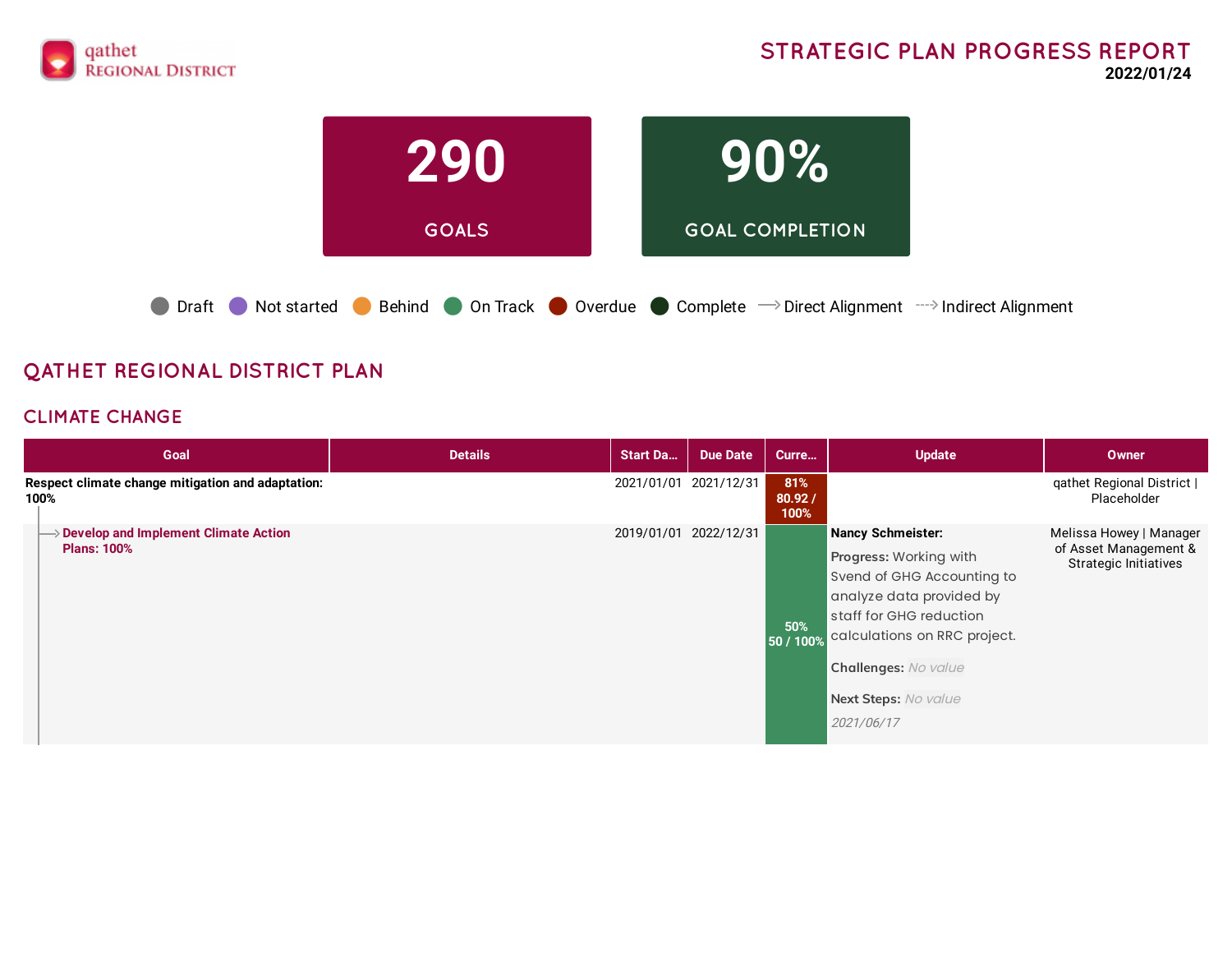| Goal                                                                                                                                                    | <b>Details</b>                                                                                                                                                                                                                                                                                                                                                                                                                                                              | Start Da | <b>Due Date</b>       | Curre                | <b>Update</b>                                                                                                                                                                                                                                                                                                                                            | <b>Owner</b>                                                                     |
|---------------------------------------------------------------------------------------------------------------------------------------------------------|-----------------------------------------------------------------------------------------------------------------------------------------------------------------------------------------------------------------------------------------------------------------------------------------------------------------------------------------------------------------------------------------------------------------------------------------------------------------------------|----------|-----------------------|----------------------|----------------------------------------------------------------------------------------------------------------------------------------------------------------------------------------------------------------------------------------------------------------------------------------------------------------------------------------------------------|----------------------------------------------------------------------------------|
| Complete Coastal Sea Level Rise / Storm<br><b>Surge Flood Mapping</b>                                                                                   |                                                                                                                                                                                                                                                                                                                                                                                                                                                                             |          | 2021/01/01 2021/12/31 | 87%<br>87/           | <b>Ryan Thoms:</b><br>Progress: Storms and Covid<br>have resulted in longer than<br>anticipated to complete the<br>bathymetry mapping. All<br>island field data including<br>bathymetry, except Savary<br>Island, are now completed.<br>Anticipate work to be<br>completed by spring 2022.<br>Challenges: No value<br>Next Steps: No value<br>2022/01/06 | Ryan Thoms   Manager of<br><b>Emergency Services</b>                             |
| $\rightarrow$ Wood Stove Exchange Program 2020<br>Summary and 2021 Program Outline: 100%                                                                | THAT the Board offer a minimum of 30 rebates 2021/01/28 2021/12/31<br>in the 2021 Wood Stove Exchange Program on a<br>first come first serve basis in the amount of<br>\$400 for the exchange of an uncertified wood<br>stove to an EPA-certified wood stove or \$550 for<br>the exchange of an uncertified wood stove to an<br>EPA-certified pellet fueled appliance, a natural<br>gas or propane fueled appliance, electric<br>fireplace insert or an electric heat pump. |          |                       | 100%<br>100/<br>100% |                                                                                                                                                                                                                                                                                                                                                          | Melissa Howey   Manager<br>of Asset Management &<br><b>Strategic Initiatives</b> |
| $\rightarrow$ Correspondence dated February 17, 2021<br>from Lorne Morrow re Wood Stoves and<br><b>Poorly Vented Fires Air Quality Concern:</b><br>100% | THAT the correspondence dated February 17,<br>2010 from Lorne Morrow re Wood Stoves and<br>Poorly Vented Fires Air Quality Concern be<br>received; and<br>THAT the Board direct staff to prepare a report<br>on education for wood burning stoves and<br>impacts on air quality at a future Committee of<br>the Whole meeting.                                                                                                                                              |          | 2021/03/01 2021/12/31 | 0%<br>0/100%         |                                                                                                                                                                                                                                                                                                                                                          | Melissa Howey   Manager<br>of Asset Management &<br><b>Strategic Initiatives</b> |
| Organics Processing Facility Analytical<br><b>Report: 100%</b>                                                                                          | THAT the Board receive the Organics<br>Processing Facility Analytical Report dated<br>April 8, 2021 for information; and<br>THAT this report be forwarded to the City of<br>Powell River and Tla'amin Nation for their<br>awareness and purposes.                                                                                                                                                                                                                           |          | 2021/04/30 2021/05/29 | 100%<br>100/<br>100% |                                                                                                                                                                                                                                                                                                                                                          | Melissa Howey   Manager<br>of Asset Management &<br><b>Strategic Initiatives</b> |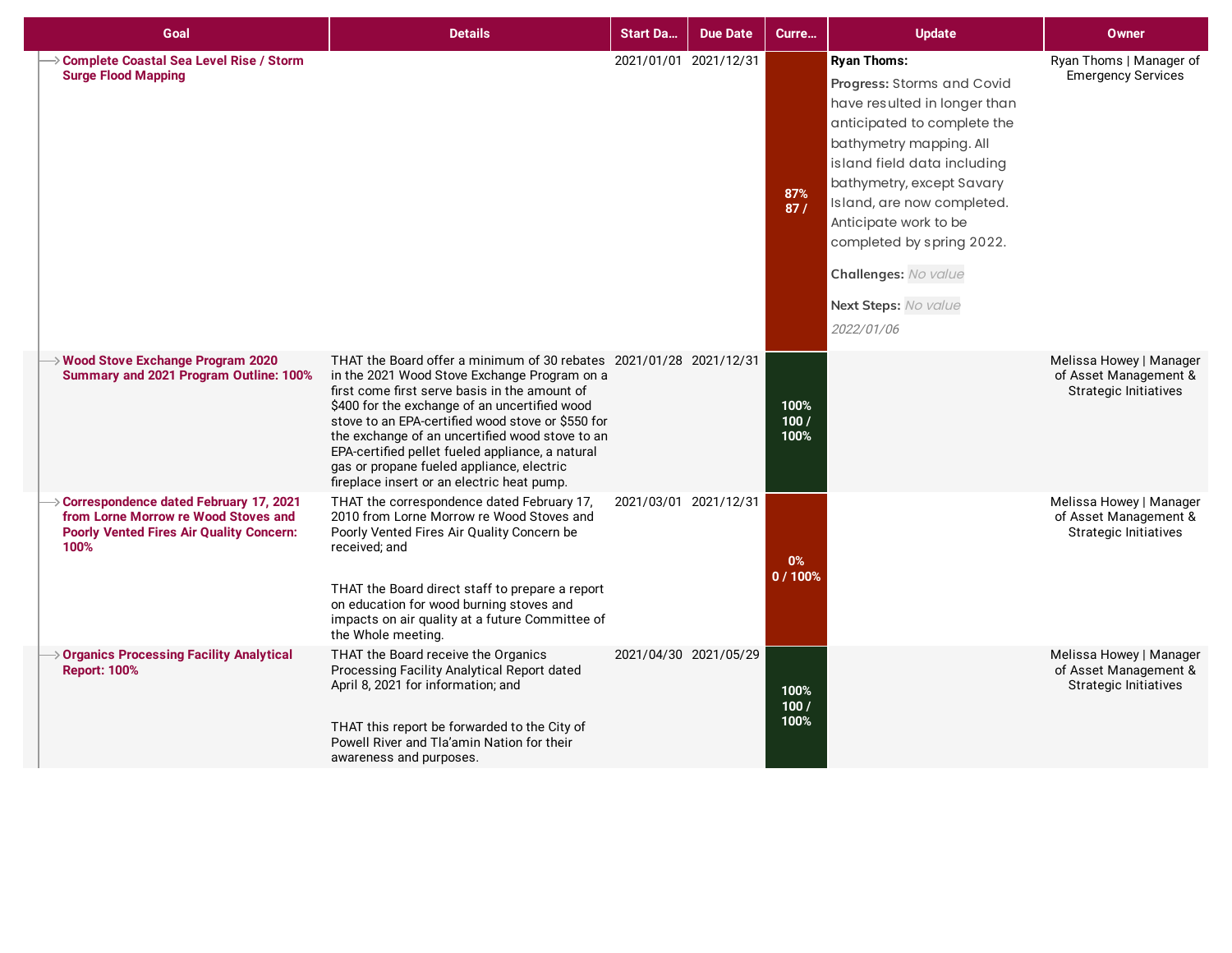| Goal                                                                       | <b>Details</b>                                                                                                                                                                                                                                                                                                                                                                                                                                                                     | <b>Start Da</b>       | <b>Due Date</b> | Curre                | <b>Update</b>                                                                                                                                                                                                                                      | <b>Owner</b>                                           |
|----------------------------------------------------------------------------|------------------------------------------------------------------------------------------------------------------------------------------------------------------------------------------------------------------------------------------------------------------------------------------------------------------------------------------------------------------------------------------------------------------------------------------------------------------------------------|-----------------------|-----------------|----------------------|----------------------------------------------------------------------------------------------------------------------------------------------------------------------------------------------------------------------------------------------------|--------------------------------------------------------|
| <b>BC Transit Annual Operating Agreement:</b><br>100%                      | THAT the Board approve the proposed<br>expanded, revenue neutral, regularly scheduled<br>BC Transit Paratransit service to Saltery Bay;<br>and<br>THAT the Board authorize the required Annual<br>Operating Agreement be signed; and<br>THAT the Board pre-authorize the necessary<br>funding and allocation of \$7,116.00 in the 2022<br>Operating Budget to allow for the Route #14<br>expansion with an additional service day to<br>Lund to be implemented in January of 2022. | 2021/06/04 2021/12/31 |                 | 100%<br>100/<br>100% | Linda Greenan:<br>Progress:<br>• The additional costs<br>for the route expansion<br>have been incorporated<br>in the proposed 2022<br>budget of the 2022-2026<br>Financial Plan.<br>Challenges: No value<br>Next Steps: No value<br>2022/01/21     | Linda Greenan   Manager<br>of Financial Services       |
| $\rightarrow$ Rural Transit Solutions Fund: 100%                           | THAT the Board authorize staff to submit an<br>application to the Rural Transit Solutions Fund<br>under the category of Planning and Design<br>Projects.                                                                                                                                                                                                                                                                                                                           | 2021/08/26 2021/12/31 |                 | 100%<br>100/<br>100% | Al Radke:<br>Progress: An application<br>was submitted to the Rural<br><b>Transit Solutions Fund</b><br>under the category of<br>Planning and Design<br>Projects on October 8, 2021.<br>Challenges: No value<br>Next Steps: No value<br>2022/01/20 | Al Radke   CAO                                         |
| → Provincial Wood Stove Exchange Program<br><b>Grant Application: 100%</b> | THAT the Board direct staff to apply for funding 2021/08/30 2021/12/31<br>from the Wood Stove Exchange Program for<br>2022; and THAT \$10,250.00 be included in the<br>2021 Solid Waste Management service budget<br>for advertising, education and awareness, and<br>rebate top-ups for the program.                                                                                                                                                                              |                       |                 | 100%<br>100/<br>100% |                                                                                                                                                                                                                                                    | Nancy Schmeister  <br>Manager of Technical<br>Services |
| → Wood Smoke Regulation in qathet Regional<br><b>District: 100%</b>        | THAT the Board direct staff to write a report on 2021/08/31 2021/12/31<br>what our options are.                                                                                                                                                                                                                                                                                                                                                                                    |                       |                 | 100%<br>100/<br>100% | <b>Ryan Thoms:</b><br>Progress: Research and<br>report completed and now<br>on agenda for October<br>cotw.<br>Challenges: No value<br>Next Steps: No value<br>2021/10/13                                                                           | Ryan Thoms   Manager of<br><b>Emergency Services</b>   |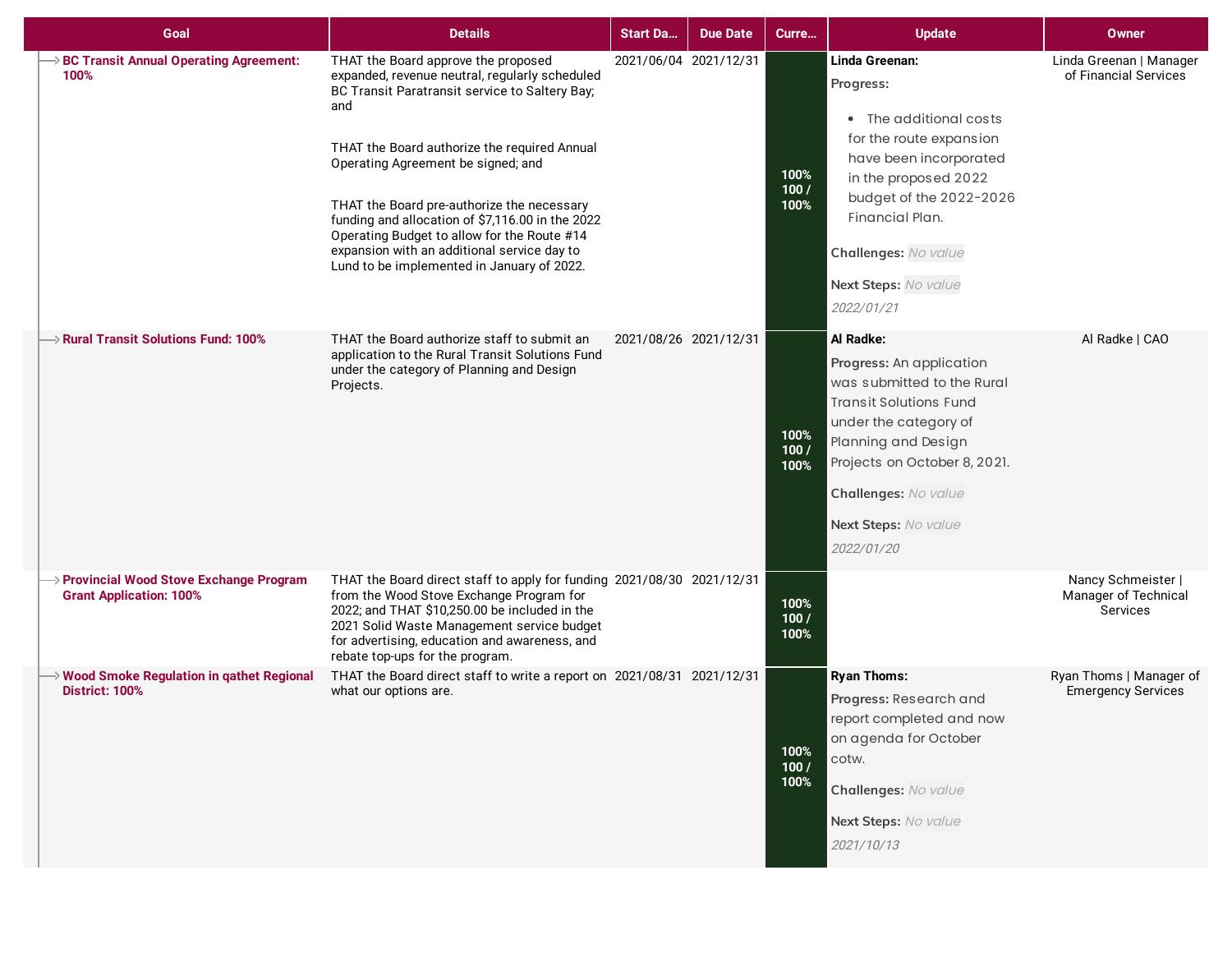| Goal                                                                                    | <b>Details</b>                                                                                                                                                                                                                                                                                                                                                                                                                                                                                                                                                                          | <b>Start Da</b>       | <b>Due Date</b>       | Curre                | <b>Update</b>                                                                                                                                                                                                                                                                                                                                                                                               | <b>Owner</b>                                          |
|-----------------------------------------------------------------------------------------|-----------------------------------------------------------------------------------------------------------------------------------------------------------------------------------------------------------------------------------------------------------------------------------------------------------------------------------------------------------------------------------------------------------------------------------------------------------------------------------------------------------------------------------------------------------------------------------------|-----------------------|-----------------------|----------------------|-------------------------------------------------------------------------------------------------------------------------------------------------------------------------------------------------------------------------------------------------------------------------------------------------------------------------------------------------------------------------------------------------------------|-------------------------------------------------------|
| Regional Coastal Flood Adaptation Strategy                                              |                                                                                                                                                                                                                                                                                                                                                                                                                                                                                                                                                                                         |                       | 2021/09/01 2022/08/31 | 15%<br>15/           | Laura Roddan:<br>Progress:<br>• Service contract with<br><b>Ebbwater Consulting</b><br>endorsed by the Board on<br>Nov. 25, 2021.<br>• Technical briefing on<br>qRD Overview Coastal<br>Risk Assessment and<br>Coastal Flood Mapping<br>for Ebbwater Consulting.<br>• Anticipate project<br>initiation and roll out<br>early in the new year.<br>Challenges: No value<br>Next Steps: No value<br>2021/12/22 | Laura Roddan   Manager of<br><b>Planning Services</b> |
| <b>&gt; Myrtle Pond Water Application for Service</b><br>and Agreement Amendments: 100% | THAT the Board endorse amendments to<br>Schedule "A" Application for Water Service and<br>Agreement of the Myrtle Pond Water System<br>Rates and Regulation Bylaw No. 117, 1984 as<br>presented on September 7, 2021; and<br>THAT the "Myrtle Pond Water System Rates<br>and Regulation Amendment Bylaw No. 117,<br>1984" be forwarded to the September Board<br>meeting for first and second reading; and<br>THAT the "Myrtle Pond Water System Rates<br>and Regulation Amendment Bylaw No. 117,<br>1984" be forwarded to the October Board<br>meeting for third reading and adoption. | 2021/09/24 2021/12/31 |                       | 100%<br>100/<br>100% | Linda Greenan:<br>Progress:<br>• The revised<br>application will be used<br>for any new service<br>connections.<br>Challenges: No value<br>Next Steps: No value<br>2022/01/21                                                                                                                                                                                                                               | Linda Greenan   Manager<br>of Financial Services      |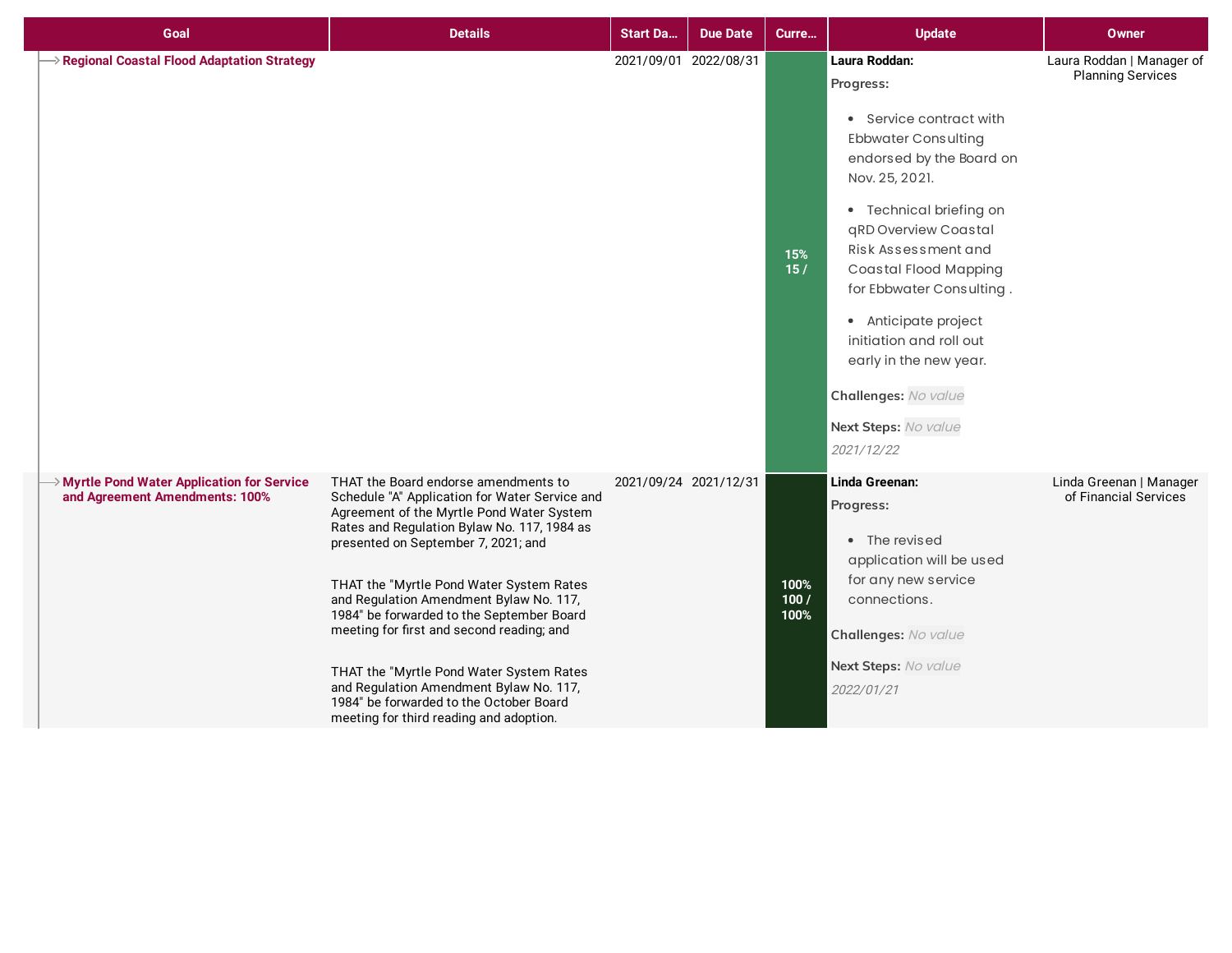| Goal                                                                                      | <b>Details</b>                                                                                                                                                                                                                                                                                                                                                                                                                                                                                                                                                                                                                                                                                                                                                                                                                                                                                                  | <b>Start Da</b>       | <b>Due Date</b> | Curre                 | <b>Update</b> | <b>Owner</b>                                                                     |
|-------------------------------------------------------------------------------------------|-----------------------------------------------------------------------------------------------------------------------------------------------------------------------------------------------------------------------------------------------------------------------------------------------------------------------------------------------------------------------------------------------------------------------------------------------------------------------------------------------------------------------------------------------------------------------------------------------------------------------------------------------------------------------------------------------------------------------------------------------------------------------------------------------------------------------------------------------------------------------------------------------------------------|-----------------------|-----------------|-----------------------|---------------|----------------------------------------------------------------------------------|
| → Lasqueti Island Local Trust Committee<br><b>Official Community Plan: 100%</b>           | THAT the Board recommends to the Lasqueti<br>Island Local Trust Committee to replace<br>Official Community Plan policies 4.4.3 (a)-(e)<br>with the following<br>policies:<br>a) Residents are encouraged to store vehicles<br>on their property and remove their derelict<br>vehicles promptly.<br>b) In order to stem the growing population of<br>vehicles on-island, residents are encouraged to<br>arrange for the removal of a vehicle before<br>barging a new or used vehicle onto the island.<br>c) Long-term parking on public right of ways or<br>Crown Land is discouraged.<br>d) Abandonment of vehicles is an illegal and<br>socially irresponsible action not endorsed by<br>the community.<br>e) The Local Trust Committee, Ministry of<br>Transportation, Regional District, RCMP,<br>businesses and residents are encouraged to<br>coordinate the removal of unwanted and<br>derelict vehicles. | 2021/11/29 2021/12/31 |                 | 100%<br>100/<br>100%  |               | Patrick Devereaux  <br>Manager of Operational<br>Services                        |
| $\rightarrow$ Wood Stove Exchange Program 2021<br><b>Summary &amp; 2022 Program: 100%</b> | THAT the Board receive the 2021 Wood Stove<br>Exchange Program summary; and<br>THAT the Board offer rebates on a first come<br>first serve basis in the amount of \$400 for the<br>exchange of an uncertified wood stove to an<br>EPA-certified wood stove, \$550 for the exchange<br>of an uncertified wood stove to an EPA-certified<br>pellet fuelled appliance or electric fireplace<br>insert and \$750 for an electric heat pump in the<br>2022 Wood Stove Exchange Program; and<br>THAT the Board exclude fossil-fuelled<br>appliances as acceptable replacement options<br>in the rebate program.                                                                                                                                                                                                                                                                                                       | 2021/12/16 2022/12/31 |                 | 100%<br>100/<br>100%  |               | Melissa Howey   Manager<br>of Asset Management &<br><b>Strategic Initiatives</b> |
| Factor climate change impacts into our decision<br>making: 100%                           |                                                                                                                                                                                                                                                                                                                                                                                                                                                                                                                                                                                                                                                                                                                                                                                                                                                                                                                 | 2021/01/01 2021/12/31 |                 | 77%<br>76.67/<br>100% |               | qathet Regional District  <br>Placeholder                                        |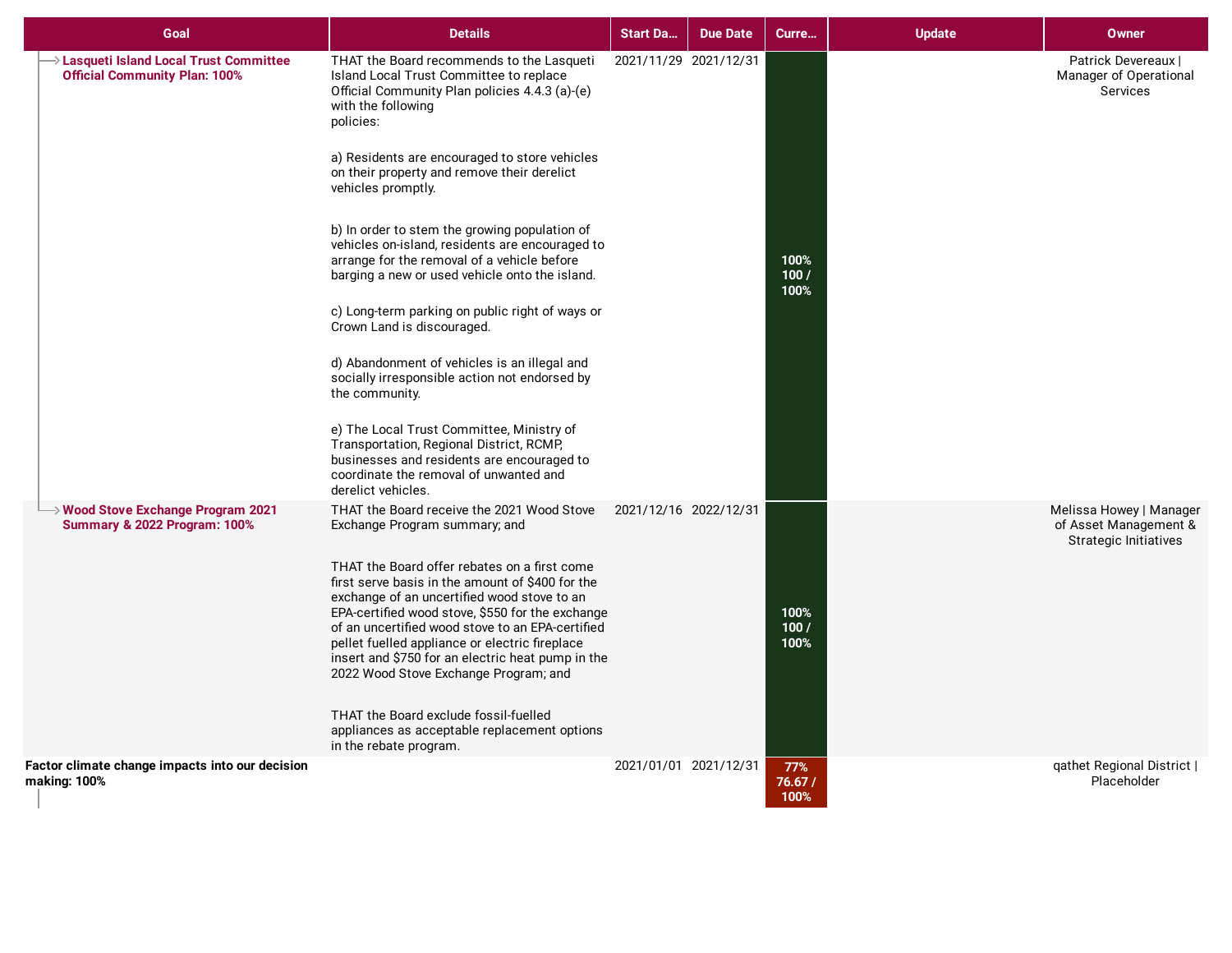| Goal                                             | <b>Details</b>                                                                                                                                                                                                                                                                                                                   | <b>Start Da</b> | <b>Due Date</b>       | Curre                | <b>Update</b>                                                                                                                                                                                                                                                                                                                                                                                         | <b>Owner</b>                                          |
|--------------------------------------------------|----------------------------------------------------------------------------------------------------------------------------------------------------------------------------------------------------------------------------------------------------------------------------------------------------------------------------------|-----------------|-----------------------|----------------------|-------------------------------------------------------------------------------------------------------------------------------------------------------------------------------------------------------------------------------------------------------------------------------------------------------------------------------------------------------------------------------------------------------|-------------------------------------------------------|
| > Zero Waste Mobile Dishwashing Trailer:<br>100% | THAT the Board allow free usage of the<br>dishwashing trailer to all events or functions in<br>qathet Regional District; and THAT the Board<br>direct Finance Department staff to amend Fees<br>and Charges Bylaw No. 419, 2008" to read: Free<br>usage of the dishwashing Trailer with a<br>refundable \$200.00 damage deposit. |                 | 2019/08/21 2020/12/30 | 100%<br>100/<br>100% | Linda Greenan:<br>Progress:<br>• The Fees and Charges<br>Amendment Bylaw No.<br>419.12, 2019 was updated<br>to reflect that use of the<br>trailer is fee with a \$200<br>refundable damage<br>deposit<br>• Staff have asked the<br>Let's Talk Trash Team to<br>add the refundable<br>deposit to the agreement<br>for use of the trailer<br>Challenges: No value<br>Next Steps: No value<br>2021/07/09 | Linda Greenan   Manager<br>of Financial Services      |
| $\rightarrow$ Texada Drainage Study: 100%        |                                                                                                                                                                                                                                                                                                                                  |                 | 2021/01/01 2021/12/31 | $0\%$<br>0/100%      | Laura Roddan:<br>Progress:<br>• No commitment from<br>provincial MoTI to fund<br>this project.<br>Challenges: No value<br>Next Steps: No value<br>2021/12/22                                                                                                                                                                                                                                          | Laura Roddan   Manager of<br><b>Planning Services</b> |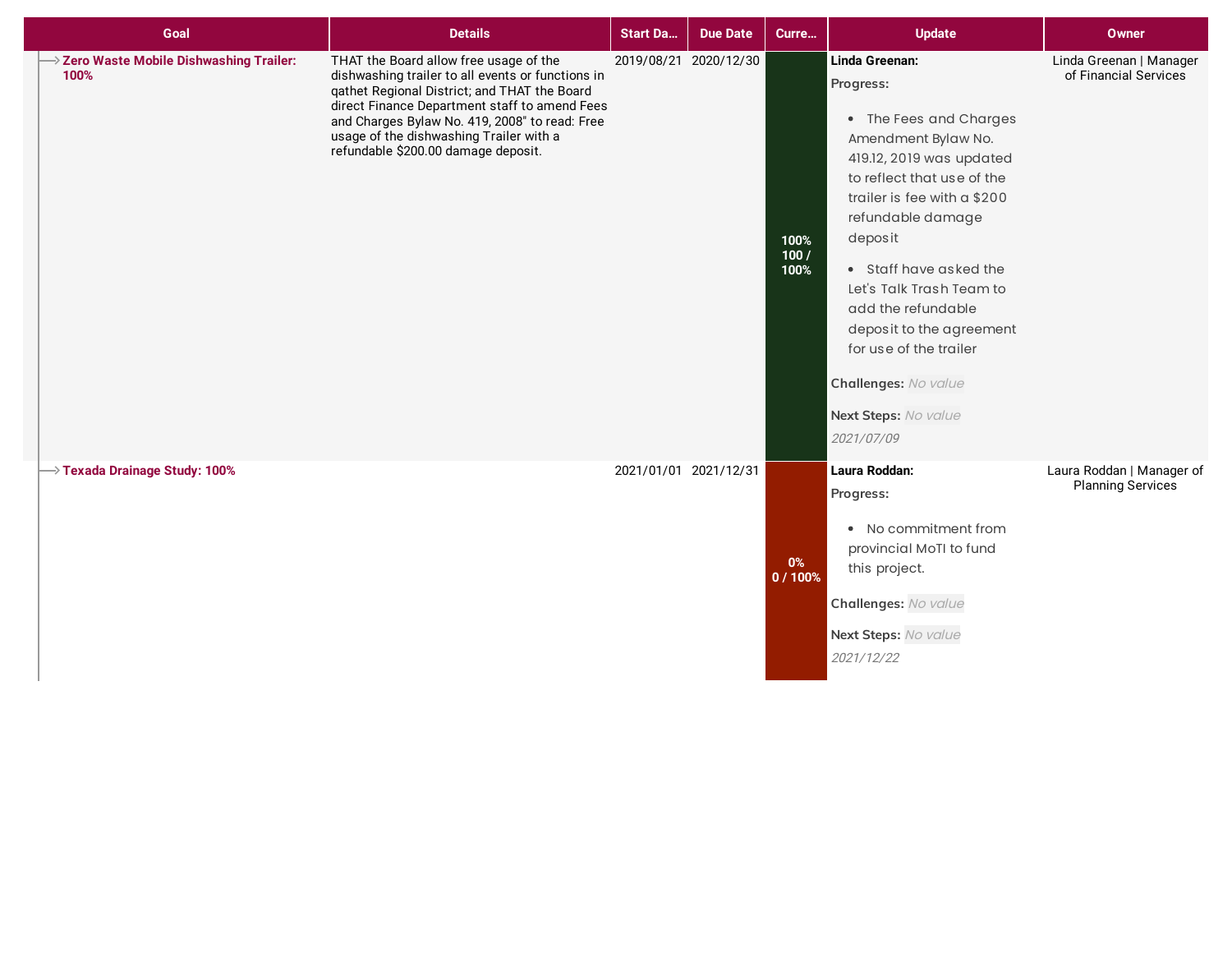| Goal                                                                                                      | <b>Details</b>                                                                                                                                                                    | <b>Start Da</b>       | <b>Due Date</b>       | Curre                | <b>Update</b>                                                                                                                                                                                                                                                                                                                                                                                                               | <b>Owner</b>                                           |
|-----------------------------------------------------------------------------------------------------------|-----------------------------------------------------------------------------------------------------------------------------------------------------------------------------------|-----------------------|-----------------------|----------------------|-----------------------------------------------------------------------------------------------------------------------------------------------------------------------------------------------------------------------------------------------------------------------------------------------------------------------------------------------------------------------------------------------------------------------------|--------------------------------------------------------|
| Resource Recovery Centre and Waste<br><b>Transfer Station - Temporary Borrowing</b><br><b>Bylaw: 100%</b> | THAT the Board give first reading through final<br>adoption to the "Resource Recovery Centre and<br>Waste Transfer Station Temporary Borrowing<br>Bylaw No. 566, 2021".           | 2021/02/24 2021/12/31 |                       | 100%<br>100/<br>100% | Linda Greenan:<br>Progress:<br>• The Certificate of<br>Approval for the<br>"Resource Recovery<br>Centre and Waste<br><b>Transfer Station Loan</b><br>Authorization Bylaw No.<br>561, 2020" was<br>forwarded to the<br>Municipal Finance<br>Authority on August 9,<br>2021<br>• Staff has started to<br>draw down funds on the<br>temporary borrowing<br>bylaw<br>Challenges: No value<br>Next Steps: No value<br>2021/10/12 | Linda Greenan   Manager<br>of Financial Services       |
| Resource Recovery Centre and Waste<br>No. 566, 2021: 100%                                                 | THAT "Resource Recovery Centre and Waste<br>Transfer Station Temporary Borrowing Bylaw Transfer Station Temporary Borrowing Bylaw<br>No. 566, 2021" given first through adoption. |                       | 2021/02/24 2021/12/31 | 100%<br>100/<br>100% | Linda Greenan:<br>Progress:<br>• The Board adopted the<br>temporary borrowing<br>bylaw at its meeting of<br>February 25, 2021<br>• Staff will draw down<br>funds from the MFA as<br>needed as the project<br>progresses<br>Challenges: No value<br>Next Steps: No value<br>2021/03/26                                                                                                                                       | Michelle Jones   Manager<br>of Administrative Services |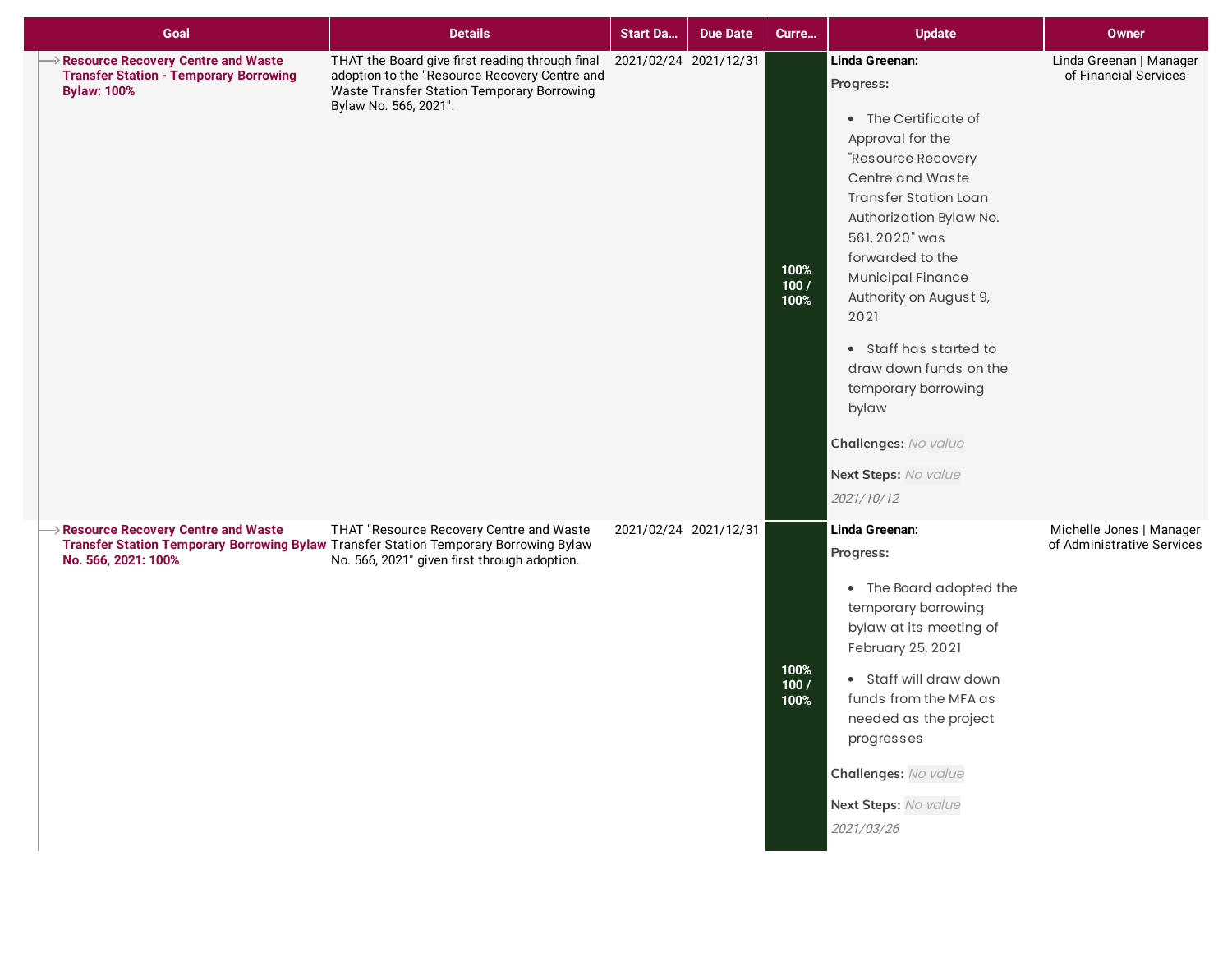| Goal                                                                                                                                        | <b>Details</b>                                                                                                                                                                                                                                                                                                                 | <b>Start Da</b>       | <b>Due Date</b> | Curre                 | <b>Update</b>                                                                                                                                                                                                   | <b>Owner</b>                                                                     |
|---------------------------------------------------------------------------------------------------------------------------------------------|--------------------------------------------------------------------------------------------------------------------------------------------------------------------------------------------------------------------------------------------------------------------------------------------------------------------------------|-----------------------|-----------------|-----------------------|-----------------------------------------------------------------------------------------------------------------------------------------------------------------------------------------------------------------|----------------------------------------------------------------------------------|
| → Correspondence dated February 17, 2021<br>from Lorne Morrow re Wood Stoves and<br><b>Poorly Vented Fires Air Quality Concern:</b><br>100% | THAT the correspondence dated February 17,<br>2010 from Lorne Morrow re Wood Stoves and<br>Poorly Vented Fires Air Quality Concern be<br>received; and<br>THAT the Board direct staff to prepare a report<br>on education for wood burning stoves and<br>impacts on air quality at a future Committee of<br>the Whole meeting. | 2021/03/01 2021/12/31 |                 | $0\%$<br>0/100%       |                                                                                                                                                                                                                 | Melissa Howey   Manager<br>of Asset Management &<br><b>Strategic Initiatives</b> |
| Resource Recovery Centre Operations: 100%                                                                                                   |                                                                                                                                                                                                                                                                                                                                | 2021/03/01 2021/12/31 |                 | 67%<br>66.67/<br>100% |                                                                                                                                                                                                                 | Melissa Howey   Manager<br>of Asset Management &<br><b>Strategic Initiatives</b> |
| $\rightarrow$ Marine Avenue Resource Recovery Centre<br>Site's purpose to guide operations                                                  | The Board adopted the definition of the Marine 2021/03/26 2021/12/31<br>Avenue Resource Recovery Centre site's<br>purpose to guide operations that align with the<br>Solid Waste Management Plan's stated goal of<br>diversion                                                                                                 |                       |                 | 100%<br>100/          |                                                                                                                                                                                                                 | Melissa Howey   Manager<br>of Asset Management &<br><b>Strategic Initiatives</b> |
| Regional Transportation Working Group<br>study: 100%                                                                                        | THAT the Board approve an amendment to the 2021/04/30 2021/12/31<br>2021 Paratransit budget to allocate \$5,000<br>from Contingency to engage an expert to<br>conduct a formal needs analysis of on-demand<br>transportation for the region                                                                                    |                       |                 | 100%<br>100/<br>100%  | Linda Greenan:<br>Progress:<br>• A formal update is not<br>necessary as the<br>contingency budget is<br>part of the overall<br>operations budget.<br>Challenges: No value<br>Next Steps: No value<br>2021/07/02 | Linda Greenan   Manager<br>of Financial Services                                 |
| $\rightarrow$ 2021 Waste Composition Study Spring<br><b>Report: 100%</b>                                                                    | THAT the Board receive 2021 Waste<br>Composition Study Spring Report for<br>information.                                                                                                                                                                                                                                       | 2021/06/28 2021/12/31 |                 | 100%<br>100/<br>100%  |                                                                                                                                                                                                                 | Melissa Howey   Manager<br>of Asset Management &<br><b>Strategic Initiatives</b> |
| $\rightarrow$ Illegal Dumping Free Disposal Day: 100%                                                                                       | THAT the Board direct staff to promote,<br>organize and facilitate a one-day free disposal<br>event for illegally dumped waste.                                                                                                                                                                                                | 2021/08/05 2021/12/31 |                 | 100%<br>100/<br>100%  | <b>Patrick Devereaux:</b><br>Progress: Illegal dumping<br>day held August 21, 2021<br>Low participation<br>Challenges: No value<br>Next Steps: No value<br>2021/09/21                                           | Patrick Devereaux  <br>Manager of Operational<br>Services                        |
| Explore possibilities for the provision of<br>community water of sufficient quantity and quality<br>in the Electoral Areas: 100%            |                                                                                                                                                                                                                                                                                                                                | 2021/01/01 2021/12/31 |                 | 86%<br>85.5/<br>100%  |                                                                                                                                                                                                                 | qathet Regional District  <br>Placeholder                                        |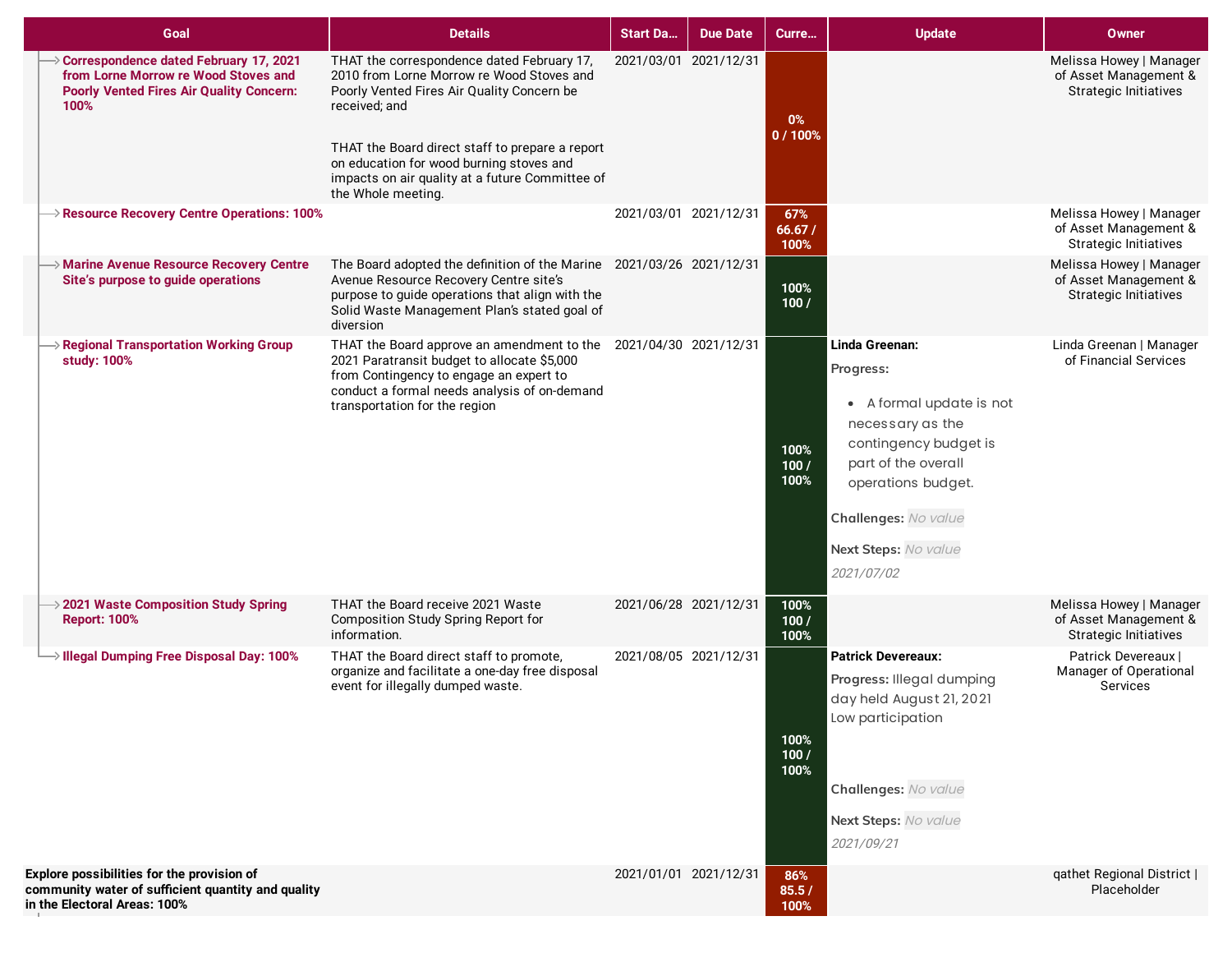| Goal                                                           | <b>Details</b> | <b>Start Da</b>       | <b>Due Date</b> | Curre                | <b>Update</b>                                                                                                                                                                                                              | <b>Owner</b>                                                                     |
|----------------------------------------------------------------|----------------|-----------------------|-----------------|----------------------|----------------------------------------------------------------------------------------------------------------------------------------------------------------------------------------------------------------------------|----------------------------------------------------------------------------------|
| > Develop a Drinking Water Management Plan:<br>100%            |                | 2019/01/01 2022/12/31 |                 | 100%<br>100/<br>100% | Nancy Schmeister:<br>Progress: Term of Agreement<br>with Associated<br>Engineering has been<br>extended to February 15,<br>2021 for completion of<br>report.<br>Challenges: No value<br>Next Steps: No value<br>2020/12/15 | Melissa Howey   Manager<br>of Asset Management &<br><b>Strategic Initiatives</b> |
| $\rightarrow$ Myrtle Pond Water System Capacity Study:<br>100% |                | 2021/11/29 2021/12/31 |                 | 71%<br>71 / 100%     |                                                                                                                                                                                                                            | Patrick Devereaux  <br>Manager of Operational<br>Services                        |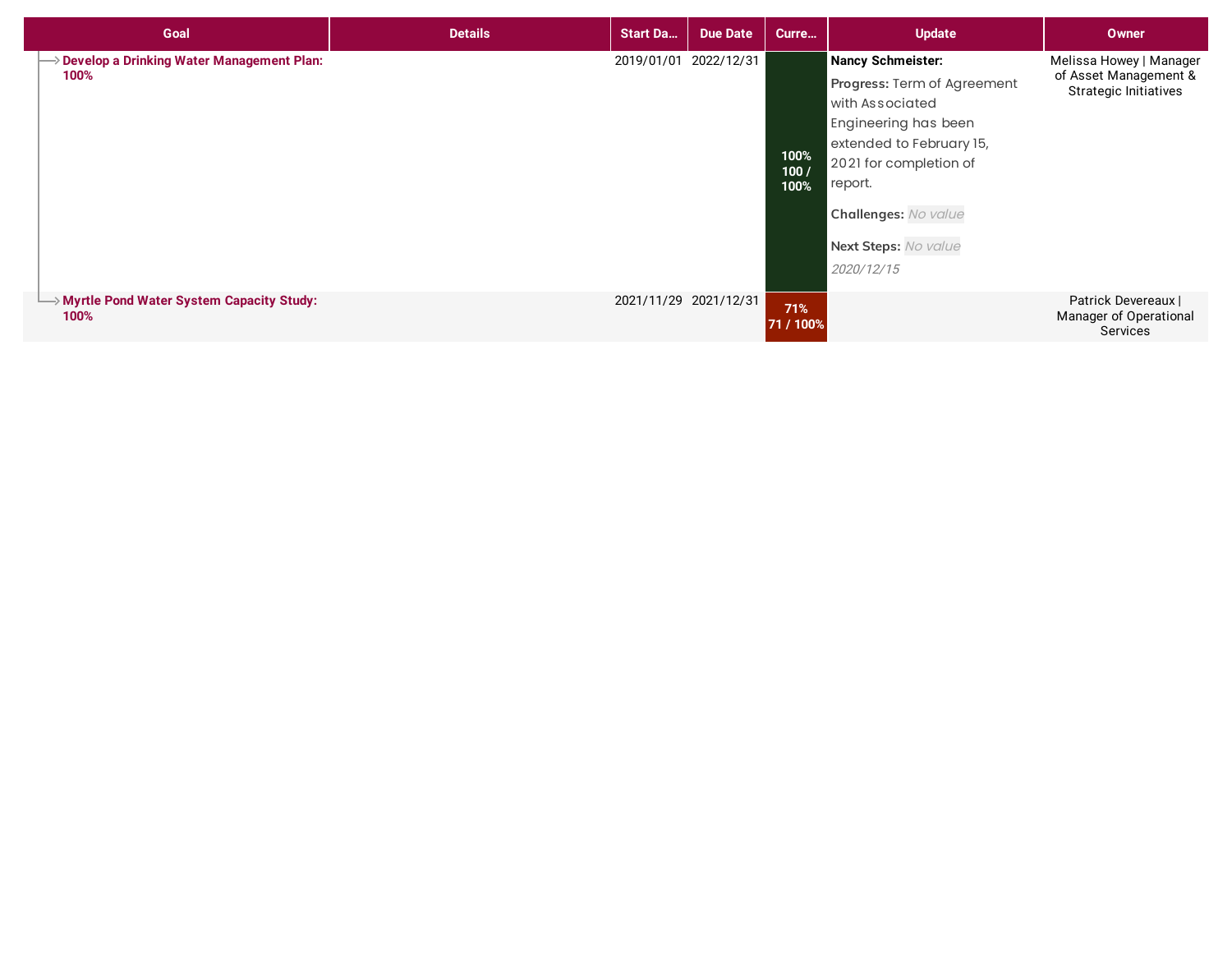#### **ECONOMIC ENHANCEMENT**

| Goal                                                                                   | <b>Details</b> | <b>Start Da</b>       | <b>Due Date</b> | Curre                  | <b>Update</b>                                                                                                                                                                                                                                                                        | <b>Owner</b>                              |
|----------------------------------------------------------------------------------------|----------------|-----------------------|-----------------|------------------------|--------------------------------------------------------------------------------------------------------------------------------------------------------------------------------------------------------------------------------------------------------------------------------------|-------------------------------------------|
| Identify systems and structure that stimulates<br>economic development: 100%           |                | 2021/01/01 2021/12/31 |                 | 97%<br>96.95 /<br>100% |                                                                                                                                                                                                                                                                                      | qathet Regional District  <br>Placeholder |
| $\rightarrow$ Define Economic Development for gathet<br><b>Regional District: 100%</b> |                | 2019/01/01 2022/12/31 |                 | 100%<br>100/<br>100%   | Al Radke:<br>Progress: A<br>community/economic<br>development workshop,<br>facilitated by Dr. Gordon<br>McIntosh, was held on June<br>30, 2021. Consideration of a<br>new approach will be<br>coming before the Board.<br>Challenges: No value<br>Next Steps: No value<br>2021/07/02 | Al Radke   CAO                            |
| $\rightarrow$ Develop an Economic Development Strategy:<br>100%                        |                | 2019/01/01 2022/12/31 |                 | 100%<br>100/<br>100%   | Al Radke:<br>Progress: The outcome of<br>the Economic Development<br>Workshop being held on<br>June 30, 2021 will help<br>determine how this initiative<br>advances.<br>Challenges: No value<br>Next Steps: No value<br>2021/04/01                                                   | Al Radke   CAO                            |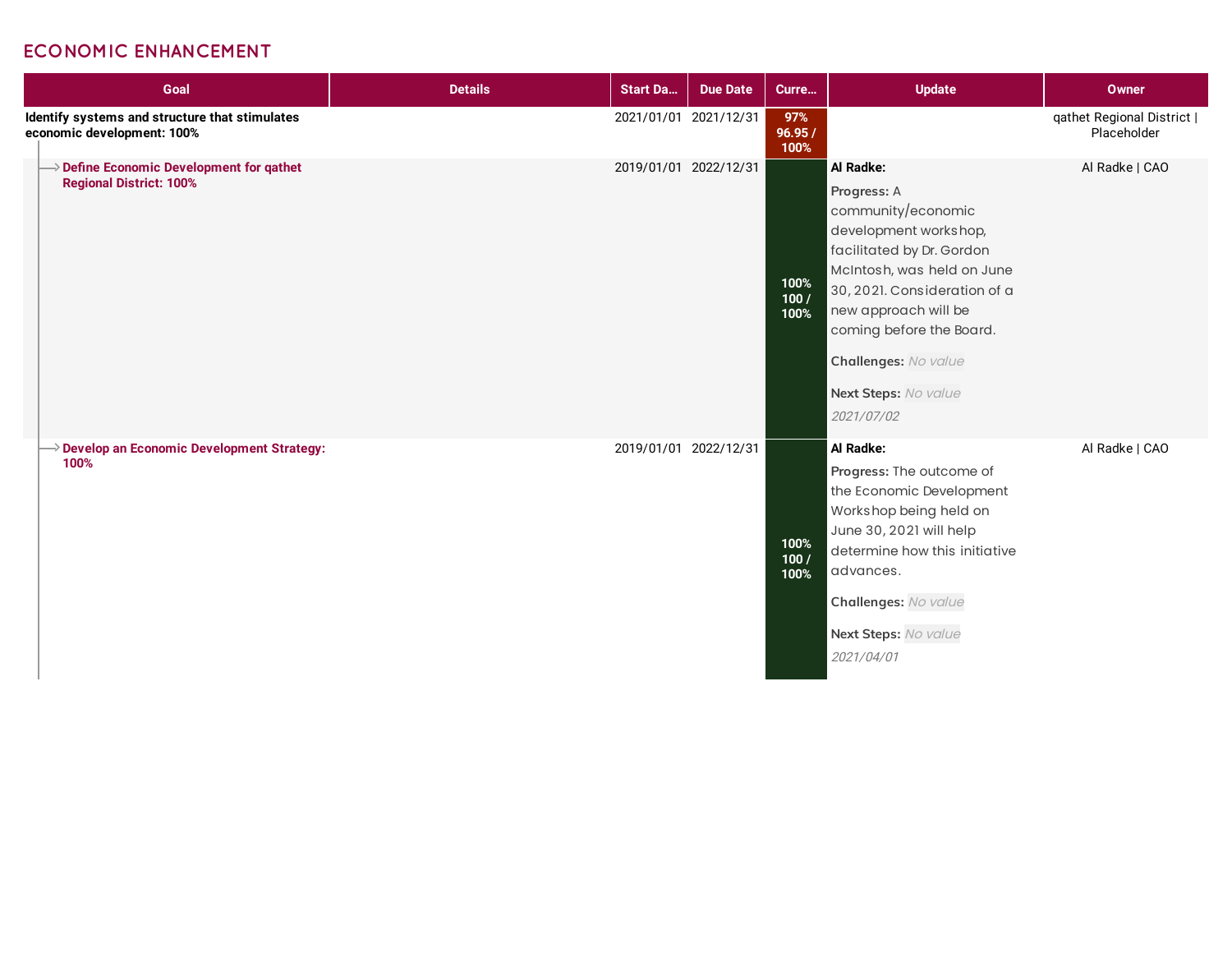| Goal                                                                                                                  | <b>Details</b>                                                                                                               | <b>Start Da</b>       | <b>Due Date</b> | Curre                | <b>Update</b>                                                                                                                                                                                                                                                                                    | <b>Owner</b>                                           |
|-----------------------------------------------------------------------------------------------------------------------|------------------------------------------------------------------------------------------------------------------------------|-----------------------|-----------------|----------------------|--------------------------------------------------------------------------------------------------------------------------------------------------------------------------------------------------------------------------------------------------------------------------------------------------|--------------------------------------------------------|
| Third Quarterly Strategic Plan Progress<br><b>Report: 100%</b>                                                        | THAT the Board to continue to evaluate the<br>financial assistance requests for 2021 and<br>review the process in 2022.      | 2020/11/30 2020/12/31 |                 | 78%<br>78 / 100%     | Linda Greenan:<br>Progress:<br>• Staff will bring<br>recommendations for<br>changes to the February<br>2022 Finance Committee<br>meeting.<br>Challenges: No value<br><b>Next Steps:</b><br>• To consider revisions<br>at the February 2022<br><b>Finance Committee</b><br>meeting.<br>2022/01/21 | Linda Greenan   Manager<br>of Financial Services       |
| >> Economic Development Workshop: 100%                                                                                | THAT the Board direct staff to engage an<br>economic development consultant to organize<br>an economic development workshop. | 2021/02/24 2021/12/31 |                 | 100%<br>100/<br>100% | Al Radke:<br>Progress: An Economic<br>Development Workshop has<br>been scheduled for<br>Wednesday, June 30, 2021<br>and facilitated by Gord<br>McIntosh.<br>Challenges: No value<br>Next Steps: No value<br>2021/04/01                                                                           | Al Radke   CAO                                         |
| Tourism Powell River re Request for Letter of THAT the Board ratify the provision of a letter<br><b>Support: 100%</b> | of support to Tourism Powell River for the<br>purpose of developing a regional tourism app.                                  | 2021/02/24 2021/12/31 |                 | 100%<br>100/<br>100% | <b>Shelley Termuende:</b><br>Progress: Letter sent to<br>Tourism Powell River on<br>February 12, 2021.<br>Challenges: No value<br>Next Steps: No value<br>2021/02/26                                                                                                                             | Michelle Jones   Manager<br>of Administrative Services |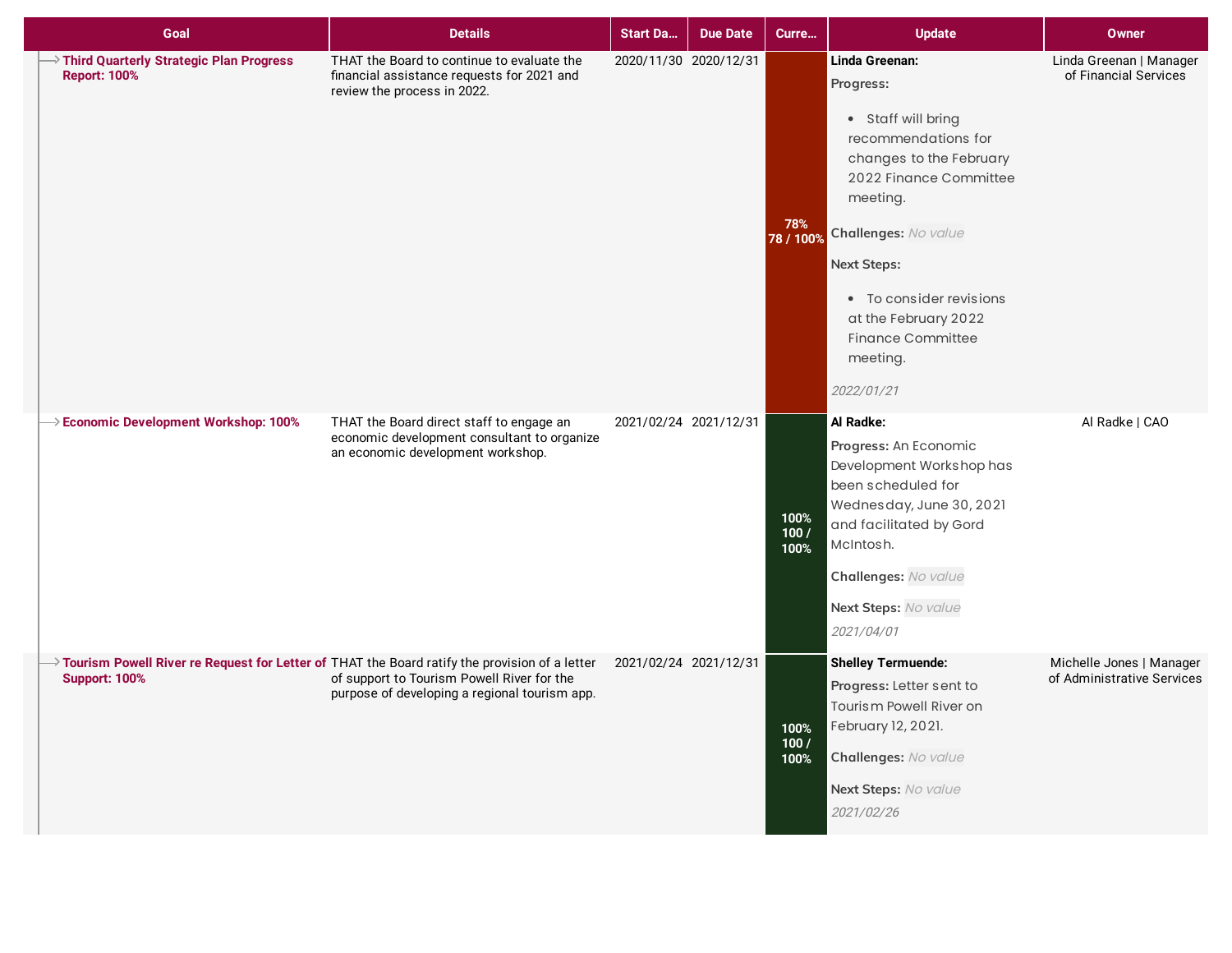| Goal                                                                                                  | <b>Details</b>                                                                                                                                                                                                                                                                                                                                                                                                                                                                                  | <b>Start Da</b>       | <b>Due Date</b> | Curre                | <b>Update</b>                                                                                                                                                                                                        | <b>Owner</b>                                                                     |
|-------------------------------------------------------------------------------------------------------|-------------------------------------------------------------------------------------------------------------------------------------------------------------------------------------------------------------------------------------------------------------------------------------------------------------------------------------------------------------------------------------------------------------------------------------------------------------------------------------------------|-----------------------|-----------------|----------------------|----------------------------------------------------------------------------------------------------------------------------------------------------------------------------------------------------------------------|----------------------------------------------------------------------------------|
| > TELUS Telecommunications Facility<br>Proposal, 2658 Weldwood Road, Electoral<br><b>Area C: 100%</b> | THAT the Board advise TELUS<br>Communications Inc. that gathet Regional<br>District concurs with the proposal for a<br>telecommunications facility to be located on<br>the property at 2658 Weldwood Road, Electoral<br>Area C, subject to the following conditions:<br>1. Proof of a successful 'Notice of Intent'<br>application to the Agricultural Land<br>Commission for the placement of fill or<br>removal of soil: and<br>2. Completion of a successful public<br>consultation process. | 2021/02/24 2021/12/31 |                 | 100%<br>100/<br>100% | Laura Roddan:<br>Progress:<br>• Staff submitted copy<br>of certified Board<br>resolution and copy of<br>staff report to TELUS on<br>February 26, 2021.<br>Challenges: No value<br>Next Steps: No value<br>2021/04/01 | Laura Roddan   Manager of<br><b>Planning Services</b>                            |
| $\rightarrow$ TELUS Request for Letters of Support to<br><b>Universal Broadband Fund: 100%</b>        | THAT the Board postpone consideration of the 2021/02/24 2021/12/31<br>request from TELUS to provide letters of<br>support until the Internet Connectivity - Last<br>Mile Study, being conducted by Driftwood<br>Communications, is presented to the Board.                                                                                                                                                                                                                                      |                       |                 | 100%<br>100/<br>100% | <b>Michelle Jones:</b><br>Progress: To be forwarded to<br>August Committee of the<br>Whole for consideration.<br>Challenges: No value<br><b>Next Steps:</b> No value<br>2021/07/20                                   | Michelle Jones   Manager<br>of Administrative Services                           |
| $\Rightarrow$ Connected Coast Last Mile Presentation:<br>100%                                         |                                                                                                                                                                                                                                                                                                                                                                                                                                                                                                 | 2021/03/01 2021/12/31 |                 | 100%<br>100/<br>100% |                                                                                                                                                                                                                      | Michelle Jones   Manager<br>of Administrative Services                           |
| $\rightarrow$ Connected Coast Last Mile: 100%                                                         | THAT the Board approve a letter of support for 2021/03/01 2021/12/31<br>the Strathcona Regional District and the<br>Connected Coast project for their efforts to<br>secure all necessary permits within the qRD<br>including identification of best sites, design<br>and tenure agreements for landings, Points of<br>Presence and ROWs as well as permissive tax<br>exemptions.                                                                                                                |                       |                 | 100%<br>100/<br>100% | <b>Michelle Jones:</b><br>Progress: Correspondence<br>sent.<br>Challenges: No value<br>Next Steps: No value<br>2021/04/01                                                                                            | Michelle Jones   Manager<br>of Administrative Services                           |
| $\rightarrow$ TELUS Cellular Tower at Kla ha men Lund<br><b>Gazebo Park</b>                           | 1. The Board authorized an agreement for<br>a TELUS cellular tower at Kla ha men Lund<br>Gazebo Park.                                                                                                                                                                                                                                                                                                                                                                                           | 2021/03/26 2021/12/31 |                 | 100%<br>100/         |                                                                                                                                                                                                                      | Melissa Howey   Manager<br>of Asset Management &<br><b>Strategic Initiatives</b> |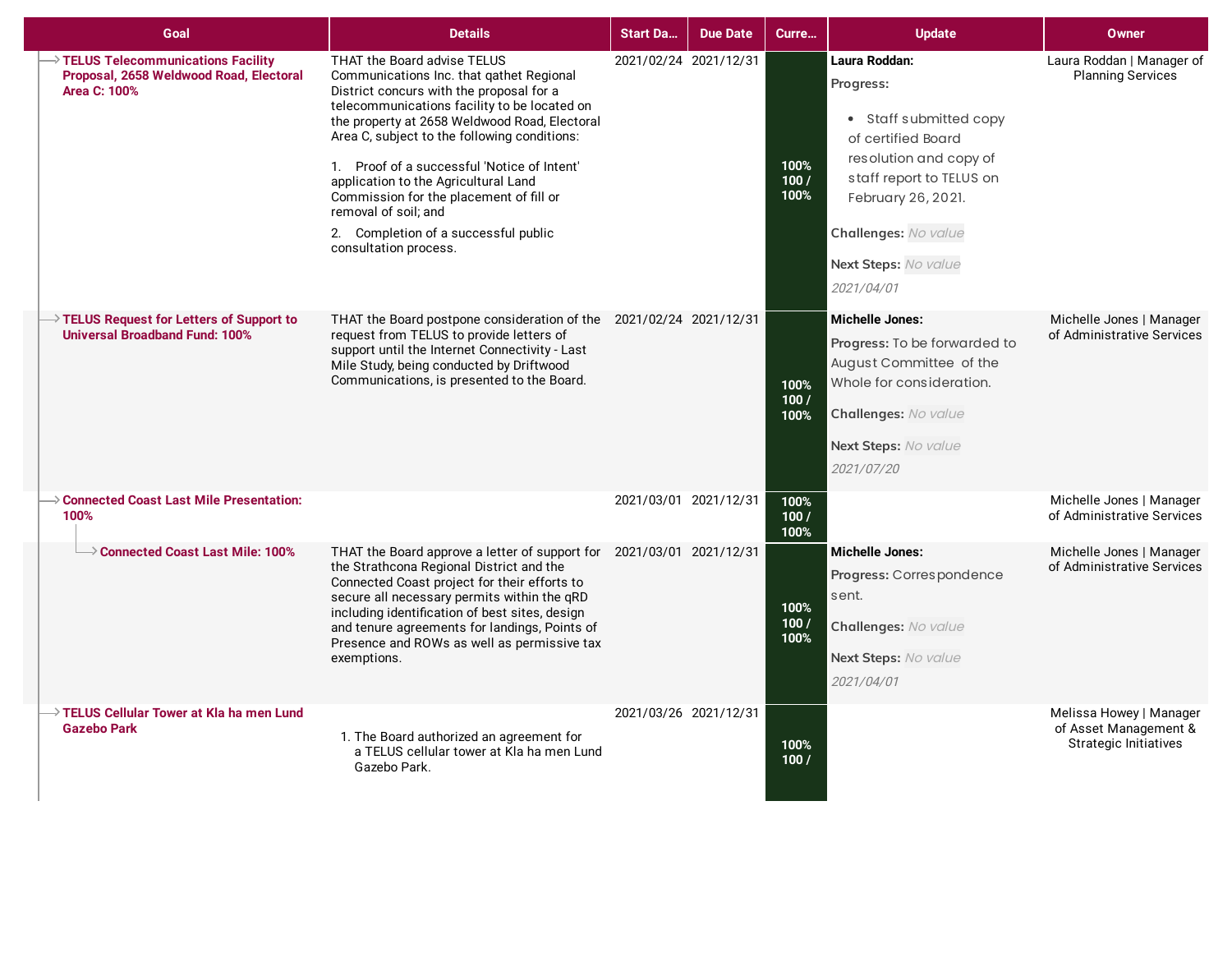| Goal                                                                                                                                                        | <b>Details</b>                                                                                                                                                                                                                                                                                                                                                                                         | <b>Start Da</b>       | <b>Due Date</b> | Curre                | <b>Update</b>                                                                                                                                                                                                                                                        | <b>Owner</b>                                          |
|-------------------------------------------------------------------------------------------------------------------------------------------------------------|--------------------------------------------------------------------------------------------------------------------------------------------------------------------------------------------------------------------------------------------------------------------------------------------------------------------------------------------------------------------------------------------------------|-----------------------|-----------------|----------------------|----------------------------------------------------------------------------------------------------------------------------------------------------------------------------------------------------------------------------------------------------------------------|-------------------------------------------------------|
| TELUS Telecommunications Facility<br>Proposal, 3443 Highway 101, vicinity of Craig Communications Inc. that qathet Regional<br>Road, Electoral Area A: 100% | THAT the Board advise TELUS<br>District concurs with the proposal for a<br>telecommunications facility to be located on<br>the property at 3443 Highway 101, in the vicinity<br>of Craig Road, Electoral Area A, subject to<br>the completion of a successful public<br>consultation process.                                                                                                          | 2021/04/30 2021/05/29 |                 | 100%<br>100/<br>100% | Laura Roddan:<br>Progress:<br>• Staff submitted<br>response and Board<br>Resolution to Tawny<br>Verigin, Manager of<br>Government Affairs,<br>Agent to TELUS<br>Communications Inc. on<br>May 3, 2021.<br>Challenges: No value<br>Next Steps: No value<br>2022/01/05 | Laura Roddan   Manager of<br><b>Planning Services</b> |
| <b>Tourism: 100%</b>                                                                                                                                        | → Financial Assistance 2021 - Sunshine Coast THAT the Board approve a grant of \$10,233.30<br>to Sunshine Coast Tourism for Destination<br>Marketing from the Economic Development<br>Service; and<br>THAT the Board approve a grant of \$1,766.70 to<br>Sunshine Coast Tourism for Destination<br>Marketing from the Electoral Area B Grants-in-<br>Aid Service.                                      | 2021/06/04 2021/12/31 |                 | 100%<br>100/<br>100% | Linda Greenan:<br>Progress:<br>• Grant letter and<br>payment sent out on July<br>26, 2021<br>Challenges: No value<br>Next Steps: No value<br>2021/10/12                                                                                                              | Linda Greenan   Manager<br>of Financial Services      |
| <b>River: 100%</b>                                                                                                                                          | $\rightarrow$ Financial Assistance 2021 - Tourism Powell THAT the Board approve a grant of \$6,395.81 to 2021/06/04 2021/12/31<br>Tourism Powell River for Summer Student<br>Employment from the Economic Development<br>Service; and<br>THAT the Board approve a grant of \$1,104.19 to<br>Tourism Powell River for Summer Student<br>Employment from the Electoral Area B Grants-<br>in-Aid Service. |                       |                 | 100%<br>100/<br>100% | Linda Greenan:<br>Progress:<br>• Grant letter and<br>payment sent out on July<br>26, 2021<br>Challenges: No value<br>Next Steps: No value<br>2021/10/12                                                                                                              | Linda Greenan   Manager<br>of Financial Services      |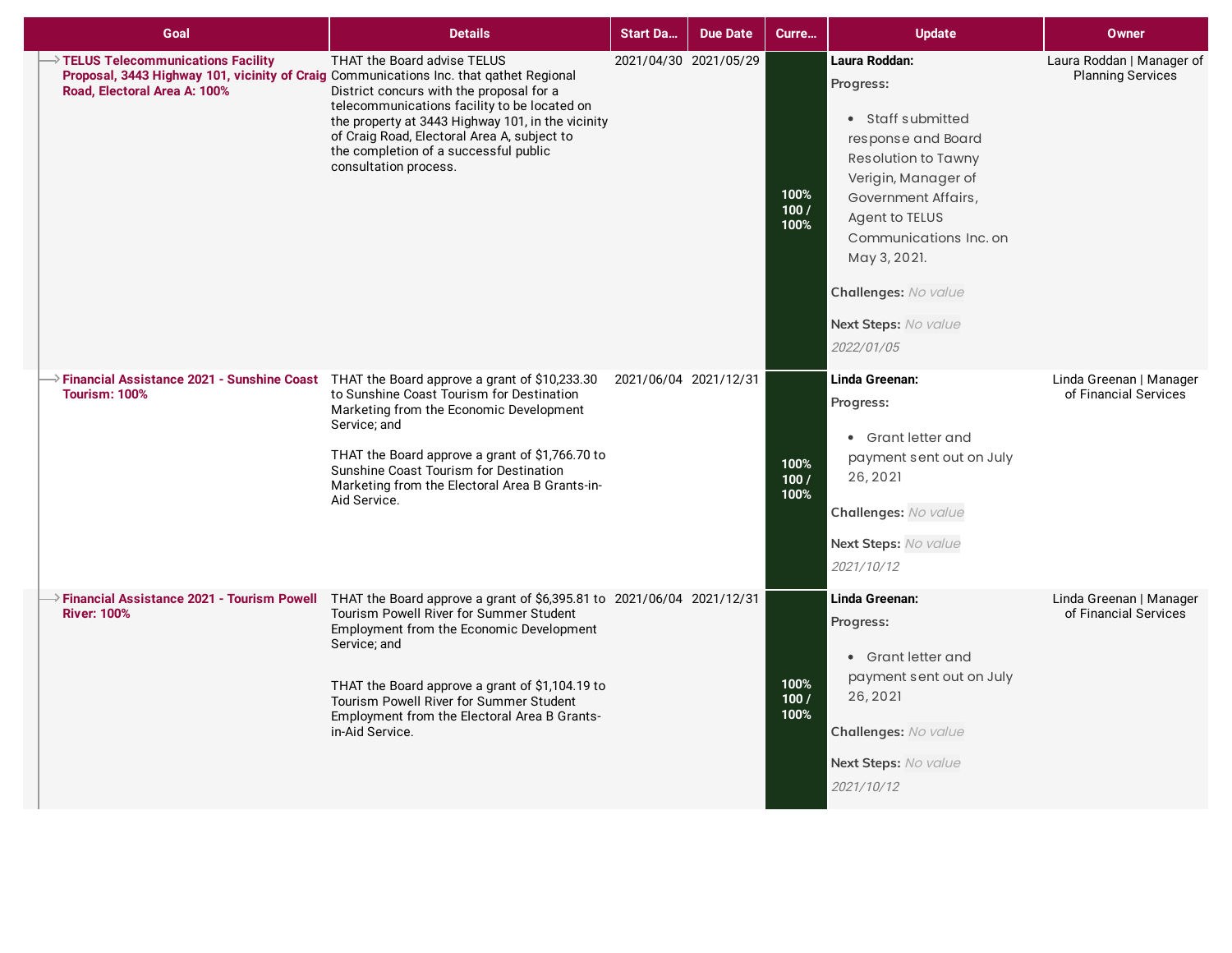| Goal                                                                                         | <b>Details</b>                                                                                                                                                                        | <b>Start Da</b>       | <b>Due Date</b> | Curre                | <b>Update</b>                                                                                                                                                                                                                                                                                                                                                                                    | <b>Owner</b>                                     |
|----------------------------------------------------------------------------------------------|---------------------------------------------------------------------------------------------------------------------------------------------------------------------------------------|-----------------------|-----------------|----------------------|--------------------------------------------------------------------------------------------------------------------------------------------------------------------------------------------------------------------------------------------------------------------------------------------------------------------------------------------------------------------------------------------------|--------------------------------------------------|
| Financial Assistance 2021 - Texada Arts,<br><b>Culture &amp; Tourism Society: 100%</b>       | THAT the Board approve a grant of \$12,000.00<br>to Texada Arts, Culture & Tourism Society<br>funded from Economic Development and<br>Electoral Area B General Grants-in-Aid Service. | 2021/06/04 2021/12/31 |                 | 100%<br>100/<br>100% | Linda Greenan:<br>Progress:<br>• Grant letter and<br>payment sent out on July<br>26, 2021<br>Challenges: No value<br>Next Steps: No value<br>2021/10/12                                                                                                                                                                                                                                          | Linda Greenan   Manager<br>of Financial Services |
| Economic Development Function - Session: THAT the Board direct staff to bring back a<br>100% | report regarding options and considerations for<br>revitalizing community group grant<br>requests/funding                                                                             | 2021/07/29 2021/12/31 |                 | 61%                  | Linda Greenan:<br>Progress:<br>• Staff will bring a report<br>for the consideration<br>of amendments to the<br>process and application<br>at the February, 2022<br><b>Finance Committee</b><br>meeting.<br>61 / 100% Challenges: No value<br><b>Next Steps:</b><br>• To consider<br>amendments to the<br>policy and process at the<br>February, 2022 Finance<br>Committee meeting.<br>2022/01/21 | Linda Greenan   Manager<br>of Financial Services |
| $\rightarrow$ Connected Communities - The Last Mile:<br>100%                                 |                                                                                                                                                                                       | 2021/08/05 2021/12/31 |                 | 100%<br>100/<br>100% |                                                                                                                                                                                                                                                                                                                                                                                                  | Al Radke   CAO                                   |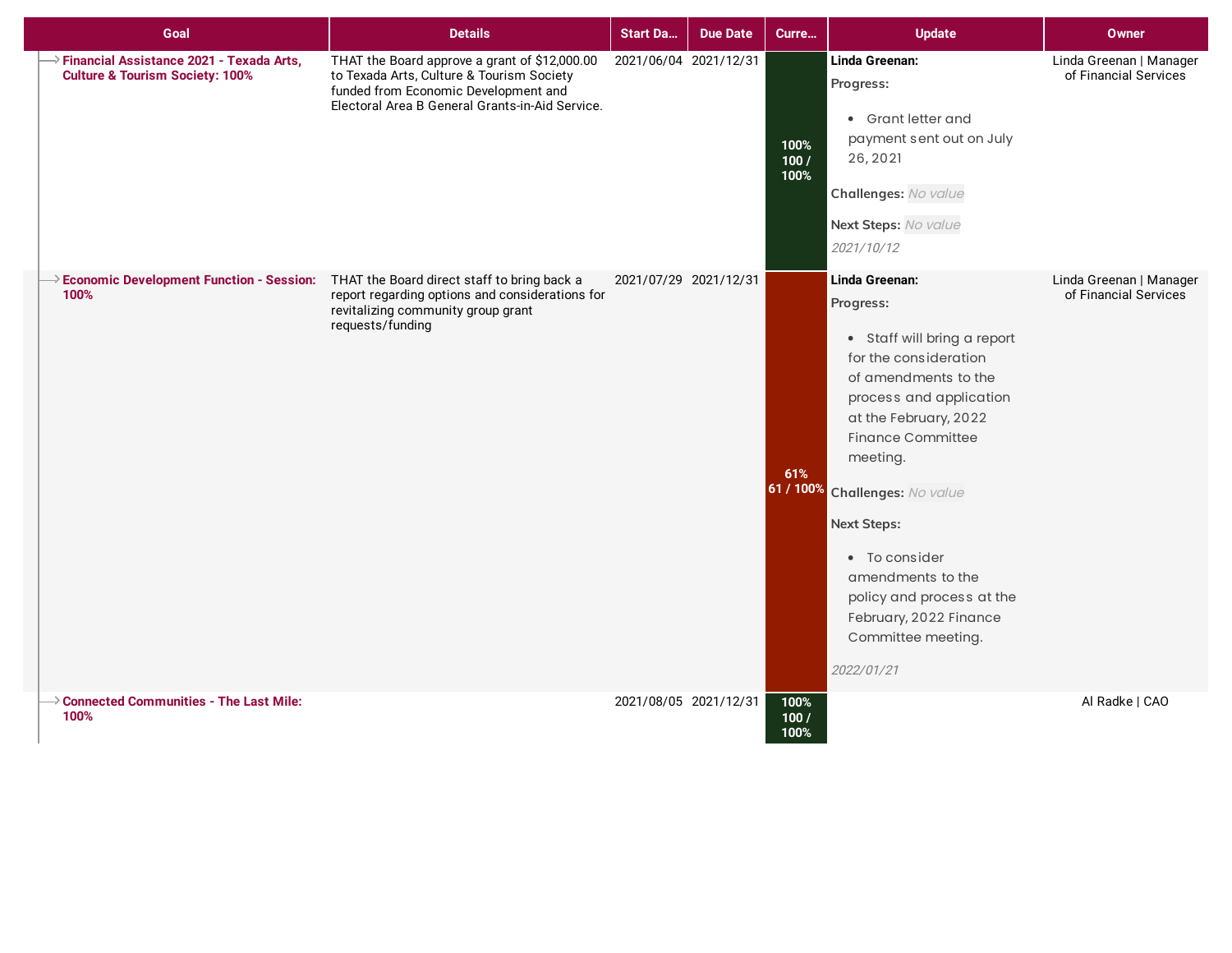| Goal                                                                                           | <b>Details</b>                                                                                                                                                                                                                                                                                                                                                                                                                                   | <b>Start Da</b>       | <b>Due Date</b> | Curre                | <b>Update</b>                                                                                                                                                                                                                                                                                                                                                                                                                                                                                                                                                                                                               | <b>Owner</b>                                           |
|------------------------------------------------------------------------------------------------|--------------------------------------------------------------------------------------------------------------------------------------------------------------------------------------------------------------------------------------------------------------------------------------------------------------------------------------------------------------------------------------------------------------------------------------------------|-----------------------|-----------------|----------------------|-----------------------------------------------------------------------------------------------------------------------------------------------------------------------------------------------------------------------------------------------------------------------------------------------------------------------------------------------------------------------------------------------------------------------------------------------------------------------------------------------------------------------------------------------------------------------------------------------------------------------------|--------------------------------------------------------|
| <b>Economic Development Function - Session:</b><br>100%                                        | THAT the Board authorize the Chair to write a<br>letter and invite the Mayor of the City of Powell<br>River to a meeting to explore the potential for a<br>collaborative initiative regarding a<br>joint/regional economic development function;<br>and<br>THAT the Board authorize the CAO to contact<br>his City of Powell River counterpart to identify<br>any administrative potential to a joint/regional<br>economic development function. | 2021/08/09 2021/12/31 |                 | 100%<br>100/<br>100% | Al Radke:<br>Progress: A letter was sent<br>September 30, 2021 to the<br>Mayor of the City of Powell<br>River inviting him to have a<br>conversation with the Chair<br>to explore the potential for<br>future economic<br>development between the<br>City of Powell River and the<br>qRD. We await further<br>developments.<br>A letter was sent to the CAO<br>of the City of Powell River on<br>August 9, 2021. An initial<br>conversation was<br>subsequently had to break<br>the ice. Additional<br>conversations are expected<br>in our monthly meetings.<br>Challenges: No value<br>Next Steps: No value<br>2021/09/29 | Al Radke   CAO                                         |
| $\rightarrow$ TELUS Request for Letters of Support to<br><b>Universal Broadband Fund: 100%</b> | THAT the Board provide TELUS with a letter of 2021/08/30 2021/12/31<br>support regarding their Universal Broadband<br>Fund application.                                                                                                                                                                                                                                                                                                          |                       |                 | 100%<br>100/<br>100% | <b>Christina Peake:</b><br>Progress: Letters sent to<br>Doug Anastos (2) and one<br>sent to Brian Gregg October<br>1,2021 CP<br>Challenges: No value<br>Next Steps: No value<br>2021/10/01                                                                                                                                                                                                                                                                                                                                                                                                                                  | Michelle Jones   Manager<br>of Administrative Services |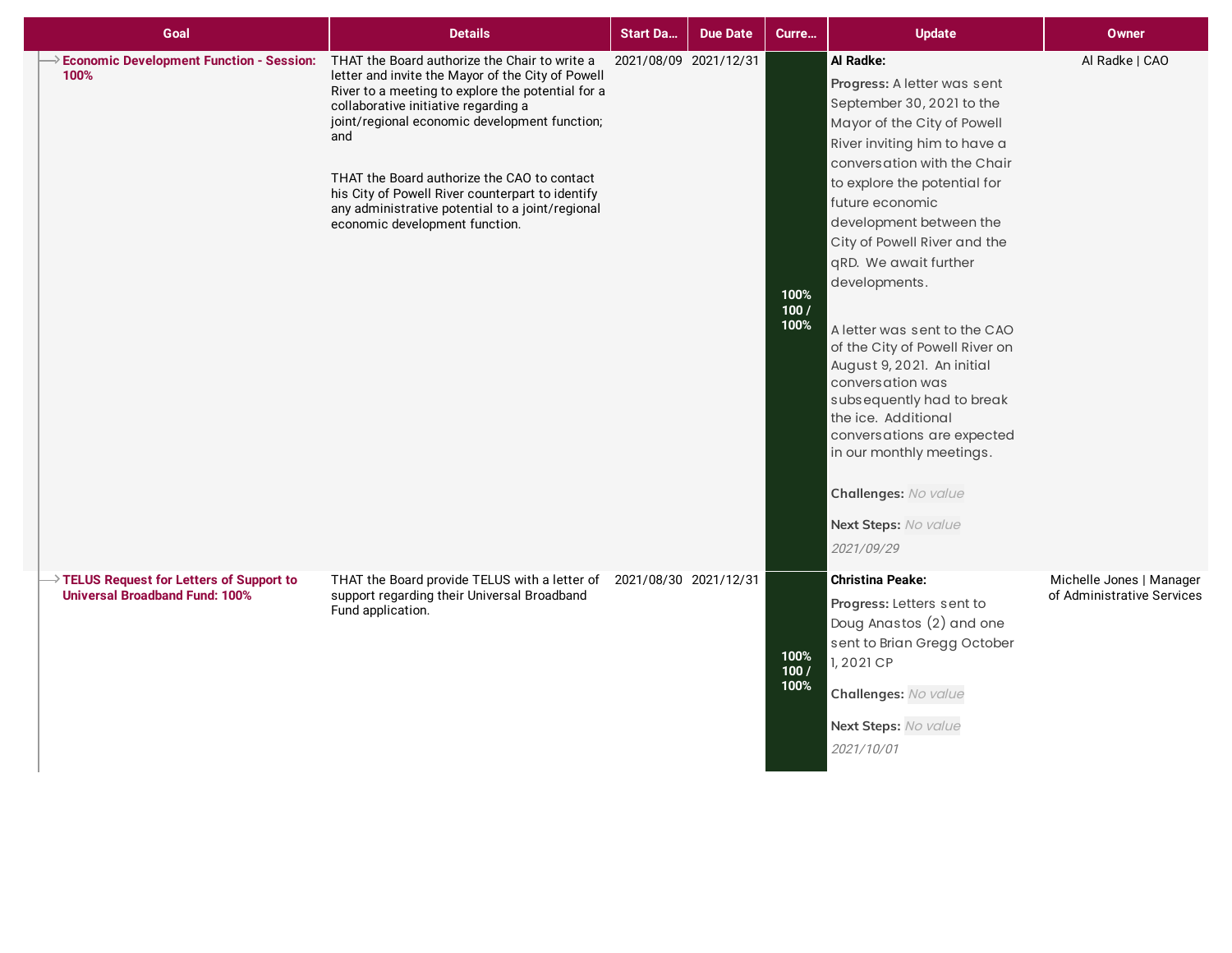| Goal                                                                                  | <b>Details</b>                                                                                                                                                                                                                                                                                        | <b>Start Da</b>       | <b>Due Date</b>       | Curre                 | <b>Update</b>                                                                                                                                                                                                                                                                            | Owner                                                            |
|---------------------------------------------------------------------------------------|-------------------------------------------------------------------------------------------------------------------------------------------------------------------------------------------------------------------------------------------------------------------------------------------------------|-----------------------|-----------------------|-----------------------|------------------------------------------------------------------------------------------------------------------------------------------------------------------------------------------------------------------------------------------------------------------------------------------|------------------------------------------------------------------|
| Point Golf Club: 100%                                                                 | > Permissive Tax Exemption Request - Myrtle THAT the Board respectfully deny the request<br>from Myrtle Point Golf Club for a Permissive<br>Tax Exemption for the 2022 tax year.                                                                                                                      | 2021/09/24 2021/12/31 |                       | 100%<br>100/<br>100%  | Linda Greenan:<br>Progress:<br>• Staff emailed a letter<br>to the General Manager<br>on October 12, 2021 to<br>advise that the Board<br>respectfully denied the<br>request for a tax<br>exemption for the 2022<br>tax year<br>Challenges: No value<br>Next Steps: No value<br>2021/10/12 | Linda Greenan   Manager<br>of Financial Services                 |
| BC Transit Three (3) Year Transit Expansion<br>Initiatives - 2022/23 to 2024/25: 100% |                                                                                                                                                                                                                                                                                                       | 2021/09/24 2021/12/31 |                       | 100%<br>100/<br>100%  | <b>Patrick Devereaux:</b><br>Progress: Board approved in<br>September 2021<br>Challenges: No value<br>Next Steps: No value<br>2021/10/01                                                                                                                                                 | Patrick Devereaux  <br>Manager of Operational<br>Services        |
| Conserve all economic enabling assets and<br>services: 100%                           |                                                                                                                                                                                                                                                                                                       | 2021/01/01 2021/12/31 |                       | 100%<br>100/<br>100%  |                                                                                                                                                                                                                                                                                          |                                                                  |
| >> Maintenance Facility After Hours Lighting:<br>100%                                 | THAT the Board support the procedure of<br>leaving lights on through the night time hours<br>at the maintenance facility; and THAT the<br>Board direct staff to contact the concerned<br>neighbour and explain our position and<br>limitations.                                                       | 2021/08/31 2021/12/31 |                       | 100%<br>100/<br>100%  |                                                                                                                                                                                                                                                                                          | Patrick Devereaux  <br>Manager of Operational<br><b>Services</b> |
| 2022 Canada Summer Jobs Grant<br><b>Application: 100%</b>                             | THAT the Board endorse an application to<br>Employment and Social Development Canada<br>for the Canada Summer Jobs 2022 grant for up<br>to \$19,152.00 to subsidize summer worker's<br>wages; and<br>THAT any costs not covered by the grant be<br>funded through the Parks and Cemetery<br>Services. | 2021/12/16 2022/12/31 |                       | 100%<br>100/<br>100%  |                                                                                                                                                                                                                                                                                          | Patrick Devereaux I<br>Manager of Operational<br>Services        |
| Work with our neighbours to promote regional<br>collaboration: 100%                   |                                                                                                                                                                                                                                                                                                       |                       | 2021/01/01 2021/12/31 | 81%<br>81.25/<br>100% |                                                                                                                                                                                                                                                                                          |                                                                  |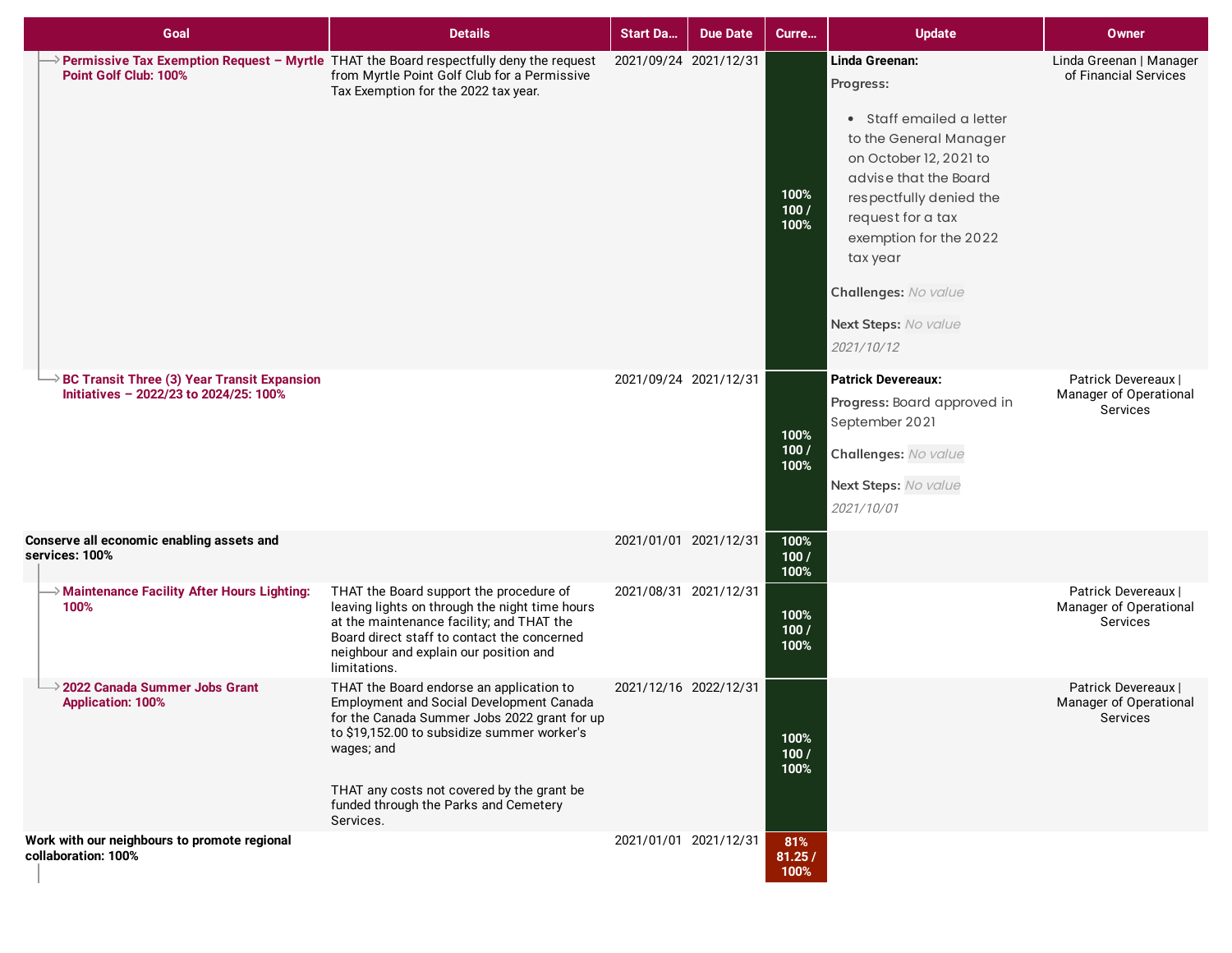| Goal                                                                           | <b>Details</b> | <b>Start Da</b>       | <b>Due Date</b> | Curre                 | <b>Update</b>                                                                                                                                        | <b>Owner</b>   |
|--------------------------------------------------------------------------------|----------------|-----------------------|-----------------|-----------------------|------------------------------------------------------------------------------------------------------------------------------------------------------|----------------|
| $\rightarrow$ Promote Regional Collaboration through C3<br><b>Groups: 100%</b> |                | 2019/01/01 2022/12/31 |                 | 81%<br>81.25/<br>100% | Al Radke:<br>Progress: A virtual C3<br>meeting was held on<br>October 13, 2021.<br><b>Challenges: No value</b><br>Next Steps: No value<br>2022/01/20 | Al Radke   CAO |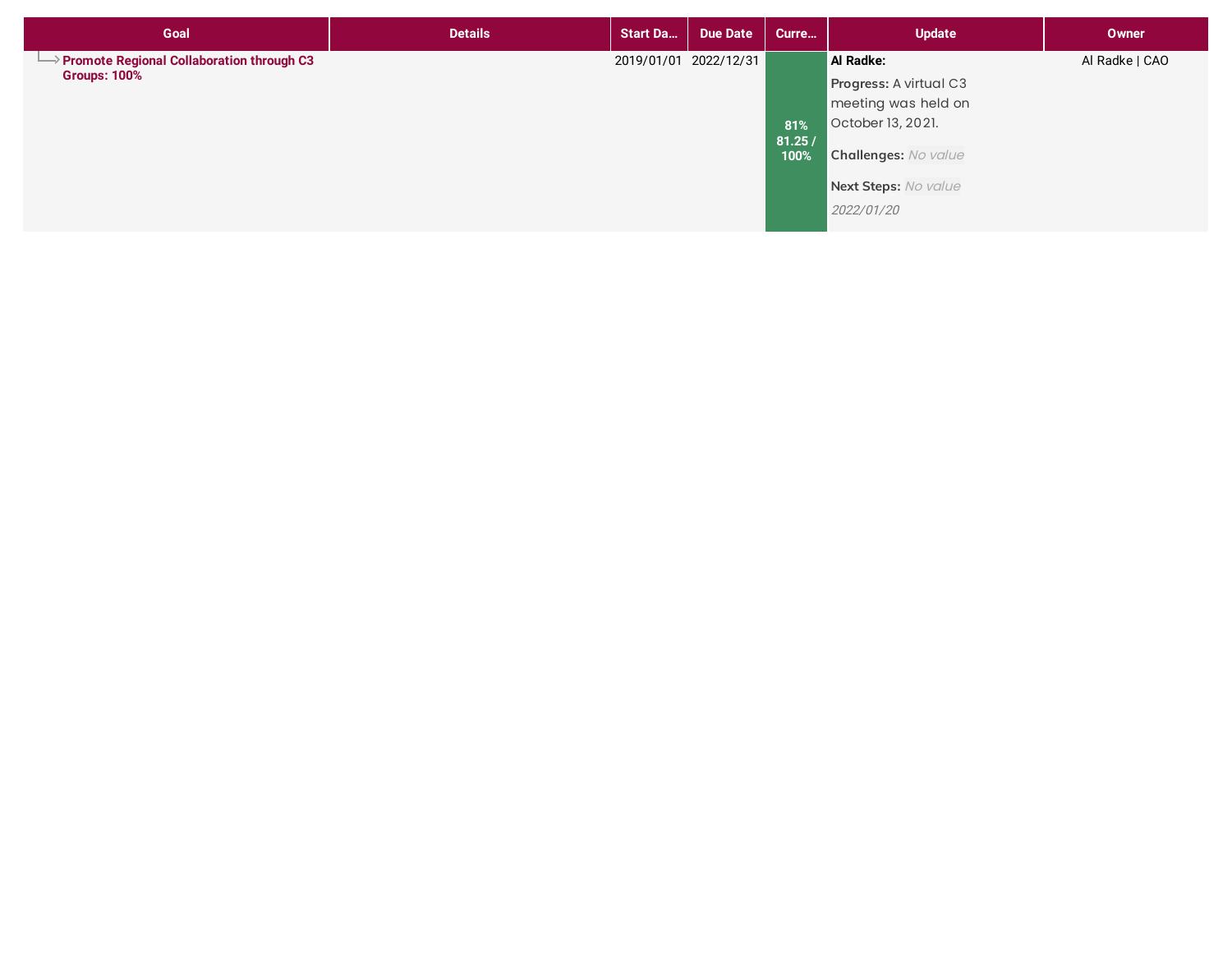#### **RECREATION & CULTURE**

| Goal                                                                                                       | <b>Details</b>                                                                                                                                                                                                                                                                                                                                                                                                                                                                                                                                                                                                                                                                                                                                                                                                                                                                                                                                                                                               | <b>Start Da</b>       | <b>Due Date</b>       | Curre                | <b>Update</b>                                                                                                                                                                                                                                                                                                                                                                                                                                                                                                                                          | Owner                                            |
|------------------------------------------------------------------------------------------------------------|--------------------------------------------------------------------------------------------------------------------------------------------------------------------------------------------------------------------------------------------------------------------------------------------------------------------------------------------------------------------------------------------------------------------------------------------------------------------------------------------------------------------------------------------------------------------------------------------------------------------------------------------------------------------------------------------------------------------------------------------------------------------------------------------------------------------------------------------------------------------------------------------------------------------------------------------------------------------------------------------------------------|-----------------------|-----------------------|----------------------|--------------------------------------------------------------------------------------------------------------------------------------------------------------------------------------------------------------------------------------------------------------------------------------------------------------------------------------------------------------------------------------------------------------------------------------------------------------------------------------------------------------------------------------------------------|--------------------------------------------------|
| Support the protection of publicly accessible trails:<br>100%                                              |                                                                                                                                                                                                                                                                                                                                                                                                                                                                                                                                                                                                                                                                                                                                                                                                                                                                                                                                                                                                              | 2021/01/01 2021/12/31 |                       | 88%<br>87.5/<br>100% |                                                                                                                                                                                                                                                                                                                                                                                                                                                                                                                                                        |                                                  |
| New Horizons for Seniors Grant Application - THAT the Board concur with the<br>Van Anda Walking Oval: 100% | recommendation of the Committee of the<br>Whole to suspend its direction that staff apply<br>for grant funding for the proposed walking oval<br>to be located within Van Anda Ball Park<br>until: The Province completes the mine shaft<br>inspection and renews its lease agreement<br>with the Powell River Regional District (PRRD).<br>The Texada Island Recreation Commission<br>(TIRC) provides the PRRD with a design, size<br>and estimated construction costs for the<br>walking oval that they have in mind. Using the<br>information from TIRC, staff develop budget<br>estimates for the grant application and<br>estimates of ongoing maintenance costs.Staff<br>or TIRC confirm community and volunteer<br>donations to the project. A process of public<br>engagement has been undertaken to gauge the<br>Texada Island property ownerâ∏∏s interest in<br>the project. The project is prioritized in relation<br>to other capital projects and staff resources<br>and is added to the budget. |                       | 2017/05/24 2020/12/30 | 50%<br>50 / 100%     | Linda Greenan:<br>Progress:<br>• The project is on hold<br>until staff receive further<br>input from the members<br>of the Texada Island<br>Recreation Commission<br>on the design, size and<br>estimated construction<br>cost for the walking oval.<br><b>Challenges:</b><br>• Staff need further<br>information on what the<br>members of the TIRC<br>would like to see for the<br>design, size and<br>estimated construction<br>costs of the walking oval<br>before they can take the<br>project any further.<br>Next Steps: No value<br>2020/05/25 | Linda Greenan   Manager<br>of Financial Services |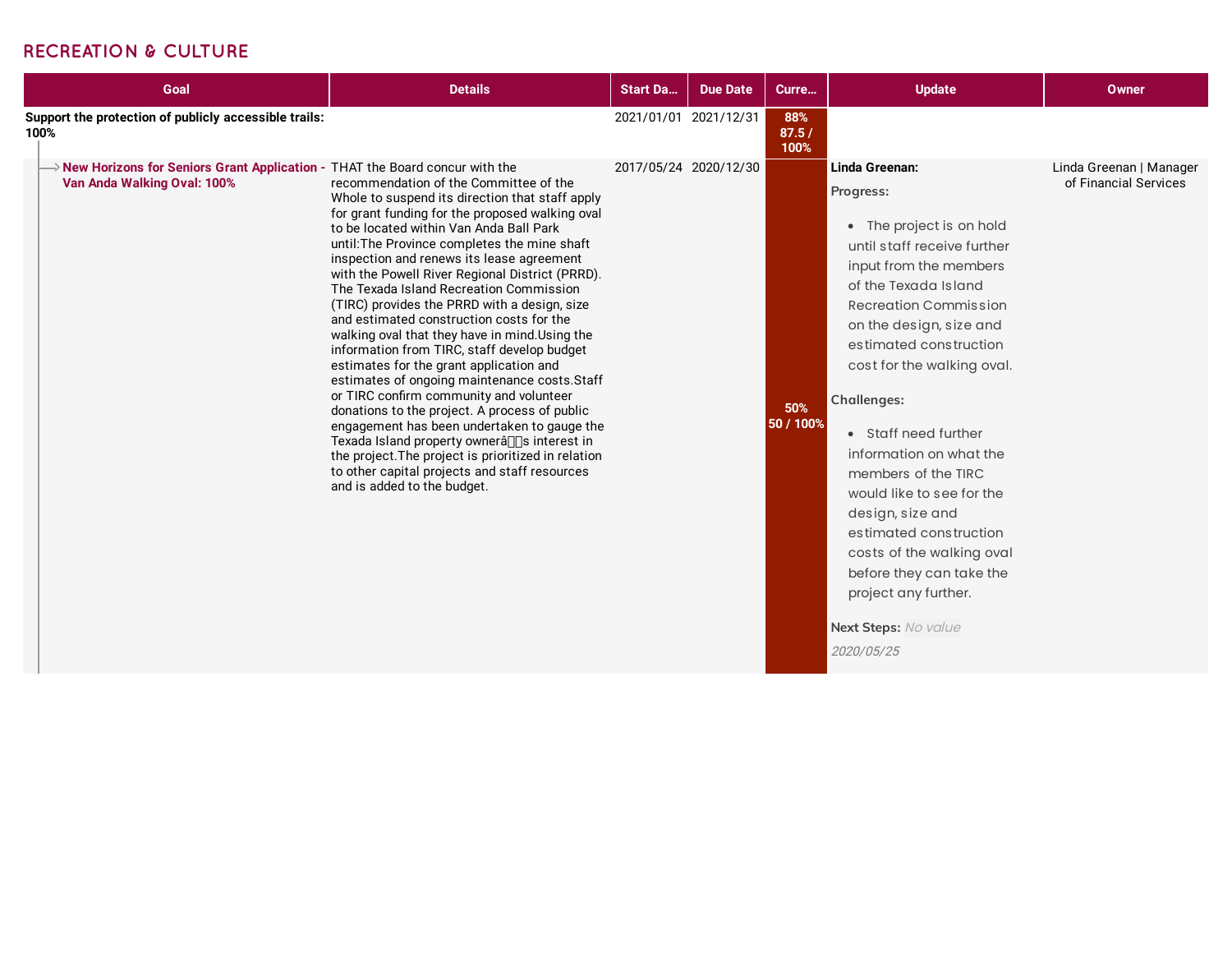| Goal                                                                                | <b>Details</b>                                                                                                                                                                                                                                                                                                                     | <b>Start Da</b>       | <b>Due Date</b> | Curre                | <b>Update</b>                                                                                                                                                                                                                                                                                                                                                                   | <b>Owner</b>                                              |
|-------------------------------------------------------------------------------------|------------------------------------------------------------------------------------------------------------------------------------------------------------------------------------------------------------------------------------------------------------------------------------------------------------------------------------|-----------------------|-----------------|----------------------|---------------------------------------------------------------------------------------------------------------------------------------------------------------------------------------------------------------------------------------------------------------------------------------------------------------------------------------------------------------------------------|-----------------------------------------------------------|
| → Myrtle Creek Cycling/Pedestrian Bridge:<br>100%                                   | THAT the Board direct staff to apply for<br>available grant money to fund the construction<br>of the trail between Centennial Road and Butler<br>Road.                                                                                                                                                                             | 2019/09/17 2020/12/30 |                 | 100%<br>100/<br>100% | Linda Greenan:<br>Progress:<br>• MOTI confirmed with<br>the Manager of<br>Operational Services that<br>they will build the trail<br>and install the bridge<br>at no cost to the Regional<br><b>District</b><br>• Bridge install and trail<br>completion are projected<br>to be completed by<br>September 30, 2021<br>Challenges: No value<br>Next Steps: No value<br>2021/07/09 | Linda Greenan   Manager<br>of Financial Services          |
| $\rightarrow$ Shelter Point Regional Park Gates: 100%                               | THAT the Board defer a decision regarding<br>additional gates at Shelter Point Park for one<br>year; and<br>THAT staff be directed to install signs at the<br>entrances to Howie's and the Ponderosa roads<br>warning of no dumping and no camping; and<br>THAT the effectiveness of the signs be<br>evaluated in one year's time. | 2021/04/30 2021/11/30 |                 | 100%<br>100/<br>100% | <b>Patrick Devereaux:</b><br>Progress: Completed July<br>2021<br>Challenges: No value<br>Next Steps: No value<br>2021/08/17                                                                                                                                                                                                                                                     | Patrick Devereaux  <br>Manager of Operational<br>Services |
| → Financial Assistance 2021 - Powell River<br><b>Outdoor Recreation Users Group</b> | THAT the Board approve a grant of \$14,000.00<br>to the Powell River Outdoor Recreation Users<br>Group for general operating costs from the<br>General Grants-in-Aid Service.                                                                                                                                                      | 2021/06/04 2021/12/31 |                 | 100%<br>100/         | Linda Greenan:<br>Progress:<br>• Grant letter and<br>payment sent out on July<br>26, 2021<br>Challenges: No value<br>Next Steps: No value<br>2021/10/12                                                                                                                                                                                                                         | Linda Greenan   Manager<br>of Financial Services          |
| Cultivate the protection of parks and greenspace:<br>100%                           |                                                                                                                                                                                                                                                                                                                                    | 2021/01/01 2021/12/31 |                 | 82%<br>81.6/<br>100% |                                                                                                                                                                                                                                                                                                                                                                                 |                                                           |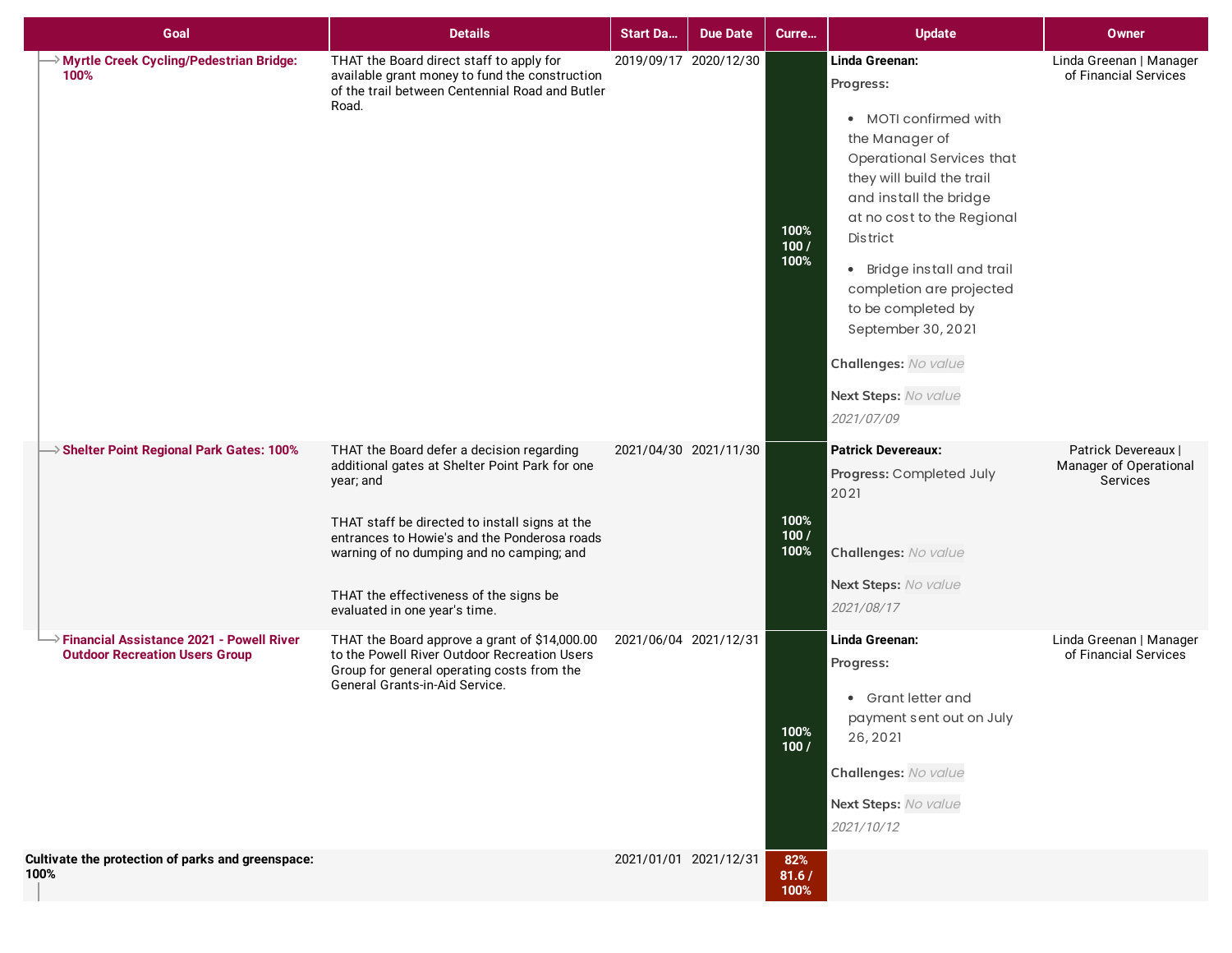| Goal                                                                                                            | <b>Details</b>                                                                                                                                                                                                                                                                                                                                                                    | <b>Start Da</b>       | <b>Due Date</b> | Curre                  | <b>Update</b>                                                                                                                                               | <b>Owner</b>                                              |
|-----------------------------------------------------------------------------------------------------------------|-----------------------------------------------------------------------------------------------------------------------------------------------------------------------------------------------------------------------------------------------------------------------------------------------------------------------------------------------------------------------------------|-----------------------|-----------------|------------------------|-------------------------------------------------------------------------------------------------------------------------------------------------------------|-----------------------------------------------------------|
| $\rightarrow$ Financial Assistance 2021 - Savary Island<br>Land Trust: 100%                                     | THAT the Board approve a grant of \$2,500.00 to 2021/06/04 2021/12/31<br>Savary Island Land Trust from the Electoral<br>Area A Grants-in-Aid Service.                                                                                                                                                                                                                             |                       |                 | 100%<br>100/<br>100%   | Linda Greenan:<br>Progress:<br>• Grant letter and<br>payment sent out on July<br>26, 2021<br>Challenges: No value<br>Next Steps: No value<br>2021/10/12     | Linda Greenan   Manager<br>of Financial Services          |
| $\rightarrow$ Financial Assistance 2021 - Lasqueti Island<br><b>Nature Conservancy: 100%</b>                    | THAT the Board approve a grant of \$1,500.00 to 2021/06/04 2021/12/31<br>the Lasqueti Island Nature Conservancy for<br>general operating costs from the Electoral Area<br>E Grants-in-Aid Service.                                                                                                                                                                                |                       |                 | 100%<br>100/<br>100%   | Linda Greenan:<br>Progress:<br>• Grant letter and<br>payment was sent out on<br>July 26, 2021<br>Challenges: No value<br>Next Steps: No value<br>2021/10/12 | Linda Greenan   Manager<br>of Financial Services          |
| $\rightarrow$ Joyce Carlson and Jill Ehgoetz, Rotary Club<br>of Powell River re Cemetery Grave Markers:<br>100% | THAT the Board direct staff to explore the<br>potential of allowing the Powell River Rotary<br>Club to organize a cemetery grave markers<br>work party and report back to the Board.                                                                                                                                                                                              | 2021/08/09 2021/12/31 |                 | 56%<br>56 / 100%       |                                                                                                                                                             | Patrick Devereaux  <br>Manager of Operational<br>Services |
| → Verbal Report - Volunteers Parks &<br>Cemetery: 100%                                                          | THAT the Board direct staff to investigate the<br>possibility of permitting volunteers to<br>contribute towards Parks (and Cemetery) and<br>report back to the Board with Policy Options.                                                                                                                                                                                         | 2021/08/31 2021/12/31 |                 | 52%<br>52 / 100%       |                                                                                                                                                             | Patrick Devereaux  <br>Manager of Operational<br>Services |
| <b>BC Hydro ReGreening Grant: 100%</b>                                                                          | THAT the Board endorse an application to BC<br>Hydro for the Community ReGreening program<br>grant for up to \$5,000 to provide trees; and<br>THAT the Board endorse an application to the<br>Ministry of Transportation and Infrastructure<br>for required permits; and<br>THAT any costs not covered by the grant be<br>funded through the Texada Island Recreation<br>Service. | 2021/10/29 2021/12/31 |                 | 100%<br>100/<br>100%   |                                                                                                                                                             | Patrick Devereaux  <br>Manager of Operational<br>Services |
| Champion community and cultural events: 100%                                                                    |                                                                                                                                                                                                                                                                                                                                                                                   | 2021/01/01 2021/12/31 |                 | 89%<br>89.39 /<br>100% |                                                                                                                                                             |                                                           |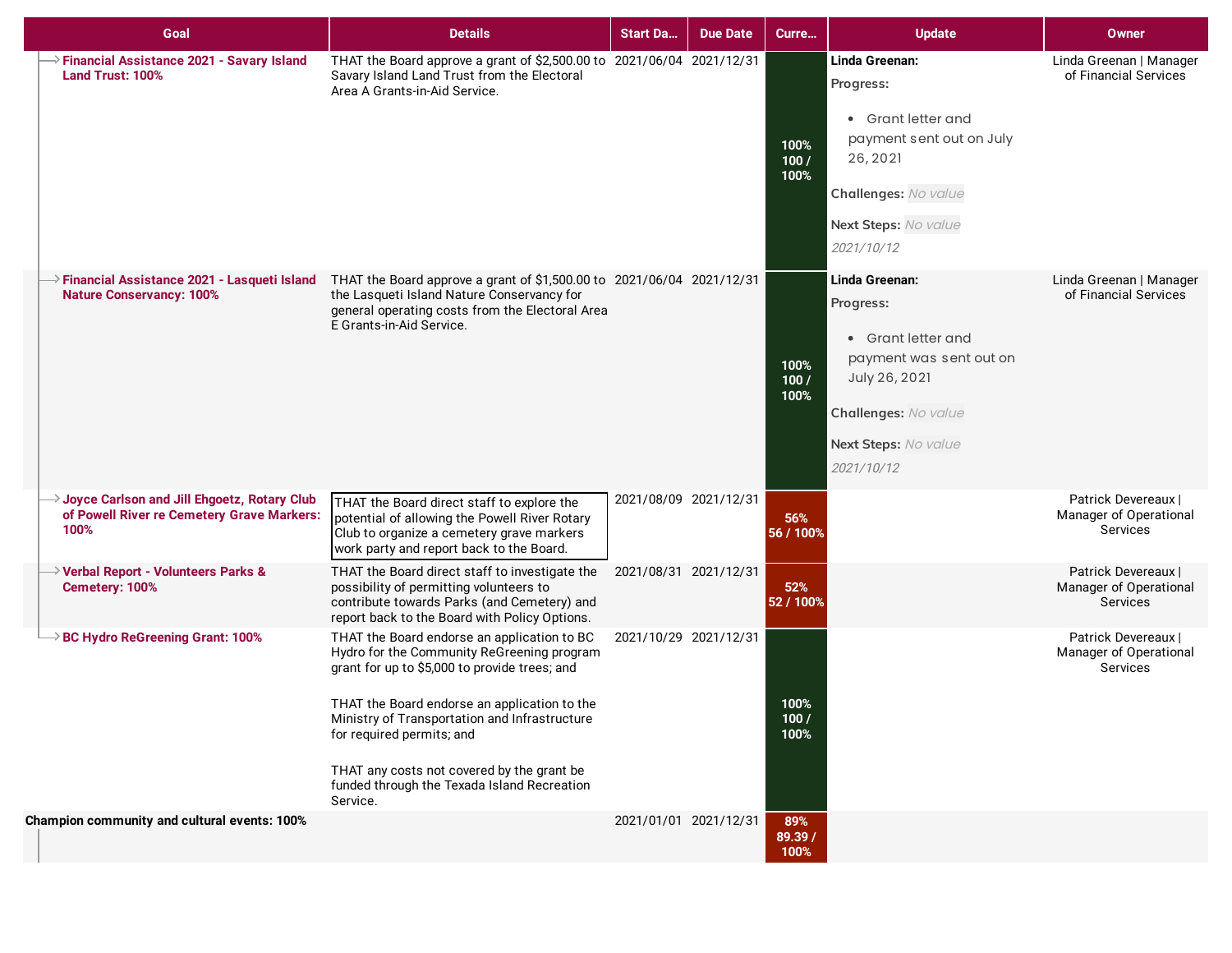| Goal                                                                                          | <b>Details</b>                                                                                                                                                                                                                                                                                                                                 | <b>Start Da</b>       | <b>Due Date</b> | Curre                | <b>Update</b>                                                                                                                                                                                                                                                                                                                                                                                                                                                                                                                                                                                                     | Owner                                            |
|-----------------------------------------------------------------------------------------------|------------------------------------------------------------------------------------------------------------------------------------------------------------------------------------------------------------------------------------------------------------------------------------------------------------------------------------------------|-----------------------|-----------------|----------------------|-------------------------------------------------------------------------------------------------------------------------------------------------------------------------------------------------------------------------------------------------------------------------------------------------------------------------------------------------------------------------------------------------------------------------------------------------------------------------------------------------------------------------------------------------------------------------------------------------------------------|--------------------------------------------------|
| <b>Develop a Process for using Grants-in-Aid to</b><br>support Multicultural Events: 100%     |                                                                                                                                                                                                                                                                                                                                                | 2019/01/01 2022/12/31 |                 | 62%<br>62.4/<br>100% | Linda Greenan:<br>Progress:<br>• As a separate<br><b>Financial Assistance</b><br>Advisory Committee was<br>not formed the Board<br>considered two rounds of<br>applications using the<br>new process<br>• The Board will<br>consider applications<br>using the new process<br>again in 2021<br>• Staff will bring a report<br>to the Board at the end of<br>2021 to ask how the<br>Board wants to proceed<br>in 2022<br>Challenges: No value<br>Next Steps:<br>• The Board to consider<br>applications in 2021<br>• Staff to bring a report<br>to the Board with options<br>for the process in 2022<br>2021/01/15 | Linda Greenan   Manager<br>of Financial Services |
| $\rightarrow$ Request for Financial Assistance Townsite<br><b>Jazz Festival Society: 100%</b> | 2. THAT the Board include in its 2020 budget a 2020/02/26 2021/12/31<br>contribution of \$727 to the Townsite Jazz<br>Festival Society from the Electoral Area B<br>Grant-in-Aid Service; and THAT any approved<br>financial assistance to the Townsite Jazz<br>Festival Society for the 2020 Townsite Jazz<br>Festival be paid in March 2020. |                       |                 | 100%<br>100/<br>100% | Linda Greenan:<br>Progress:<br>• The 2020 report of<br>spending was received<br>on February 24, 2021<br>Challenges: No value<br>Next Steps: No value<br>2021/07/02                                                                                                                                                                                                                                                                                                                                                                                                                                                | Linda Greenan   Manager<br>of Financial Services |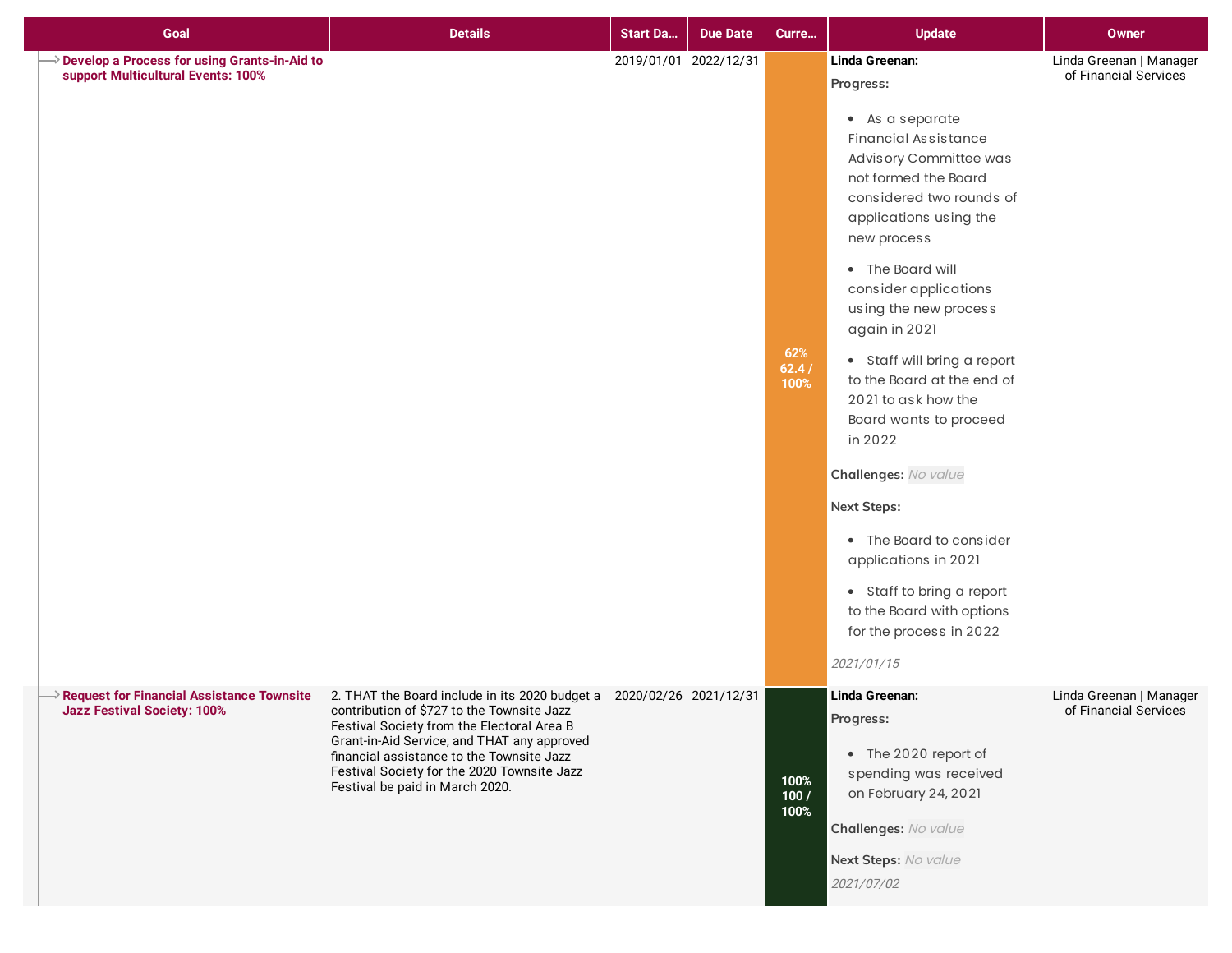| Goal                                                                                                                                    | <b>Details</b>                                                                                                                                                                                                                                                                                                                                                                              | <b>Start Da</b>       | Due Date | Curre                | <b>Update</b>                                                                                                                                                                                                                                                                                                                                                                                                                                                 | Owner                                            |
|-----------------------------------------------------------------------------------------------------------------------------------------|---------------------------------------------------------------------------------------------------------------------------------------------------------------------------------------------------------------------------------------------------------------------------------------------------------------------------------------------------------------------------------------------|-----------------------|----------|----------------------|---------------------------------------------------------------------------------------------------------------------------------------------------------------------------------------------------------------------------------------------------------------------------------------------------------------------------------------------------------------------------------------------------------------------------------------------------------------|--------------------------------------------------|
| $\rightarrow$ Rural and Northern Communities<br><b>Infrastructure Grant Application - Waste</b><br><b>Transfer Station: 50% to 100%</b> | THAT the Board direct staff to submit an<br>application for grant funding for the Mainland<br>Waste Transfer Station through the Investing in<br>Canada Infrastructure Program - Rural and<br>Northern Communities; and<br>THAT the Board supports the project and<br>commits to its share (\$900,000) of the project,<br>as well as the cost of ineligible items and any<br>cost overruns. | 2020/08/06 2020/12/31 |          | 100%<br>100/<br>100% | Linda Greenan:<br>Progress:<br>• The qRD received a<br>letter dated August 25,<br>2001 from the Investing in<br>Canada Infrastructure<br>Program - Rural and<br>Northern Communities<br>Program that the<br>application was not<br>selected for funding<br>under the program.<br>• The letter cited that<br>the program received<br>significantly more<br>applications than could<br>be funded.<br>Challenges: No value<br>Next Steps: No value<br>2021/10/12 | Linda Greenan   Manager<br>of Financial Services |
| $\rightarrow$ Operating Grant Request - Lasqueti<br><b>Community Association: 100%</b>                                                  | THAT the Board accept the 2019 Annual Report 2021/01/28 2021/12/31<br>from the Lasqueti Community Association and<br>send a letter to the Lasqueti Community<br>Association acknowledging its efforts and<br>accomplishments.                                                                                                                                                               |                       |          | 100%<br>100/<br>100% | Linda Greenan:<br>Progress:<br>• The letter and<br>payment of the grant<br>was mailed out on<br>February 5, 2021 with<br>cheque no. 4177<br>Challenges: No value<br>Next Steps: No value<br>2021/03/26                                                                                                                                                                                                                                                        | Linda Greenan   Manager<br>of Financial Services |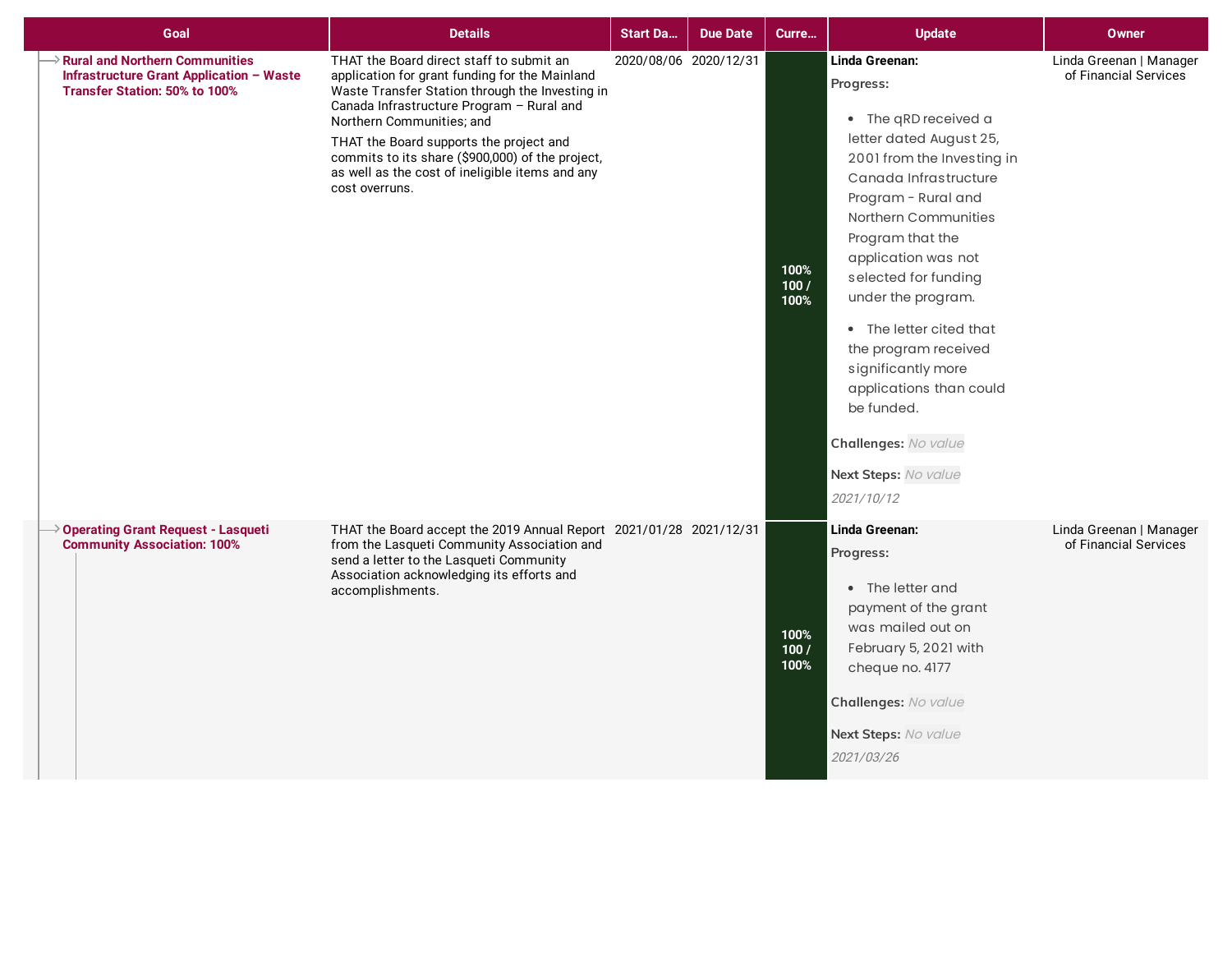| Goal                                                                                                       | <b>Details</b>                                                                                                                                                                                                | <b>Start Da</b>       | <b>Due Date</b> | Curre                | <b>Update</b>                                                                                                                                                                                          | <b>Owner</b>                                     |
|------------------------------------------------------------------------------------------------------------|---------------------------------------------------------------------------------------------------------------------------------------------------------------------------------------------------------------|-----------------------|-----------------|----------------------|--------------------------------------------------------------------------------------------------------------------------------------------------------------------------------------------------------|--------------------------------------------------|
| $\rightarrow$ Operating Grant Request - Lasqueti<br><b>Community Association: 100%</b>                     | 1. THAT the Board accept the 2019 Annual<br>Report from the Lasqueti Community<br>Association and send a letter to the<br>Lasqueti Community Association<br>acknowledging its efforts and<br>accomplishments. | 2021/01/28 2021/12/31 |                 | 100%<br>100/<br>100% | Linda Greenan:<br>Progress:<br>• The letter and<br>payment of the grant<br>was mailed out on<br>February 5, 2021 with<br>cheque no. 4177<br>Challenges: No value<br>Next Steps: No value<br>2021/03/26 | Linda Greenan   Manager<br>of Financial Services |
| Operating Grant Request - Lasqueti<br><b>Community Association: 100%</b>                                   | 2. THAT the Board pay out \$13,841 from its<br>2020 operating budget for Electoral Area E<br>Community Recreation to fulfill the request for<br>grant funding from the Lasqueti Community<br>Association.     | 2021/01/28 2021/12/31 |                 | 100%<br>100/<br>100% | Linda Greenan:<br>Progress:<br>• The letter and<br>payment of the grant<br>was mailed out on<br>February 5, 2021 with<br>cheque no. 4177<br>Challenges: No value<br>Next Steps: No value<br>2021/03/26 | Linda Greenan   Manager<br>of Financial Services |
| $\rightarrow$ Powell River Historical Museum and<br><b>Archives Association Funding Agreement:</b><br>100% | THAT the Board include an allocation of<br>\$204.240 for the Powell River Historical<br>Museum and Archives Association in its 2021<br>budget of the 2021-2025 Financial Plan.                                | 2021/02/24 2021/12/31 |                 | 100%<br>100/<br>100% | Linda Greenan:<br>Progress:<br>• An payment for the<br>final half of the annual<br>budget was sent out on<br>July 23, 2021<br>Challenges: No value<br>Next Steps: No value<br>2021/10/12               | Linda Greenan   Manager<br>of Financial Services |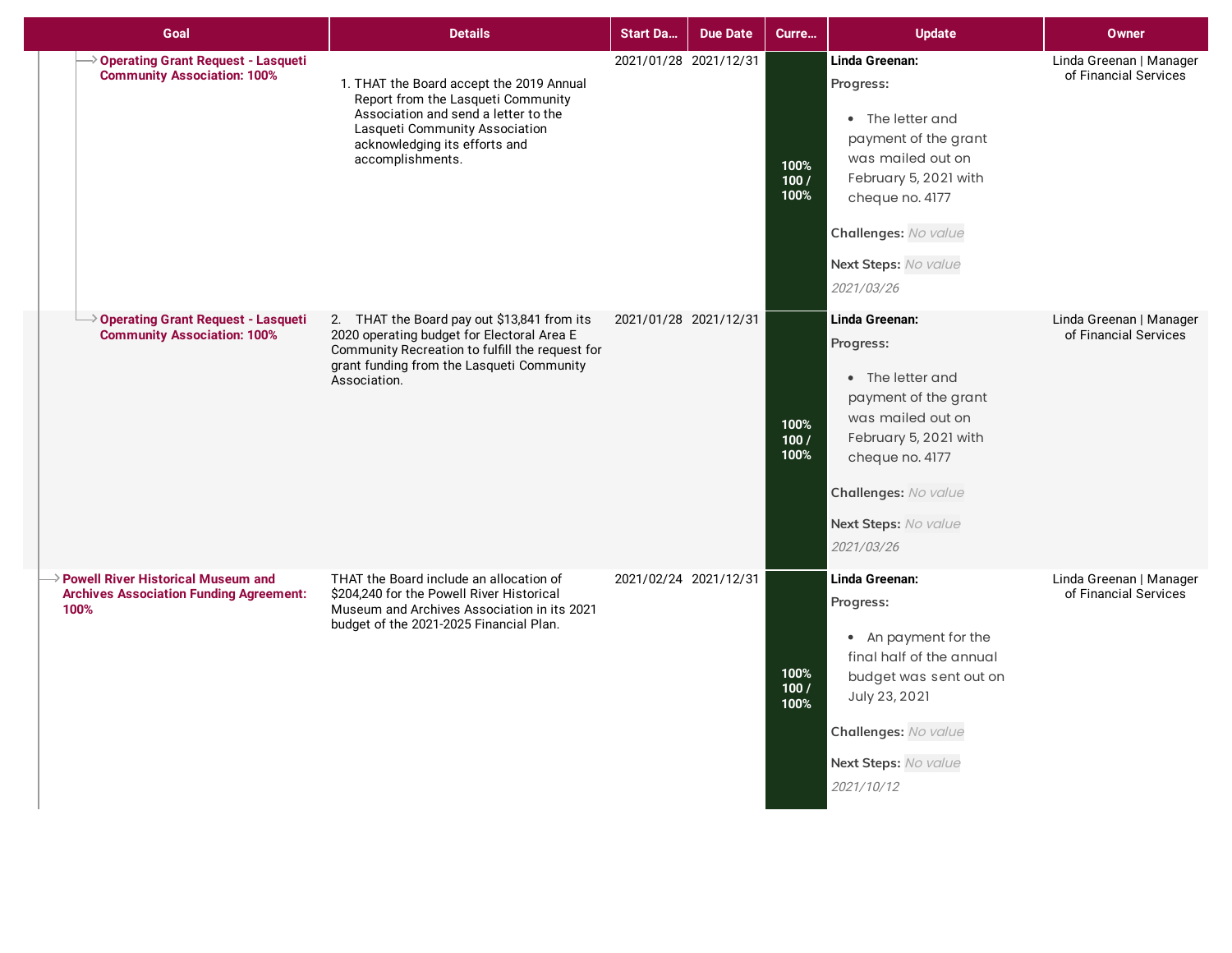| Goal                                                                                                             | <b>Details</b>                                                                                                                                                                                                                                                                                                                 | <b>Start Da</b> | <b>Due Date</b> | Curre                | <b>Update</b>                                                                                                                                                                                                             | <b>Owner</b>                                     |
|------------------------------------------------------------------------------------------------------------------|--------------------------------------------------------------------------------------------------------------------------------------------------------------------------------------------------------------------------------------------------------------------------------------------------------------------------------|-----------------|-----------------|----------------------|---------------------------------------------------------------------------------------------------------------------------------------------------------------------------------------------------------------------------|--------------------------------------------------|
| > Powell River Academy of Music re Funding<br><b>Contribution Agreement Renewal: 100%</b>                        | THAT the Board agree to enter into a three-year 2021/02/24 2021/12/31<br>renewable partnership agreement with the<br>Powell River Academy of Music; and<br>THAT the agreement consist of cash payments<br>to the Powell River Academy of Music of<br>\$15,000 on even numbered years and \$3,000<br>during odd numbered years. |                 |                 | 100%<br>100/<br>100% | Linda Greenan:<br>Progress:<br>• Due to time<br>constraints staff are<br>working on the<br>agreement and will<br>finalize it in the next<br>couple of weeks<br>Challenges: No value<br>Next Steps: No value<br>2021/03/26 | Jason Kouwenhoven  <br>Accountant                |
| $\rightarrow$ Financial Assistance 2021 - Powell River<br>Film Society: 100%                                     | THAT the Board approve a grant of \$3,500.00 to 2021/06/04 2021/12/31<br>Powell River Film Society for the 2021 Film<br>Festival from the General Grants-in-Aid<br>Service.                                                                                                                                                    |                 |                 | 100%<br>100/<br>100% | Linda Greenan:<br>Progress:<br>• Grant letter and<br>payment sent out on July<br>26, 2021<br>Challenges: No value<br>Next Steps: No value<br>2021/10/12                                                                   | Linda Greenan   Manager<br>of Financial Services |
| $\ge$ Financial Assistance 2021 - Pacific Region<br><b>International Student Music Academy</b><br>(PRISMA): 100% | THAT the Board approve a grant of \$17, 055.51 2021/06/04 2021/12/31<br>to PRISMA for the 2021 festivals from the<br>Economic Development Service; and<br>THAT the Board approve a grant of \$2,944.49 to<br>PRISMA for the 2021 festivals from the<br>Electoral Area B Grants-in-Aid Service.                                 |                 |                 | 100%<br>100/<br>100% | Linda Greenan:<br>Progress:<br>• Grant letter and<br>payment sent out on July<br>26, 2021<br>Challenges: No value<br>Next Steps: No value<br>2021/10/12                                                                   | Linda Greenan   Manager<br>of Financial Services |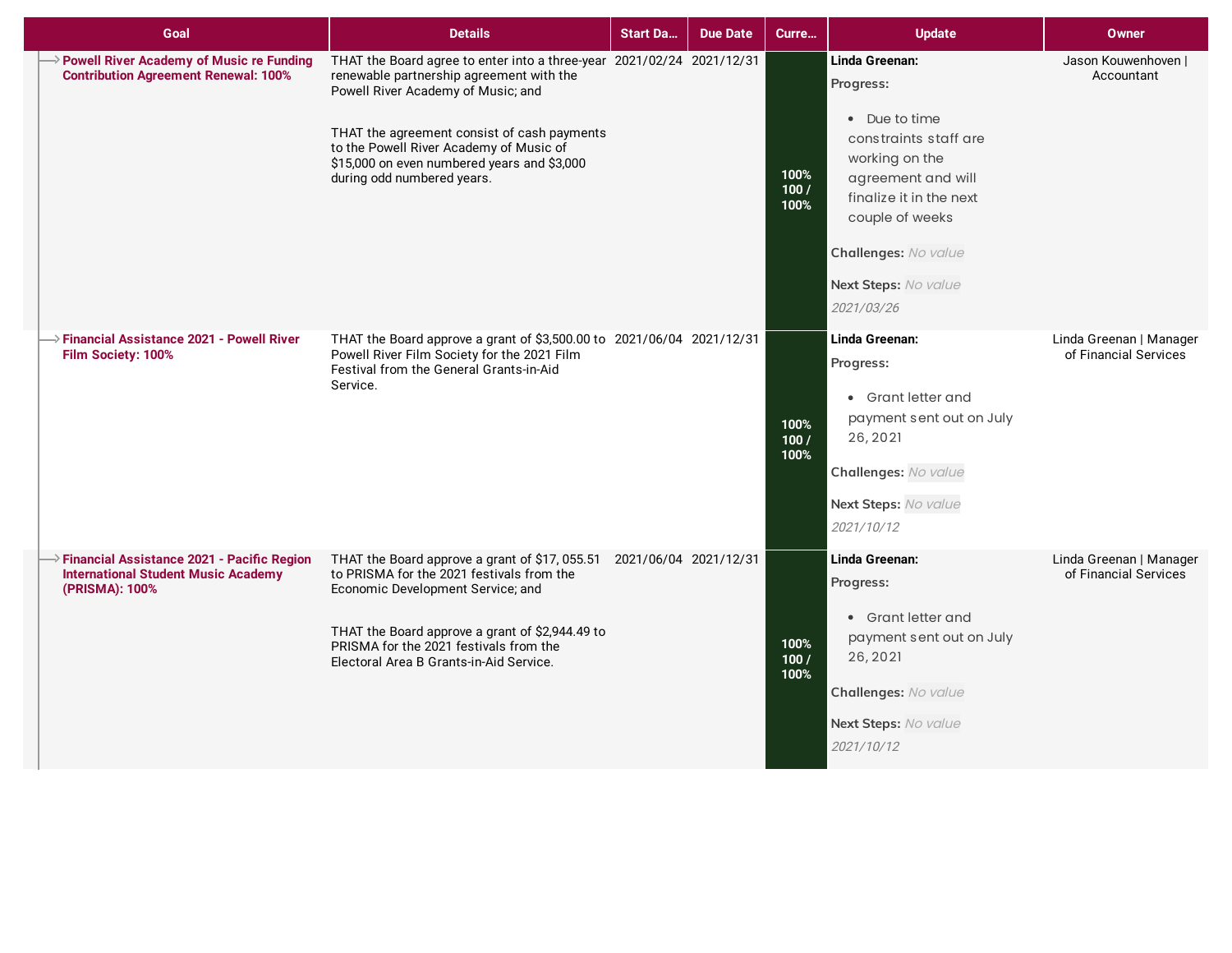| Goal                                                                                | <b>Details</b>                                                                                                                                                                                                                                                                                                                                                                                                                                                                                                                                                                           | <b>Start Da</b> | <b>Due Date</b>       | Curre            | <b>Update</b>                                                                                                                                                                                                                                                                                      | <b>Owner</b>                                     |
|-------------------------------------------------------------------------------------|------------------------------------------------------------------------------------------------------------------------------------------------------------------------------------------------------------------------------------------------------------------------------------------------------------------------------------------------------------------------------------------------------------------------------------------------------------------------------------------------------------------------------------------------------------------------------------------|-----------------|-----------------------|------------------|----------------------------------------------------------------------------------------------------------------------------------------------------------------------------------------------------------------------------------------------------------------------------------------------------|--------------------------------------------------|
| > Financial Assistance 2021 - Myrtle Point<br><b>Golf Club: 100%</b>                | THAT the Board approve a grant of \$6,395.81 to 2021/06/04 2021/12/31<br>Myrtle Point Golf Club for the Cart Path<br>Improvement project from the Economic<br>Development Service; and<br>THAT the Board approve a grant of \$1,104.19 to<br>Myrtle Point Golf Club for the Cart Path<br>Improvement project from the Electoral Area B<br>Grants-in-Aid Service; and<br>THAT the Board make any approved funding<br>contingent on Myrtle Point Golf Club supplying<br>a detailed Cart Path Improvement project<br>budget for the 2021 year and a report on the<br>progress made in 2020. |                 |                       | 75%<br>75 / 100% | Linda Greenan:<br>Progress:<br>• The 2020 progress<br>report and 2021 project<br>budget information was<br>received on October 8,<br>2021<br>Challenges: No value<br><b>Next Steps:</b><br>• Staff will prepare a<br>letter and payment<br>for the next cheque $/$ eft<br>batch<br>2021/10/12      | Linda Greenan   Manager<br>of Financial Services |
| $\rightarrow$ Financial Assistance 2021 - Powell River<br><b>Film Society: 100%</b> | THAT the Board include in its 2022 budget a<br>grant of \$3,500.00 to Powell River Film Society<br>for the 2022 Film Festival from the General<br>Grants-in-Aid Service; and<br>THAT the grant be paid out in January, 2022.                                                                                                                                                                                                                                                                                                                                                             |                 | 2021/07/06 2021/12/31 | 50%<br>50 / 100% | Linda Greenan:<br>Progress:<br>• Staff to include<br>contribution in the 2022<br>budget of the 2022-2026<br><b>Financial Plan</b><br>Challenges: No value<br><b>Next Steps:</b><br>• Staff to include the<br>funding in the 2022<br>budget of the 2022-2026<br><b>Financial Plan</b><br>2021/07/09 | Linda Greenan   Manager<br>of Financial Services |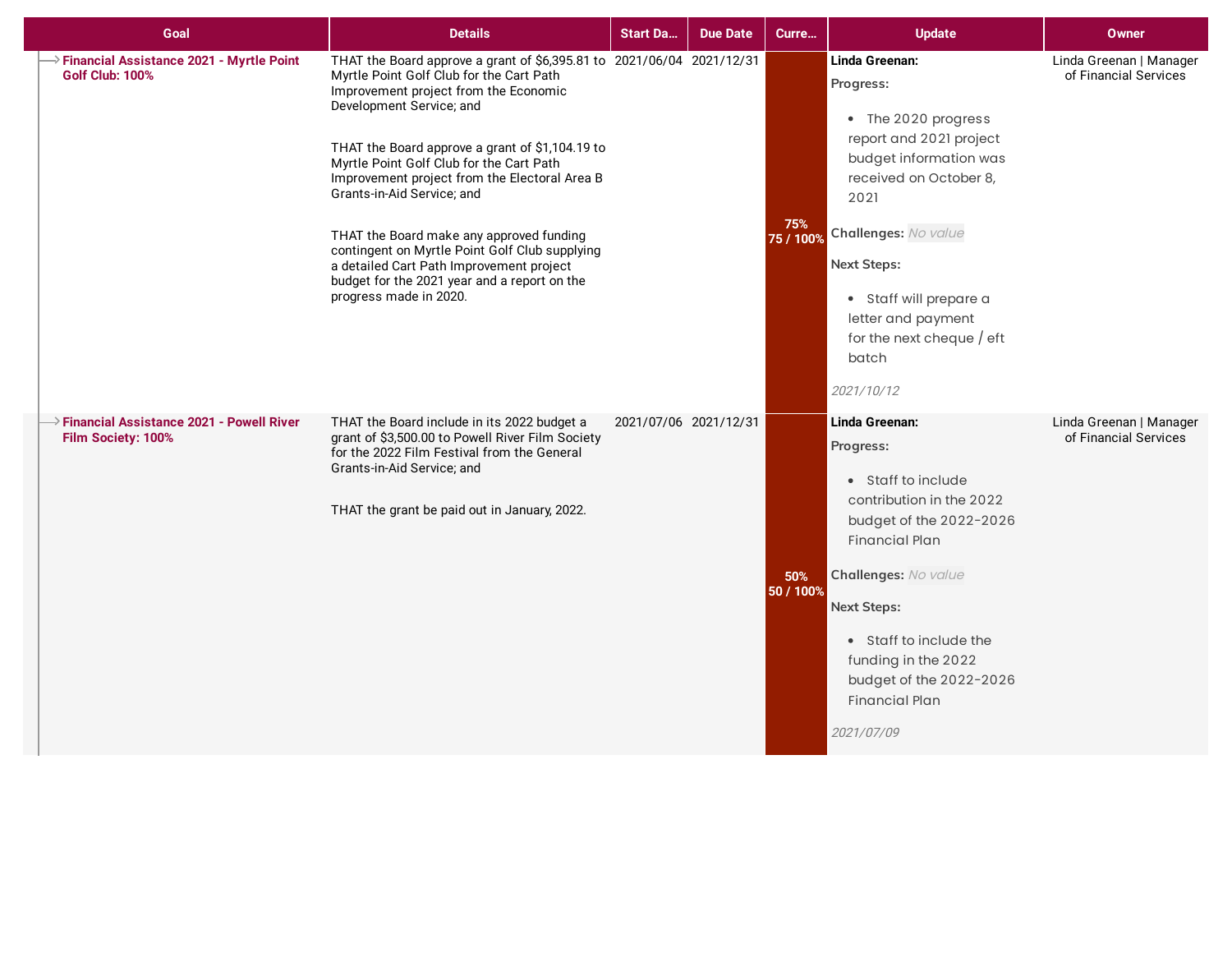| Goal                                                                                                                                                                                                                                                            | <b>Details</b>                                                                                                                                                                                                                                                                                                                                                                                                                                                                                                                  | <b>Start Da</b>       | <b>Due Date</b> | Curre                | <b>Update</b>                                                                                                                                           | Owner                                                     |
|-----------------------------------------------------------------------------------------------------------------------------------------------------------------------------------------------------------------------------------------------------------------|---------------------------------------------------------------------------------------------------------------------------------------------------------------------------------------------------------------------------------------------------------------------------------------------------------------------------------------------------------------------------------------------------------------------------------------------------------------------------------------------------------------------------------|-----------------------|-----------------|----------------------|---------------------------------------------------------------------------------------------------------------------------------------------------------|-----------------------------------------------------------|
| Correspondence dated July 25, 2021 from<br>Sonja Habekost, Savary Island Community<br><b>Centre Association (SICCA) Director re</b><br><b>Alternative Approval Process for a</b><br><b>Community Recreation Centre Service on</b><br><b>Savary Island: 100%</b> | THAT the Board direct staff to write a report on 2021/08/30 2021/12/31<br>the implications and procedures for an<br>alternate approval process for a community<br>recreation centre service on Savary Island.                                                                                                                                                                                                                                                                                                                   |                       |                 | 100%<br>100/<br>100% | <b>Michelle Jones:</b><br>Progress: Report to<br>Committee of the Whole<br>November 2021.<br>Challenges: No value<br>Next Steps: No value<br>2022/01/24 | Michelle Jones   Manager<br>of Administrative Services    |
| $\Rightarrow$ Savary Island Community Recreation<br><b>Service Establishment and Borrowing</b><br><b>Process: 100%</b>                                                                                                                                          | THAT the Board receive the Savary Island<br><b>Community Recreation Service Establishment</b><br>and Borrowing Process report dated October 4,<br>2021; and<br>THAT staff be directed to conduct a non-<br>binding survey intended to gather information<br>on the community's desire for a recreation<br>service and to gauge tolerance levels for tax<br>levies; and<br>THAT the Electoral Area Feasibility Studies<br><b>Budget for Savary Island Community</b><br>Recreation be increased to \$35,000 for the year<br>2022. | 2021/11/29 2022/03/31 |                 | 64%<br>64 / 100%     | <b>Michelle Jones:</b><br>Progress: Conducting Survey<br>Jan - Feb 2022<br>Challenges: No value<br>Next Steps: No value<br>2022/01/24                   | Michelle Jones   Manager<br>of Administrative Services    |
| Chris Roddan, Brian Smart, Jay Yule and Steve<br>Hopkins, Powell Lake Outdoor Learning Centre re<br><b>Outdoor Learning Centre Improvements Update:</b><br>100%                                                                                                 | THAT the Board approve construction of the<br>School District 47 Powell Lake Outdoor<br>Learning Centre Waterfront Enhancement<br>Project as outlined in their letter dated April 30.<br>2020.                                                                                                                                                                                                                                                                                                                                  | 2021/08/30 2021/12/31 |                 | 100%<br>100/<br>100% |                                                                                                                                                         | Patrick Devereaux I<br>Manager of Operational<br>Services |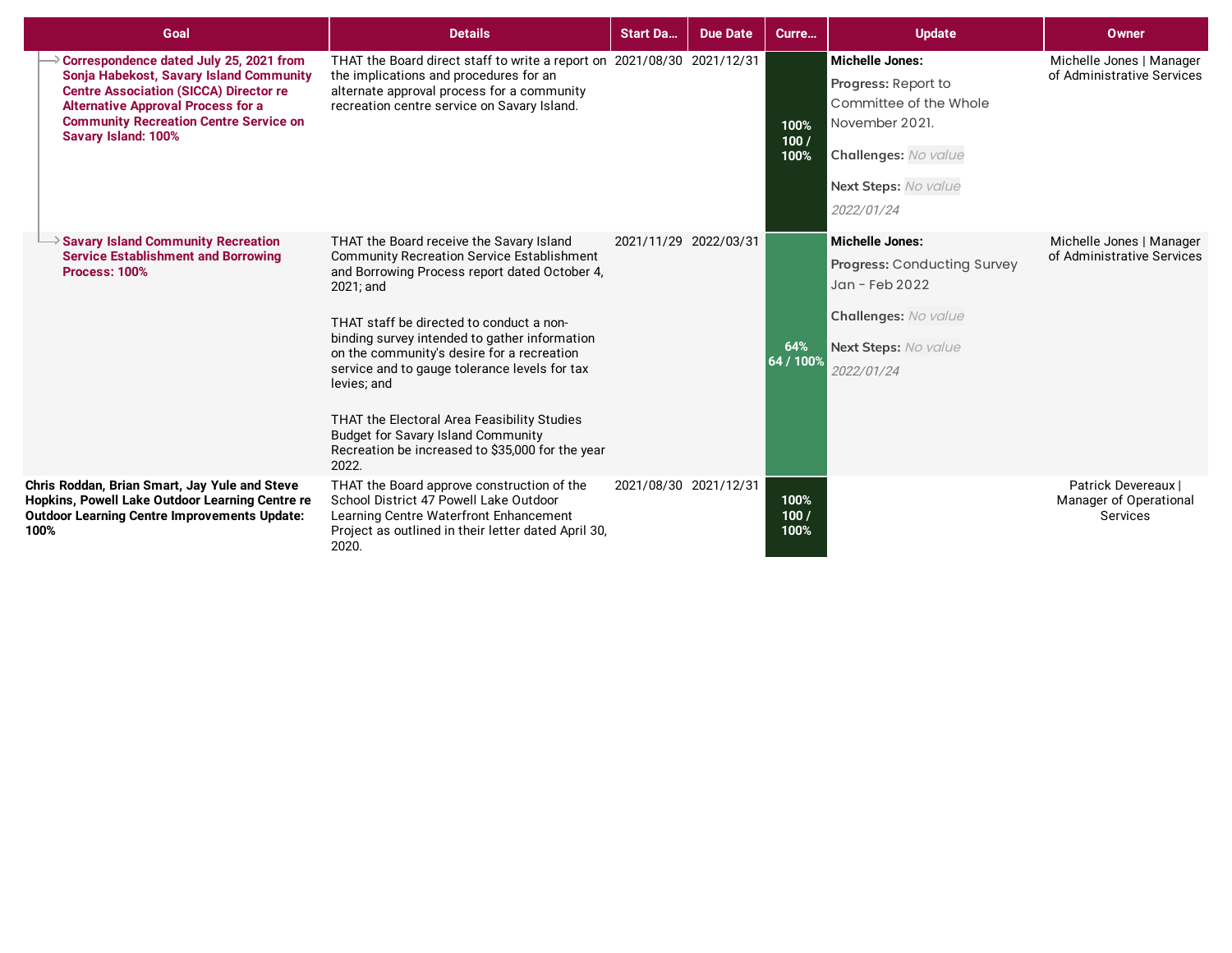## **SOCIAL PLANNING**

| Goal                                                                                                    | <b>Details</b>                                                                                                                                                                                                                                                                                                                                                                                                                                                                                                                                                                                                                                                                                         | <b>Start Da</b>       | <b>Due Date</b> | Curre                 | <b>Update</b>                                                                                                                                           | Owner                                                  |
|---------------------------------------------------------------------------------------------------------|--------------------------------------------------------------------------------------------------------------------------------------------------------------------------------------------------------------------------------------------------------------------------------------------------------------------------------------------------------------------------------------------------------------------------------------------------------------------------------------------------------------------------------------------------------------------------------------------------------------------------------------------------------------------------------------------------------|-----------------------|-----------------|-----------------------|---------------------------------------------------------------------------------------------------------------------------------------------------------|--------------------------------------------------------|
| Participate and advocate for interests in social,<br>cultural, economic and environmental affairs: 100% |                                                                                                                                                                                                                                                                                                                                                                                                                                                                                                                                                                                                                                                                                                        | 2021/01/01 2021/12/31 |                 | 83%<br>83.33/<br>100% |                                                                                                                                                         |                                                        |
| <b>Financial Assistance 2021 - Powell River &amp;</b><br><b>District United Way: 100%</b>               | THAT the Board approve a grant of \$6,128.16 to 2021/06/04 2021/12/31<br>Powell River & District United Way for the<br>ORCA Bus from the Electoral Area A Grants-in-<br>Aid Service; and<br>THAT the Board approve a grant of \$1,806.00 to<br>Powell River & District United Way for the<br>ORCA Bus from the Electoral Area B Grants-in-<br>Aid Service; and<br>THAT the Board approve a grant of \$2,678.73 to<br>Powell River & District United Way for the<br>ORCA Bus from the Electoral Area C Grants-in-<br>Aid Service; and<br>THAT the Board approve a grant of \$1,654.11 to<br>Powell River & District United Way for the<br>ORCA Bus from the Electoral Area D Grants-in-<br>Aid Service. |                       |                 | 100%<br>100/<br>100%  | Linda Greenan:<br>Progress:<br>• Grant letter and<br>payment sent out on July<br>26, 2021<br>Challenges: No value<br>Next Steps: No value<br>2021/10/12 | Linda Greenan   Manager<br>of Financial Services       |
| Social Procurement Pilot Follow Up -<br><b>Previously 9.11: 100%</b>                                    | THAT the Board renew its membership with<br>British Columbia Social Procurement Initiative<br>in 2021; and<br>THAT staff be directed to recommend<br>amendments to the Delegation of Purchasing<br>Authority Bylaw No. 454, 2011 to incorporate<br>social procurement language.                                                                                                                                                                                                                                                                                                                                                                                                                        | 2021/06/28 2021/12/31 |                 | 50%<br>50 / 100%      |                                                                                                                                                         | Nancy Schmeister  <br>Manager of Technical<br>Services |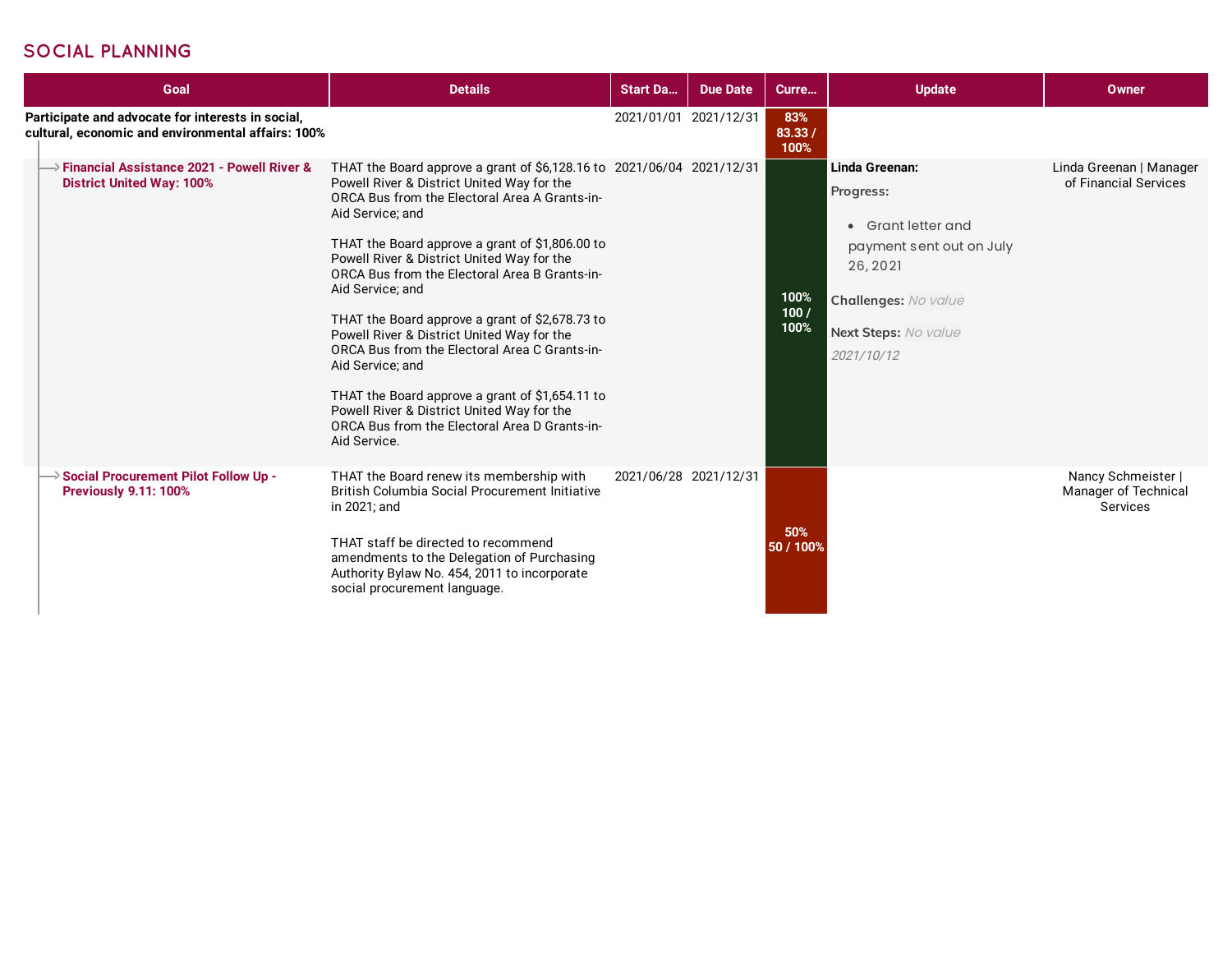| Goal                                                                                     | <b>Details</b>                                                                                                                                                                                                                                                                                                                                                                                                                                                                                                                                                                                                                                                                                                                                              | <b>Start Da</b>       | <b>Due Date</b> | Curre                | <b>Update</b>                                                                                                                                                                                                                                                                    | <b>Owner</b>                                           |
|------------------------------------------------------------------------------------------|-------------------------------------------------------------------------------------------------------------------------------------------------------------------------------------------------------------------------------------------------------------------------------------------------------------------------------------------------------------------------------------------------------------------------------------------------------------------------------------------------------------------------------------------------------------------------------------------------------------------------------------------------------------------------------------------------------------------------------------------------------------|-----------------------|-----------------|----------------------|----------------------------------------------------------------------------------------------------------------------------------------------------------------------------------------------------------------------------------------------------------------------------------|--------------------------------------------------------|
| of Expanded Polystyrene in the Marine<br><b>Environment: 100%</b>                        | Proposed AVICC Resolution - Prohibiting Use THAT the Board send the following resolution<br>to be considered at the 2022 AVICC convention:<br>Whereas expanded polystyrene (EPS),<br>commonly known as Styrofoam™, in the<br>marine environment can cause significant<br>harm to marine life, seafood resources and<br>ecosystems;<br>And whereas EPS is difficult to impossible to<br>clean up from shorelines after it breaks down<br>and has a high likelihood of entering the marine<br>environment from damaged marine<br>infrastructure, whether encased or not:<br>Therefore be it resolved that AVICC and UBCM<br>request the Provincial and Federal<br>Governments to prohibit the use of expanded<br>polystyrene (EPS) in the marine environment. | 2021/12/16 2022/12/31 |                 | 100%<br>100/<br>100% | <b>Michelle Jones:</b><br>Progress: Sent to AVICC<br>December 2021.<br>Challenges: No value<br>Next Steps: No value<br>2022/01/24                                                                                                                                                | Michelle Jones   Manager<br>of Administrative Services |
| Connect the at risk, vulnerable and underprivileged<br>to resources that they need: 100% |                                                                                                                                                                                                                                                                                                                                                                                                                                                                                                                                                                                                                                                                                                                                                             | 2021/01/01 2021/12/31 |                 | 100%<br>100/<br>100% |                                                                                                                                                                                                                                                                                  |                                                        |
| $\rightarrow$ Improve Rural Transportation Access to the<br><b>City: 100%</b>            |                                                                                                                                                                                                                                                                                                                                                                                                                                                                                                                                                                                                                                                                                                                                                             | 2019/01/01 2022/12/31 |                 | 100%<br>100/<br>100% | Al Radke:<br>Progress: The last few<br>attempts to hold Regional<br>Public Transportation<br>Working Group meetings<br>were cancelled. Since then<br>the Working Group's<br>mandate expired on August<br>31, 2021.<br>Challenges: No value<br>Next Steps: No value<br>2021/10/15 | Al Radke   CAO                                         |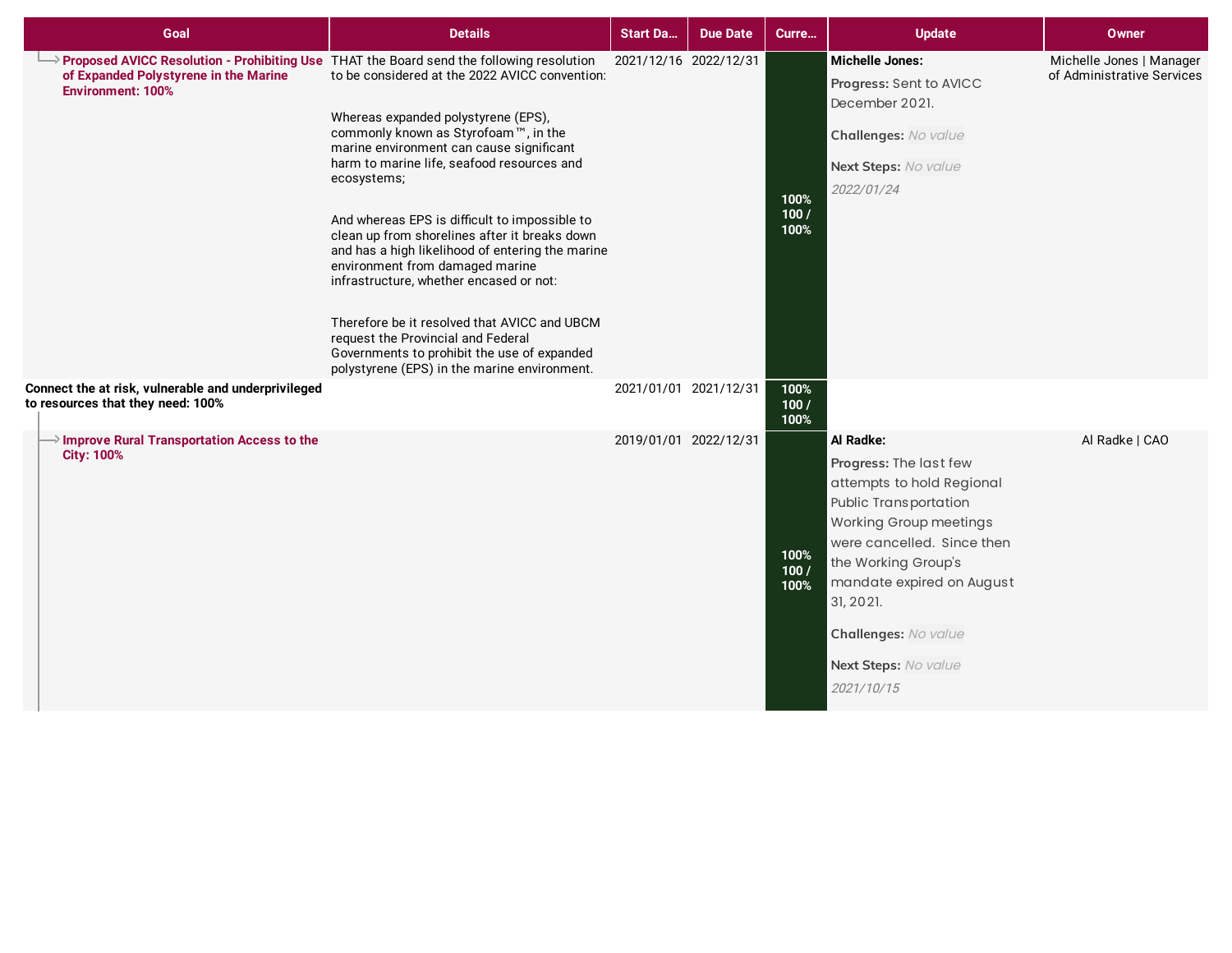| Goal                                                                                       | <b>Details</b>                                                                                                                                                                                                  | <b>Start Da</b>       | <b>Due Date</b> | Curre                | <b>Update</b>                                                                                                                                                                                                                                                                                                                                                                                                                                      | <b>Owner</b>                                     |
|--------------------------------------------------------------------------------------------|-----------------------------------------------------------------------------------------------------------------------------------------------------------------------------------------------------------------|-----------------------|-----------------|----------------------|----------------------------------------------------------------------------------------------------------------------------------------------------------------------------------------------------------------------------------------------------------------------------------------------------------------------------------------------------------------------------------------------------------------------------------------------------|--------------------------------------------------|
| $\rightarrow$ Texada Library Funding Request: 100%                                         | THAT the Board approve a contribution of<br>\$3,798 be given to the Texada Library from<br>Powell River Library Funding service.                                                                                | 2021/02/24 2021/12/31 |                 | 100%<br>100/<br>100% | Linda Greenan:<br>Progress:<br>• The \$3,798 funding<br>request has been<br>included in the 2021<br>budget of the 2021-2025<br>Financial Plan Bylaw No.<br>567, 2021<br>• Staff will send a letter<br>dated April 1 to the Powell<br>River Library with the<br>funding and ask that the<br>Powell River Library pass<br>the funding of \$3,798 on<br>to the Texada Island<br>Library<br>Challenges: No value<br>Next Steps: No value<br>2021/03/26 | Linda Greenan   Manager<br>of Financial Services |
| >> Financial Assistance 2021 - Powell River<br><b>Therapeutic Riding Association: 100%</b> | THAT the Board approve a grant of \$4,000.00 to 2021/06/04 2021/12/31<br>Powell River Therapeutic Riding Association for<br>the Fall 2021 Therapeutic Riding Session from<br>the General Grants-in-Aid Service. |                       |                 | 100%<br>100/<br>100% | Linda Greenan:<br>Progress:<br>• Grant letter and<br>payment sent out on July<br>26, 2021<br>Challenges: No value<br>Next Steps: No value<br>2021/10/12                                                                                                                                                                                                                                                                                            | Linda Greenan   Manager<br>of Financial Services |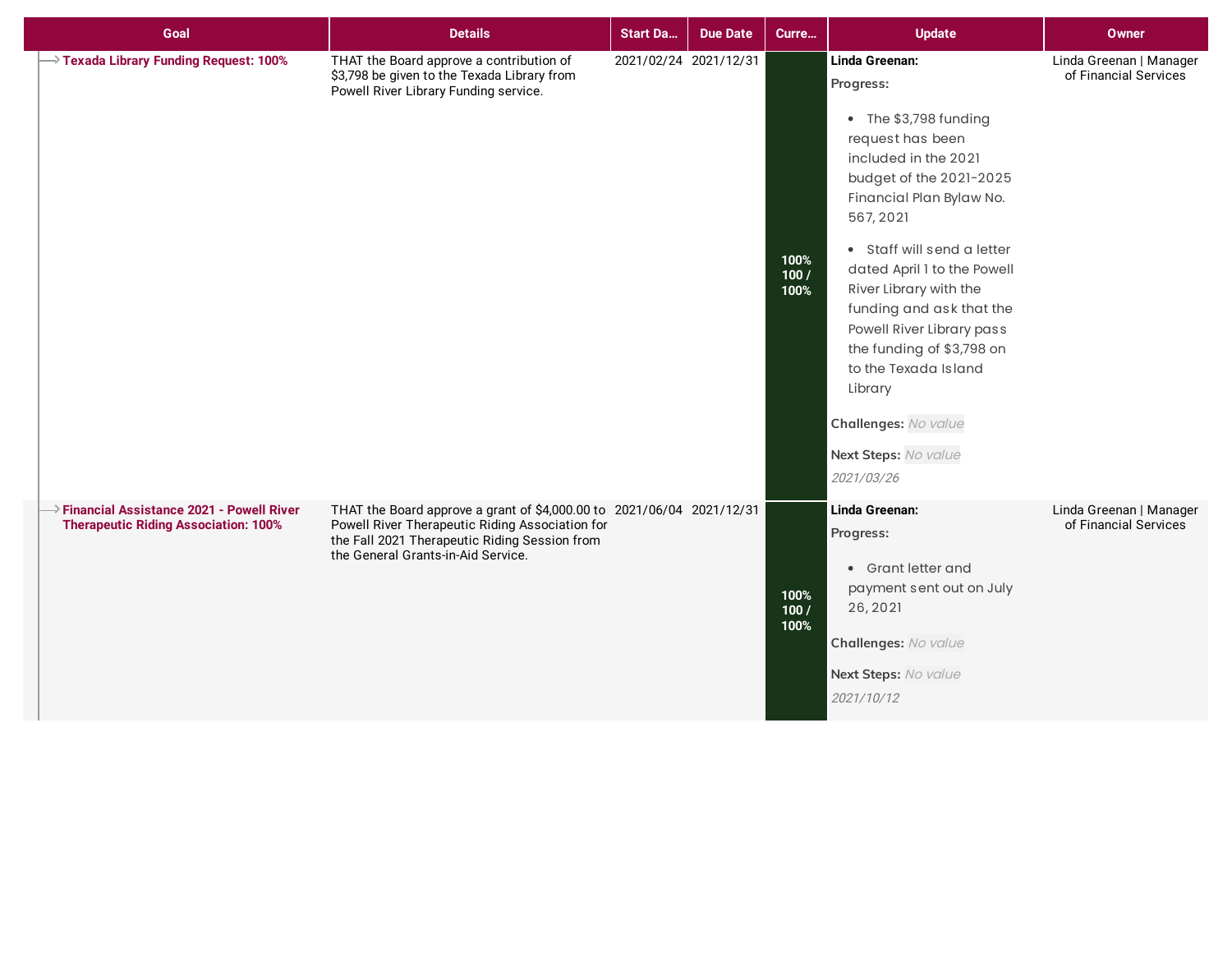| Goal                                                                                     | <b>Details</b>                                                                                                                                                                                                                                     | <b>Start Da</b> | <b>Due Date</b> | Curre                | <b>Update</b>                                                                                                                                               | Owner                                            |
|------------------------------------------------------------------------------------------|----------------------------------------------------------------------------------------------------------------------------------------------------------------------------------------------------------------------------------------------------|-----------------|-----------------|----------------------|-------------------------------------------------------------------------------------------------------------------------------------------------------------|--------------------------------------------------|
| <b>Network Society: 100%</b>                                                             | $\rightarrow$ Financial Assistance 2021 - Zackery's Social THAT the Board approve a grant of \$1,170.00 to 2021/06/04 2021/12/31<br>the Zackery's Social Network Society to<br>support K-Lumet from the Electoral Area D<br>Grants-in-Aid Service. |                 |                 | 100%<br>100/<br>100% | Linda Greenan:<br>Progress:<br>• Grant letter and<br>payment sent out on July<br>26, 2021<br>Challenges: No value<br>Next Steps: No value<br>2021/10/12     | Linda Greenan   Manager<br>of Financial Services |
| $\rightarrow$ Financial Assistance 2021 - Lasqueti<br><b>Community Association: 100%</b> | THAT the Board approve a grant of \$1,000.00 to 2021/06/04 2021/12/31<br>the Lasqueti Community Association Food<br>Bank from the Social Planning Service.                                                                                         |                 |                 | 100%<br>100/<br>100% | Linda Greenan:<br>Progress:<br>• Grant letter and<br>payment was sent out on<br>July 26, 2021<br>Challenges: No value<br>Next Steps: No value<br>2021/10/12 | Linda Greenan   Manager<br>of Financial Services |
| $\rightarrow$ Financial Assistance 2021 - Powell River<br><b>Hospice Society: 100%</b>   | THAT the Board approve a grant of \$4,500.00 to 2021/06/04 2021/12/31<br>the Powell River Hospice Society for general<br>operating costs from the Social Planning<br>Service.                                                                      |                 |                 | 100%<br>100/<br>100% | Linda Greenan:<br>Progress:<br>• Grant letter and<br>payment sent out on July<br>26, 2021<br>Challenges: No value<br>Next Steps: No value<br>2021/10/12     | Linda Greenan   Manager<br>of Financial Services |
| <b>River Society: 100%</b>                                                               | $\rightarrow$ Financial Assistance 2021 - Inclusion Powell THAT the Board approve a grant of \$7,500.00 to 2021/06/04 2021/12/31<br>Inclusion Powell River Society for the Senior<br>Center project from the Social Planning<br>Service.           |                 |                 | 100%<br>100/<br>100% | Linda Greenan:<br>Progress:<br>• Grant letter and<br>payment was sent out on<br>July 26, 2021<br>Challenges: No value<br>Next Steps: No value<br>2021/10/12 | Linda Greenan   Manager<br>of Financial Services |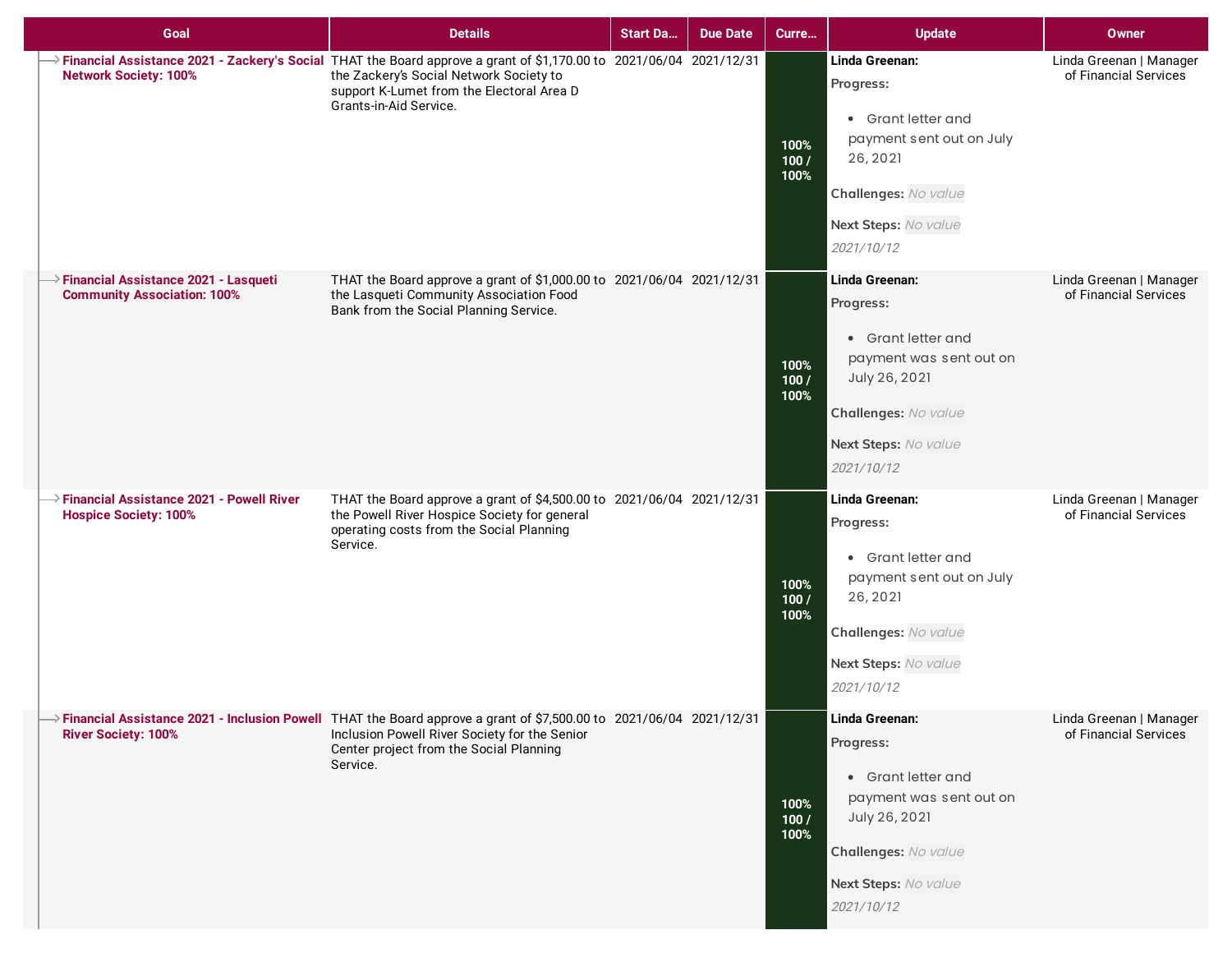| Goal                                                                                                                                 | <b>Details</b>                                                                                                                                                                                           | <b>Start Da</b>       | <b>Due Date</b>       | Curre                | <b>Update</b>                                                                                                                                               | Owner                                            |
|--------------------------------------------------------------------------------------------------------------------------------------|----------------------------------------------------------------------------------------------------------------------------------------------------------------------------------------------------------|-----------------------|-----------------------|----------------------|-------------------------------------------------------------------------------------------------------------------------------------------------------------|--------------------------------------------------|
| <b>Services of qathet Society: 100%</b>                                                                                              | $\rightarrow$ Financial Assistance 2021 - LIFT Community THAT the Board approve a grant of \$8,000.00 to 2021/06/04 2021/12/31<br>LIFT for qathet Community Justice from the<br>Social Planning Service. |                       |                       | 100%<br>100/<br>100% | Linda Greenan:<br>Progress:<br>• Grant letter and<br>payment was sent out on<br>July 26, 2021<br>Challenges: No value<br>Next Steps: No value<br>2021/10/12 | Linda Greenan   Manager<br>of Financial Services |
| >Financial Assistance 2021 - LIFT Community THAT the Board approve a grant of \$50,000.00<br><b>Services of gathet Society: 100%</b> | to LIFT for the Community Resource Center<br>general operating costs from the Social<br>Planning Service.                                                                                                | 2021/06/04 2021/12/31 |                       | 100%<br>100/<br>100% | Linda Greenan:<br>Progress:<br>• Grant letter and<br>payment was sent out on<br>July 26, 2021<br>Challenges: No value<br>Next Steps: No value<br>2021/10/12 | Linda Greenan   Manager<br>of Financial Services |
| Plan and advocate for housing diversity: 100%                                                                                        |                                                                                                                                                                                                          |                       | 2021/01/01 2021/12/31 | 86%<br>86 / 100%     |                                                                                                                                                             |                                                  |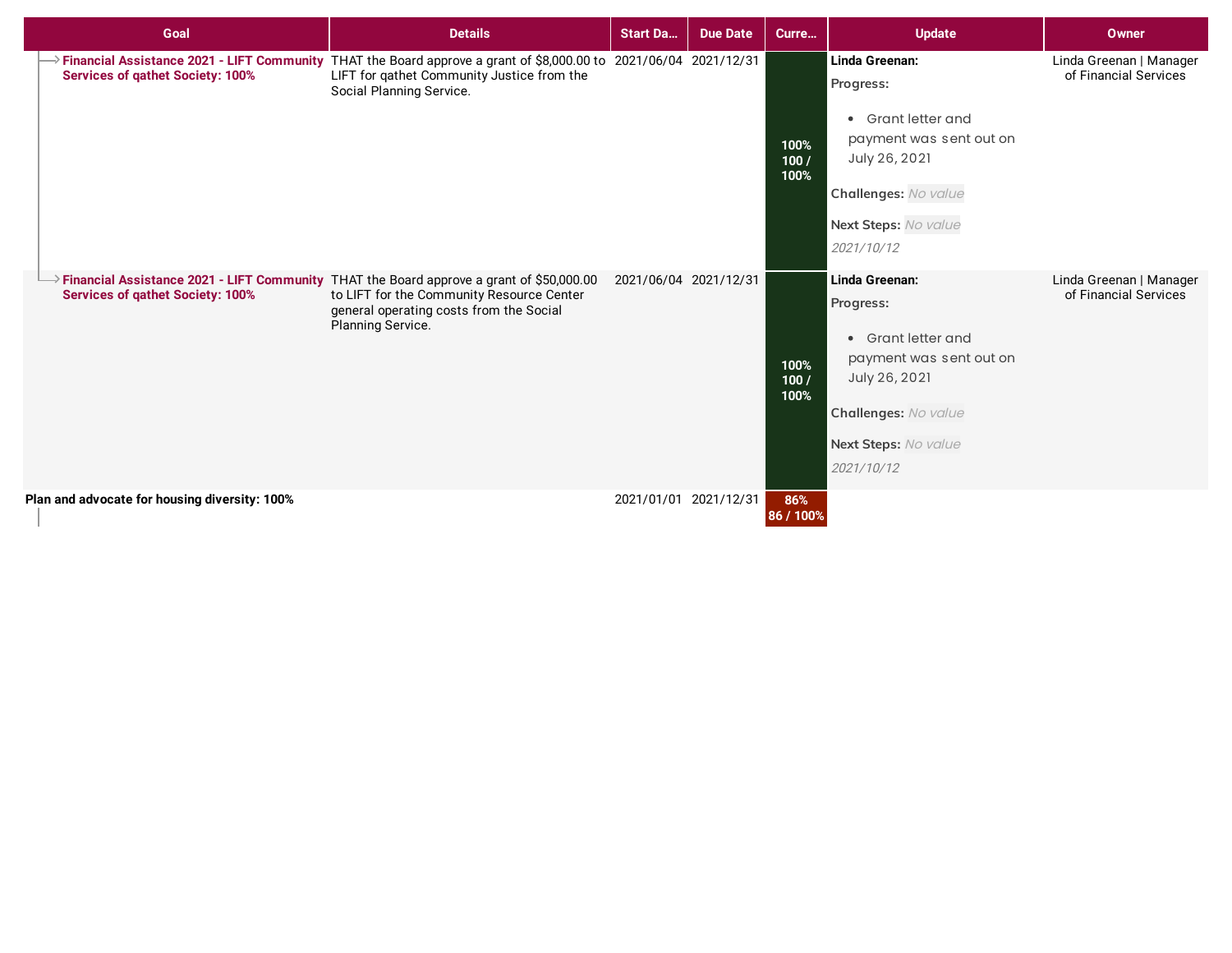| Goal                                                                                  | <b>Details</b>                                                                                                                                                                                                                                                                                                                                                                                                                                                                                                                                                                                                                                                                | <b>Start Da</b> | <b>Due Date</b>       | Curre                | <b>Update</b>                                                                                                                                                                                                                                                                                                                                                                                                                                 | <b>Owner</b>                                           |
|---------------------------------------------------------------------------------------|-------------------------------------------------------------------------------------------------------------------------------------------------------------------------------------------------------------------------------------------------------------------------------------------------------------------------------------------------------------------------------------------------------------------------------------------------------------------------------------------------------------------------------------------------------------------------------------------------------------------------------------------------------------------------------|-----------------|-----------------------|----------------------|-----------------------------------------------------------------------------------------------------------------------------------------------------------------------------------------------------------------------------------------------------------------------------------------------------------------------------------------------------------------------------------------------------------------------------------------------|--------------------------------------------------------|
| $\rightarrow$ Regional Housing Needs Assessment: 100%                                 |                                                                                                                                                                                                                                                                                                                                                                                                                                                                                                                                                                                                                                                                               |                 | 2020/05/01 2021/04/30 | 100%<br>100/<br>100% | Laura Roddan:<br>Progress:<br>• qathet Regional<br><b>Housing Needs Report</b><br>received by the Board on<br>April 29, 2021.<br>· Joint Media Release<br>(qathet Regional District,<br>City of Powell River,<br>Tla'amin Nation) issued<br>on May 7, 2021 with links<br>to the qathet Regional<br>Housing Needs Report on<br>each of the participating<br>government websites.<br>Challenges: No value<br>Next Steps: No value<br>2021/07/02 | Laura Roddan   Manager of<br><b>Planning Services</b>  |
| $\rightarrow$ UBCM Housing Needs Report Program<br><b>Application Amendment: 100%</b> | THAT the Board amend the adopted resolution 2021/01/28 2021/12/31<br>dated November 28, 2019; "THAT the Board<br>authorize a partnership with the City of Powell<br>River to make application for an \$80,000 Union<br>of British Columbia Municipalities (UBCM)<br>Housing Needs Assessment Grant; and<br>THAT the Board support the City of Powell<br>River as the primary applicant to apply for,<br>receive, and manage the grant funding to<br>complete a Regional Housing Needs<br>Assessment Report in 2020." to insert the<br>words "and Tla'amin Nation" after the word<br>"River" and strike-out the dollar amount<br>"\$80,000" and insert "\$95,000" in its place |                 |                       | 100%<br>100/<br>100% | Laura Roddan:<br>Progress:<br>• Staff provided copy of<br>certified Board Resolution<br>to Regional Social<br>Planner for submission to<br>UBCM on January 29,<br>2021.<br>Challenges: No value<br>Next Steps: No value<br>2021/04/01                                                                                                                                                                                                         | Michelle Jones   Manager<br>of Administrative Services |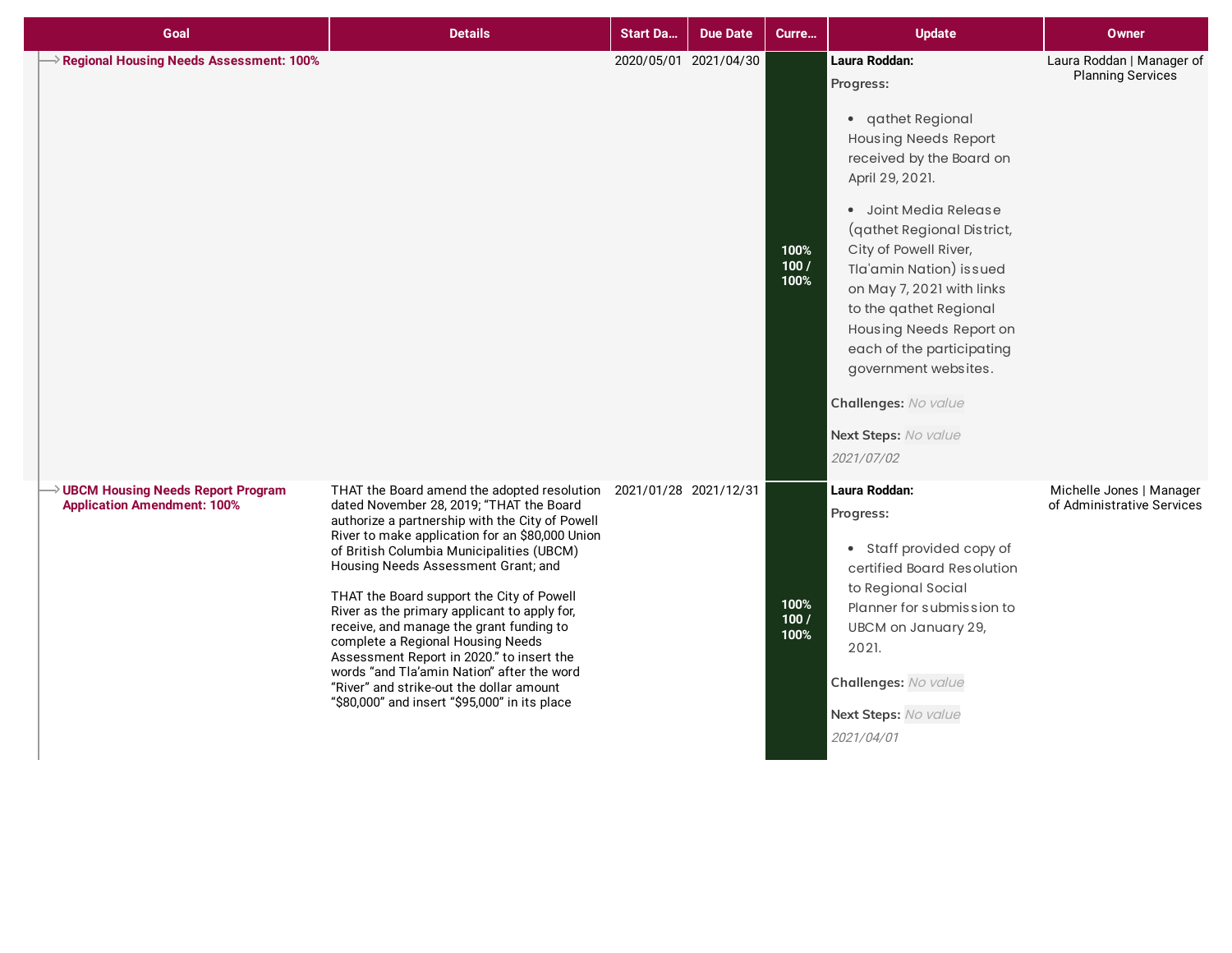| Goal                                                            | <b>Details</b>                                                                                                                                                                                                                                                                                                                                                                                                                                                                                                                                              | <b>Start Da</b> | <b>Due Date</b>       | Curre                | <b>Update</b>                                                                                                                                                                                                                                                                                                                                                                                                        | Owner                                                 |
|-----------------------------------------------------------------|-------------------------------------------------------------------------------------------------------------------------------------------------------------------------------------------------------------------------------------------------------------------------------------------------------------------------------------------------------------------------------------------------------------------------------------------------------------------------------------------------------------------------------------------------------------|-----------------|-----------------------|----------------------|----------------------------------------------------------------------------------------------------------------------------------------------------------------------------------------------------------------------------------------------------------------------------------------------------------------------------------------------------------------------------------------------------------------------|-------------------------------------------------------|
| <b>Regional Housing Needs Assessment</b><br><b>Report: 100%</b> | THAT the Board receive the gathet Regional<br>Housing Needs Report March 2021 to inform<br>and guide: and<br>THAT the Board direct staff to publish<br>the qathet Regional Housing Needs Report<br>March 2021 on the qathet Regional District<br>website for public access.                                                                                                                                                                                                                                                                                 |                 | 2021/04/30 2021/05/29 | 100%<br>100/<br>100% | Laura Roddan:<br>Progress:<br>• qathet Regional<br><b>Housing Needs Report</b><br>received by the Board on<br>April 29, 2021.<br>• qathet Regional<br><b>Housing Needs Report</b><br>joint media release<br>issued on May 7, 2021<br>with links to the report on<br>each of the partnering<br>local government's<br>websites (qRD, City,<br>Tla'amin).<br>Challenges: No value<br>Next Steps: No value<br>2021/07/05 | Laura Roddan   Manager of<br><b>Planning Services</b> |
| <b>Grant Application 2021: 100%</b>                             | → UBCM Strengthening Communities' Services 1) THAT the Committee recommend the Board 2021/04/30 2021/05/29<br>authorize a partnership with the Tla'amin<br>Nation and City of Powell River to make an<br>application to the Union of British Columbia<br>Municipalities (UBCM) Strengthening<br>Communities' Services grant to support<br>homelessness initiatives during COVID-19.<br>2) THAT the Committee recommend the Board<br>support the City of Powell River to be the<br>primary applicant to apply for, receive, and<br>manage the grant funding. |                 |                       | 100%<br>100/<br>100% | Al Radke:<br>Progress: The City of Powell<br>River was successful in<br>being awarded \$772,199 for<br>Strengthening<br>Communities' Services in<br>the qathet Region.<br>Challenges: No value<br>Next Steps: No value<br>2021/10/12                                                                                                                                                                                 | Al Radke   CAO                                        |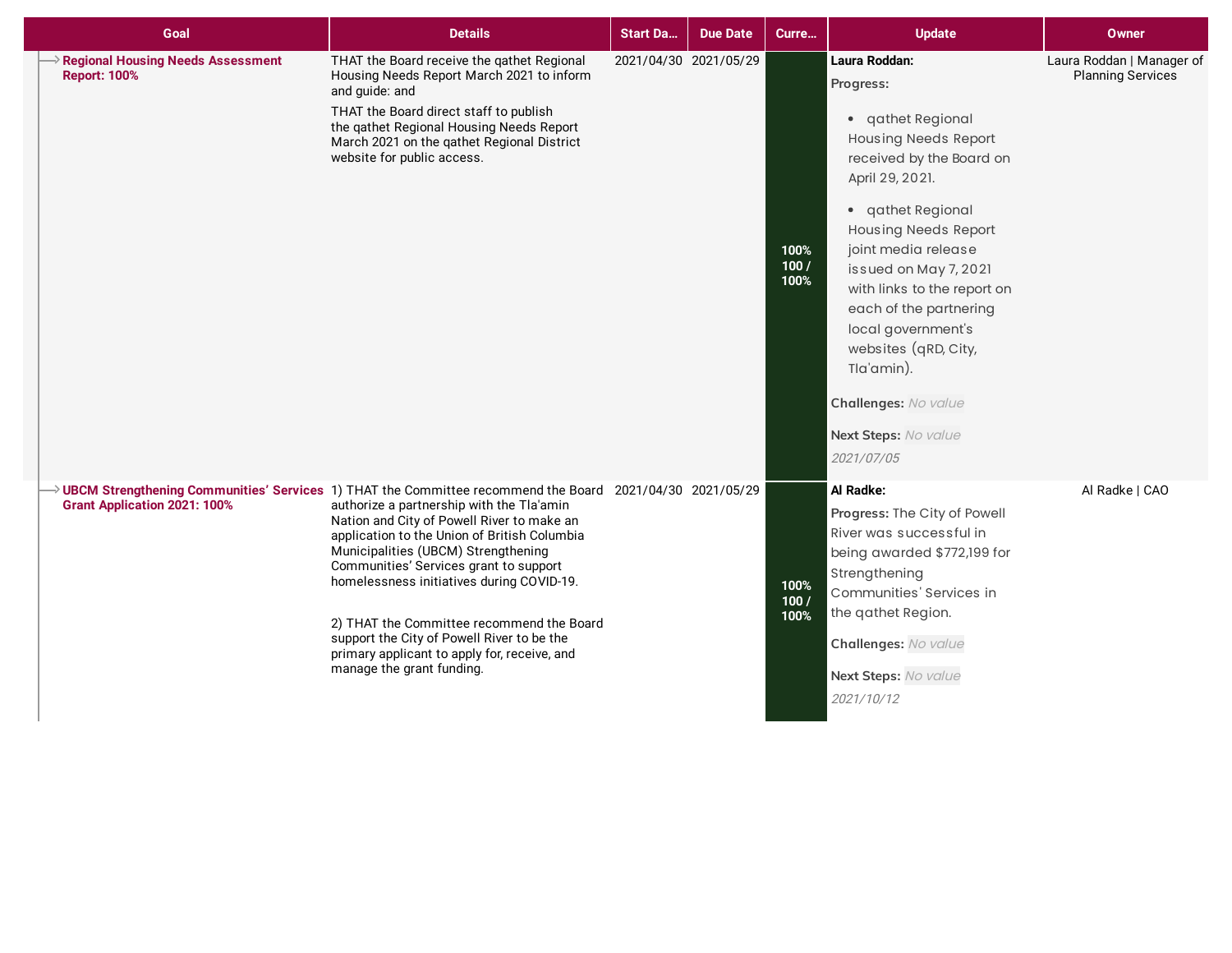| Goal                                                                                                                                                  | <b>Details</b>                                                                                                                                                         | <b>Start Da</b>       | <b>Due Date</b>       | Curre                | <b>Update</b>                                                                                                                                                                                            | Owner                                                 |
|-------------------------------------------------------------------------------------------------------------------------------------------------------|------------------------------------------------------------------------------------------------------------------------------------------------------------------------|-----------------------|-----------------------|----------------------|----------------------------------------------------------------------------------------------------------------------------------------------------------------------------------------------------------|-------------------------------------------------------|
| athet Regional Housing Needs Assessment THAT the Board direct staff to report on<br><b>Report - Next Steps: 100%</b>                                  | recommended next steps at a future<br>Committee of the Whole meeting.                                                                                                  |                       | 2021/04/30 2022/02/25 | 30%<br>30 / 100%     | Laura Roddan:<br>Progress:<br>• Meeting with Social<br>Planner in November to<br>collaborate on a Report<br>for Committee of the<br>Whole.<br>Challenges: No value<br>Next Steps: No value<br>2021/10/15 | Laura Roddan   Manager of<br><b>Planning Services</b> |
| Texada Island Official Community Plan Bylaw No.<br>551, 2019 - Public Hearing Report: 100%                                                            |                                                                                                                                                                        | 2021/08/30 2021/12/31 |                       | 100%<br>100/<br>100% | Laura Roddan:<br>Progress:<br>• Public Hearing<br>Report received by the<br>Regional Board on<br>August 26, 2021.<br>Challenges: No value<br>Next Steps: No value<br>2021/10/14                          | Laura Roddan   Manager of<br><b>Planning Services</b> |
| $\rightarrow$ Texada Island Official Community Plan<br>Bylaw No. 551, 2019 - Public Hearing Report: Community Plan Bylaw No. 551, 2019 Public<br>100% | THAT the Board receive Texada Island Official<br>Hearing Report dated July 30, 2021.                                                                                   | 2021/08/30 2021/12/31 |                       | 100%<br>100/<br>100% |                                                                                                                                                                                                          | Laura Roddan   Manager of<br><b>Planning Services</b> |
| Texada Island Official Community Plan<br>Bylaw No. 551, 2019 - Public Hearing Report:<br>100%                                                         | THAT the Board give third reading and final<br>adoption to the "Texada Island Official<br>Community Plan Bylaw No. 551, 2019" at the<br>August 26, 2021 Board Meeting. | 2021/08/30 2021/12/31 |                       | 100%<br>100/<br>100% |                                                                                                                                                                                                          | Laura Roddan   Manager of<br><b>Planning Services</b> |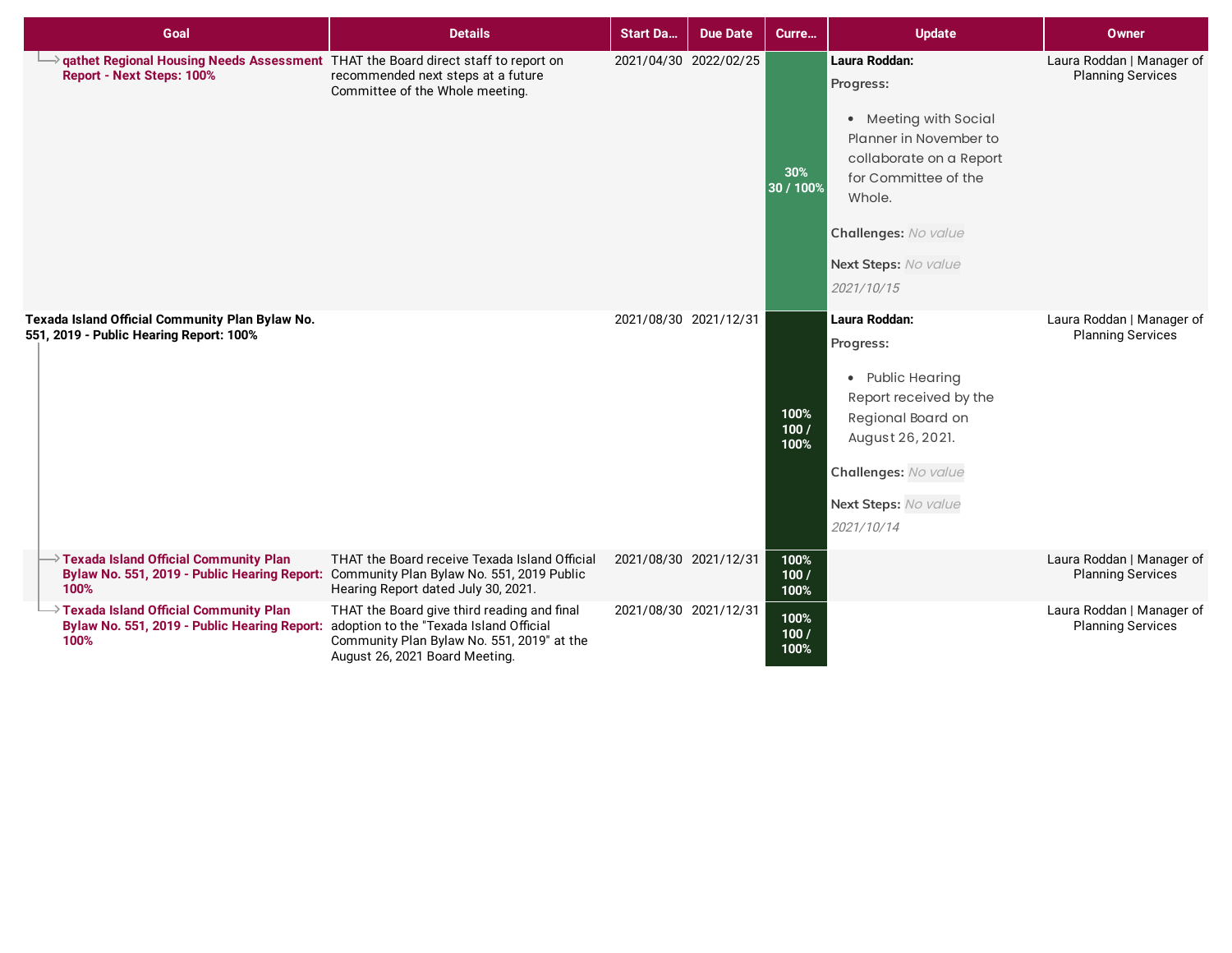| Goal                                                                                                                                                        | <b>Details</b>                                                                                                                                                                                            | <b>Start Da</b>       | <b>Due Date</b> | Curre                | <b>Update</b>                                                                                                                                                                                                                                                                                                                           | <b>Owner</b>                                          |
|-------------------------------------------------------------------------------------------------------------------------------------------------------------|-----------------------------------------------------------------------------------------------------------------------------------------------------------------------------------------------------------|-----------------------|-----------------|----------------------|-----------------------------------------------------------------------------------------------------------------------------------------------------------------------------------------------------------------------------------------------------------------------------------------------------------------------------------------|-------------------------------------------------------|
| Correspondence dated September 8, 2021 from<br>Susan Stanford, Ministry of Citizens' Services re<br>Faster Internet for People on Texada Island<br>Response | THAT the Board direct staff to continue to<br>dialogue with the Ministry of Citizens' Services<br>to seek opportunities to connect homes that<br>may not be captured in approved project<br>applications. | 2021/10/29 2021/12/31 |                 | 100%<br>100/         | Al Radke:<br>Progress: Response<br>received in October, 2021<br>from Susan Stanford,<br>Ministry of Citizens'<br>Services. Staff to continue<br>to dialogue to seek<br>opportunities to connect<br>homes that may not be<br>captured in approved<br>project applications.<br>Challenges: No value<br>Next Steps: No value<br>2022/01/20 | Al Radke   CAO                                        |
| gathet Ending Poverty Strategy Final Report 2021:<br>100%                                                                                                   | THAT the Board receive the gathet Ending<br>Poverty Strategy Final Report dated October 19,<br>2021 to inform and guide.                                                                                  | 2021/11/30 2021/12/31 |                 | 100%<br>100/<br>100% |                                                                                                                                                                                                                                                                                                                                         | Laura Roddan   Manager of<br><b>Planning Services</b> |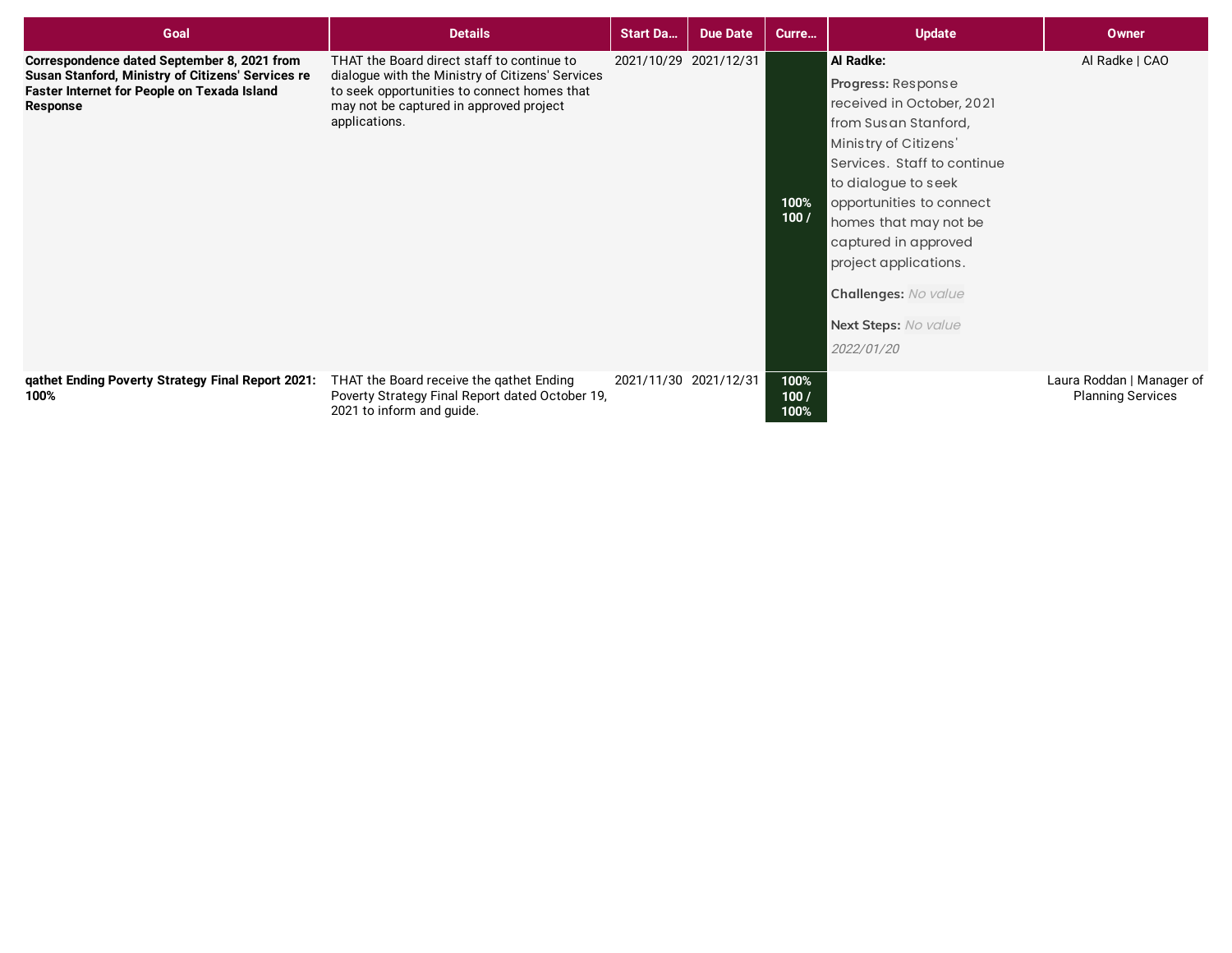#### **SAFETY STEWARDSHIP**

| Goal                                                           | <b>Details</b>                                                                               | <b>Start Da</b>       | <b>Due Date</b>       | Curre                  | <b>Update</b>                                                                                                                                                                                                                                                                                                | <b>Owner</b>                                         |
|----------------------------------------------------------------|----------------------------------------------------------------------------------------------|-----------------------|-----------------------|------------------------|--------------------------------------------------------------------------------------------------------------------------------------------------------------------------------------------------------------------------------------------------------------------------------------------------------------|------------------------------------------------------|
| Ensure proactive emergency preparedness: 100%                  |                                                                                              |                       | 2021/01/01 2021/12/31 | 92%<br>92.12/<br>100%  |                                                                                                                                                                                                                                                                                                              |                                                      |
| >> Develop FireSmart/Wildfire Protection<br>Strategies: 75.75% | Refer to consultant leading FireSmart public<br>supports, training, and resiliency planning. | 2019/01/01 2022/12/31 |                       |                        | <b>Ryan Thoms:</b><br>Progress: This work is<br>ongoing, largely through the<br>Regional FireSmart Program<br>and our FireSmart<br>Coordinator.                                                                                                                                                              | Ryan Thoms   Manager of<br><b>Emergency Services</b> |
|                                                                |                                                                                              |                       |                       |                        | Grant application submitted<br>in October 2021 for request<br>for provincial funding to<br>support qRD FireSmart<br>Program into 2022.                                                                                                                                                                       |                                                      |
|                                                                |                                                                                              |                       |                       | 80%<br>60.6/<br>75.75% | Engagement ongoing with<br>FLNRORD to encourage<br>provincial efforts on Crown<br>land within qRD. Recent<br>announcement of FLNRORD<br>advertising for wildfire fuel<br>reduction project on Crown<br>land on Mt. Pocahontas,<br>Texada Island, surrounding<br>the communications towers<br>on the hilltop. |                                                      |
|                                                                |                                                                                              |                       |                       |                        | Challenges: No value<br>Next Steps: No value<br>2022/01/05                                                                                                                                                                                                                                                   |                                                      |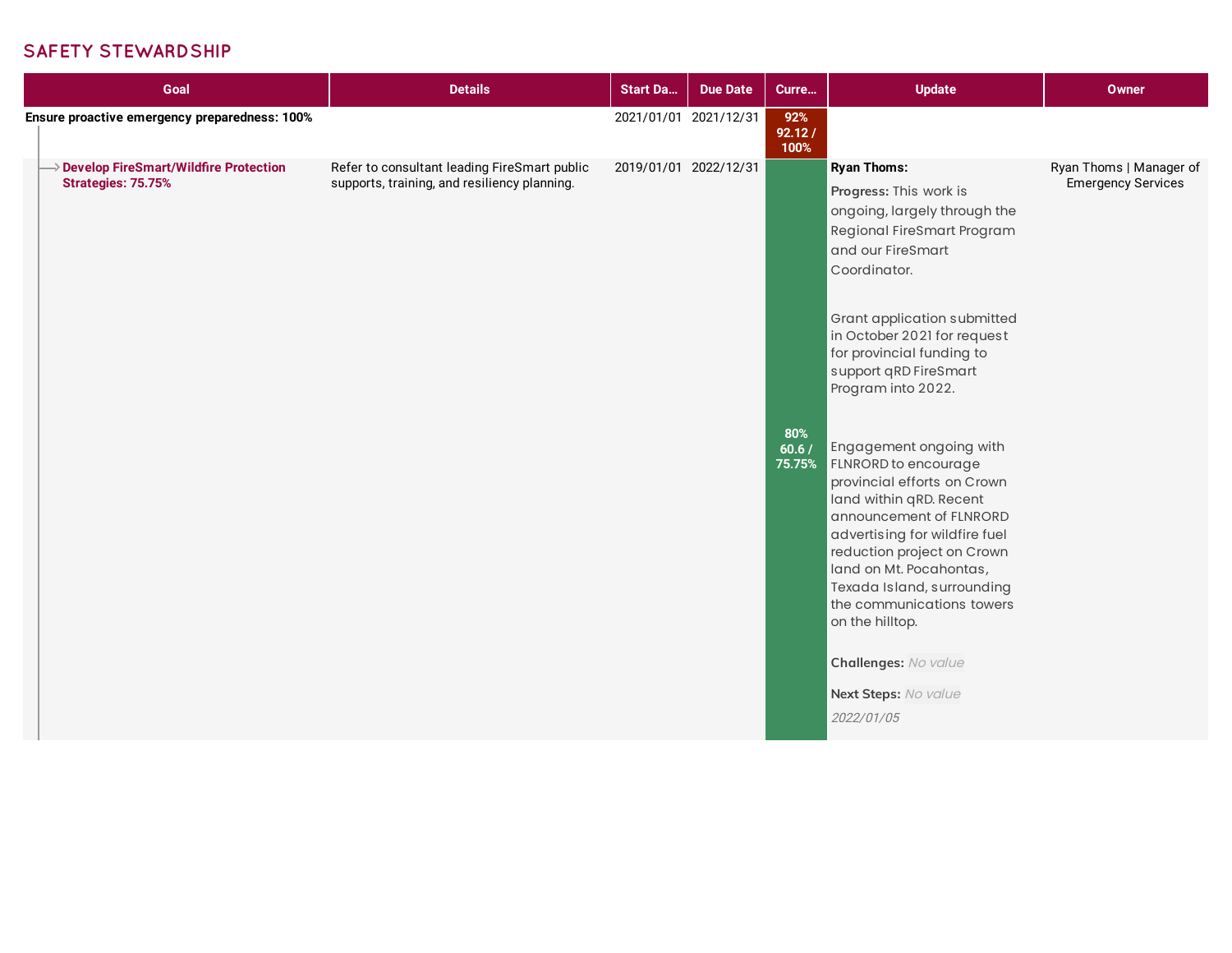| Goal                                                                                                                                                                                         | <b>Details</b>                                                                                                                                                                                                                                                                                                                | <b>Start Da</b>       | <b>Due Date</b> | Curre                | <b>Update</b>                                                                                                                                                                                                                                                                                                                                                                   | <b>Owner</b>                                         |
|----------------------------------------------------------------------------------------------------------------------------------------------------------------------------------------------|-------------------------------------------------------------------------------------------------------------------------------------------------------------------------------------------------------------------------------------------------------------------------------------------------------------------------------|-----------------------|-----------------|----------------------|---------------------------------------------------------------------------------------------------------------------------------------------------------------------------------------------------------------------------------------------------------------------------------------------------------------------------------------------------------------------------------|------------------------------------------------------|
| Correspondence dated December 12, 2020<br>from Powell River Public Library re Safe<br><b>Restart Grants for Local Governments,</b><br><b>COVID-19 Related Janitorial Costs 2021:</b><br>100% | THAT the Board allocate \$7,006 from the Safe 2021/01/28 2021/12/31<br>Restart Grant Reserve Fund to the Powell River<br>Public Library in the 2021 budget.                                                                                                                                                                   |                       |                 | 100%<br>100/<br>100% | Linda Greenan:<br>Progress:<br>• The funding is<br>allocated into the 2021<br>budget of the 2021-2025<br><b>Financial Plan</b><br>• The 2021-2025<br>Financial Plan Bylaw 567,<br>2021 was adopted on<br>March 25, 2021<br>Challenges: No value<br><b>Next Steps:</b><br>• The Powell River Library<br>to invoice us either<br>quarterly or biannually in<br>2021<br>2021/03/26 | Linda Greenan   Manager<br>of Financial Services     |
| $\rightarrow$ Community Emergency Preparedness Fund:<br><b>Emergency Support Services: 100%</b>                                                                                              | THAT the Board endorse an application to the<br>Union of BC Municipalities (UBCM) for the<br>Emergency Support Services (ESS) funding<br>stream of the Community Emergency<br>Preparedness Fund (CEPF); and<br>THAT the Board endorse the qathet Regional<br>District providing overall grant management for<br>this project. | 2021/01/28 2022/12/31 |                 | 83%<br>83 / 100%     | <b>Ryan Thoms:</b><br>Progress: Supply chain<br>interruptions initially slowed<br>this project but it is now<br>back on track with<br>estimated completion in<br>spring 2022.<br>Challenges: No value<br>Next Steps: No value<br>2022/01/06                                                                                                                                     | Ryan Thoms   Manager of<br><b>Emergency Services</b> |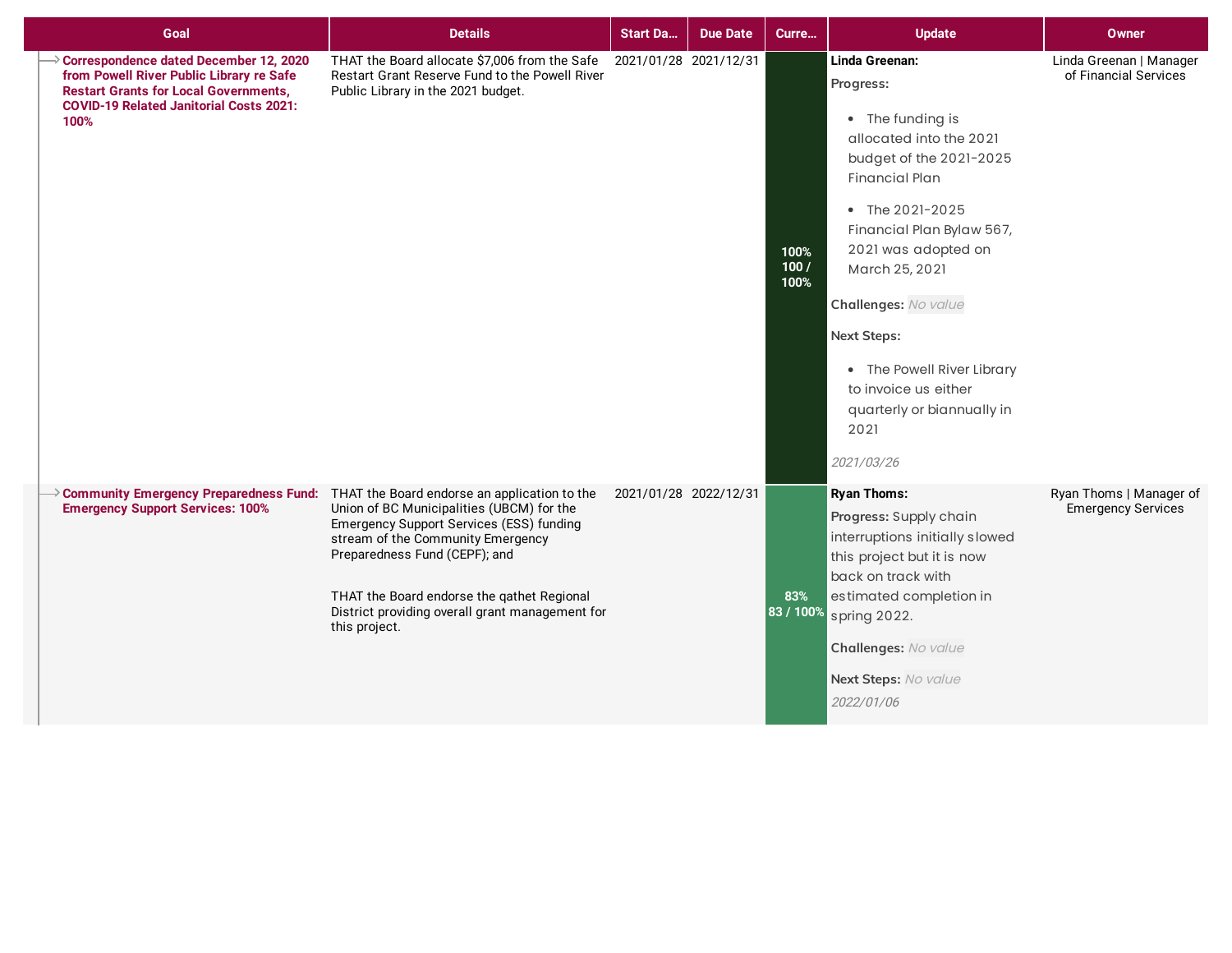| Goal                                                              | <b>Details</b> | <b>Start Da</b>       | <b>Due Date</b> | Curre                | <b>Update</b>                                                                                                                                                                                                                                                                                                                                                                                                                                                                                                                                                                 | <b>Owner</b>                                     |
|-------------------------------------------------------------------|----------------|-----------------------|-----------------|----------------------|-------------------------------------------------------------------------------------------------------------------------------------------------------------------------------------------------------------------------------------------------------------------------------------------------------------------------------------------------------------------------------------------------------------------------------------------------------------------------------------------------------------------------------------------------------------------------------|--------------------------------------------------|
| → COVID-19 Safe Restart Grant Proposed<br><b>Allocation: 100%</b> |                | 2021/01/28 2021/12/31 |                 | 100%<br>100/<br>100% | Linda Greenan:<br>Progress:<br>• At its meeting of<br>January 28, 2021 the<br>Board approved the<br>proposed allocation of<br>the COVID19 Safe Restart<br>Grant Funding and that<br>staff prioritize allocation<br>to rural area services to<br>the degree possible<br>• The funding allocation<br>was reallocated with<br>weighting to the rural<br>areas<br>• The funding was<br>injected into the 2020<br>operational budget and<br>included in the 2021<br>budget of the 2021-2025<br><b>Financial Plan</b><br>Challenges: No value<br>Next Steps: No value<br>2021/03/26 | Linda Greenan   Manager<br>of Financial Services |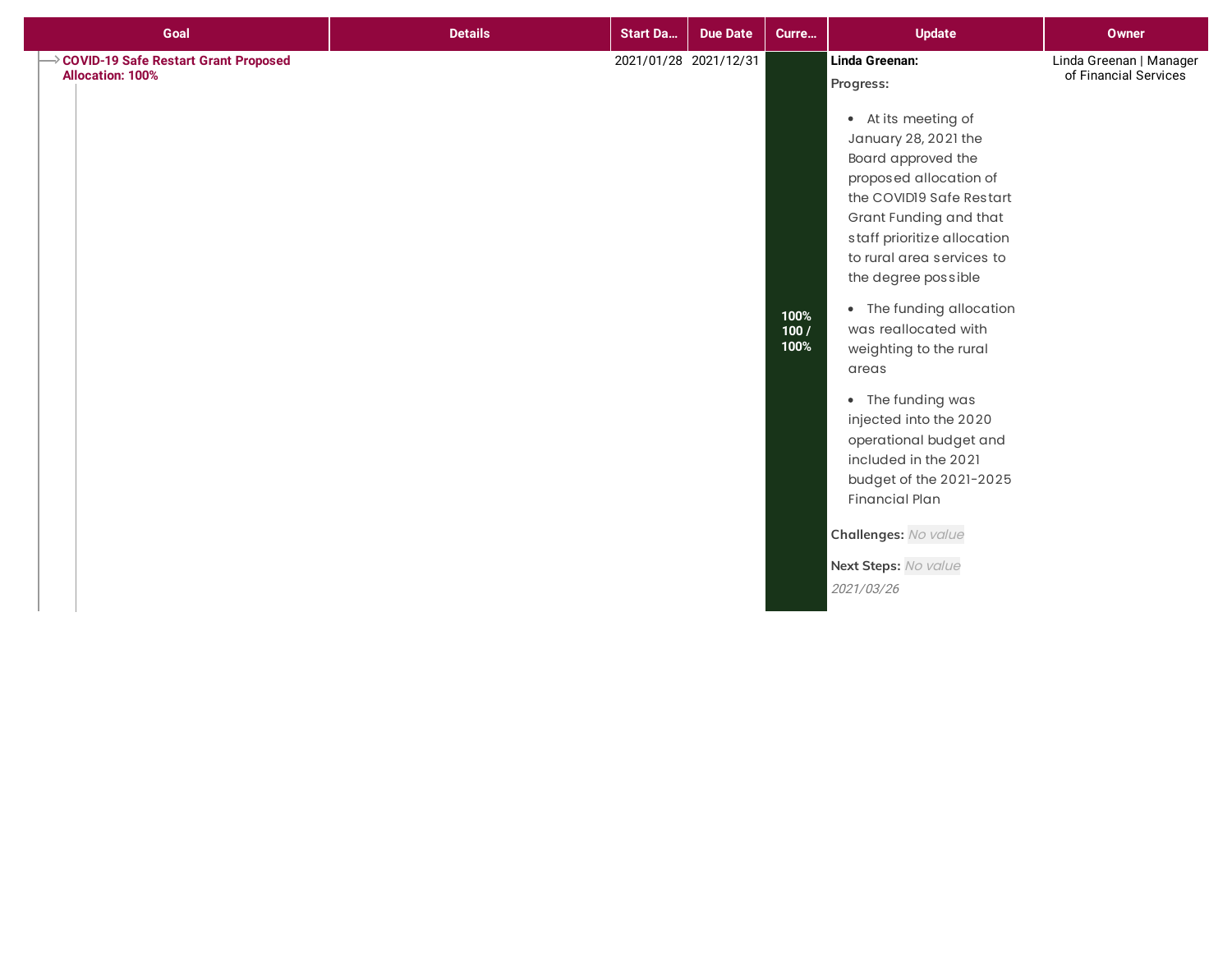| Goal                                                            | <b>Details</b>                                                                                                                                                                                                                                                                                                                                      | <b>Start Da</b> | <b>Due Date</b> | Curre                | <b>Update</b>                                                                                                                                                                                                                                                                                                                                                                                                                                                                                                                                                                 | <b>Owner</b>                                     |
|-----------------------------------------------------------------|-----------------------------------------------------------------------------------------------------------------------------------------------------------------------------------------------------------------------------------------------------------------------------------------------------------------------------------------------------|-----------------|-----------------|----------------------|-------------------------------------------------------------------------------------------------------------------------------------------------------------------------------------------------------------------------------------------------------------------------------------------------------------------------------------------------------------------------------------------------------------------------------------------------------------------------------------------------------------------------------------------------------------------------------|--------------------------------------------------|
| COVID-19 Safe Restart Grant<br><b>Proposed Allocation: 100%</b> | 1. THAT the Board direct staff to allocate the 2021/01/28 2021/12/31<br>COVID-19 Safe Restart Grant Funding from the<br>reserve fund to support operations and capital<br>projects in 2020 and 2021 as outlined in the<br>COVID-19 Safe Restart Grant Proposed<br>Allocation report presented at the January 20,<br>2021 Finance Committee meeting. |                 |                 | 100%<br>100/<br>100% | Linda Greenan:<br>Progress:<br>• At its meeting of<br>January 28, 2021 the<br>Board approved the<br>proposed allocation of<br>the COVIDI9 Safe Restart<br>Grant Funding and that<br>staff prioritize allocation<br>to rural area services to<br>the degree possible<br>• The funding allocation<br>was reallocated with<br>weighting to the rural<br>areas<br>• The funding was<br>injected into the 2020<br>operational budget and<br>included in the 2021<br>budget of the 2021-2025<br><b>Financial Plan</b><br>Challenges: No value<br>Next Steps: No value<br>2021/03/26 | Linda Greenan   Manager<br>of Financial Services |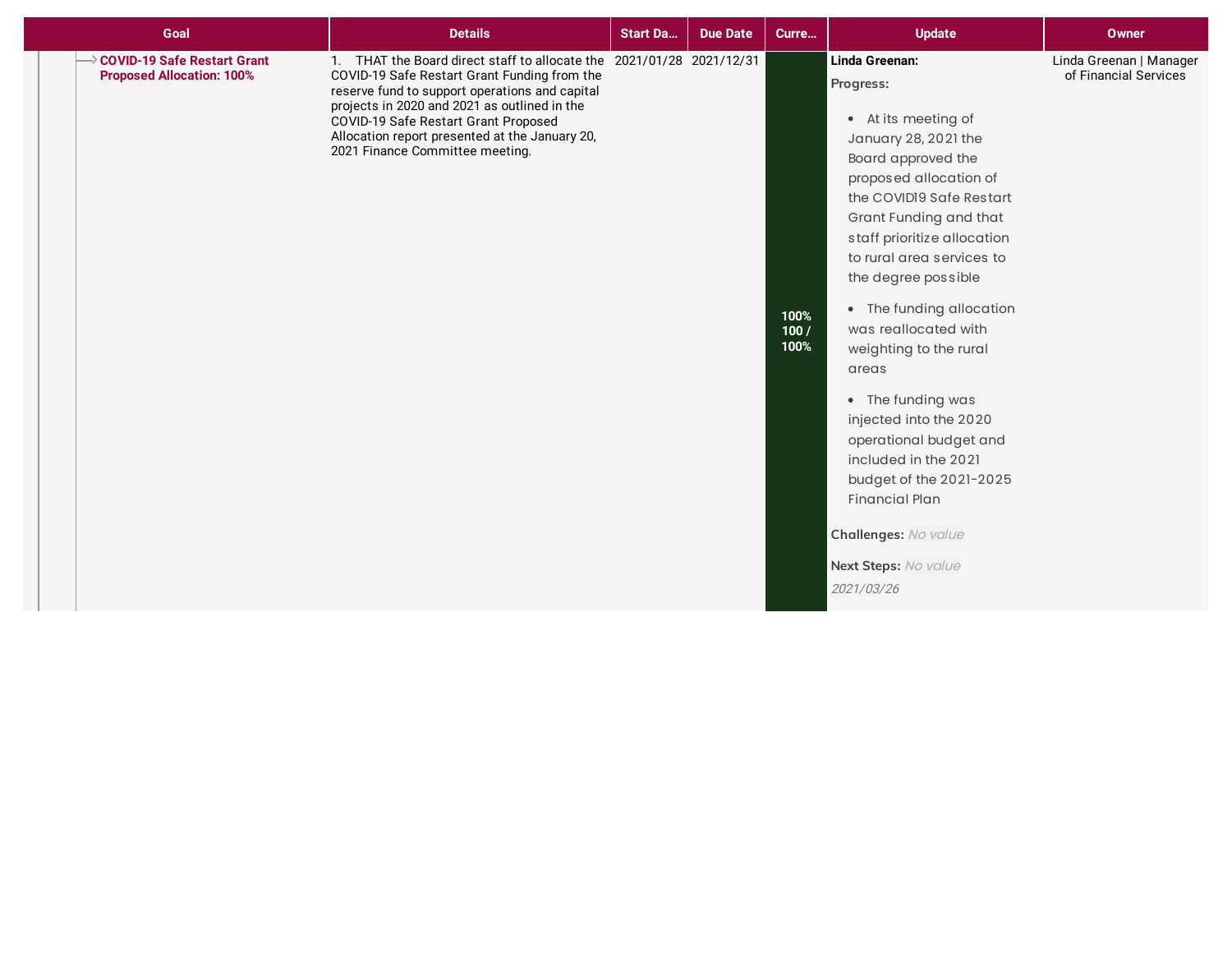| Goal                                                                                                              | <b>Details</b>                                                                                                                                                                                                                                                                                                                                                                                                                                                                                  | <b>Start Da</b> | <b>Due Date</b>       | Curre                | <b>Update</b>                                                                                                                                                                                                                                                                                                                                                                                                                                                                                                                                                                 | <b>Owner</b>                                          |
|-------------------------------------------------------------------------------------------------------------------|-------------------------------------------------------------------------------------------------------------------------------------------------------------------------------------------------------------------------------------------------------------------------------------------------------------------------------------------------------------------------------------------------------------------------------------------------------------------------------------------------|-----------------|-----------------------|----------------------|-------------------------------------------------------------------------------------------------------------------------------------------------------------------------------------------------------------------------------------------------------------------------------------------------------------------------------------------------------------------------------------------------------------------------------------------------------------------------------------------------------------------------------------------------------------------------------|-------------------------------------------------------|
| └→ COVID-19 Safe Restart Grant<br><b>Proposed Allocation: 100%</b>                                                | 2. THAT the Board direct staff to prioritize<br>allocation of the COVID-19 Safe Restart Grant<br>Funding to rural area services to the degree<br>possible.                                                                                                                                                                                                                                                                                                                                      |                 | 2021/01/28 2021/12/31 | 100%<br>100/<br>100% | Linda Greenan:<br>Progress:<br>• At its meeting of<br>January 28, 2021 the<br>Board approved the<br>proposed allocation of<br>the COVIDI9 Safe Restart<br>Grant Funding and that<br>staff prioritize allocation<br>to rural area services to<br>the degree possible<br>• The funding allocation<br>was reallocated with<br>weighting to the rural<br>areas<br>• The funding was<br>injected into the 2020<br>operational budget and<br>included in the 2021<br>budget of the 2021-2025<br><b>Financial Plan</b><br>Challenges: No value<br>Next Steps: No value<br>2021/03/26 | Linda Greenan   Manager<br>of Financial Services      |
| $\rightarrow$ TELUS Telecommunications Facility<br>Proposal, 2658 Weldwood Road, Electoral<br><b>Area C: 100%</b> | THAT the Board advise TELUS<br>Communications Inc. that qathet Regional<br>District concurs with the proposal for a<br>telecommunications facility to be located on<br>the property at 2658 Weldwood Road, Electoral<br>Area C, subject to the following conditions:<br>1. Proof of a successful 'Notice of Intent'<br>application to the Agricultural Land<br>Commission for the placement of fill or<br>removal of soil; and<br>2. Completion of a successful public<br>consultation process. |                 | 2021/02/24 2021/12/31 | 100%<br>100/<br>100% | Laura Roddan:<br>Progress:<br>• Staff submitted copy<br>of certified Board<br>resolution and copy of<br>staff report to TELUS on<br>February 26, 2021.<br>Challenges: No value<br>Next Steps: No value<br>2021/04/01                                                                                                                                                                                                                                                                                                                                                          | Laura Roddan   Manager of<br><b>Planning Services</b> |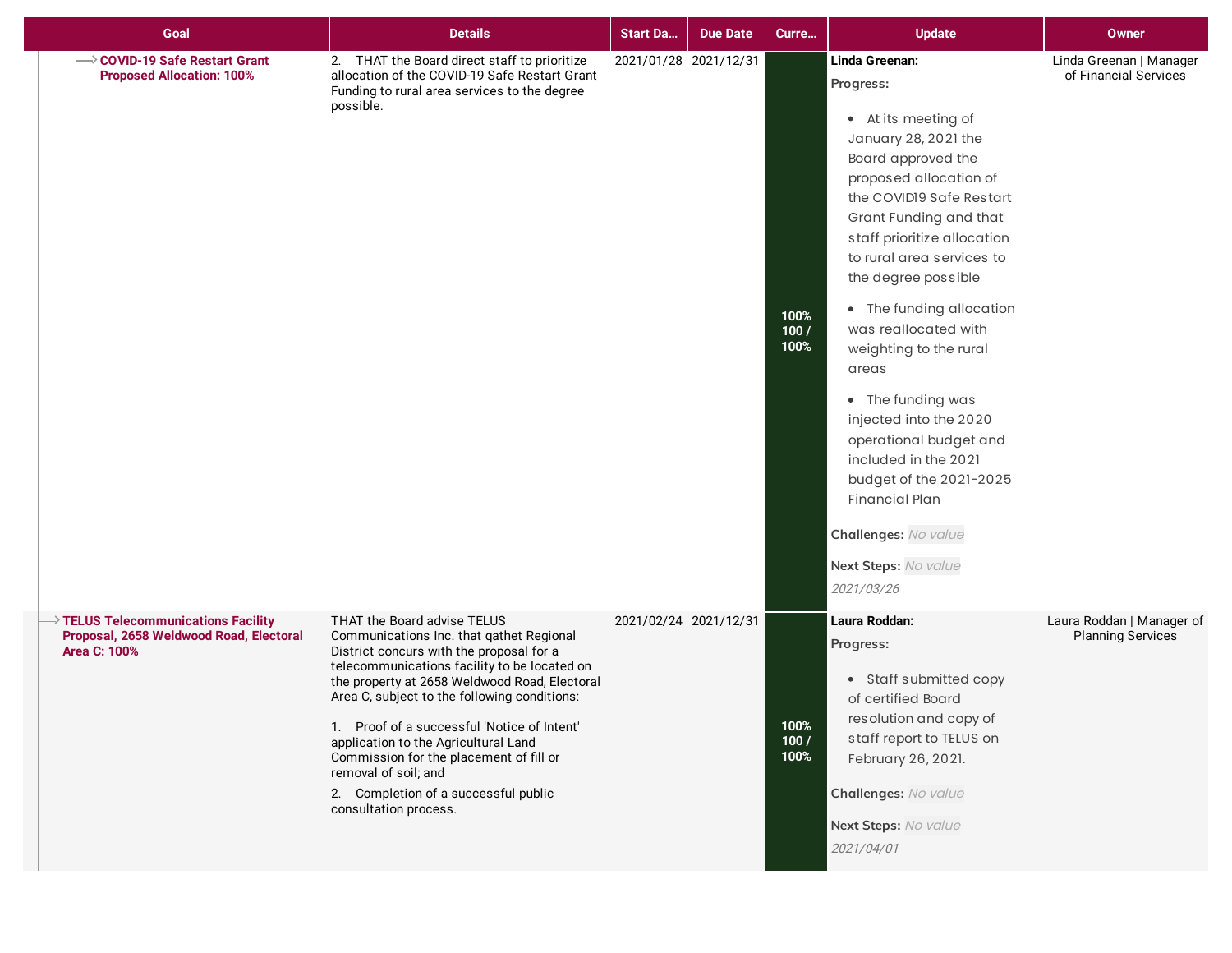| Goal                                                                                                  | <b>Details</b>                                                                                                                                                                                                                                                                                                                                  | <b>Start Da</b> | <b>Due Date</b>       | Curre            | <b>Update</b>                                                                                                                                                                                                                                                                              | <b>Owner</b>                                         |
|-------------------------------------------------------------------------------------------------------|-------------------------------------------------------------------------------------------------------------------------------------------------------------------------------------------------------------------------------------------------------------------------------------------------------------------------------------------------|-----------------|-----------------------|------------------|--------------------------------------------------------------------------------------------------------------------------------------------------------------------------------------------------------------------------------------------------------------------------------------------|------------------------------------------------------|
| Community Emergency Preparedness Fund:<br><b>Emergency Operations Centres &amp; Training:</b><br>100% | THAT the Board endorse an application to the<br>Union of BC Municipalities (UBCM) for the<br><b>Emergency Operations Centres &amp; Training</b><br>funding stream of the Community Emergency<br>Preparedness Fund (CEPF); and<br>THAT the Board endorse the qathet Regional<br>District providing overall grant management for<br>this project. |                 | 2021/03/25 2022/06/30 | 63%<br>63 / 100% | <b>Ryan Thoms:</b><br>Progress: Staff training in<br>community notification<br>system began in the fall<br>2021 and will be ongoing<br>into spring 2022.<br>Stakeholder and public<br>engagement is ongoing.<br>Challenges: No value<br>Next Steps: No value<br>2022/01/06                 | Ryan Thoms   Manager of<br><b>Emergency Services</b> |
| → qathet Regional District Coastal Flood<br><b>Mapping Phase 1 - Mainland</b>                         | THAT the Board receive the report titled gathet 2021/03/26 2021/12/31<br>Regional District Coastal Flood Mapping Phase<br>1 - Mainland; and<br>THAT the Board rise and report on the report at<br>the March 25, 2021 Board Meeting; and<br>THAT virtual public meetings be held to explain<br>the report to the public.                         |                 |                       | 100%<br>100/     | <b>Ryan Thoms:</b><br>Progress: Phase I was<br>completed in early 2021.<br>Now the land use planners<br>from qRD, Tla'amin, CoPR are<br>developing public<br>engagement to inform the<br>public of the maps and<br>findings.<br>Challenges: No value<br>Next Steps: No value<br>2021/10/13 | Ryan Thoms   Manager of<br><b>Emergency Services</b> |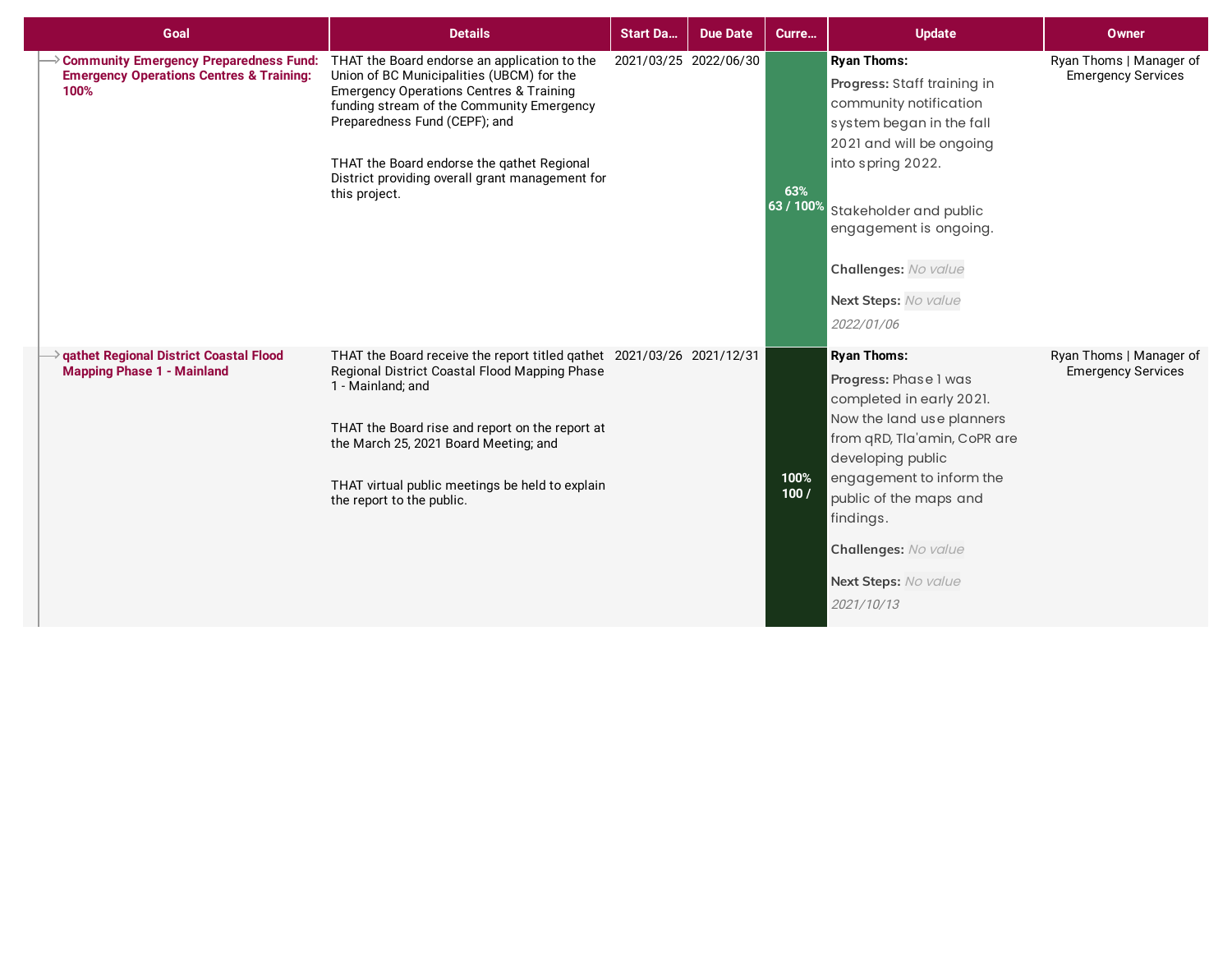| Goal                                                                                                                                                                      | <b>Details</b>                                                                                                                                                                                                                                                                                | <b>Start Da</b>       | <b>Due Date</b>       | Curre                | <b>Update</b>                                                                                                                                                                                                                                                                                                                                                                                                                                                                                                     | <b>Owner</b>                                          |
|---------------------------------------------------------------------------------------------------------------------------------------------------------------------------|-----------------------------------------------------------------------------------------------------------------------------------------------------------------------------------------------------------------------------------------------------------------------------------------------|-----------------------|-----------------------|----------------------|-------------------------------------------------------------------------------------------------------------------------------------------------------------------------------------------------------------------------------------------------------------------------------------------------------------------------------------------------------------------------------------------------------------------------------------------------------------------------------------------------------------------|-------------------------------------------------------|
| > Regional Fire Services Administrative<br><b>Assistant</b>                                                                                                               | The Board has created a Regional Fire Services 2021/03/26 2021/12/31<br>Administrative Assistant position to assist the<br>four volunteer fire departments with<br>administrative responsibilities.                                                                                           |                       |                       | 100%<br>100/         | <b>Ryan Thoms:</b><br>Progress: The Regional Fire<br>Services Administrative<br>Assistant began on June 21,<br>2021. Lots of learning in the<br>beginning to understand<br>fire department admin and<br>support needs. The Fire<br>Chiefs also have been<br>learning how to use this<br>support. The position has<br>been helping to support<br>Chiefs in records keeping,<br>training events setup,<br>purchasing, and other<br>clerical supports.<br>Challenges: No value<br>Next Steps: No value<br>2021/10/13 | Ryan Thoms   Manager of<br><b>Emergency Services</b>  |
| $\rightarrow$ TELUS Telecommunications Facility<br>Proposal, 3443 Highway 101, vicinity of Craig Communications Inc. that qathet Regional<br>Road, Electoral Area A: 100% | THAT the Board advise TELUS<br>District concurs with the proposal for a<br>telecommunications facility to be located on<br>the property at 3443 Highway 101, in the vicinity<br>of Craig Road, Electoral Area A, subject to<br>the completion of a successful public<br>consultation process. | 2021/04/30 2021/05/29 |                       | 100%<br>100/<br>100% | Laura Roddan:<br>Progress:<br>• Staff submitted<br>response and Board<br>Resolution to Tawny<br>Verigin, Manager of<br>Government Affairs,<br>Agent to TELUS<br>Communications Inc. on<br>May 3, 2021.<br>Challenges: No value<br>Next Steps: No value<br>2022/01/05                                                                                                                                                                                                                                              | Laura Roddan   Manager of<br><b>Planning Services</b> |
| $\rightarrow$ Progress Update on Amended Option C<br><b>Implementation: 100%</b>                                                                                          | THAT the Board receive the report titled<br>Progress Update on Amended Option C<br>Implementation, dated April 1, 2021.                                                                                                                                                                       |                       | 2021/04/30 2021/05/29 | 100%<br>100/<br>100% |                                                                                                                                                                                                                                                                                                                                                                                                                                                                                                                   | Ryan Thoms   Manager of<br><b>Emergency Services</b>  |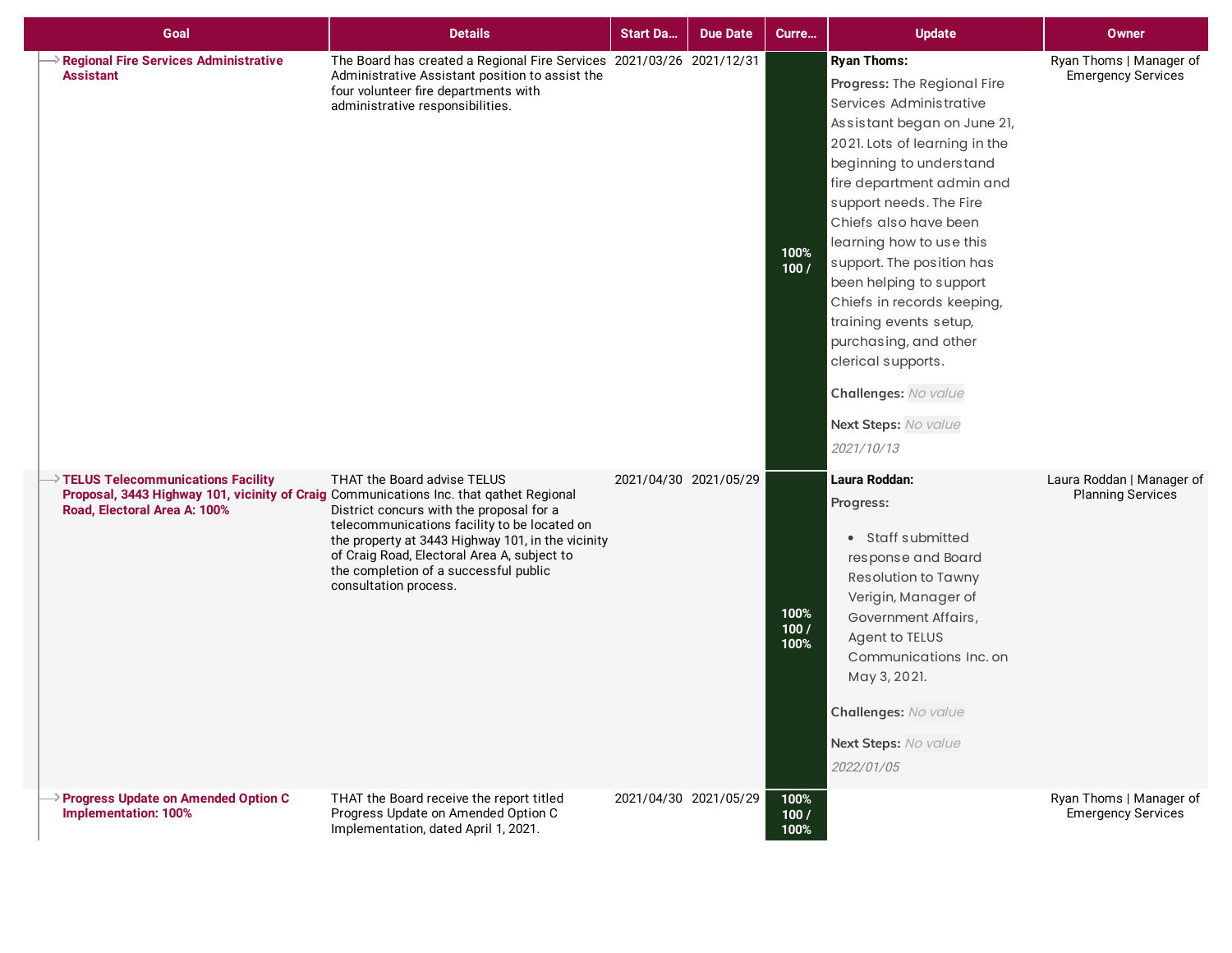| Goal                                            | <b>Details</b>                                                                                                                                                                                                                                                                                                                                                                                                                                                                                                                                                                                         | <b>Start Da</b> | <b>Due Date</b> | Curre                | <b>Update</b>                                                                                                                                                                                                                                                                                                          | <b>Owner</b>                                     |
|-------------------------------------------------|--------------------------------------------------------------------------------------------------------------------------------------------------------------------------------------------------------------------------------------------------------------------------------------------------------------------------------------------------------------------------------------------------------------------------------------------------------------------------------------------------------------------------------------------------------------------------------------------------------|-----------------|-----------------|----------------------|------------------------------------------------------------------------------------------------------------------------------------------------------------------------------------------------------------------------------------------------------------------------------------------------------------------------|--------------------------------------------------|
| → COVID-19 Safe Restart Grant: 100%             | THAT the Board approve an amendment to the 2021/06/29 2021/12/31<br>2021 budget of the 2021-2025 Financial Plan to<br>recognize receipt of \$117,000 of COVID-19 Safe<br>Restart Grant Funding; and<br>THAT the Board direct staff to transfer the<br>\$117,000 of COVID-19 Safe Restart Grant<br>Funding to a non-statutory reserve fund; and<br>THAT the Board direct staff to bring forward<br>further eligible costs or revenue shortfalls, as<br>they are identified, so that funding can be<br>transferred from the reserve for use in the<br>appropriate service through a budget<br>amendment. |                 |                 | 100%<br>100/<br>100% | Linda Greenan:<br>Progress:<br>• The amendment has<br>been completed with<br><b>Financial Plan</b><br>Amendment Bylaw No.<br>567.2, 2021<br>• The amendment bylaw<br>was submitted to the<br>Ministry of Municipal<br>Affairs through the LGIS<br>system<br>Challenges: No value<br>Next Steps: No value<br>2021/07/09 | Linda Greenan   Manager<br>of Financial Services |
| $\rightarrow$ COVID-19 Safe Restart Grant: 100% | THAT the Board approve an amendment to the 2021/06/29 2021/12/31<br>2021 budget of the 2021-2025 Financial Plan to<br>allocate \$7,800 from the COVID-19 Safe Restart<br><b>Grant Funding Reserve to General</b><br>Administration for the purchase of seven<br>ergonomic office chairs.                                                                                                                                                                                                                                                                                                               |                 |                 | 100%<br>100/<br>100% | Linda Greenan:<br>Progress:<br>• The amendment has<br>been completed with<br><b>Financial Plan</b><br>Amendment Bylaw No.<br>567.2, 2021<br>• The amendment bylaw<br>was submitted to the<br>Ministry of Municipal<br>Affairs through the LGIS<br>system<br>Challenges: No value<br>Next Steps: No value<br>2021/07/09 | Linda Greenan   Manager<br>of Financial Services |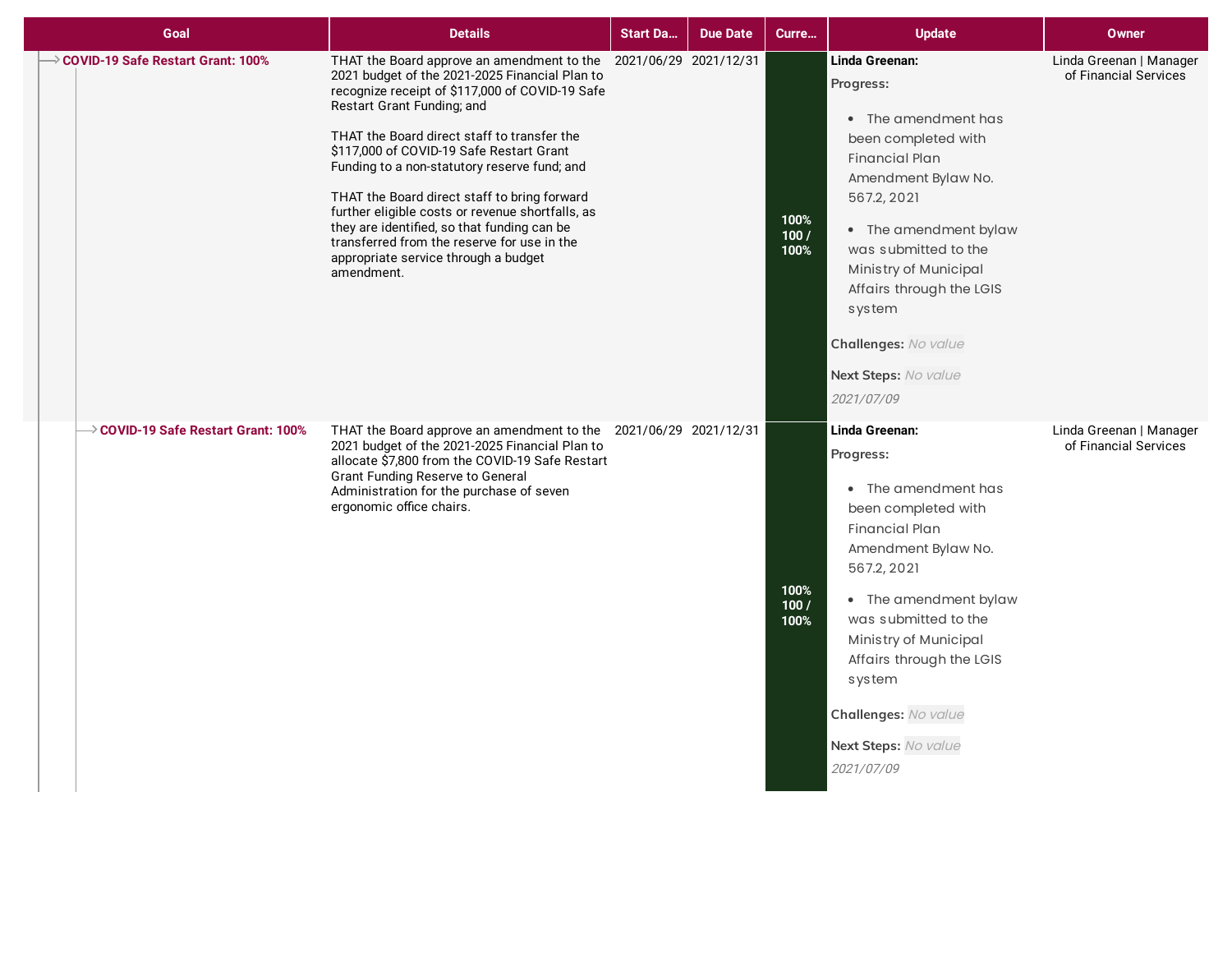| Goal                                                                                  | <b>Details</b>                                                                                                                                                                                                                                                                                                                                                                                                  | <b>Start Da</b>       | <b>Due Date</b> | Curre                | <b>Update</b>                                                                                                                                                                                                                                                                                                          | <b>Owner</b>                                         |
|---------------------------------------------------------------------------------------|-----------------------------------------------------------------------------------------------------------------------------------------------------------------------------------------------------------------------------------------------------------------------------------------------------------------------------------------------------------------------------------------------------------------|-----------------------|-----------------|----------------------|------------------------------------------------------------------------------------------------------------------------------------------------------------------------------------------------------------------------------------------------------------------------------------------------------------------------|------------------------------------------------------|
| $\rightarrow$ COVID-19 Safe Restart Grant: 100%                                       | THAT the Board approve an amendment to the 2021/06/29 2021/12/31<br>2021 budget of the 2021-2025 Financial Plan to<br>allocate \$44,000 from the COVID-19 Safe<br>Restart Grant Funding Reserve to General<br>Administration toward renovations at the<br>Maintenance Facility, construction of an<br>accessible washroom at the site, and<br>installation of a chlorination system to treat<br>the well water. |                       |                 | 100%<br>100/<br>100% | Linda Greenan:<br>Progress:<br>• The amendment has<br>been completed with<br><b>Financial Plan</b><br>Amendment Bylaw No.<br>567.2, 2021<br>• The amendment bylaw<br>was submitted to the<br>Ministry of Municipal<br>Affairs through the LGIS<br>system<br>Challenges: No value<br>Next Steps: No value<br>2021/07/09 | Linda Greenan   Manager<br>of Financial Services     |
| <b>qathet Regional Fire Departments'</b><br><b>Emergency Services Agreement: 100%</b> | THAT the Board endorse the renewal of the<br>qathet Regional Fire Departments' Emergency<br>Services Agreement as presented for another<br>five year term.                                                                                                                                                                                                                                                      | 2021/08/30 2021/12/31 |                 | 90%<br>90 / 100%     | <b>Ryan Thoms:</b><br>Progress: Reports delivered<br>to qRD, Tla'amin, and CoPR<br>for ratification. GBID and<br>VAID also confirmed<br>support. Now collecting<br>signatures for agreement<br>renewal.<br>Challenges: No value<br>Next Steps: No value<br>2021/10/13                                                  | Ryan Thoms   Manager of<br><b>Emergency Services</b> |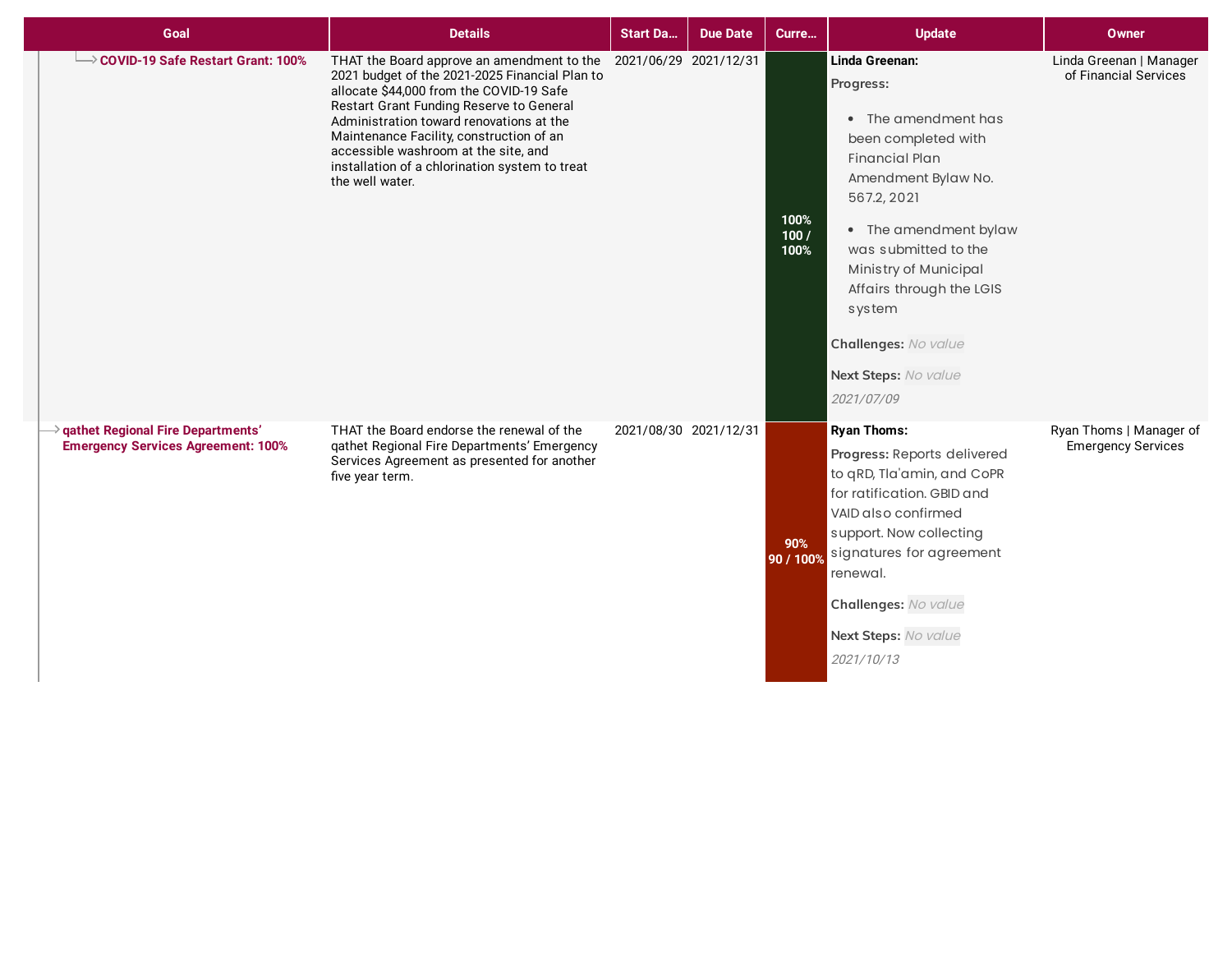| Goal                                                                                                                                                                                                                             | <b>Details</b>                                                                                                                                                                                                                                                                                                                                                                                                                                                                                                                                                                                                            | <b>Start Da</b>       | <b>Due Date</b> | Curre                  | <b>Update</b>                                                                                                                                                                      | Owner                                                |
|----------------------------------------------------------------------------------------------------------------------------------------------------------------------------------------------------------------------------------|---------------------------------------------------------------------------------------------------------------------------------------------------------------------------------------------------------------------------------------------------------------------------------------------------------------------------------------------------------------------------------------------------------------------------------------------------------------------------------------------------------------------------------------------------------------------------------------------------------------------------|-----------------------|-----------------|------------------------|------------------------------------------------------------------------------------------------------------------------------------------------------------------------------------|------------------------------------------------------|
| $\rightarrow$ 2022 Regional FireSmart Program Grant<br><b>Funding: 100%</b>                                                                                                                                                      | THAT the Board endorse applying to the Union 2021/09/24 2021/12/31<br>of British Columbia Municipalities (UBCM)<br>Community Resiliency Investment (CRI) for the<br>2022 FireSmart Community Funding &<br>Supports; and<br>THAT the Board endorse carrying out the 2022<br>Regional FireSmart Program collaboratively<br>with the Tla'amin Nation and the City of Powell<br>River; and<br>THAT the Board endorse the gathet Regional<br>District to receive and manage the grant<br>funding on behalf of the Tla'amin Nation and<br>the City of Powell River and to provide overall<br>grant management for this project. |                       |                 | 75%<br>75 / 100%       | <b>Ryan Thoms:</b><br>Progress: Funding<br>application submitted to<br><b>UBCM</b> in October. Awaiting<br>response.<br>Challenges: No value<br>Next Steps: No value<br>2022/01/06 | Ryan Thoms   Manager of<br><b>Emergency Services</b> |
| $\rightarrow$ Correspondence dated June 21, 2021 from<br><b>Savary Island Volunteer Fire Department re</b><br>Roadside Parking Restricting Fire Operations re Roadside Parking Restricting Fire<br>around the Savary Wharf: 100% | THAT the correspondence dated June 21, 2021 2021/12/16 2022/12/31<br>from Savary Island Volunteer Fire Department<br>Operations around the Savary Wharf be<br>received; and<br>THAT the Board contact the RCMP with regard<br>to this issue and confirm with the Savary Island<br>Volunteer Fire Department that the<br>correspondence has been received and<br>actioned.                                                                                                                                                                                                                                                 |                       |                 | 75%<br>75 / 100%       | <b>Ryan Thoms:</b><br>Progress: A letter has been<br>drafted for the Chair's<br>signature.<br>Challenges: No value<br>Next Steps: No value<br>2022/01/12                           | Ryan Thoms   Manager of<br><b>Emergency Services</b> |
| Malaspina Volunteer Fire Department and<br><b>Powell River Fire Rescue Automatic Aid</b><br><b>Agreement: 100%</b>                                                                                                               | THAT the Board not renew the Powell River Fire 2021/12/16 2022/12/31<br>Rescue and Malaspina Volunteer Fire<br>Department Automatic Aid Agreement.                                                                                                                                                                                                                                                                                                                                                                                                                                                                        |                       |                 | 100%<br>100/<br>100%   | <b>Ryan Thoms:</b><br>Progress: At its December<br>2021 meeting the Board<br>resolved to not renew the<br>agreement.<br>Challenges: No value<br>Next Steps: No value<br>2022/01/06 | Ryan Thoms   Manager of<br><b>Emergency Services</b> |
| Continually improve upon employee health and<br>safety: 100%                                                                                                                                                                     |                                                                                                                                                                                                                                                                                                                                                                                                                                                                                                                                                                                                                           | 2021/01/01 2021/12/31 |                 | 44%<br>43.75 /<br>100% |                                                                                                                                                                                    |                                                      |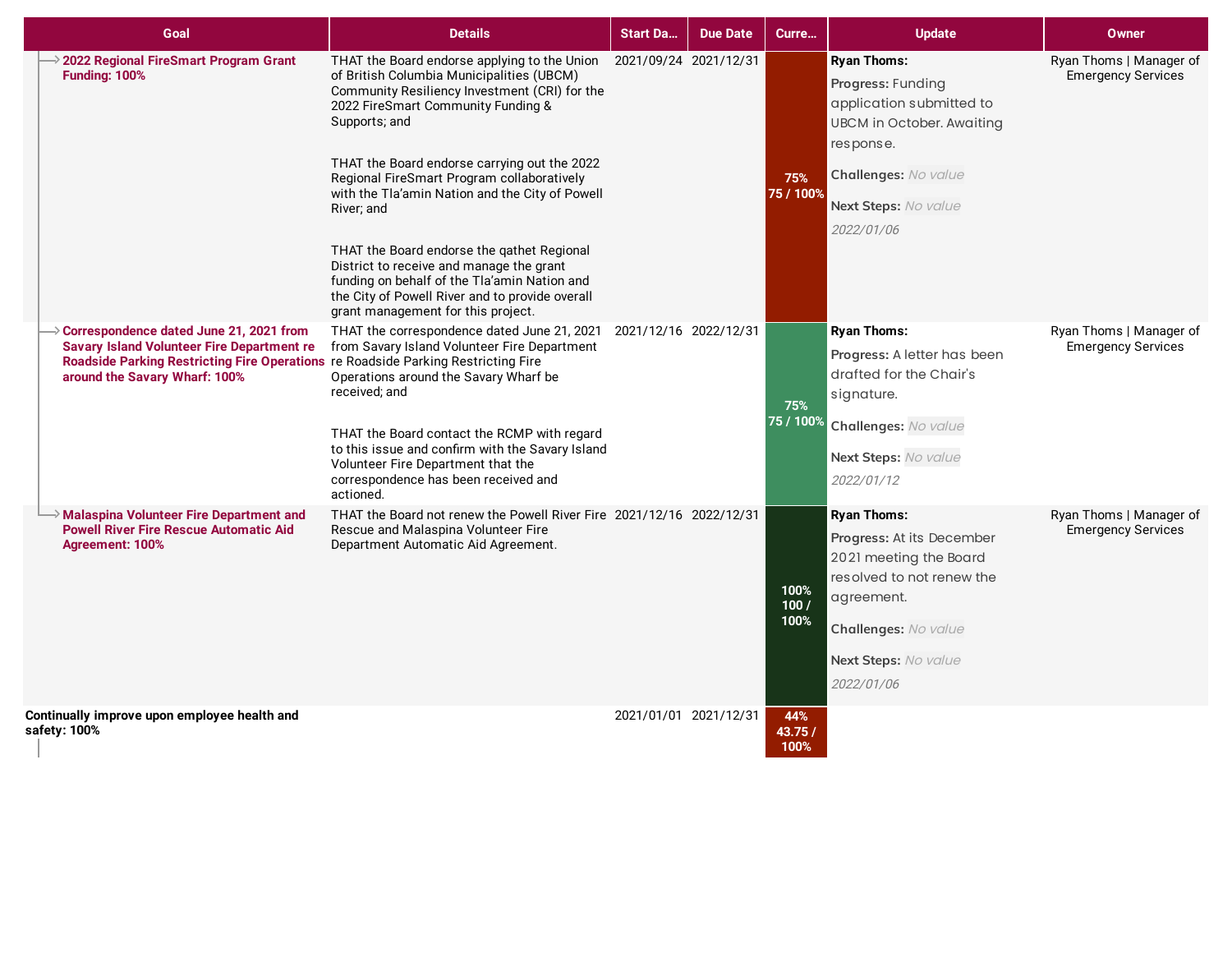| Goal                                                                                   | <b>Details</b>                                                                                                                                                                                                                                                                                                                                                                                                                                                                                                                                                                                                                                                                                                                                                                                                                                                                                                                                      | <b>Start Da</b>       | <b>Due Date</b> | Curre                | <b>Update</b>                                                                                                                                                                                                                                                                | <b>Owner</b>                                         |
|----------------------------------------------------------------------------------------|-----------------------------------------------------------------------------------------------------------------------------------------------------------------------------------------------------------------------------------------------------------------------------------------------------------------------------------------------------------------------------------------------------------------------------------------------------------------------------------------------------------------------------------------------------------------------------------------------------------------------------------------------------------------------------------------------------------------------------------------------------------------------------------------------------------------------------------------------------------------------------------------------------------------------------------------------------|-----------------------|-----------------|----------------------|------------------------------------------------------------------------------------------------------------------------------------------------------------------------------------------------------------------------------------------------------------------------------|------------------------------------------------------|
| $\rightarrow$ Comprehensive Honorarium Policy                                          | The Board has directed staff to develop a<br>Comprehensive Honorarium Policy To inform<br>all qathet Regional District Volunteer Fire<br>Departments.                                                                                                                                                                                                                                                                                                                                                                                                                                                                                                                                                                                                                                                                                                                                                                                               | 2021/03/26 2021/12/31 |                 | 0%<br>0/             | <b>Ryan Thoms:</b><br>Progress: Staff are working<br>with Fire Chiefs to complete<br>all FD Operational<br>Guidelines. Once this is<br>completed then the<br>honourarium policy work will<br>begin.<br>Challenges: No value<br>Next Steps: No value<br>2022/01/06            | Ryan Thoms   Manager of<br><b>Emergency Services</b> |
| $\rightarrow$ Former Lund Fire Hall - Disposal Options:<br>100%                        | THAT the Board transfer the property located<br>at 9642 Larson Road, legally described as Lot 6<br>Plan VAP17853 District Lot 1611 Land District<br>1 Land District 36 from the Northside Volunteer<br>Fire Protection Service to the Northside<br>Recreation Service for the independently<br>appraised value of \$165,000, funded from the<br>Northside Recreation Service reserve; and<br>THAT the Board approve an amendment to the<br>Northside Recreation Service 2021 budget to<br>allocate \$165,000 from the non-statutory<br>reserve to fund the purchase and to account for<br>the associated transfer of land and<br>improvements from the Northside Volunteer<br>Fire Protection Service; and THAT the Board<br>approve an amendment to the Northside Fire<br>Protection Service 2021 budget to recognize<br>the \$165,000 of proceeds and the associated<br>transfer of land and improvements to the<br>Northside Recreation Service. | 2021/08/05 2021/12/31 |                 | 100%<br>100/<br>100% | <b>Ryan Thoms:</b><br>Progress: Board confirmed<br>Lund fire hall transfer to<br>Northside recreation<br>service.<br>Challenges: No value<br>Next Steps: No value<br>2021/10/13                                                                                              | Ryan Thoms   Manager of<br><b>Emergency Services</b> |
| <b>&gt;&gt; Budget Amendment Savary Island Fire</b><br><b>Protection Service: 100%</b> | THAT the Board approve an amendment to the 2021/08/30 2021/12/31<br>2021 Savary Island Fire Protection Service<br>budget to allocate \$25,200 of the COVID 19<br>Safe Restart Grant Funding toward the<br>installation of a shower.                                                                                                                                                                                                                                                                                                                                                                                                                                                                                                                                                                                                                                                                                                                 |                       |                 | 75%<br>75 / 100%     | <b>Ryan Thoms:</b><br>Progress: The renovation<br>work began in the fall but<br>stopped due to first<br>responder training<br>happening at the same<br>time. Work is expected to be<br>completed January 2022.<br>Challenges: No value<br>Next Steps: No value<br>2022/01/06 | Ryan Thoms   Manager of<br><b>Emergency Services</b> |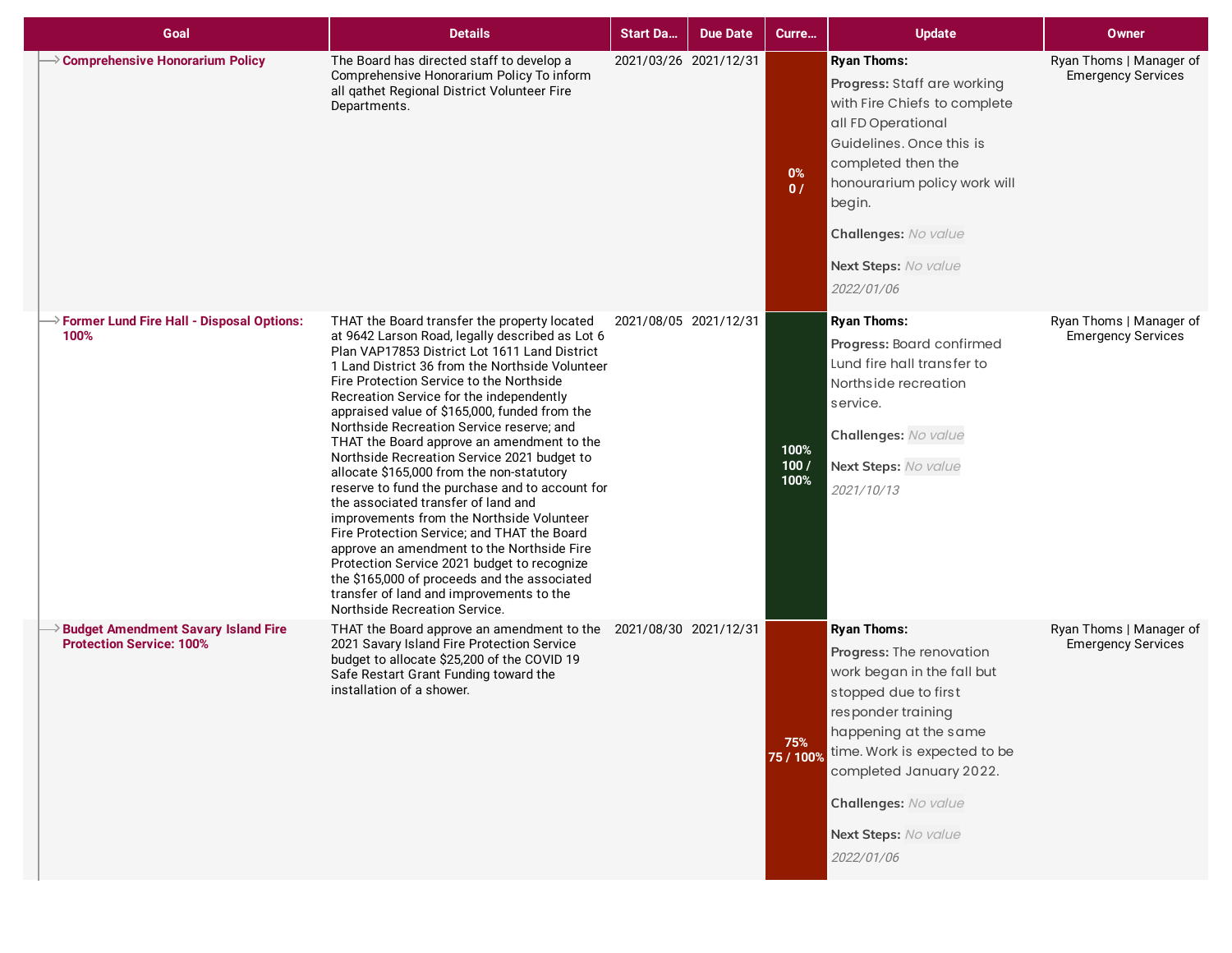| Goal                                                                                        | <b>Details</b>                                                                                                                                                                                                                  | <b>Start Da</b> | <b>Due Date</b>       | Curre                | <b>Update</b>                                                                                                                                                         | <b>Owner</b>                                                         |
|---------------------------------------------------------------------------------------------|---------------------------------------------------------------------------------------------------------------------------------------------------------------------------------------------------------------------------------|-----------------|-----------------------|----------------------|-----------------------------------------------------------------------------------------------------------------------------------------------------------------------|----------------------------------------------------------------------|
| Safety Policy Amendment: 100%                                                               | THAT the Board adopt the amended gathet<br>Regional District Policy 4.4 - Health and Safety,<br>and authorize the Chair and CAO to sign a<br>bulletin board poster of the same.                                                 |                 | 2021/11/30 2021/12/31 | 0%<br>0/100%         |                                                                                                                                                                       | Melanie Thoms  <br><b>OH&amp;S/Emergency Services</b><br>Coordinator |
| Foster and raise awareness for the safety and<br>resiliency of residents: 100%              |                                                                                                                                                                                                                                 | 2021/01/01      | 2021/12/31            | 100%<br>100/<br>100% |                                                                                                                                                                       |                                                                      |
| $\rightarrow$ Verbal Report - Late Ministry Meeting: 100%                                   | THAT staff be directed to enquire if a late<br>Board meeting request can be sought with the<br>Minister of Transportation and Infrastructure<br>at the 2021 UBCM convention regarding the<br>safety issues at Springbrook Road. | 2021/08/31      | 2021/12/31            | 100%<br>100/<br>100% | <b>Esme Sturton:</b><br><b>Progress: Meeting request</b><br>declined due to time<br>constraints.<br><b>Challenges: No value</b><br>Next Steps: No value<br>2021/09/28 | Michelle Jones   Manager<br>of Administrative Services               |
| $\geq$ Options for Regulating Air Quality Impacts<br>from Open Burning and Woodstoves: 100% | THAT the Board receive the Options for<br>Regulating Air Quality Impacts from Open<br>Burning and Woodstoves report dated October<br>4, 2021.                                                                                   |                 | 2021/10/29 2021/12/31 | 100%<br>100/<br>100% |                                                                                                                                                                       | Ryan Thoms   Manager of<br><b>Emergency Services</b>                 |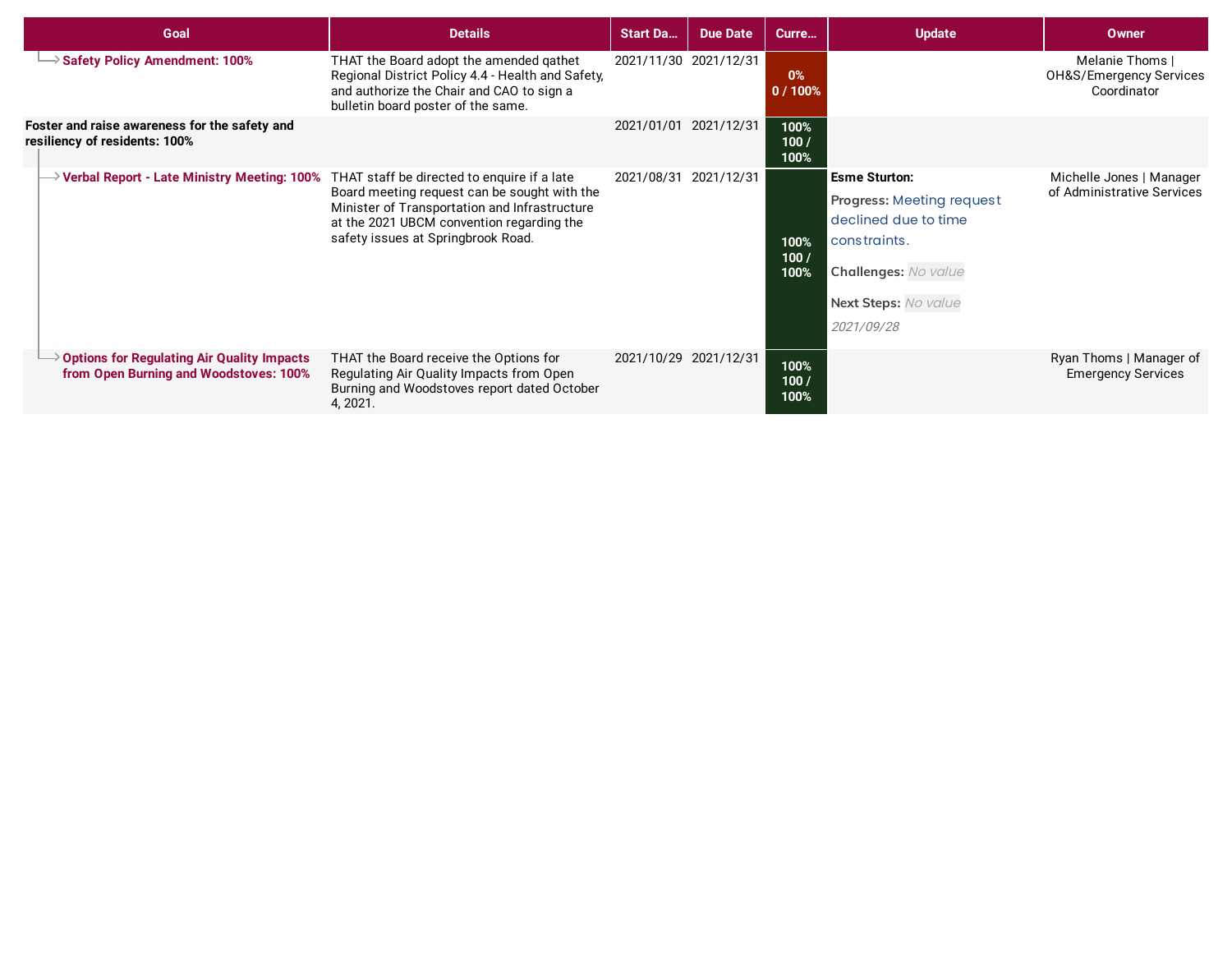## **GOVERNANCE/MANAGEMENT EXCELLENCE**

| Goal                                                                    | <b>Details</b> | <b>Start Da</b> | <b>Due Date</b>       | Curre                 | <b>Update</b>                                                                                                                                                                                                                                                                                                                                                                                                                                                                                                                                                                                         | Owner                                                  |
|-------------------------------------------------------------------------|----------------|-----------------|-----------------------|-----------------------|-------------------------------------------------------------------------------------------------------------------------------------------------------------------------------------------------------------------------------------------------------------------------------------------------------------------------------------------------------------------------------------------------------------------------------------------------------------------------------------------------------------------------------------------------------------------------------------------------------|--------------------------------------------------------|
| Ensure we have the systems in place for engaging<br>communication: 100% |                |                 | 2021/01/01 2021/12/31 | 92%<br>91.54/<br>100% |                                                                                                                                                                                                                                                                                                                                                                                                                                                                                                                                                                                                       |                                                        |
| $\rightarrow$ Develop a Communication Strategy: 100%                    |                |                 | 2020/01/01 2022/02/28 | 72%<br>72.25/<br>100% | <b>Michelle Jones:</b><br>Progress: Milestones:<br>Key Actor in the community<br>interviews.<br>Development of Plain<br>Language Guide and<br>Corporate Style Guide.<br>Development of Branding<br>Strategy.<br>Advertising campaign for<br>Community Engagement<br>Sessions.<br>October 15: Media release<br>regarding engagement<br>sessions and survey<br>released, mass email<br>campaign and Directors<br>notification sent out.<br>Launched survey.<br>October 19 to November 9,<br>2021: qCES Engagement<br>Sessions facilitated by<br>contractor to be held with<br>Electoral Areas and City. | Michelle Jones   Manager<br>of Administrative Services |
|                                                                         |                |                 |                       |                       | Challenges: No value<br>Next Steps: No value<br>2021/10/18                                                                                                                                                                                                                                                                                                                                                                                                                                                                                                                                            |                                                        |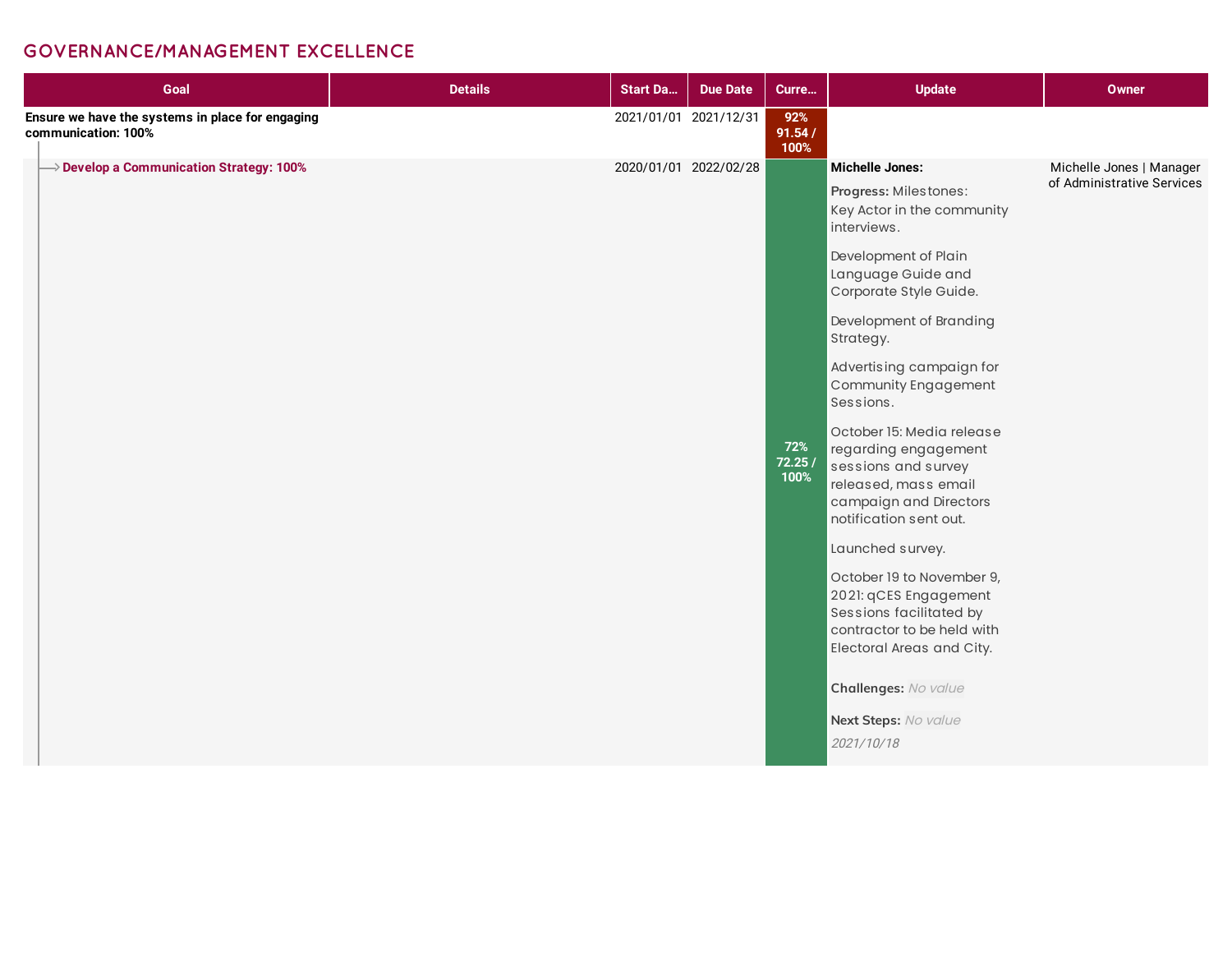| Goal                                                                                      | <b>Details</b>                                                                                                                                                                                                                                                                                                                                                                                                        | <b>Start Da</b>       | <b>Due Date</b> | Curre                | <b>Update</b>                                                                                                                                                                                               | <b>Owner</b>                                           |
|-------------------------------------------------------------------------------------------|-----------------------------------------------------------------------------------------------------------------------------------------------------------------------------------------------------------------------------------------------------------------------------------------------------------------------------------------------------------------------------------------------------------------------|-----------------------|-----------------|----------------------|-------------------------------------------------------------------------------------------------------------------------------------------------------------------------------------------------------------|--------------------------------------------------------|
| $\rightarrow$ Transparency Portal - iCompass                                              | • Develop the transparency portal to ensure<br>the public has a user friendly, online access<br>to meeting information.<br>• Develop process for meeting subscription<br>and notification.<br>• Develop forms to simplify the process of<br>appearing as a delegation.<br>• Increase citizen engagement with<br>simplified application process to<br>Committee membership openings.<br>• Track attendance and voting. | 2021/01/01 2021/07/01 |                 | 100%<br>100/         |                                                                                                                                                                                                             | Michelle Jones   Manager<br>of Administrative Services |
| >> Agricultural Advisory Committee<br><b>Membership Re-Appointments: 100%</b>             | THAT the Board re-appoint Kathy Hodgins and<br>Pat Hanson to the Agricultural Advisory<br>Committee as representatives of the Powell<br>River Farmers' Agricultural Institute for two<br>year terms expiring December 31, 2022; and<br>THAT the Board re-appoint Helena Bird to the<br>Agricultural Advisory Committee as a member-<br>at-large for a two year term expiring December<br>31, 2022.                    | 2021/01/28 2021/12/31 |                 | 100%<br>100/<br>100% | Laura Roddan:<br>Progress:<br>• Staff sent<br>appointments letters to<br>Kathy Hodgins, Pat<br>Hanson and Helena Bird<br>on February 9, 2021.<br>Challenges: No value<br>Next Steps: No value<br>2021/03/16 | Laura Roddan   Manager of<br><b>Planning Services</b>  |
| $\rightarrow$ Public Hearing Procedure - Policy 5.2.6 -<br><b>Director Gisborne: 100%</b> | THAT the Board request a staff report<br>regarding amendments to Policy 5.2.6. in<br>relation to Part 2 - Posting Notice of Public<br>Hearing.                                                                                                                                                                                                                                                                        | 2021/01/28 2021/12/31 |                 | 100%<br>100/<br>100% | Laura Roddan:<br>Progress:<br>• Staff prepared report<br>to Planning Committee<br>for March 9, 2021.<br>Challenges: No value<br>Next Steps: No value<br>2021/04/01                                          | Laura Roddan   Manager of<br><b>Planning Services</b>  |
| $\rightarrow$ Bylaw 2638, 2020 to amend City of Powell<br>River Zoning Bylaw 2100: 100%   | THAT the Board ratify the provision of a letter<br>to the City of Powell River supporting proposed<br>Bylaw 2638, 2020 to amend City of Powell River<br>Zoning Bylaw 2100, 2006 and accommodate a<br>multi-family residential development to be<br>operated as affordable housing by the Lifecycle<br>Housing Society in conjunction with BC<br>Housing.                                                              | 2021/01/28 2021/12/31 |                 | 100%<br>100/<br>100% | <b>Shelley Termuende:</b><br>Progress: Letter sent to COPR<br>on January 18, 2021.<br>Challenges: No value<br>Next Steps: No value<br>2021/01/29                                                            | Michelle Jones   Manager<br>of Administrative Services |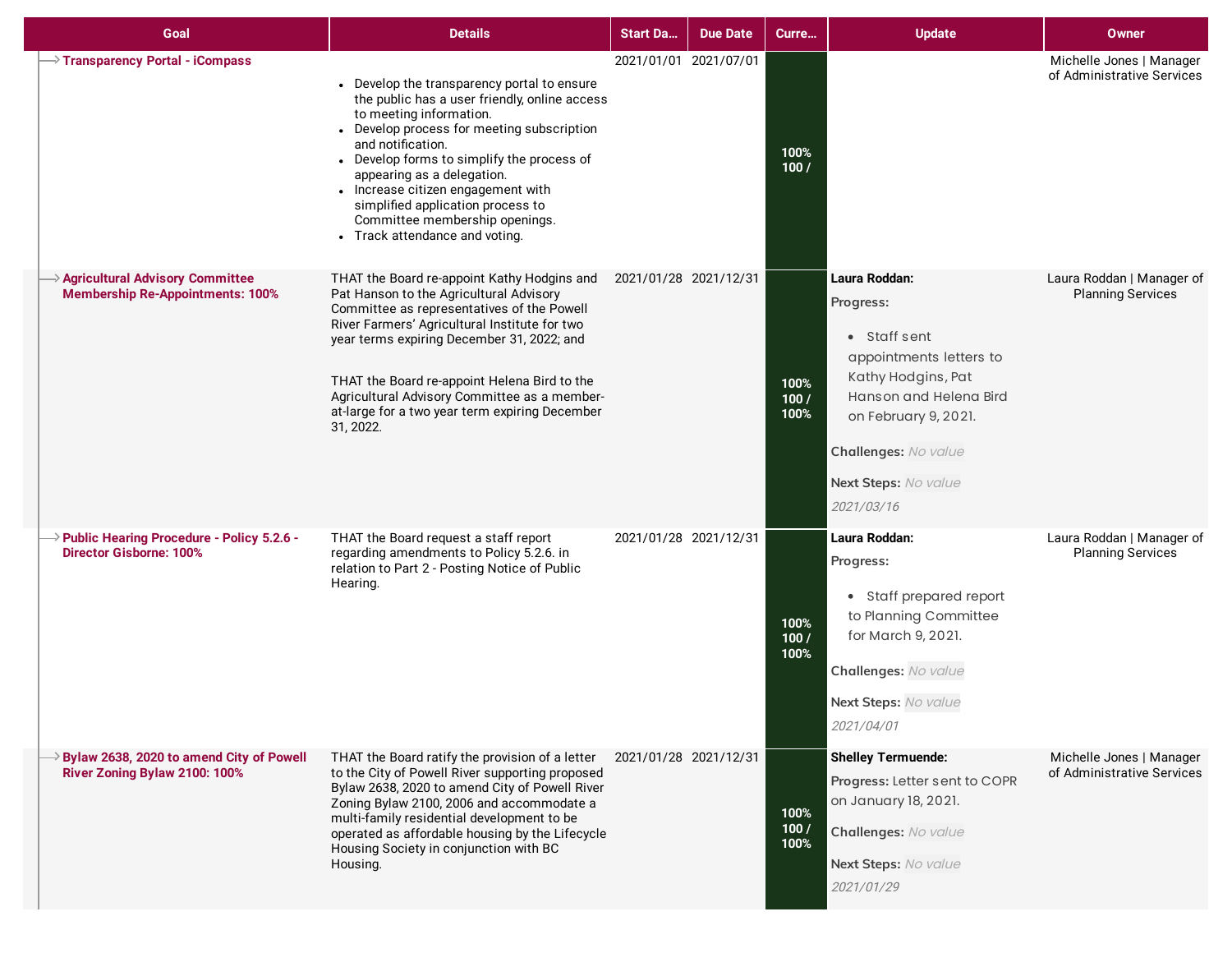| Goal                                                                                                                                      | <b>Details</b>                                                                                                                                                                                                                                                                                                                                      | <b>Start Da</b>       | <b>Due Date</b> | Curre                | <b>Update</b>                                                                                                                                                                                           | <b>Owner</b>                                                     |
|-------------------------------------------------------------------------------------------------------------------------------------------|-----------------------------------------------------------------------------------------------------------------------------------------------------------------------------------------------------------------------------------------------------------------------------------------------------------------------------------------------------|-----------------------|-----------------|----------------------|---------------------------------------------------------------------------------------------------------------------------------------------------------------------------------------------------------|------------------------------------------------------------------|
| $\rightarrow$ Community Engagement Survey                                                                                                 | • Research other Local Government Surveys<br>• Prepare Work and Communications Plan<br>• Design Survey<br>- Edit Survey - Consult with MGMT<br>• Release Survey<br>• Develop and Implement Advertisement<br>Campaign<br>• Pull Survey and Compile Results<br>Disseminate Results                                                                    | 2021/02/15 2022/03/31 |                 | 93%<br>93/           | <b>Michelle Jones:</b><br>Progress: Community<br>engagement survey<br>completed end of August.<br>Data in process of being<br>analyzed.<br>Challenges: No value<br>Next Steps: No value<br>2021/10/18   | Michelle Jones   Manager<br>of Administrative Services           |
| Jay Yule, Superintendent of School District<br>47 re Letter of Support: 100%                                                              | THAT the Board direct staff to provide a letter 2021/02/24 2021/12/31<br>of support for School District 47 grant<br>application for the replacement of the artificial<br>turf field at Brooks Secondary School.                                                                                                                                     |                       |                 | 100%<br>100/<br>100% | <b>Shelley Termuende:</b><br>Progress: Letter sent to Jay<br>Yule on February 26, 2021.<br>Challenges: No value<br>Next Steps: No value<br>2021/02/26                                                   | Michelle Jones   Manager<br>of Administrative Services           |
| >> Board of Variance Membership Re-<br>appointments                                                                                       | THAT the Board re-appoint Molly Arial, Sandy<br>Dunlop and Steve Short to the gathet Regional<br>District Board of Variance.                                                                                                                                                                                                                        | 2021/02/26 2021/03/30 |                 | 100%<br>100/         | Laura Roddan:<br>Progress:<br>• Staff sent<br>appointment letters to<br>Molly Arial, Sandy Dunlop<br>and Steve Short on March<br>5, 2021.<br>Challenges: No value<br>Next Steps: No value<br>2021/03/16 | Laura Roddan   Manager of<br><b>Planning Services</b>            |
| $\rightarrow$ Committee Member Appointments to the<br>Texada Island Recreation Commission: 100% of Brian Seymour and Warren Hamill to the | THAT the Regional Board renew appointments 2021/02/26 2021/12/31<br>Texada Island Recreation Commission for a<br>term of two (2) years, ending December 31,<br>2022, and<br>THAT the Board send a letters of appreciation<br>to Keith Franklin and Carlie Robertson to thank<br>them for the contribution to the community and<br>years of service. |                       |                 | 100%<br>100/<br>100% |                                                                                                                                                                                                         | Patrick Devereaux I<br>Manager of Operational<br><b>Services</b> |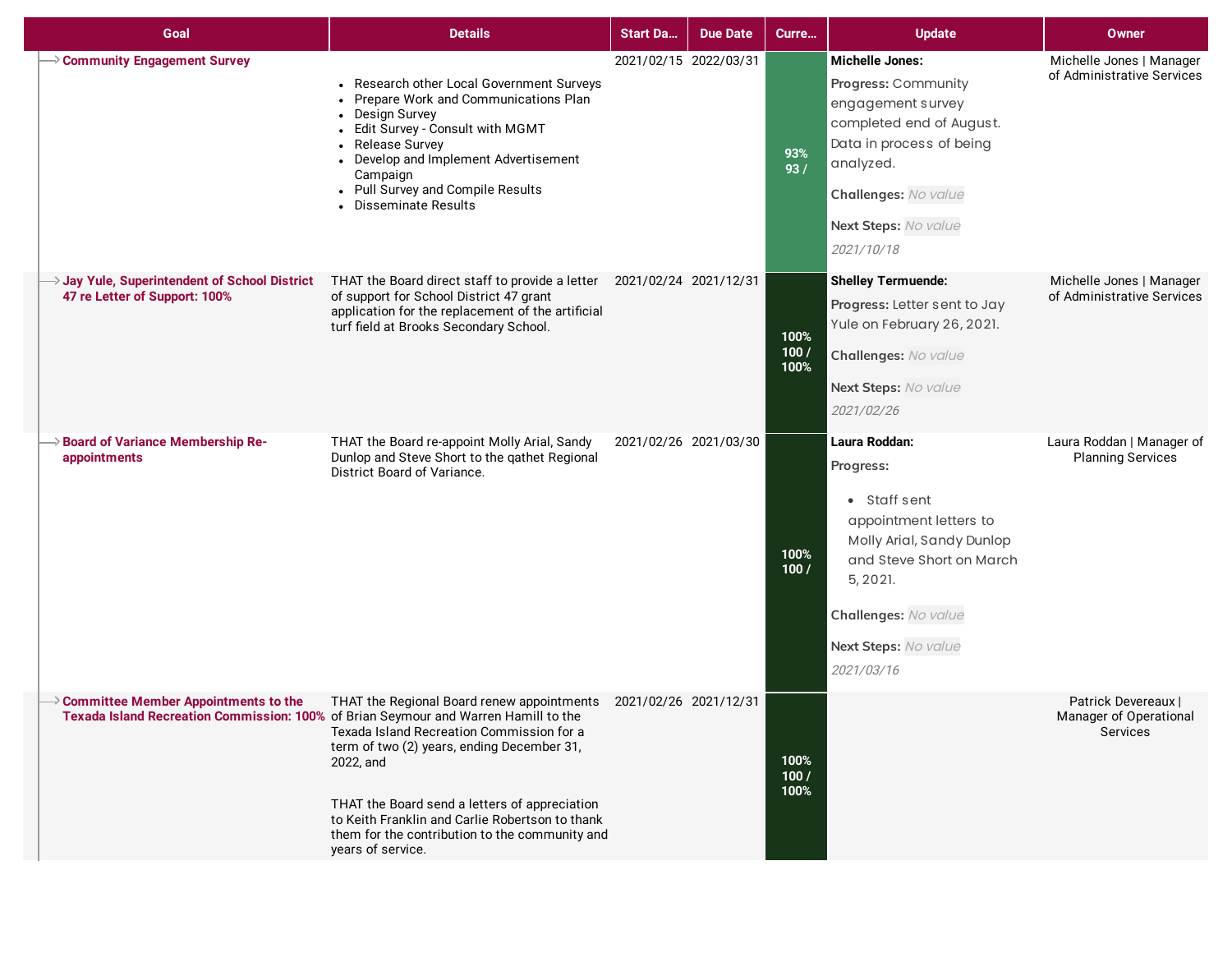| Goal                                                                                                                                        | <b>Details</b>                                                                                                                                                                                                                                                                                                                                                                                                                                                                                                                                                                                                                                                                                                                        | <b>Start Da</b>       | <b>Due Date</b> | Curre                | <b>Update</b>                                                                                                                                                                                                                                                       | <b>Owner</b>                                           |
|---------------------------------------------------------------------------------------------------------------------------------------------|---------------------------------------------------------------------------------------------------------------------------------------------------------------------------------------------------------------------------------------------------------------------------------------------------------------------------------------------------------------------------------------------------------------------------------------------------------------------------------------------------------------------------------------------------------------------------------------------------------------------------------------------------------------------------------------------------------------------------------------|-----------------------|-----------------|----------------------|---------------------------------------------------------------------------------------------------------------------------------------------------------------------------------------------------------------------------------------------------------------------|--------------------------------------------------------|
| Regional District Annual Newsletter                                                                                                         | · Research other Local Government<br><b>Newsletters</b><br>· Design Template<br>· Research Story Content Ideas<br>· Media Release advising of Newsletter and<br><b>Financial Statements</b><br>· Input Content<br>· Distribute to Public / Directors / Website<br>-Develop social sharing ability                                                                                                                                                                                                                                                                                                                                                                                                                                     | 2021/03/01 2021/07/09 |                 | 100%<br>100/         | <b>Michelle Jones:</b><br>Progress: Annual newsletter<br>distributed late June for<br>July.<br>Added to website and<br>graphic designed for<br>sharing on social media.<br>Challenges: Post office<br>closure delayed launch.<br>Next Steps: No value<br>2021/07/06 | Michelle Jones   Manager<br>of Administrative Services |
| $\rightarrow$ Accessibility in gathet Regional District and THAT the Board direct staff to include the<br><b>City of Powell River: 100%</b> | issue of accessibility in the region on the next<br>Community to Community to Community (C3)<br>agenda.                                                                                                                                                                                                                                                                                                                                                                                                                                                                                                                                                                                                                               | 2021/03/25 2021/12/31 |                 | 100%<br>100/<br>100% | <b>Michelle Jones:</b><br>Progress: Forwarded to<br>CAO's to be included on<br>May C3 Agenda<br>Challenges: No value<br>Next Steps: No value<br>2021/04/01                                                                                                          | Al Radke   CAO                                         |
| $\rightarrow$ Posting Notice of Public Hearing: 100%                                                                                        | THAT the Board direct Staff to bring forward<br>the following amendments to policy 5.2.6:<br>a) Staff will post notice of public hearing in 2<br>consecutive issues of a local newspaper, plus<br>an additional publication. The final notice will<br>be published not less than 3 full days and not<br>more than 10 days before the hearing date.<br>b) Staff will post notice of public hearing on the<br>Regional District notice board at least 2 full<br>weeks prior to the public hearing.<br>c) Staff will ensure a copy of the proposed<br>bylaw is available for inspection by the public in<br>the Regional District office, and on the Regional<br>District website, at least 2 full weeks prior to<br>the public hearing. | 2021/03/25 2021/12/31 |                 | 100%<br>100/<br>100% | Laura Roddan:<br>Progress:<br>• Staff report prepared<br>for June 8, 2021 Planning<br>Committee.<br>Challenges: No value<br>Next Steps: No value<br>2021/07/02                                                                                                      | Laura Roddan   Manager of<br><b>Planning Services</b>  |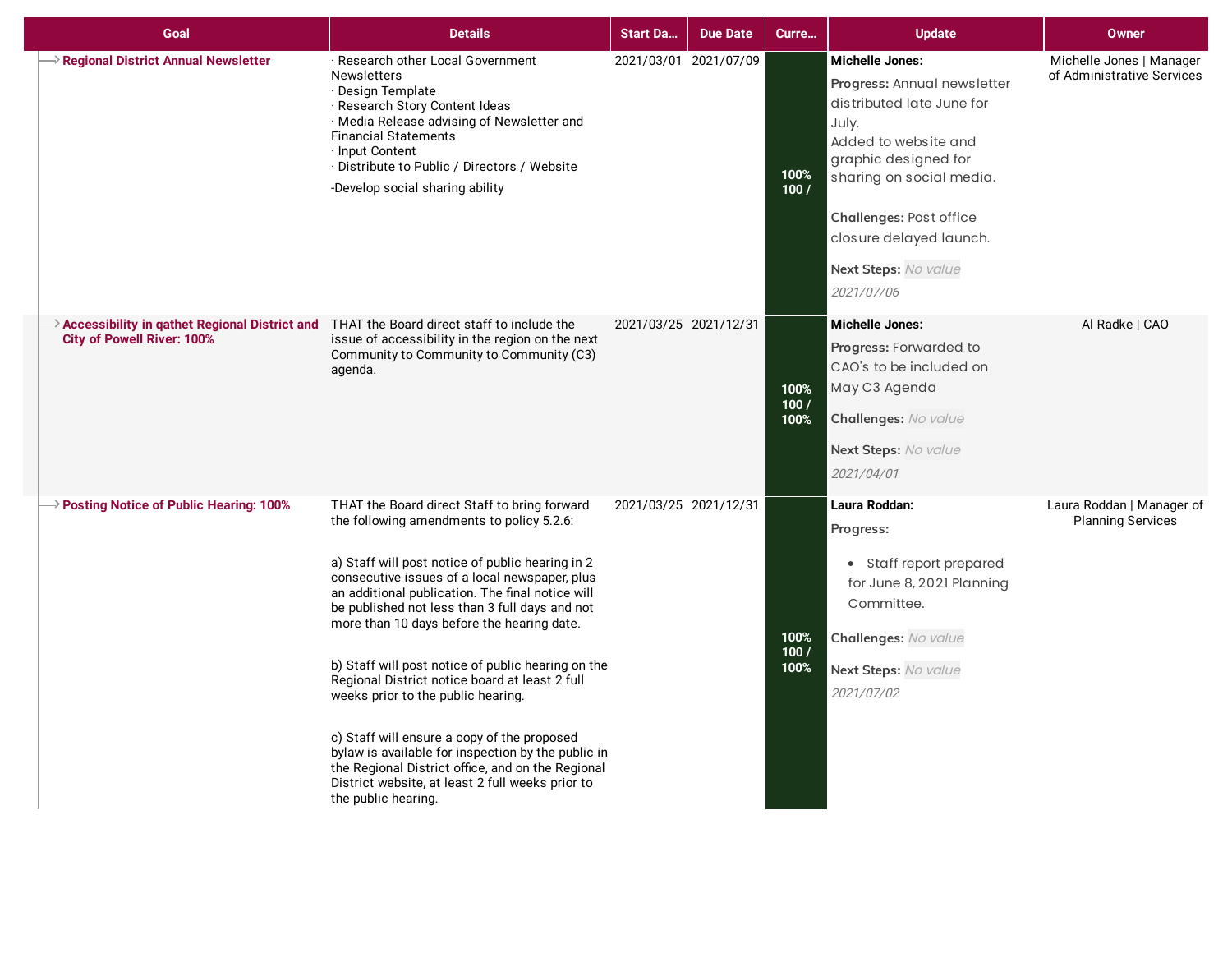| Goal                                                                                                  | <b>Details</b>                                                                                                                                                                                                                                                                                                                                                                                                                                                                                                                     | <b>Start Da</b>       | <b>Due Date</b>       | Curre                | <b>Update</b>                                                                                                                                                                                                        | <b>Owner</b>                                           |
|-------------------------------------------------------------------------------------------------------|------------------------------------------------------------------------------------------------------------------------------------------------------------------------------------------------------------------------------------------------------------------------------------------------------------------------------------------------------------------------------------------------------------------------------------------------------------------------------------------------------------------------------------|-----------------------|-----------------------|----------------------|----------------------------------------------------------------------------------------------------------------------------------------------------------------------------------------------------------------------|--------------------------------------------------------|
| <b>Committee Membership: 100%</b>                                                                     | qathet Regional District Agricultural Advisory THAT the Board direct staff to advertise to fill<br>the two vacant 'members-at-large' positions for<br>the Agricultural Advisory Committee.                                                                                                                                                                                                                                                                                                                                         | 2021/03/25 2021/12/31 |                       | 100%<br>100/<br>100% | Julia Dykstra:<br>Progress:<br>• Staff sent<br>appointment letter to<br>Dave Murphy on<br>September 2, 2021 via<br>email.<br>Challenges: No value<br>Next Steps: No value<br>2021/09/02                              | Laura Roddan   Manager of<br><b>Planning Services</b>  |
| $\rightarrow$ Unacceptable Levels of Telephone Service<br><b>Reliability on Lasqueti Island: 100%</b> | THAT the Board send a letter to Telus and the<br>CRTC similar to the letter sent June 26, 2015 to<br>raise the issue of telephone service reliability<br>on Lasqueti Island.                                                                                                                                                                                                                                                                                                                                                       | 2021/03/25 2021/12/31 |                       | 100%<br>100/<br>100% | <b>Michelle Jones:</b><br>Progress: Correspondence<br>sent April 2021.<br>Challenges: No value<br>Next Steps: No value<br>2021/07/20                                                                                 | Michelle Jones   Manager<br>of Administrative Services |
| $\rightarrow$ 2020 Summary of Celebrations                                                            | Summary of 2020 Celebrations from the<br>January 2021 Board meeting.                                                                                                                                                                                                                                                                                                                                                                                                                                                               |                       | 2021/03/26 2021/12/31 | 100%<br>100/         |                                                                                                                                                                                                                      | Michelle Jones   Manager<br>of Administrative Services |
| $\rightarrow$ Public Hearing - Texada Island Official<br>Community Plan Bylaw No. 551, 2019: 100%     | THAT the Board delegate holding of a virtual<br>Public Hearing for Texada Island Official<br>Community Plan Bylaw No. 551, 2019 to a<br>Public Hearing Committee; and<br>THAT the Board appoint four Directors, whose<br>Electoral Area participates in the planning<br>service, to the Public Hearing Committee for<br>Texada Island Official Community Plan Bylaw<br>No. 551, 2019; and<br>THAT Director McCormick be appointed to<br>Chair the Public Hearing for Texada Island<br>Official Community Plan Bylaw No. 551, 2019. |                       | 2021/06/04 2021/12/31 | 100%<br>100/<br>100% | Laura Roddan:<br>Progress:<br>• Virtual Public Hearing<br>held on June 22, 2021 on<br>Zoom platform with 23<br>members of the public in<br>attendance.<br>Challenges: No value<br>Next Steps: No value<br>2021/07/02 | Laura Roddan   Manager of<br><b>Planning Services</b>  |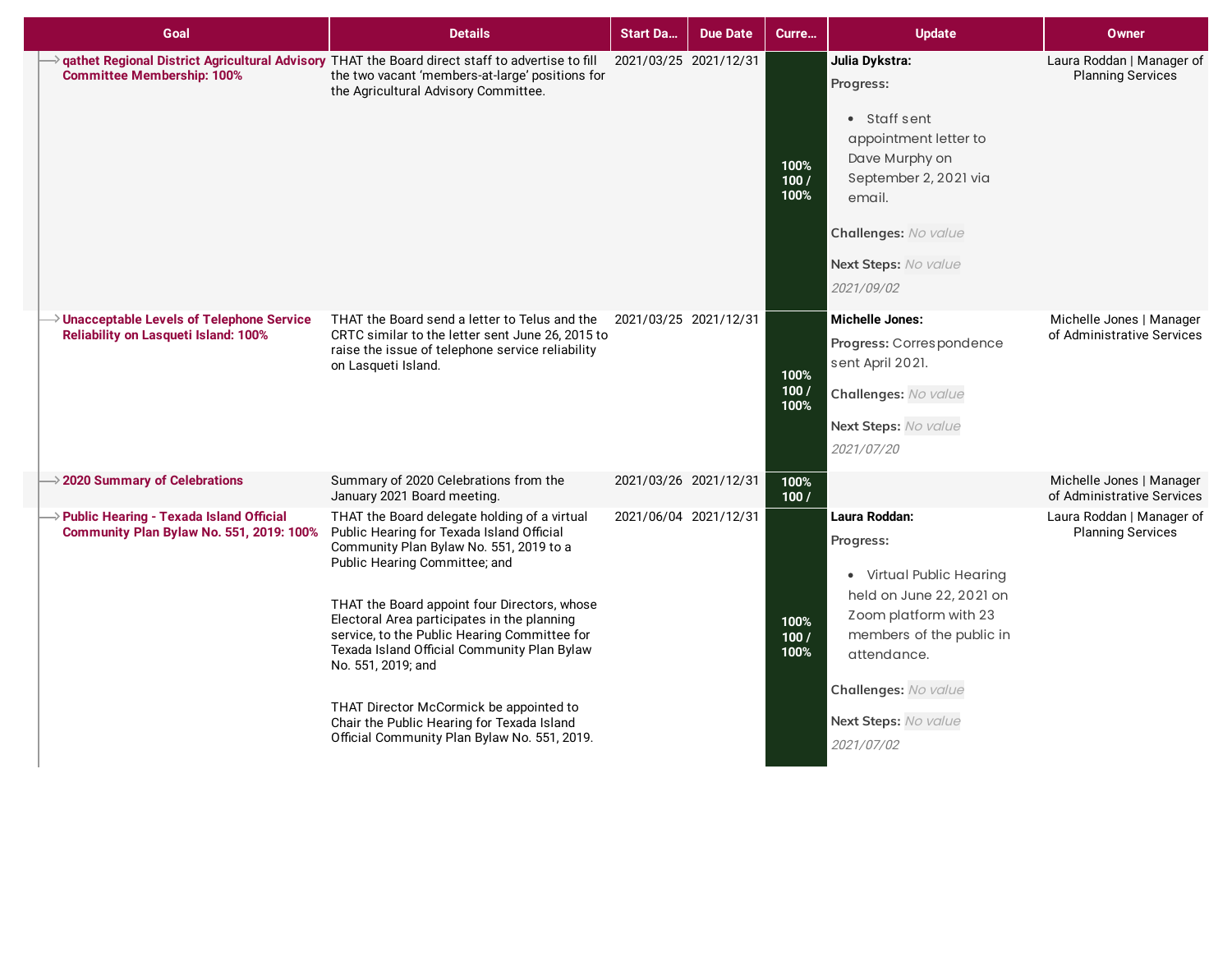| Goal                                                                                         | <b>Details</b>                                                                                                                                                                                                             | <b>Start Da</b>       | <b>Due Date</b> | Curre                | <b>Update</b>                                                                                                                                                                                                                                                                                                   | <b>Owner</b>                                          |
|----------------------------------------------------------------------------------------------|----------------------------------------------------------------------------------------------------------------------------------------------------------------------------------------------------------------------------|-----------------------|-----------------|----------------------|-----------------------------------------------------------------------------------------------------------------------------------------------------------------------------------------------------------------------------------------------------------------------------------------------------------------|-------------------------------------------------------|
| $\rightarrow$ Financial Assistance 2021 - Texada<br><b>Community Society: 100%</b>           | THAT the Board approve a grant of \$3,000.00 to 2021/06/04 2021/12/31<br>the Texada Community Society for the Express<br>Lines Printer Purchase project from the<br>Electoral Area D Grants-in-Aid Service.                |                       |                 | 100%<br>100/<br>100% | Linda Greenan:<br>Progress:<br>• Grant letter and<br>payment sent out on July<br>26, 2021<br>Challenges: No value<br>Next Steps: No value<br>2021/10/12                                                                                                                                                         | Linda Greenan   Manager<br>of Financial Services      |
| $\rightarrow$ Amendments to Public Hearing Procedure<br>and Conduct Policy 5.2.6: 100%       | THAT the Board endorse Public Hearing<br>Procedure and Conduct Policy 5.2.6 as<br>amended; and<br>THAT the amendment include inserting the<br>word "numbered" after the word "consecutive"<br>in item 2 (a) of the policy. | 2021/06/28 2021/12/31 |                 | 100%<br>100/<br>100% | Laura Roddan:<br>Progress:<br>• Amendments to Public<br>Hearing Procedure and<br>Conduct Policy<br>5.2.6 adopted on June 24,<br>2021.<br>Challenges: No value<br>Next Steps: No value<br>2021/07/02                                                                                                             | Laura Roddan   Manager of<br><b>Planning Services</b> |
| $\rightarrow$ 2020 Statement of Financial Information:<br>100%                               | THAT the Board approve the 2020 Statement of 2021/06/28 2021/12/31<br>Financial Information.                                                                                                                               |                       |                 | 100%<br>100/<br>100% | Linda Greenan:<br>Progress:<br>• The 2020 Statement of<br><b>Financial Information</b><br>was submitted to the<br>Ministry of Municipal<br>Affairs through the LGIS<br>system<br>• The SOFI was posted<br>to the qRD's website on<br>July 9, 2021<br>Challenges: No value<br>Next Steps: No value<br>2021/07/09 | Linda Greenan   Manager<br>of Financial Services      |
| $\rightarrow$ 2020 Report of Directors' Remuneration,<br><b>Expenses and Contracts: 100%</b> | THAT the Board approve the 2020 Report of<br>Directors' Remuneration, Expenses and<br>Contracts.                                                                                                                           | 2021/06/28 2021/12/31 |                 | 100%<br>100/<br>100% |                                                                                                                                                                                                                                                                                                                 | Linda Greenan   Manager<br>of Financial Services      |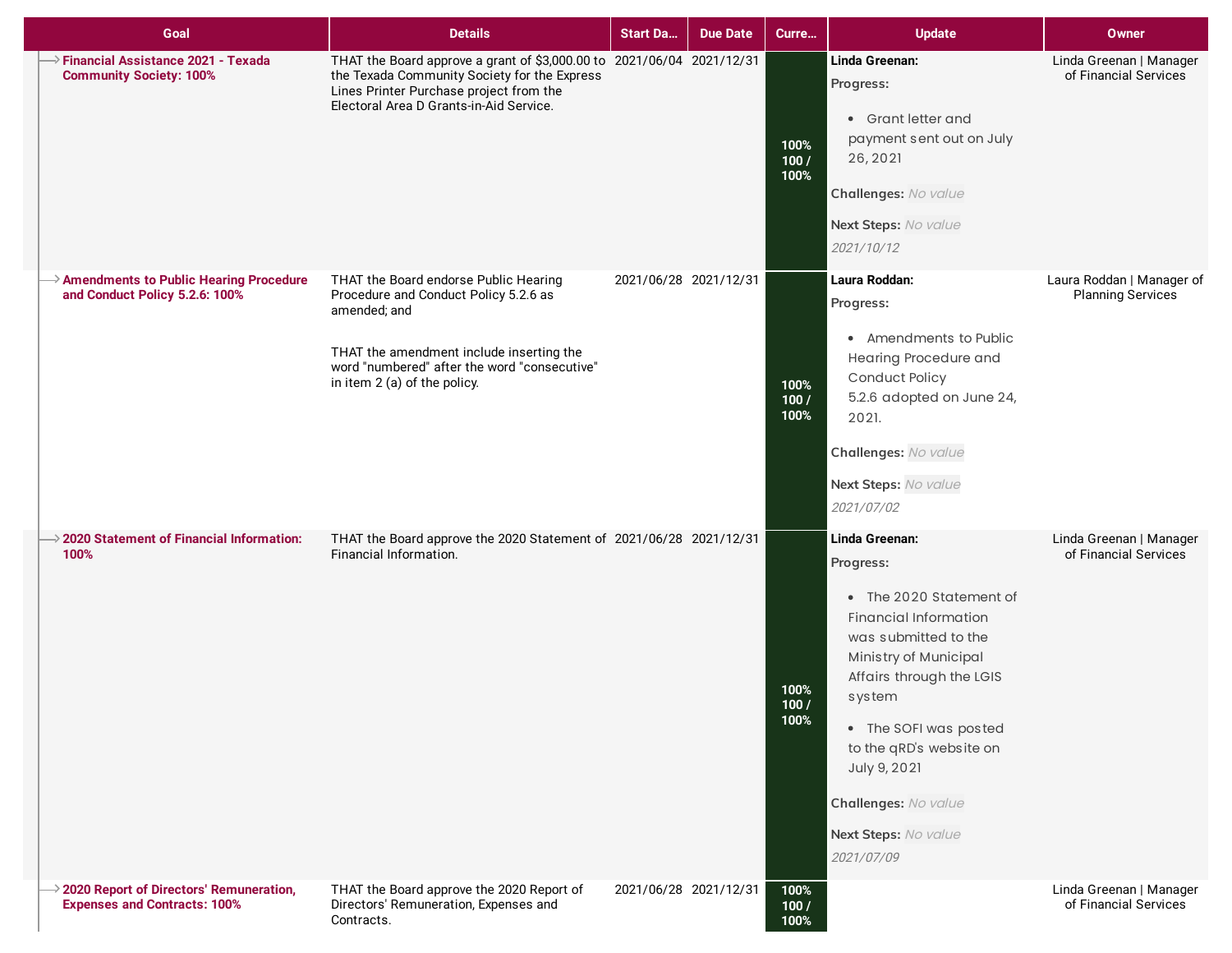| Goal                                                                                                             | <b>Details</b>                                                                                                                                                                                                                                                                                                                        | <b>Start Da</b>       | <b>Due Date</b> | Curre                | <b>Update</b>                                                                                                                                                                                                           | Owner                                                  |
|------------------------------------------------------------------------------------------------------------------|---------------------------------------------------------------------------------------------------------------------------------------------------------------------------------------------------------------------------------------------------------------------------------------------------------------------------------------|-----------------------|-----------------|----------------------|-------------------------------------------------------------------------------------------------------------------------------------------------------------------------------------------------------------------------|--------------------------------------------------------|
| <b>2021 UBCM Convention Attendance and</b><br><b>Meetings with Premier and Cabinet</b><br><b>Ministers: 100%</b> | THAT the Board direct staff to register<br>interested Directors and the Chief<br>Administrative Officer for the virtual Union of<br>British Columbia Municipalities' convention<br>held September 14 - 17, 2021.                                                                                                                      | 2021/06/29 2021/12/31 |                 | 100%<br>100/<br>100% | <b>Michelle Jones:</b><br>Progress: Directors have<br>been sent email from grd<br>administration requesting<br>registration details.<br>Challenges: No value<br>Next Steps: No value<br>2021/07/20                      | Michelle Jones   Manager<br>of Administrative Services |
| $\rightarrow$ 2021 UBCM Convention Attendance<br>and Meetings with Premier and<br><b>Cabinet Ministers: 100%</b> | THAT the Board direct staff to schedule a<br>meeting with Minister Adrian Dix, Ministry of<br>Health to request a review of Emergency<br>Medical Assistants Licensing Board policy<br>change that increases cost and decreases<br>accessibility to local governments providing<br>first responder services.                           | 2021/06/29 2021/12/31 |                 | 100%<br>100/<br>100% | <b>Michelle Jones:</b><br>Progress: Meetings have<br>been requested. Notes are<br>being prepared and will be<br>forwarded to Directors<br>September 2021.<br>Challenges: No value<br>Next Steps: No value<br>2021/07/20 | Michelle Jones   Manager<br>of Administrative Services |
| $\geq$ 2021 UBCM Convention Attendance<br>and Meetings with Premier and<br><b>Cabinet Ministers: 100%</b>        | THAT the Board direct staff to schedule a<br>meeting with Minister Katrine Conroy, Ministry<br>of Forests, Lands, Natural Resource Operations<br>and Rural Development regarding pesticide use<br>in forest management with a priority level 1,<br>and commercial water bottling and water<br>sustainability with a priority level 2. | 2021/06/29 2021/12/31 |                 | 100%<br>100/<br>100% | <b>Michelle Jones:</b><br>Progress: Meetings have<br>been requested. Notes are<br>being prepared and will be<br>forwarded to Directors<br>September 2021.<br>Challenges: No value<br>Next Steps: No value<br>2021/07/20 | Michelle Jones   Manager<br>of Administrative Services |
| $\geq$ 2021 UBCM Convention Attendance<br>and Meetings with Premier and<br><b>Cabinet Ministers: 100%</b>        | THAT the Board direct staff to schedule a<br>meeting with Minister Rob Fleming, Ministry of<br>Transportation and Infrastructure regarding<br>bus connection to the lower mainland from<br>Powell River.                                                                                                                              | 2021/06/29 2021/12/31 |                 | 100%<br>100/<br>100% | <b>Michelle Jones:</b><br>Progress: Meetings have<br>been requested. Notes are<br>being prepared and will be<br>forwarded to Directors<br>September 2021.<br>Challenges: No value<br>Next Steps: No value<br>2021/07/20 | Michelle Jones   Manager<br>of Administrative Services |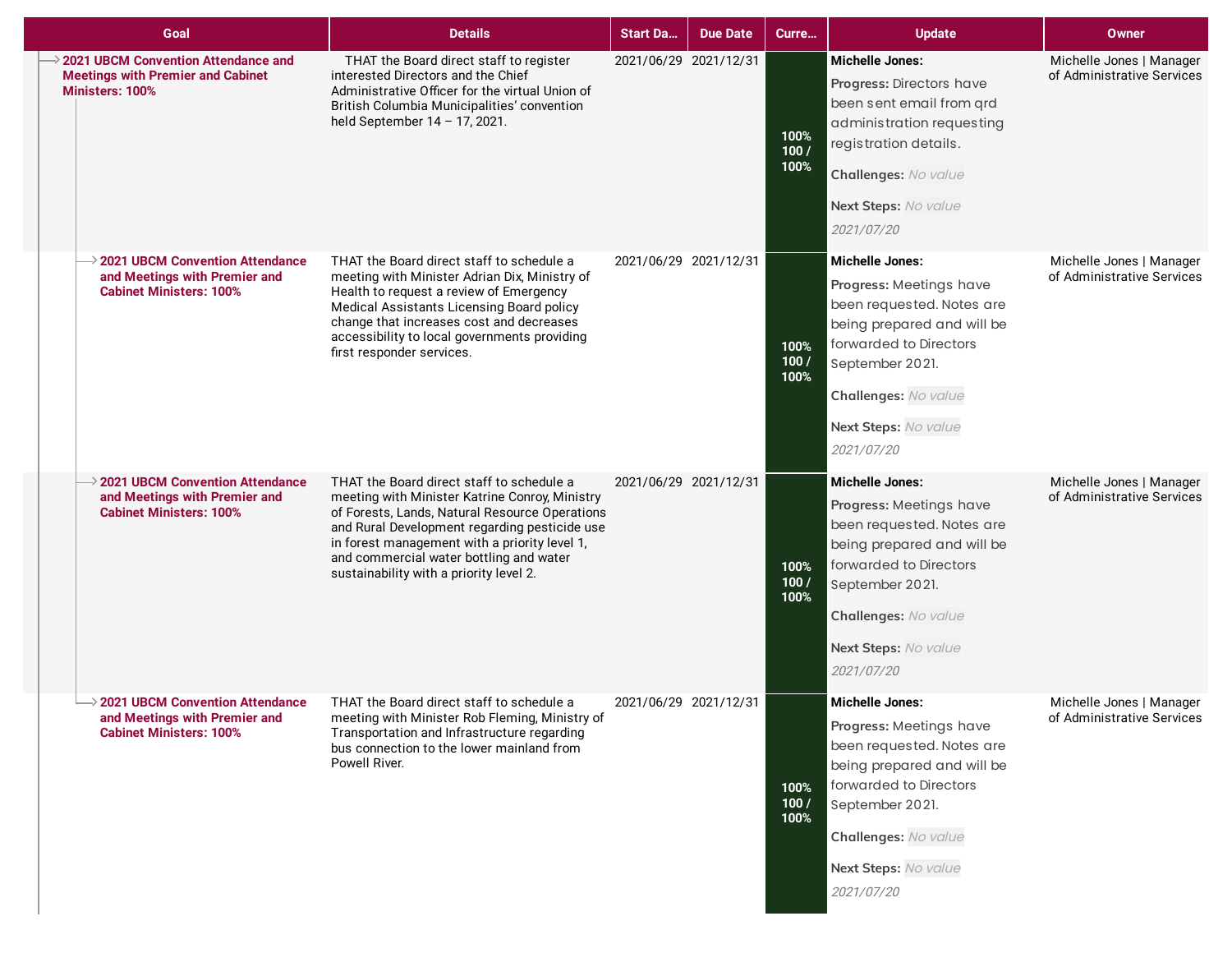| Goal                                                                                                                                                          | <b>Details</b>                                                                                                                                                                                                                                                                                                                                                                                                                          | <b>Start Da</b>       | <b>Due Date</b> | Curre                | <b>Update</b>                                                                                                                                                                                                                                                                                                                                                                                                                                                                                                                                                                                                                                                                            | Owner                                                  |
|---------------------------------------------------------------------------------------------------------------------------------------------------------------|-----------------------------------------------------------------------------------------------------------------------------------------------------------------------------------------------------------------------------------------------------------------------------------------------------------------------------------------------------------------------------------------------------------------------------------------|-----------------------|-----------------|----------------------|------------------------------------------------------------------------------------------------------------------------------------------------------------------------------------------------------------------------------------------------------------------------------------------------------------------------------------------------------------------------------------------------------------------------------------------------------------------------------------------------------------------------------------------------------------------------------------------------------------------------------------------------------------------------------------------|--------------------------------------------------------|
| $\geq$ Correspondence dated June 28, 2021 from<br>Hegus John Hackett, Tla'amin Nation re<br><b>Selection of Organics Processing Service</b><br>Provider: 100% | THAT the Board reply to Hegus Hackett's letter 2021/08/05 2021/12/31<br>dated June 28, 2021 and include the<br>information provided by the Chief<br>Administrative Officer and advise them that the<br>qathet Regional District Board is willing to<br>meet with them to discuss the Request for<br>Proposal (RFP) process.                                                                                                             |                       |                 | 100%<br>100/<br>100% | Al Radke:<br>Progress: Letter composed<br>and mailed on July 30, 2021.<br>Challenges: No value<br>Next Steps: No value<br>2021/08/09                                                                                                                                                                                                                                                                                                                                                                                                                                                                                                                                                     | Al Radke   CAO                                         |
| Second Quarterly Strategic Plan Progress<br><b>Report: 100%</b>                                                                                               | THAT the Board receive the Second Quarter<br>Strategic Plan Progress Report.                                                                                                                                                                                                                                                                                                                                                            | 2021/08/30 2021/12/31 |                 | 100%<br>100/<br>100% |                                                                                                                                                                                                                                                                                                                                                                                                                                                                                                                                                                                                                                                                                          | Michelle Jones   Manager<br>of Administrative Services |
| > Procedure Bylaw No. 557, 2020 - Amendment THAT the Board direct staff to amend<br>- Director Brabazon Verbal Report: 100%                                   | Procedure Bylaw No. 557, 2020 section 3.3 of<br>the Board Procedure Bylaw by adding a new<br>sub-section which reads: (c) section 3.3 (b)<br>does not apply if the Chair is participating by<br>videoconferencing.                                                                                                                                                                                                                      | 2021/08/31 2021/12/31 |                 | 100%<br>100/<br>100% | <b>Michelle Jones:</b><br>Progress: Procedure Bylaw<br>drafted and presented to<br>October Committee.<br><b>Challenges: Ministerial Order</b><br>192, allowed for relaxed<br>electronic meeting<br>provisions during the COVID<br>19 pandemic and were set<br>to expire on September 28,<br>2021. Staff were advised by<br>the Province not to<br>implement changes to the<br>procedure bylaw until after<br>September 28, 2021 when<br>B.C. Reg 521/2021 regarding<br><b>Electronic Meetings came</b><br>into effect. This means, the<br>earliest a board procedure<br>amendment bylaw can be<br>adopted will be at the<br>October Board meeting.<br>Next Steps: No value<br>2021/10/07 | Michelle Jones   Manager<br>of Administrative Services |
| $\rightarrow$ Electoral Area A, B, and C Land Use<br><b>Regulation Public Engagement</b>                                                                      | THAT the Board direct staff to initiate a public 2021/09/01 2022/02/28<br>engagement process in 2021 with residents in<br>qathet Regional District Electoral Areas A, B<br>and C to explore the pros and cons of land use<br>regulation, taking into consideration the<br>options included in the Feasibility Study Land<br>Use and Development Regulatory Options final<br>report, which was received by the Board on May<br>28, 2020. |                       |                 | 80%<br>80/           | Laura Roddan:<br>Progress:<br>• Service Contract<br>for Arlington Group<br>Planning Inc. endorsed by<br>Board on Sept. 23, 2021.                                                                                                                                                                                                                                                                                                                                                                                                                                                                                                                                                         | Laura Roddan   Manager of<br><b>Planning Services</b>  |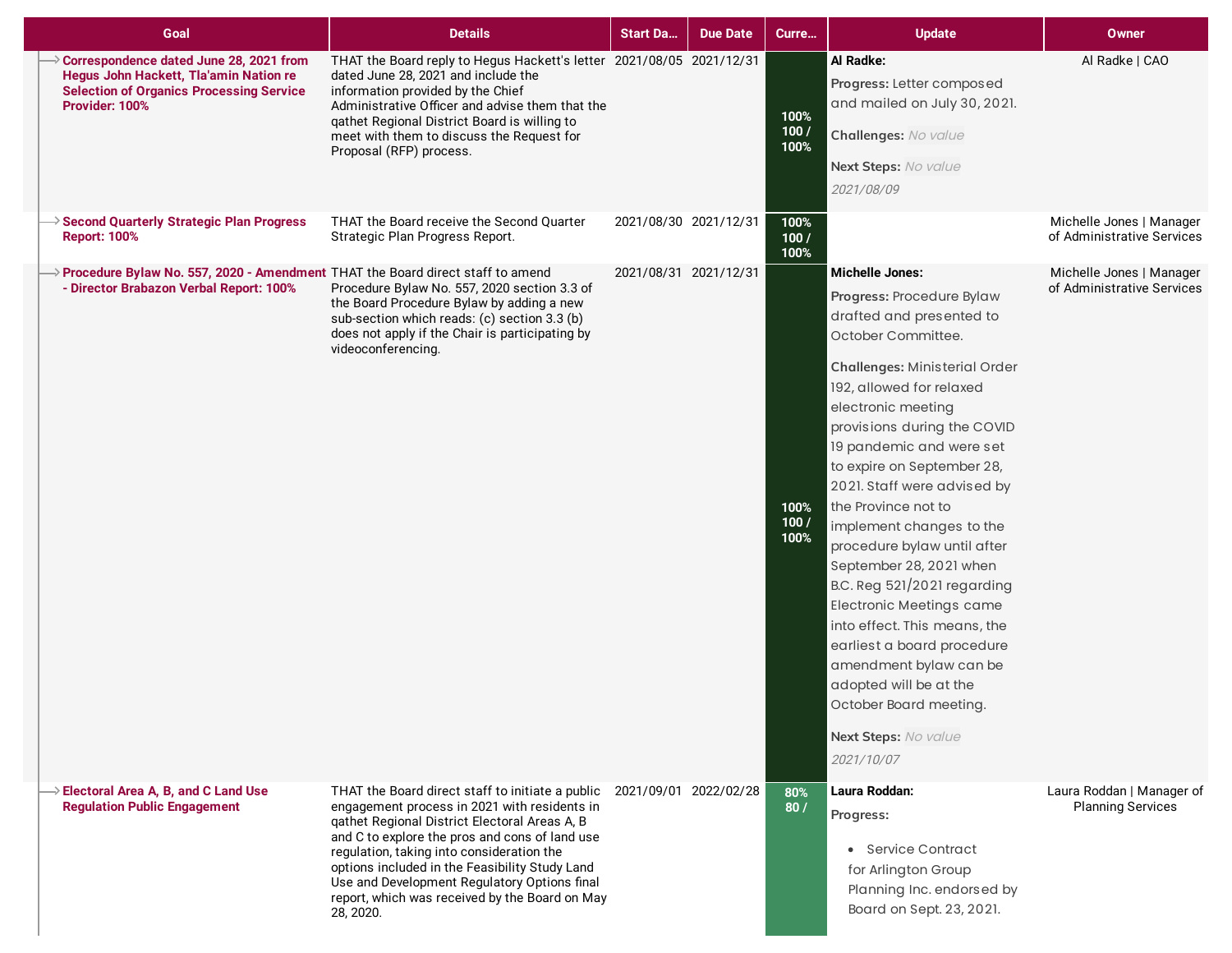## **C u r r e …**

Let's Talk Land Use engagement sessions and survey rolled out in N o v e m b e r.

- Area C s e s sio n h eld in-person on Nov. 15 at Lang Bay Hall (81 participants).
- Area B session held in-person on Nov. 16 at Myrtle Point Golf Club (3 8 participants ).
- Area A ses sio n h eld in-person on Nov. 17 at Northside Community Recreation Centre (46 participants).
- Savary Island sessio n h eld vir t u ally o n N o v. 2 4 on Zoom platform (121 registrants ).
- Survey open from Nov. 15 through Dec. 3 (919 surveys completed).
- Results currently under analysis and report being prepared.
- Anticipate report will be finalized and ready for presentation to the Planning Committee early in the new year.

**Challenges:** No value

**Next Steps:** No value 2021/12/22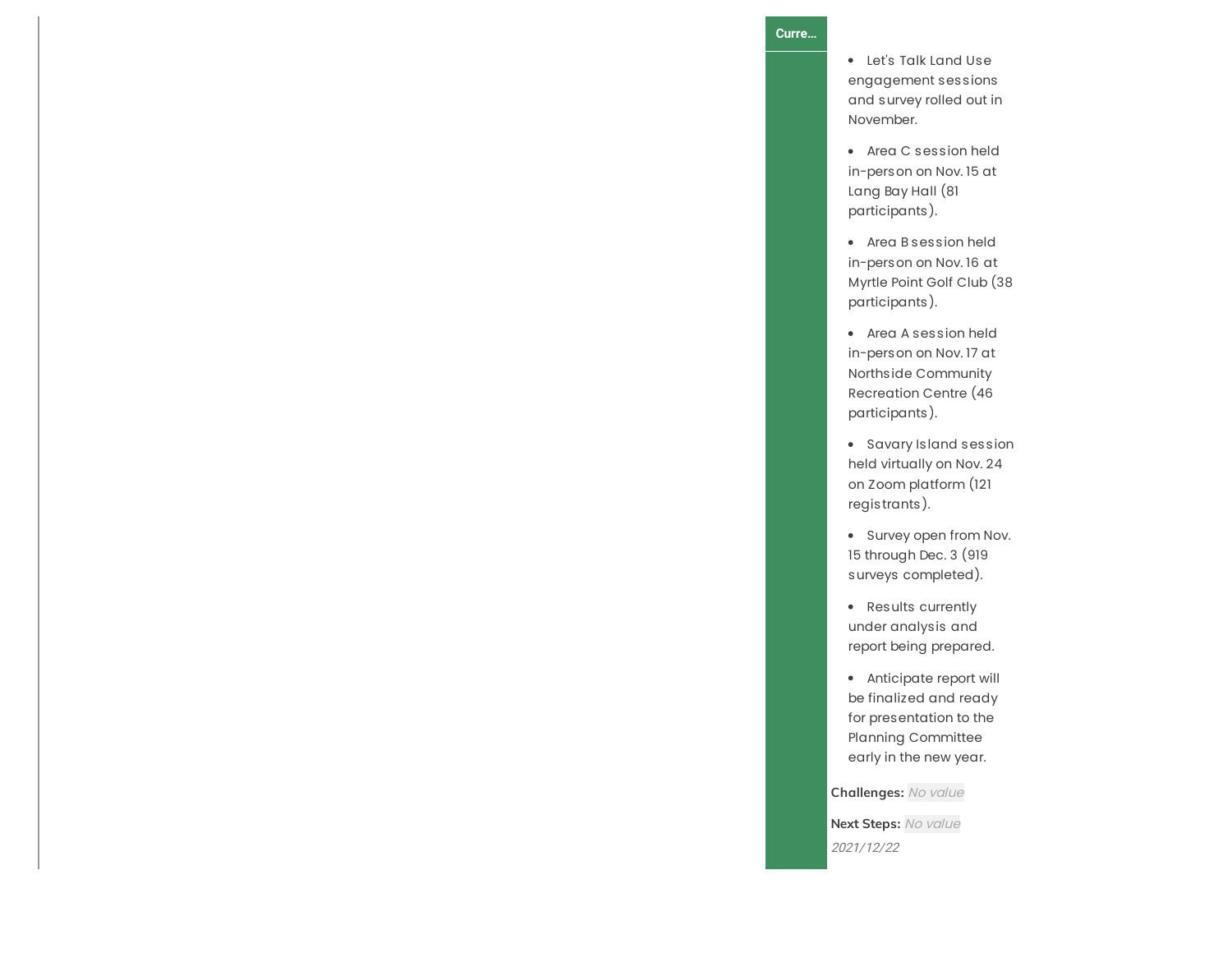| Goal                                                                                                                                                                                                                                                                | <b>Details</b>                                                                                                                                                                                                                                                                                 | <b>Start Da</b>       | <b>Due Date</b>       | Curre                | <b>Update</b>                                                                                                                                                                                         | <b>Owner</b>                                           |
|---------------------------------------------------------------------------------------------------------------------------------------------------------------------------------------------------------------------------------------------------------------------|------------------------------------------------------------------------------------------------------------------------------------------------------------------------------------------------------------------------------------------------------------------------------------------------|-----------------------|-----------------------|----------------------|-------------------------------------------------------------------------------------------------------------------------------------------------------------------------------------------------------|--------------------------------------------------------|
| Correspondence dated September 2, 2021<br>from Deborah Dee, Powell River Brain Injury<br><b>Society Executive Director re Letter of</b><br><b>Support Request: 100%</b>                                                                                             | THAT the correspondence dated September 2,<br>2021 from Deborah Dee, Powell River Brain<br>Injury Society Executive Director re Letter of<br>Support Request be received; and<br>THAT the Board authorize the Chair to send a<br>letter of support to the Powell River Brain Injury<br>Society | 2021/09/24 2021/12/31 |                       | 100%<br>100/<br>100% | <b>Christina Peake:</b><br>Progress: Letter of Support<br>sent Monday September 27,<br>2021.<br>Challenges: No value<br>Next Steps: No value<br>2021/10/04                                            | Michelle Jones   Manager<br>of Administrative Services |
| Correspondence from Powell River Salmon<br><b>Society re 2021 Community Giving Award</b><br><b>Nominations: 100%</b>                                                                                                                                                | THAT the Board ratify the provision of an award 2021/09/24 2021/12/31<br>nomination for the Powell River Salmon Society<br>to Fortis BC's "2021 Community Giving Award<br>Nominations".                                                                                                        |                       |                       | 100%<br>100/<br>100% | <b>Michelle Jones:</b><br>Progress: Award nomination<br>submitted on September 10,<br>2021. Communication sent<br>to society to advise.<br>Challenges: No value<br>Next Steps: No value<br>2021/09/28 | Michelle Jones   Manager<br>of Administrative Services |
| > December 2021 Regional Board Meeting Date THAT the Board reschedule the December 16,<br><b>Change: 100%</b>                                                                                                                                                       | 2021 Regional Board Meeting to December 15,<br>2021 at 6:30 pm.                                                                                                                                                                                                                                | 2021/10/29 2021/12/31 |                       | 100%<br>100/<br>100% |                                                                                                                                                                                                       | Michelle Jones   Manager<br>of Administrative Services |
| Board Procedure Amendment Bylaw 557.1,<br>2021: 100%                                                                                                                                                                                                                | THAT the Board endorse "Board Procedure<br>Amendment Bylaw 557.1, 2021"; and<br>THAT "Board Procedure Amendment Bylaw<br>557.1, 2021" be forwarded to the October Board<br>meeting for first reading through adoption.                                                                         |                       | 2021/10/29 2021/12/31 | 100%<br>100/<br>100% |                                                                                                                                                                                                       | Michelle Jones   Manager<br>of Administrative Services |
| Correspondence dated September 27, 2021<br>from gathet Regional District to the Fairs and of support to the Fairs and Festivals<br><b>Festivals Committee re Pacific Regional</b><br><b>International Summer Music Association</b><br>(PRISMA) Recommendation: 100% | THAT the Board ratify the provision of a letter<br>Committee for the Pacific Region International<br>Summer Music Association (PRISMA).                                                                                                                                                        | 2021/10/29 2021/12/31 |                       | 100%<br>100/<br>100% |                                                                                                                                                                                                       | Michelle Jones   Manager<br>of Administrative Services |
| <b>Board Procedure Amendment Bylaw 557.1,</b><br>2021: 100%                                                                                                                                                                                                         | THAT the Board adopt "Board Procedure<br>Amendment Bylaw 557.1, 2021"                                                                                                                                                                                                                          | 2021/10/29 2021/12/31 |                       | 100%<br>100/<br>100% |                                                                                                                                                                                                       | Michelle Jones   Manager<br>of Administrative Services |
| > Correspondence dated September 22, 2021<br>from Siobhan Brown, gathet Community<br>Justice (qCJ) Program Coordinator re Letter (qCJ) program.<br>of Support: 100%                                                                                                 | THAT the Board direct staff to send a letter of 2021/10/29 2021/12/31<br>support for the qathet Community Justice                                                                                                                                                                              |                       |                       | 100%<br>100/<br>100% |                                                                                                                                                                                                       | Michelle Jones   Manager<br>of Administrative Services |
| > Correspondence dated November 19, 2021<br>from Stuart Clark, Lift Community Services<br>Executive Director re Letter of Support: 100% Community Services                                                                                                          | THAT the Board direct staff to provide a letter<br>of support for funding applications for Lift                                                                                                                                                                                                | 2021/11/29 2021/12/31 |                       | 100%<br>100/<br>100% |                                                                                                                                                                                                       | Michelle Jones   Manager<br>of Administrative Services |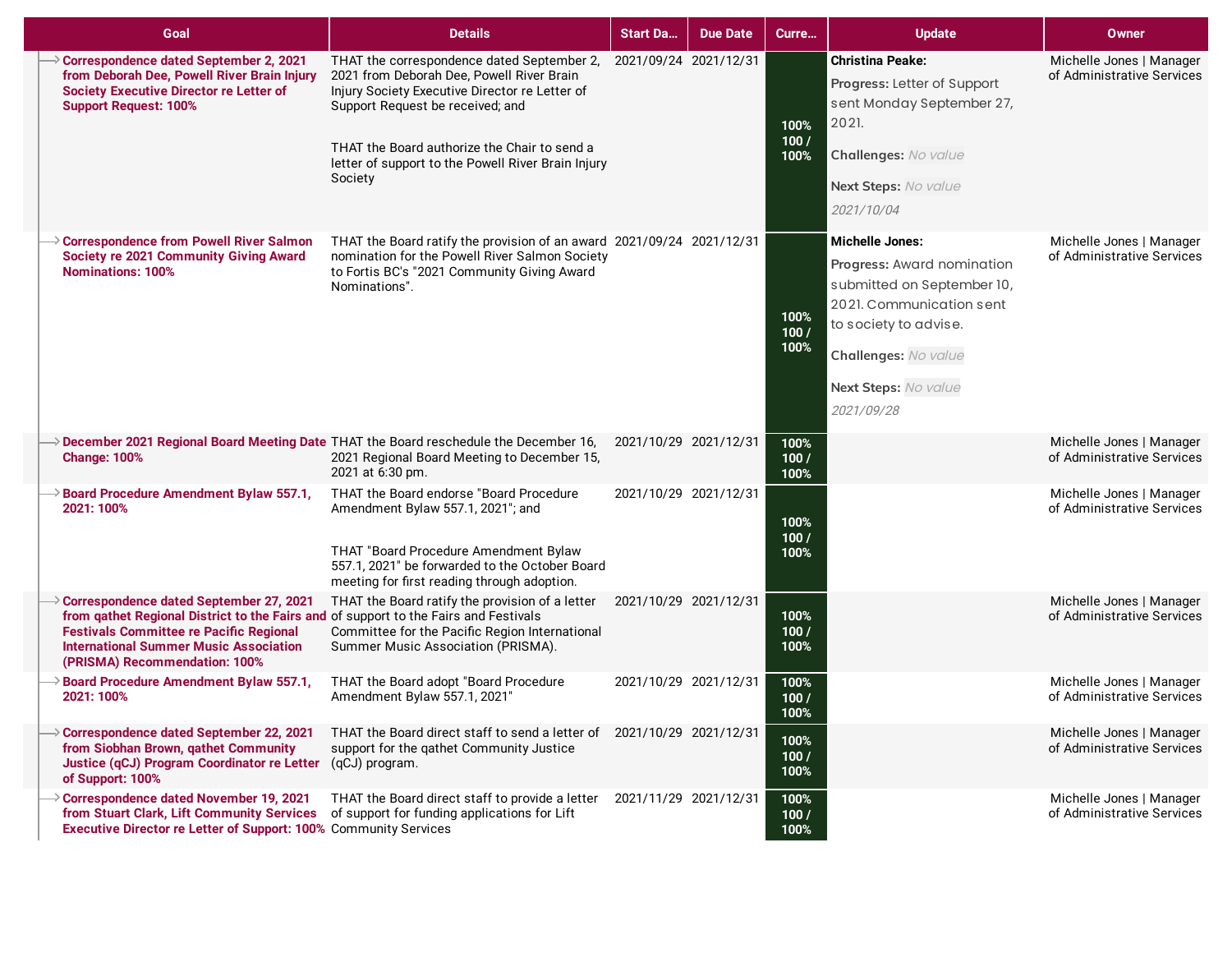| Goal                                                                                                                                                                                                                                          | <b>Details</b>                                                                                                                                                                                                                                                                                                                                                                                                                                                              | <b>Start Da</b>       | <b>Due Date</b>       | Curre                 | <b>Update</b> | <b>Owner</b>                                              |
|-----------------------------------------------------------------------------------------------------------------------------------------------------------------------------------------------------------------------------------------------|-----------------------------------------------------------------------------------------------------------------------------------------------------------------------------------------------------------------------------------------------------------------------------------------------------------------------------------------------------------------------------------------------------------------------------------------------------------------------------|-----------------------|-----------------------|-----------------------|---------------|-----------------------------------------------------------|
| Correspondence dated October 22, 2021<br><b>Island Regional Library Board Appointments: and</b><br>100%                                                                                                                                       | THAT the Board appoint Andrew Fall to the<br>from Ben Hyman, Vancouver Island Regional Vancouver Island Regional Library Board for a<br>Library Executive Director re 2022 Vancouver one-year term to expire on December 31, 2022;<br>THAT the Board appoint Shelley Garside as the<br>Alternate Director to the Vancouver Island<br>Regional Library Board for a one-year term to<br>expire December 31, 2022.                                                             | 2021/11/29 2021/12/31 |                       | 100%<br>100/<br>100%  |               | Michelle Jones   Manager<br>of Administrative Services    |
| $\rightarrow$ Third Quarterly Strategic Plan Progress<br><b>Report: 100%</b>                                                                                                                                                                  | THAT the Board receive the Third Quarter<br>Strategic Plan Progress Report.                                                                                                                                                                                                                                                                                                                                                                                                 | 2021/11/29 2021/12/31 |                       | 100%<br>100/<br>100%  |               | Michelle Jones   Manager<br>of Administrative Services    |
| $\rightarrow$ Financial Assistance 2021 - Intake 2: 100%                                                                                                                                                                                      |                                                                                                                                                                                                                                                                                                                                                                                                                                                                             |                       | 2021/11/29 2021/12/31 | 100%<br>100/<br>100%  |               | Linda Greenan   Manager<br>of Financial Services          |
| $\rightarrow$ Random Road Zoning Bylaw No. 572, 2021:<br>100%                                                                                                                                                                                 | THAT the Board give first and second reading<br>of "Random Road Zoning Bylaw No. 572, 2021".                                                                                                                                                                                                                                                                                                                                                                                |                       | 2021/11/29 2021/12/31 | 100%<br>100/<br>100%  |               | Michelle Jones   Manager<br>of Administrative Services    |
| Douglas Bay Road Zoning Bylaw No. 573,<br>2021: 100%                                                                                                                                                                                          | THAT the Board give first and second reading<br>of "Douglas Bay Road Zoning Bylaw No. 573,<br>2021".                                                                                                                                                                                                                                                                                                                                                                        | 2021/11/29 2021/12/31 |                       | 100%<br>100 /<br>100% |               | Michelle Jones   Manager<br>of Administrative Services    |
| Correspondence dated November 2, 2021<br>from Katrine Conroy, Minister of Forests,<br><b>Lands, Natural Resource Operations and</b><br>Rural Development re 2021 Union of British<br><b>Columbia Municipalities (UBCM) Follow-Up:</b><br>100% | THAT the Board send an email correspondence 2021/11/29 2021/12/31<br>to Kevin Haberl, Director of Resource<br>Authorizations for the South Coast Natural<br>Resource Region requesting the presentation<br>by the Ministry staff on how we can better<br>understand water management processes.                                                                                                                                                                             |                       |                       | 51%<br>51 / 100%      |               | Michelle Jones   Manager<br>of Administrative Services    |
| >> Advocating for Improved Boat Launch at<br><b>Saltery Bay Provincial Park: 100%</b>                                                                                                                                                         | THAT the Board authorize the Chair to write a<br>letter to the Honourable George Heyman,<br>Minister of Environment and Climate Change<br>Strategy and responsible for BC Parks,<br>advocating for an improved boat launch at the<br>Saltery Bay Provincial Park Day Use Site,<br>including information on how the poor condition<br>of the current boat launch affects the qRD<br>economy, safety, recreation opportunities and<br>the ability to protect the environment. |                       | 2021/11/29 2022/02/28 | 89%<br>89 / 100%      |               | Michelle Jones   Manager<br>of Administrative Services    |
| > Correspondence dated December 1, 2021<br>from Ben Reiman, gathet Regional District<br><b>Resident re Texada Island Disc Golf Course:</b><br>100%                                                                                            | THAT the correspondence dated December 1,<br>2021 from Ben Reiman, gathet Regional District<br>Resident re Texada Island Disc Golf Course be<br>received: and<br>THAT the Board reply to Mr. Reiman to suggest                                                                                                                                                                                                                                                              | 2021/12/16 2022/12/31 |                       | $0\%$<br>0/100%       |               | Patrick Devereaux  <br>Manager of Operational<br>Services |
|                                                                                                                                                                                                                                               | a proposal on naming the course and signage<br>at the Shelter Point Park Disc Golf Course.                                                                                                                                                                                                                                                                                                                                                                                  |                       |                       |                       |               |                                                           |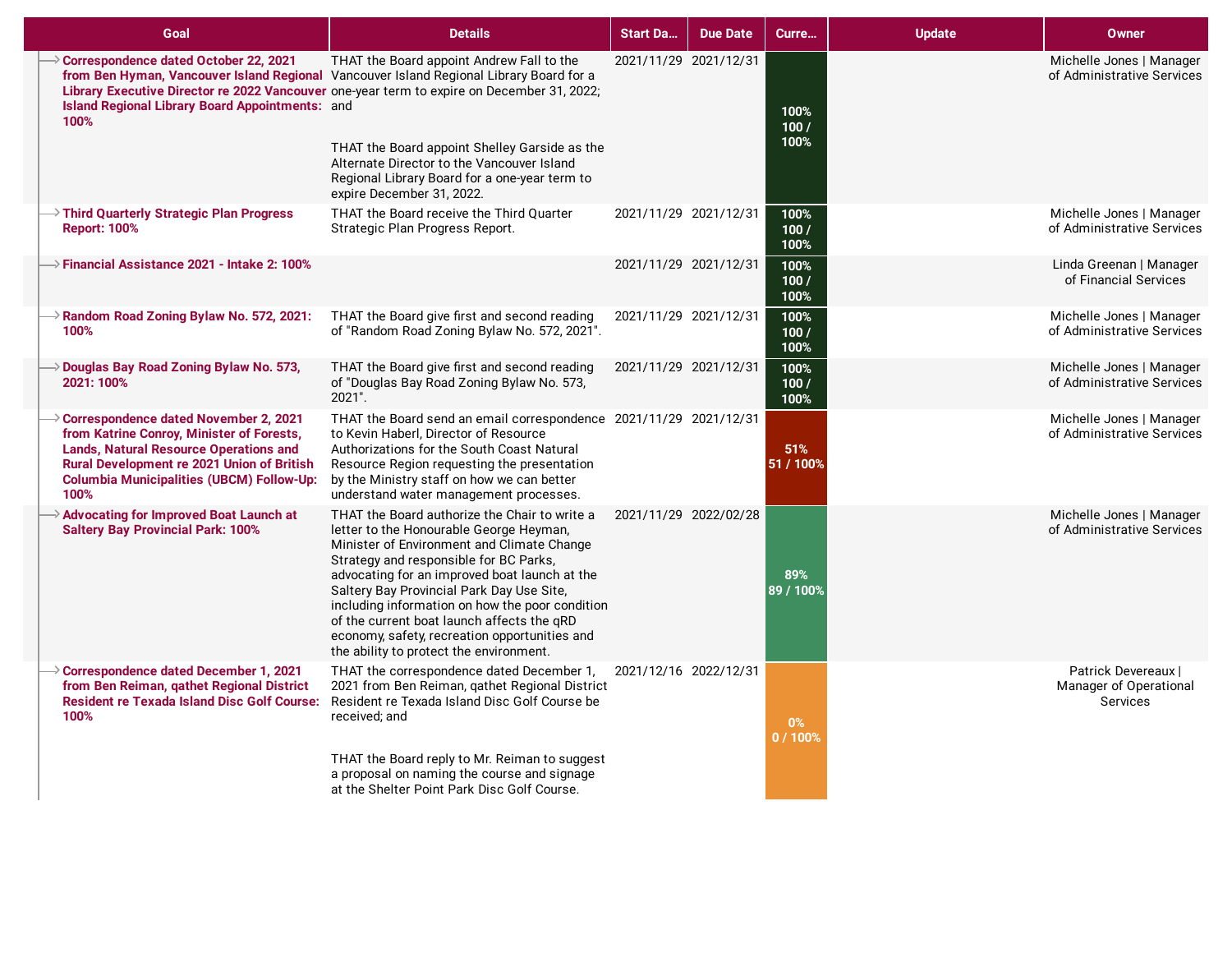| Goal                                                                                                                                                                                                         | <b>Details</b>                                                                                                                                                                                                                                                                                                                                                                                  | <b>Start Da</b>       | <b>Due Date</b> | Curre                  | <b>Update</b>                                                                                                                                                               | <b>Owner</b>                                                                     |
|--------------------------------------------------------------------------------------------------------------------------------------------------------------------------------------------------------------|-------------------------------------------------------------------------------------------------------------------------------------------------------------------------------------------------------------------------------------------------------------------------------------------------------------------------------------------------------------------------------------------------|-----------------------|-----------------|------------------------|-----------------------------------------------------------------------------------------------------------------------------------------------------------------------------|----------------------------------------------------------------------------------|
| $\rightarrow$ Correspondence dated December 8, 2021<br>from Rachel Rocco, Pacific Regional<br><b>International Summer Music Association</b><br>(PRISMA) re Letter of Support for Creative<br><b>BC: 100%</b> | THAT the correspondence dated December 8,<br>2021 from Rachel Rocco, Pacific Regional<br>International Summer Music Association<br>(PRISMA) re Letter of Support for Creative BC<br>be received; and                                                                                                                                                                                            | 2021/12/16 2022/12/31 |                 | 100%<br>100/<br>100%   |                                                                                                                                                                             | Michelle Jones   Manager<br>of Administrative Services                           |
|                                                                                                                                                                                                              | THAT the Board ratify the provision of a letter<br>of support to Pacific Region International<br>Summer Music Association (PRISMA) for their<br>funding application to Creative BC.                                                                                                                                                                                                             |                       |                 |                        |                                                                                                                                                                             |                                                                                  |
| $\rightarrow$ 2022 Board Appointments: 100%                                                                                                                                                                  | THAT the Board approve the 2022 Board<br>Appointments dated December 10, 2021.                                                                                                                                                                                                                                                                                                                  | 2021/12/17 2022/12/31 |                 | 100%<br>100/<br>100%   |                                                                                                                                                                             | Michelle Jones   Manager<br>of Administrative Services                           |
| $\rightarrow$ 2022 Standing Committee and Board<br><b>Meeting Schedule: 100%</b>                                                                                                                             | THAT the Board approve the 2022 Board and<br>Standing Committee Meeting Schedule dated<br>December 13, 2021; and                                                                                                                                                                                                                                                                                | 2021/12/17 2022/12/31 |                 | 100%<br>100/           |                                                                                                                                                                             | Michelle Jones   Manager<br>of Administrative Services                           |
|                                                                                                                                                                                                              | THAT the Board endorse the 2022 holiday<br>season office closure, from 4:30 PM on Friday,<br>December 23, 2022 to 8:30 AM on Tuesday,<br>January 4, 2023.                                                                                                                                                                                                                                       |                       |                 | 100%                   |                                                                                                                                                                             |                                                                                  |
| Vanessa Adams, gathet Regional District                                                                                                                                                                      | → Correspondence dated January 1, 2022 from THAT the Board respond to the correspondence 2022/01/17 2022/12/31<br>dated January 1, 2022 from Vanessa Adams,<br>Resident re Censure of Area B Director: 100% gathet Regional District Resident re Censure of<br>Area B Director.                                                                                                                 |                       |                 | $0\%$<br>0 / 100%      |                                                                                                                                                                             | Michelle Jones   Manager<br>of Administrative Services                           |
| Correspondence dated January 5, 2022 from<br>Alex Valderrabano, Electoral Area C Resident<br>re Potential Censure of Director Gisborne:<br>100%                                                              | THAT the Board respond to the<br>correspondence dated January 5, 2022 from<br>Alex Valderrabano, Electoral Area C Resident<br>re Potential Censure of Director Gisborne.                                                                                                                                                                                                                        | 2022/01/17 2022/12/31 |                 | $0\%$<br>0 / 100%      |                                                                                                                                                                             | Michelle Jones   Manager<br>of Administrative Services                           |
| Effectively plan for and manage existing and new<br>assets: 100%                                                                                                                                             |                                                                                                                                                                                                                                                                                                                                                                                                 | 2021/01/01 2021/12/31 |                 | 83%<br>83.02 /<br>100% |                                                                                                                                                                             |                                                                                  |
| $\rightarrow$ Hangar Development: 100%                                                                                                                                                                       | The Powell River Regional District (PRRD) owns 2016/01/01 2026/12/31<br>and operates an airport on Texada Island<br>(YGB). Facilities at the airport include the<br>runway, a terminal building with parking, water<br>supply and septic field, and several hangars<br>leased to aircraft owners. Recently there have<br>been requests to the PRRD for a number of<br>additional hangar spaces. |                       |                 | 25%<br>25 / 100%       | <b>Nancy Schmeister:</b><br>Progress: Waiting to resume<br>scheduled flight service<br>before moving forward.<br>Challenges: No value<br>Next Steps: No value<br>2021/01/13 | Melissa Howey   Manager<br>of Asset Management &<br><b>Strategic Initiatives</b> |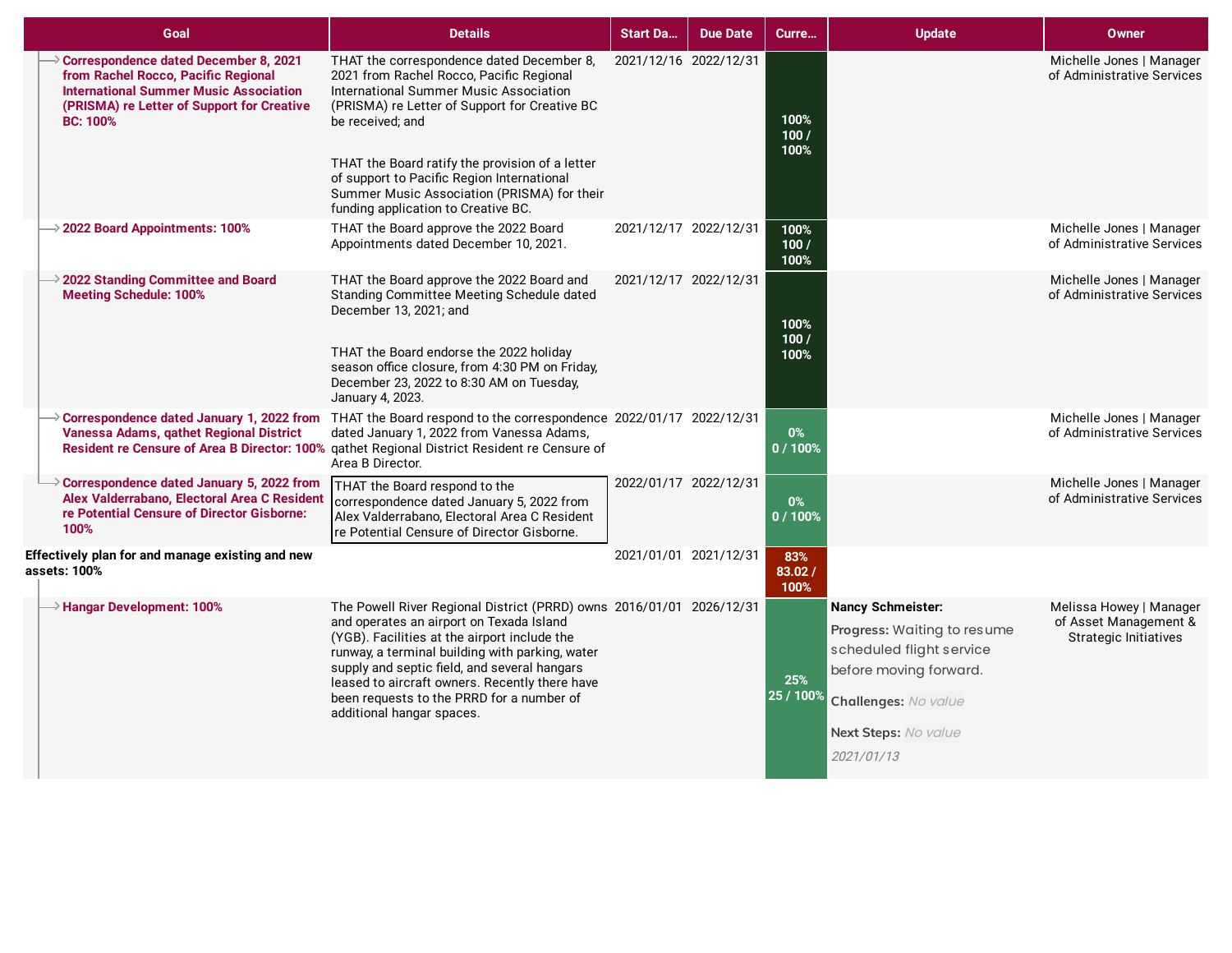| Goal                                                                                                  | <b>Details</b>                                                                                                                                                                                                                                                                                                                                                             | <b>Start Da</b>       | <b>Due Date</b>       | Curre                  | <b>Update</b>                                                                                                                                                                                                                                                                                                                                                                                                                                                                                                                                    | Owner                                                                            |
|-------------------------------------------------------------------------------------------------------|----------------------------------------------------------------------------------------------------------------------------------------------------------------------------------------------------------------------------------------------------------------------------------------------------------------------------------------------------------------------------|-----------------------|-----------------------|------------------------|--------------------------------------------------------------------------------------------------------------------------------------------------------------------------------------------------------------------------------------------------------------------------------------------------------------------------------------------------------------------------------------------------------------------------------------------------------------------------------------------------------------------------------------------------|----------------------------------------------------------------------------------|
| $\rightarrow$ Develop an Asset Management Toolkit: 100% In order to deliver a systematic, sustainable | and measurable asset management program,<br>Regional District staff across all departments<br>must have access to a common set of tools.<br>The Asset Management Toolkit will include<br>approved procedures, practices, checklists,<br>forms and templates. The toolkit will be a<br>living document that evolves and expands as<br>the asset management program matures. |                       | 2019/01/01 2021/12/31 | 25%<br>25 / 100%       | <b>Nancy Schmeister:</b><br>Progress: Project Closure<br>Certificate finalized. This<br>document to be used to<br>ensure that all steps<br>required by each<br>department to close a<br>project are complete. Great<br>tool for the integration of<br>Asset Management<br>throughout the organization.<br>New filing structure in place<br>for Project Planning and<br>Closure practices.<br>Challenges: No value<br>Next Steps: Training of staff<br>on the use of the Project<br>Closure Certificate form<br>and filing methods.<br>2020/07/22 | Melissa Howey   Manager<br>of Asset Management &<br><b>Strategic Initiatives</b> |
| $\rightarrow$ Build and Maintain an Asset Registry: 100%                                              | Fundamental to any asset management<br>program is an accurate and comprehensive<br>database containing all of the essential<br>characteristics for each Regional District<br>asset. Beyond simply building the asset<br>registry, processes, practices and standards for<br>data collection and data maintenance must be<br>established.                                   | 2019/01/01 2021/12/31 |                       | 45%<br>45.29 /<br>100% | <b>Mike Wall:</b><br>Progress: Caleb is doing this<br>on an ongoing basis when<br>he has the time.<br>Challenges: No value<br>Next Steps: No value<br>2020/06/19                                                                                                                                                                                                                                                                                                                                                                                 | Melissa Howey   Manager<br>of Asset Management &<br><b>Strategic Initiatives</b> |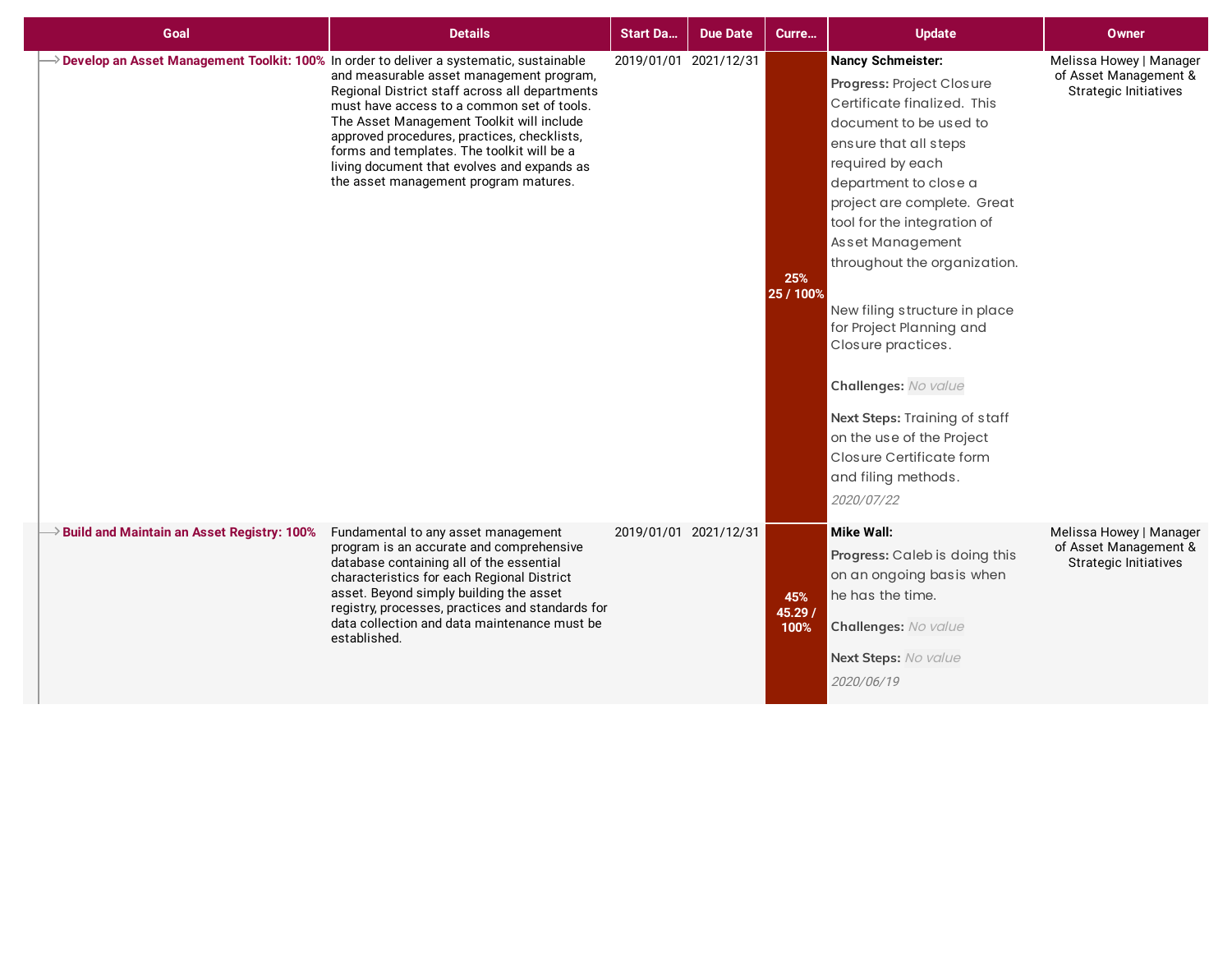| Goal                                                                     | <b>Details</b>                                                                                                                                                                                                                                                                                                                                                                                       | <b>Start Da</b>       | <b>Due Date</b>       | Curre                | <b>Update</b>                                                                                                                                                                                                                                                                                                         | <b>Owner</b>                                                                     |
|--------------------------------------------------------------------------|------------------------------------------------------------------------------------------------------------------------------------------------------------------------------------------------------------------------------------------------------------------------------------------------------------------------------------------------------------------------------------------------------|-----------------------|-----------------------|----------------------|-----------------------------------------------------------------------------------------------------------------------------------------------------------------------------------------------------------------------------------------------------------------------------------------------------------------------|----------------------------------------------------------------------------------|
| <b>Develop Individual Service Asset</b><br><b>Management Plans: 100%</b> | Having a comprehensive and actionable plan<br>for the sustainable delivery of each Regional<br>District service is the ultimate goal o the<br>Regional District's asset management<br>program. These plans will provide detailed<br>information about the infrastructure required to<br>provide an agreed level of service in the most<br>cost-effective manner while outlining<br>associated risks. |                       | 2019/01/01 2021/12/31 | 15%<br>15 / 100%     | <b>Nancy Schmeister:</b><br>Progress: AssetFinda<br>personnel working with qRD<br>staff on improvements to<br>software and reporting<br>features.<br>Challenges: Template for<br>Asset Management Plans<br>Version 1 - State of Assets is<br>complete but requires<br>complete and accurate<br>Asset Registry data to | Melissa Howey   Manager<br>of Asset Management &<br><b>Strategic Initiatives</b> |
|                                                                          |                                                                                                                                                                                                                                                                                                                                                                                                      |                       |                       |                      | ensure figures are correct<br>for reports. Asset Registry<br>work is time consuming and<br>other capital project work by<br>department means that<br>there is currently limited<br>opportunity to work on<br>Registry.<br>Next Steps: No value<br>2020/09/23                                                          |                                                                                  |
| $\rightarrow$ SIVFD Stairs and Ramp: 100%                                |                                                                                                                                                                                                                                                                                                                                                                                                      | 2020/01/01 2020/12/31 |                       | 100%<br>100/<br>100% | <b>Mike Wall:</b><br>Progress: Project 75%<br>Complete at Dec 31 2020.<br>Challenges: No value<br>Next Steps: No value<br>2021/01/13                                                                                                                                                                                  | Melissa Howey   Manager<br>of Asset Management &<br><b>Strategic Initiatives</b> |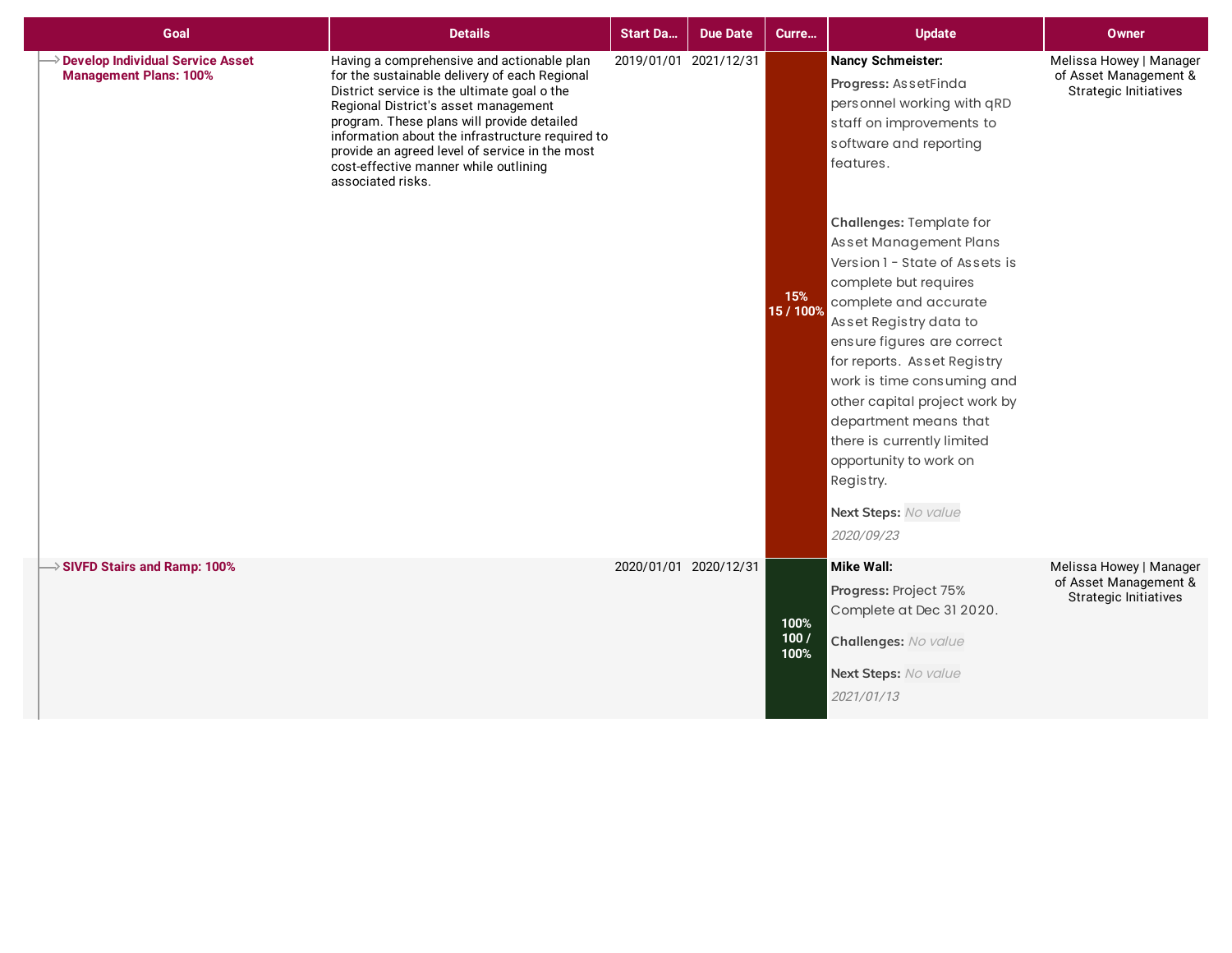| Goal                                                                                                                                                                             | <b>Details</b>                                                                                                                                                                                                                                                                                                                                                                                                                                                                                                                                                                 | <b>Start Da</b>       | <b>Due Date</b> | Curre                | <b>Update</b>                                                                                                                                                                                   | <b>Owner</b>                                              |
|----------------------------------------------------------------------------------------------------------------------------------------------------------------------------------|--------------------------------------------------------------------------------------------------------------------------------------------------------------------------------------------------------------------------------------------------------------------------------------------------------------------------------------------------------------------------------------------------------------------------------------------------------------------------------------------------------------------------------------------------------------------------------|-----------------------|-----------------|----------------------|-------------------------------------------------------------------------------------------------------------------------------------------------------------------------------------------------|-----------------------------------------------------------|
| Shelter Point Park Disc Golf: 100%                                                                                                                                               | THAT the Board add a nine-hole Disc Golf<br>course with concrete tee patio proposed for<br>development at Shelter Point Park into the<br>2021 Budget.                                                                                                                                                                                                                                                                                                                                                                                                                          | 2021/01/28 2021/12/31 |                 | 100%<br>100/<br>100% | Linda Greenan:<br>Progress:<br>• The project has been<br>included in the 2021<br>budget of the 2021-2025<br><b>Financial Plan</b><br>Challenges: No value<br>Next Steps: No value<br>2021/03/26 | Linda Greenan   Manager<br>of Financial Services          |
| Investing in Canada Infrastructure Program - THAT the Board direct staff to submit an<br><b>COVID-19 Resilience Infrastructure Stream</b><br><b>Centre Upgrade Project: 100%</b> | application for grant funding for the Lund<br>Funding Application for the Lund Community Community Centre Upgrade Project through the<br>Investing in Canada Infrastructure Program -<br>Lund Community Centre Upgrade Project; and<br>THAT the Board reaffirm support for the project<br>and commit to its \$1.6 million share of the<br>project cost, and that it commit to any<br>associated ineligible costs and cost overruns;<br>and<br>THAT the Board direct staff to proceed with<br>plans to upgrade the Lund Community Centre if<br>the grant funding is successful. | 2021/01/28 2021/12/31 |                 | 100%<br>100/<br>100% | Linda Greenan:<br>Progress:<br>• Per the letter dated<br>June 14, 2021 this grant<br>was not approved<br>Challenges: No value<br>Next Steps: No value<br>2021/07/09                             | Linda Greenan   Manager<br>of Financial Services          |
| <b>Shelter Point Park Hiker/Biker Sleeping</b><br><b>Cabins: 100%</b>                                                                                                            | THAT the Board put the Hiker/Biker Sleeping<br>Cabins project proposed for development at<br>Shelter Point Park in 2022 and 2024 into<br>abeyance; and<br>THAT the project be reconsidered for relevance<br>after the completion of the Parks and<br>Greenspace Policy, which is proposed for<br>development and adoption in 2021.                                                                                                                                                                                                                                             | 2021/01/28 2021/12/31 |                 | 100%<br>100/<br>100% |                                                                                                                                                                                                 | Patrick Devereaux  <br>Manager of Operational<br>Services |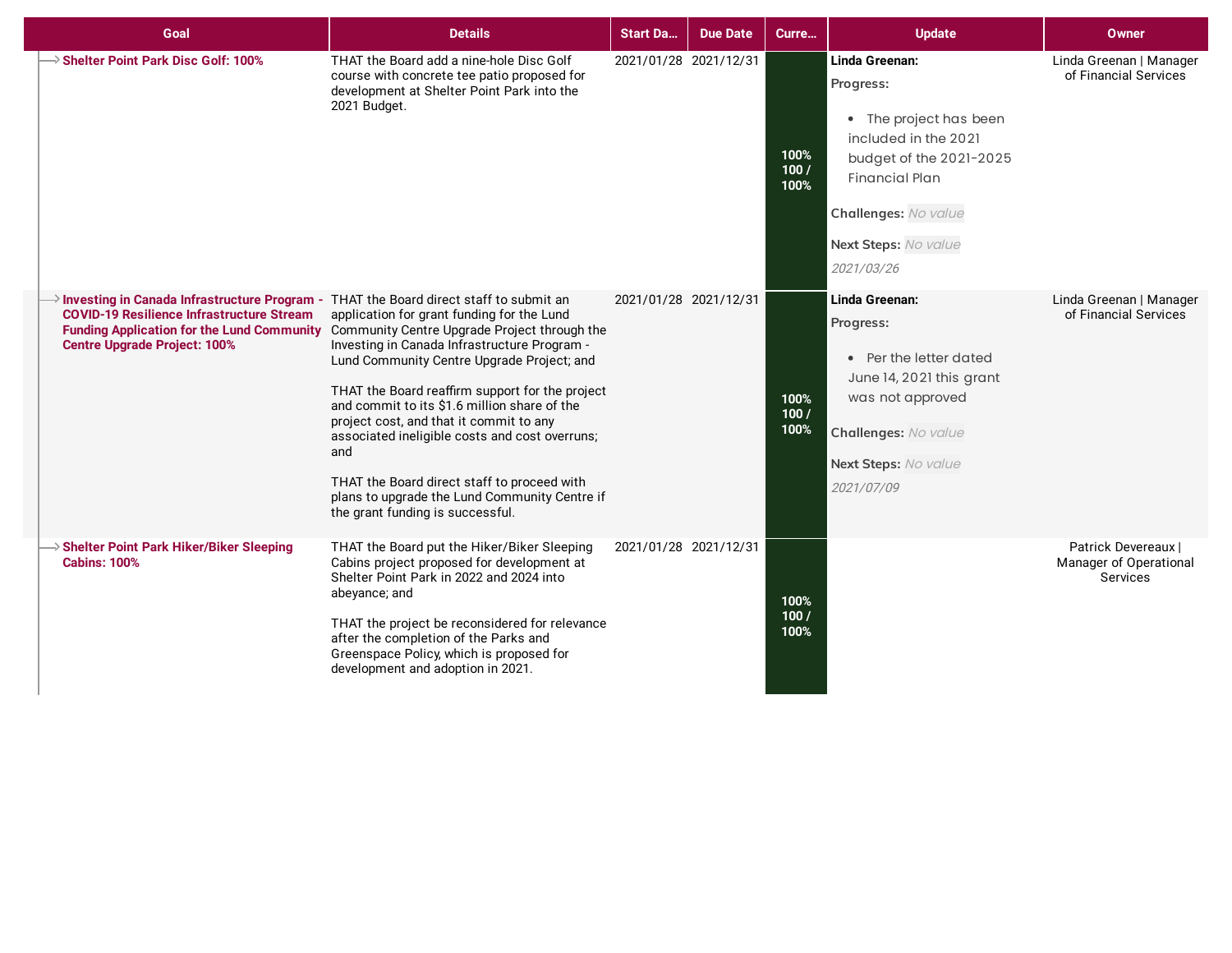| Goal                                                                                                                           | <b>Details</b>                                                                                                                                                                                                                                                                                                                                                             | <b>Start Da</b>       | <b>Due Date</b>       | Curre                   | <b>Update</b>                                                                                                                                                                                                                                                                                                                                                                                          | Owner                                                                            |
|--------------------------------------------------------------------------------------------------------------------------------|----------------------------------------------------------------------------------------------------------------------------------------------------------------------------------------------------------------------------------------------------------------------------------------------------------------------------------------------------------------------------|-----------------------|-----------------------|-------------------------|--------------------------------------------------------------------------------------------------------------------------------------------------------------------------------------------------------------------------------------------------------------------------------------------------------------------------------------------------------------------------------------------------------|----------------------------------------------------------------------------------|
| <b>Marine Avenue Landfill Closure Site</b><br><b>Revegetation: 100%</b>                                                        | THAT the Board allocate up to \$100,000 of<br>Community Works Funds to revegetate the<br>disturbed soils and riparian areas at the Marine<br>Avenue Landfill Closure site to reduce offsite<br>migration of sedimentation, if the currently<br>allocated funding for the project is insufficient.                                                                          | 2021/01/28 2021/12/31 |                       | 100%<br>100/<br>100%    | Linda Greenan:<br>Progress:<br>• The funding allocation<br>is included in the 2021<br>budget of the 2021-2025<br><b>Financial Plan</b><br>Challenges: No value<br><b>Next Steps:</b><br>• Staff will allocate the<br>funding when the project<br>is completed<br>• If the total project<br>comes in under budget<br>the Community Works<br>Funds will be returned to<br>the reserve fund<br>2021/03/26 | Melissa Howey   Manager<br>of Asset Management &<br><b>Strategic Initiatives</b> |
| $\rightarrow$ Marine Avenue Landfill Closure and Related THAT the Board receive the Marine Avenue<br><b>Works Update: 100%</b> | Landfill Closure and Related Works Update<br>report dated February 8, 2021 as information.                                                                                                                                                                                                                                                                                 | 2021/02/24 2021/12/31 |                       | 100%<br>100/<br>100%    |                                                                                                                                                                                                                                                                                                                                                                                                        | Melissa Howey   Manager<br>of Asset Management &<br><b>Strategic Initiatives</b> |
| $\rightarrow$ Resource Recovery Centre Operations: 100%                                                                        |                                                                                                                                                                                                                                                                                                                                                                            | 2021/03/01 2021/12/31 |                       | 67%<br>66.67/<br>100%   |                                                                                                                                                                                                                                                                                                                                                                                                        | Melissa Howey   Manager<br>of Asset Management &<br><b>Strategic Initiatives</b> |
| $\rightarrow$ Lund Sewer Master Plan                                                                                           | The Board directed staff to apply for an<br>Infrastructure Planning grant to complete the<br>Lund Sewer Master Plan. This plan will assist<br>in addressing and understanding on-going<br>development pressures on the system and will<br>also ensure consideration is given for reliable<br>service delivery for the current and future<br>facilities at the Lund Resort. |                       | 2021/03/26 2021/12/31 | $0\%$<br>$\mathbf{0}$ / |                                                                                                                                                                                                                                                                                                                                                                                                        | Melissa Howey   Manager<br>of Asset Management &<br><b>Strategic Initiatives</b> |
| $\rightarrow$ Resource Recovery Centre Operations                                                                              |                                                                                                                                                                                                                                                                                                                                                                            | 2021/03/26 2021/12/31 |                       | 67%<br>66.67/           |                                                                                                                                                                                                                                                                                                                                                                                                        | Melissa Howey   Manager<br>of Asset Management &<br><b>Strategic Initiatives</b> |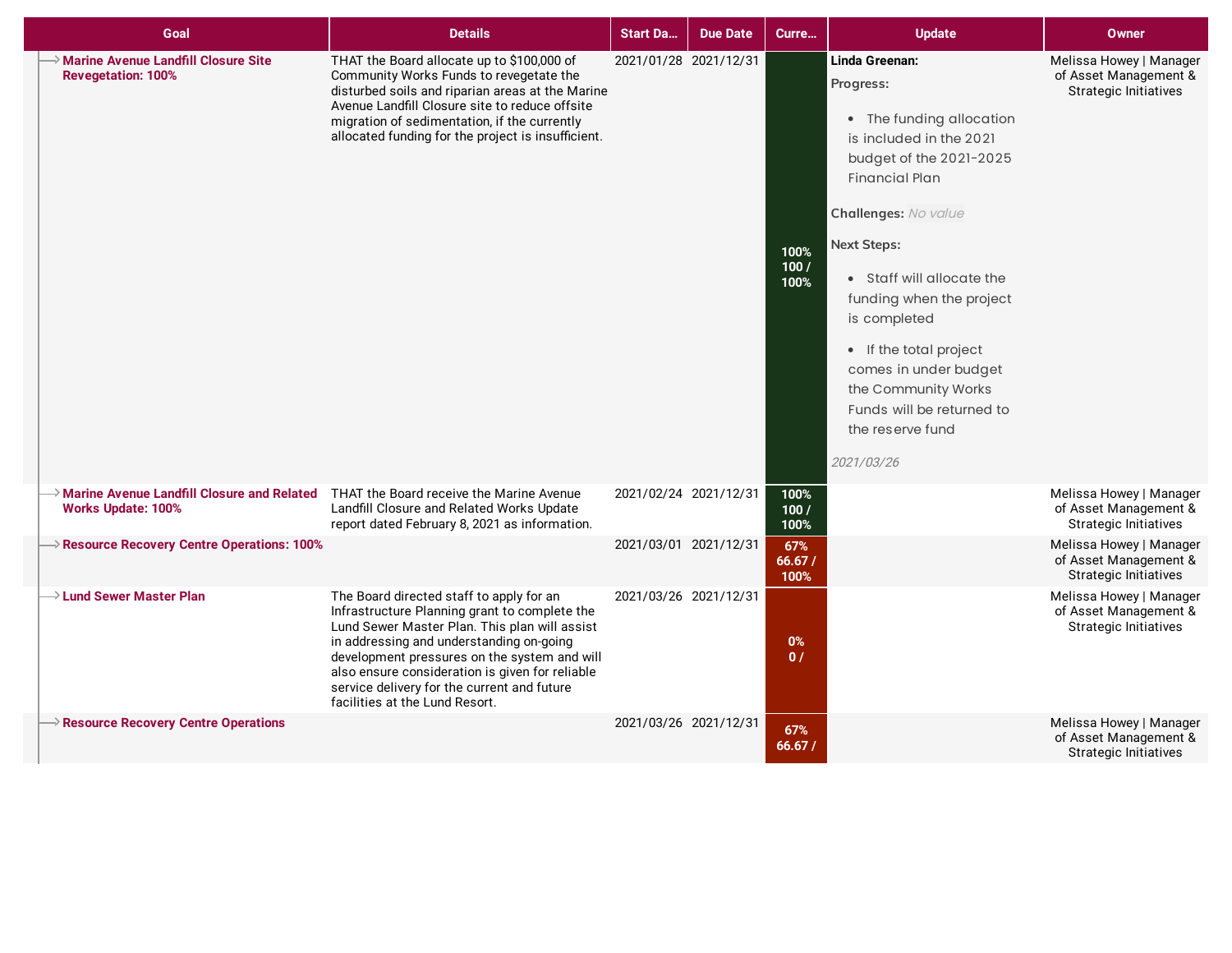| Goal                                                                                | <b>Details</b>                                                                                                                                                                                                                                                                                                                     | <b>Start Da</b>       | <b>Due Date</b> | Curre                | <b>Update</b>                                                                                                                                                                                                                                                                                                                                                                                                        | <b>Owner</b>                                              |
|-------------------------------------------------------------------------------------|------------------------------------------------------------------------------------------------------------------------------------------------------------------------------------------------------------------------------------------------------------------------------------------------------------------------------------|-----------------------|-----------------|----------------------|----------------------------------------------------------------------------------------------------------------------------------------------------------------------------------------------------------------------------------------------------------------------------------------------------------------------------------------------------------------------------------------------------------------------|-----------------------------------------------------------|
| $\rightarrow$ Lasqueti Island Barge Ramp - Pete's Lake<br><b>Water Supply: 100%</b> | THAT the Board direct staff to purchase and<br>post a notice of water usage sign at the<br>Lasqueti Island Barge Ramp water tap; and                                                                                                                                                                                               | 2021/04/30 2021/05/29 |                 |                      | <b>Patrick Devereaux:</b><br>Progress: Letter sent<br>Mark Bottomly installed sign                                                                                                                                                                                                                                                                                                                                   | Patrick Devereaux  <br>Manager of Operational<br>Services |
|                                                                                     | THAT the Board write a letter to the Pete's<br>Lake Water Users Society letting them know<br>that the Regional District will not be enforcing<br>water usage guidelines at the water tap; and                                                                                                                                      |                       |                 | 100%<br>100/         | Challenges: No value                                                                                                                                                                                                                                                                                                                                                                                                 |                                                           |
|                                                                                     | THAT the letter also convey that like any other<br>member/user the qathet Regional District's<br>obligations only go so far, however, we are<br>willing to support increased equitable user fees<br>to all members/users for water treatment<br>system improvements that ultimately curtail or<br>eliminate boil water advisories. |                       |                 | 100%                 | Next Steps: No value<br>2021/07/13                                                                                                                                                                                                                                                                                                                                                                                   |                                                           |
| $\rightarrow$ 2021 Budget amendment: 100%                                           | THAT the Board approve an amendment to the 2021/06/04 2021/12/31<br>2021 budget of the 2021-2025 Financial Plan to<br>recognize an allocation of \$29,215 of the COVID<br>19 Safe Restart Grant Funding and associated<br>costs in the Northside Volunteer Fire<br><b>Protection Service.</b>                                      |                       |                 | 100%<br>100/<br>100% | Linda Greenan:<br>Progress:<br>• The budget<br>amendments were<br>incorporated into 2021-<br>2025 Financial Plan<br>Amendment Bylaw 567.1,<br>2021<br>• The amended bylaw<br>was submitted to the<br>Ministry of Municipal<br>Affairs through the LGIS<br>system<br>• The budget<br>amendments were<br>inputted into the<br><b>Accounting Software</b><br>Challenges: No value<br>Next Steps: No value<br>2021/07/09 | Linda Greenan   Manager<br>of Financial Services          |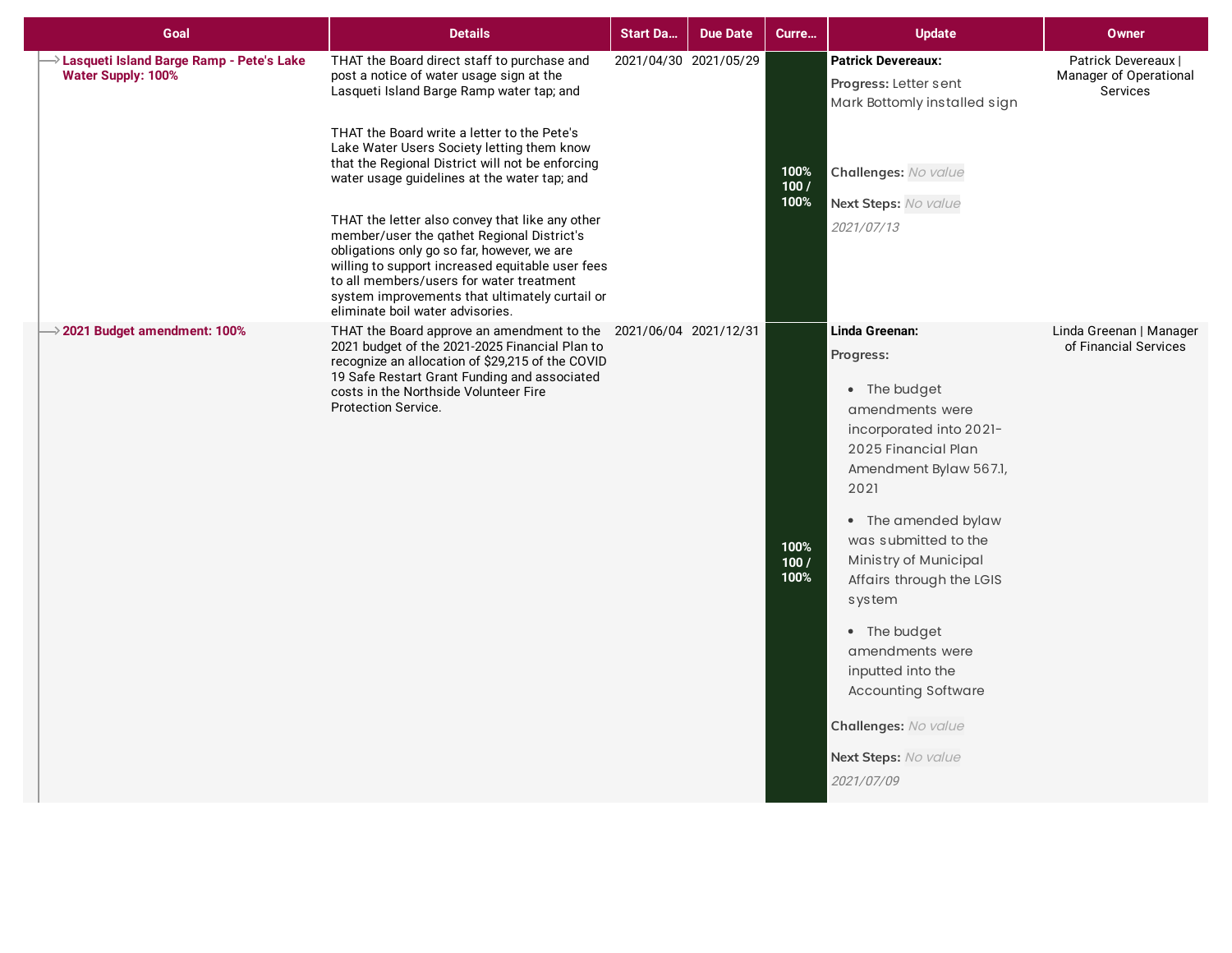| Goal                         | <b>Details</b>                                                                                                                                                                                                                                                                                  | <b>Start Da</b> | <b>Due Date</b> | Curre                | <b>Update</b>                                                                                                                                                                                                                                                                                                                                                                                                        | <b>Owner</b>                                     |
|------------------------------|-------------------------------------------------------------------------------------------------------------------------------------------------------------------------------------------------------------------------------------------------------------------------------------------------|-----------------|-----------------|----------------------|----------------------------------------------------------------------------------------------------------------------------------------------------------------------------------------------------------------------------------------------------------------------------------------------------------------------------------------------------------------------------------------------------------------------|--------------------------------------------------|
| 2021 Budget Amendments: 100% | THAT the Board approve an amendment to the 2021/06/04 2021/12/31<br>2021 budget of the 2021-2025 Financial Plan to<br>allocate a further \$52,909 toward the budget to<br>rebuild the stairway and construct a ramp at<br>the Savary Island Volunteer Fire Protection<br>Service Fire Hall # 1. |                 |                 | 100%<br>100/<br>100% | Linda Greenan:<br>Progress:<br>• The budget<br>amendments were<br>incorporated into 2021-<br>2025 Financial Plan<br>Amendment Bylaw 567.1,<br>2021<br>• The amended bylaw<br>was submitted to the<br>Ministry of Municipal<br>Affairs through the LGIS<br>system<br>• The budget<br>amendments were<br>inputted into the<br><b>Accounting Software</b><br>Challenges: No value<br>Next Steps: No value<br>2021/07/09 | Linda Greenan   Manager<br>of Financial Services |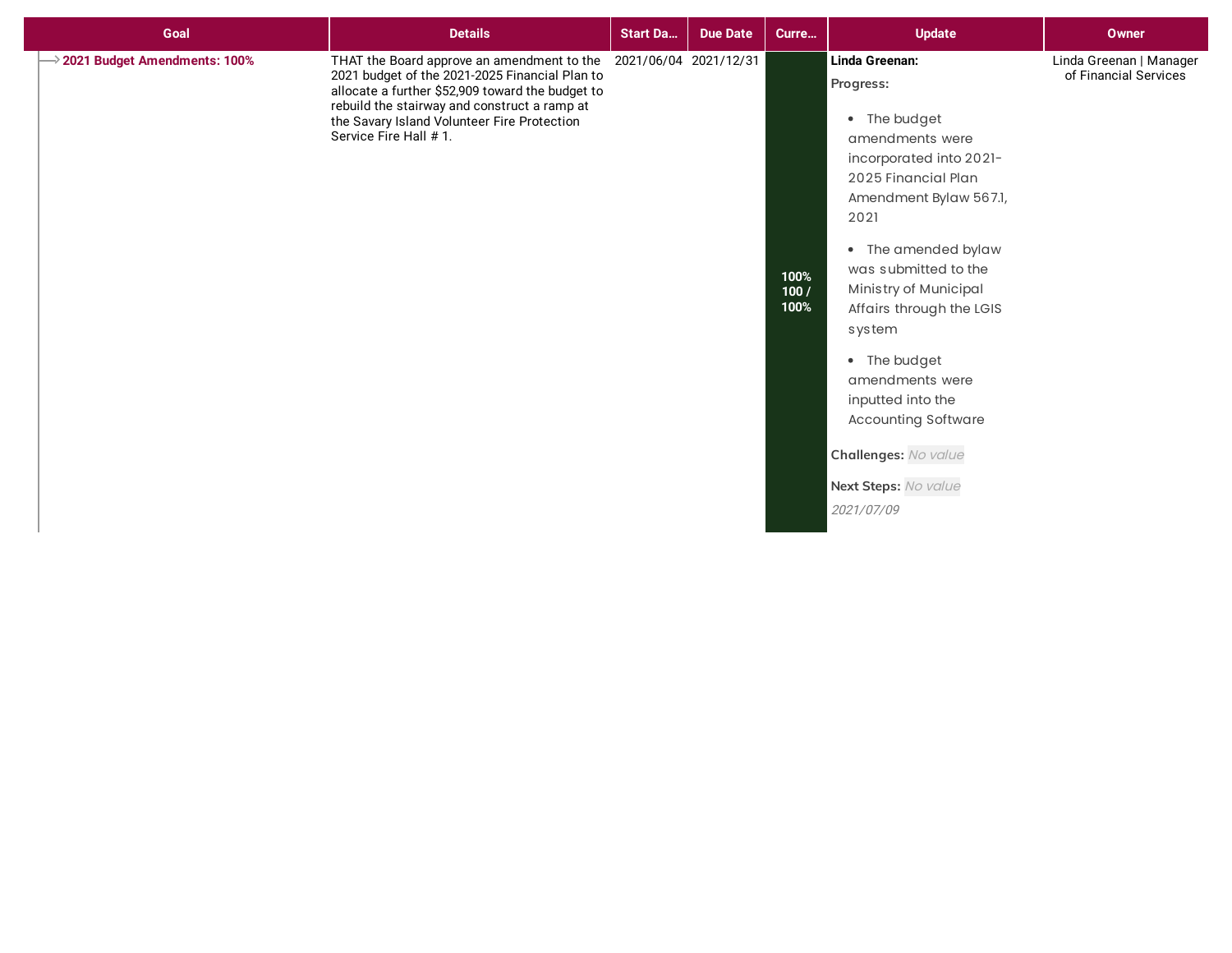| Goal                                                         | <b>Details</b>                                                                                                                                                                                                                                                                                                                                                                     | <b>Start Da</b> | <b>Due Date</b> | Curre                | <b>Update</b>                                                                                                                                                                                                                                                                                                                                                                                                  | Owner                                                     |
|--------------------------------------------------------------|------------------------------------------------------------------------------------------------------------------------------------------------------------------------------------------------------------------------------------------------------------------------------------------------------------------------------------------------------------------------------------|-----------------|-----------------|----------------------|----------------------------------------------------------------------------------------------------------------------------------------------------------------------------------------------------------------------------------------------------------------------------------------------------------------------------------------------------------------------------------------------------------------|-----------------------------------------------------------|
| <b>Budget Amendment Savary Island Dock</b><br>Dredging: 100% | THAT the Board approve a budget amendment 2021/06/28 2021/12/31<br>to reallocate \$70,000 from the Savary Island<br>Marine Facilities Service non-statutory reserve<br>to fund dredging at the Savary Island Dock; and<br>THAT the amendments be incorporated into a<br>budget amendment bylaw to be presented to<br>the June Board meeting for first reading<br>through adoption. |                 |                 | 100%<br>100/<br>100% | Linda Greenan:<br>Progress:<br>• The amendment has<br>been completed with<br><b>Financial Plan</b><br>Amendment Bylaw No.<br>567.2, 2021<br>• The amendment bylaw<br>was submitted to the<br>Ministry of Municipal<br>Affairs through the LGIS<br>system<br>• The budget<br>amendment has been<br>processed in the<br><b>Accounting Software</b><br>Challenges: No value<br>Next Steps: No value<br>2021/07/09 | Patrick Devereaux  <br>Manager of Operational<br>Services |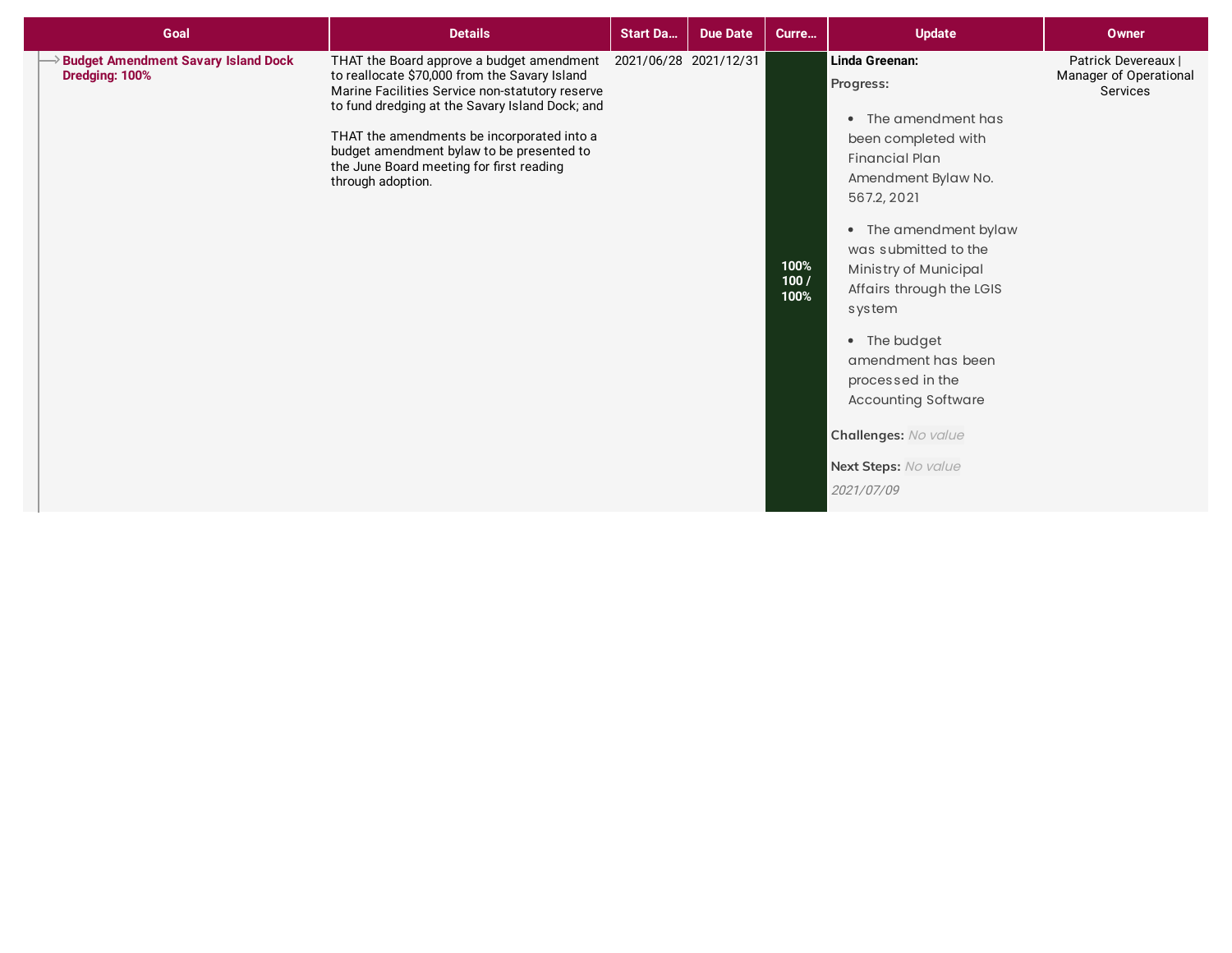| Goal                                                                                                                                                                                | <b>Details</b>                                                                                                                                                                                                                                                                                                                                                                          | <b>Start Da</b>       | <b>Due Date</b> | Curre                | <b>Update</b>                                                                                                                                                                                                                                                                                                                                                                                                  | <b>Owner</b>                                              |
|-------------------------------------------------------------------------------------------------------------------------------------------------------------------------------------|-----------------------------------------------------------------------------------------------------------------------------------------------------------------------------------------------------------------------------------------------------------------------------------------------------------------------------------------------------------------------------------------|-----------------------|-----------------|----------------------|----------------------------------------------------------------------------------------------------------------------------------------------------------------------------------------------------------------------------------------------------------------------------------------------------------------------------------------------------------------------------------------------------------------|-----------------------------------------------------------|
| <b>Maintenance: 100%</b>                                                                                                                                                            | Budget Amendment Van Anda Dock Required THAT the Board approve a budget amendment<br>to reallocate \$170,000 from the Texada Island<br>Marine Facilities Service reserves to allow for<br>repairs to the Van Anda Dock; and<br>THAT the amendments be incorporated into a<br>budget amendment bylaw to be presented to<br>the June Board meeting for first reading<br>through adoption. | 2021/06/28 2021/12/31 |                 | 100%<br>100/<br>100% | Linda Greenan:<br>Progress:<br>• The amendment has<br>been completed with<br><b>Financial Plan</b><br>Amendment Bylaw No.<br>567.2, 2021<br>• The amendment bylaw<br>was submitted to the<br>Ministry of Municipal<br>Affairs through the LGIS<br>system<br>• The budget<br>amendment has been<br>processed in the<br><b>Accounting Software</b><br>Challenges: No value<br>Next Steps: No value<br>2021/07/09 | Patrick Devereaux  <br>Manager of Operational<br>Services |
| <b>Budget Amendment Northside Volunteer Fire</b><br><b>Protection Service Lund Fire Hall and Fire</b><br><b>Training Centre - 9.8.1 Removed from</b><br><b>Consent Agenda: 100%</b> |                                                                                                                                                                                                                                                                                                                                                                                         | 2021/07/05 2021/12/31 |                 | 100%<br>100/<br>100% |                                                                                                                                                                                                                                                                                                                                                                                                                | Linda Greenan   Manager<br>of Financial Services          |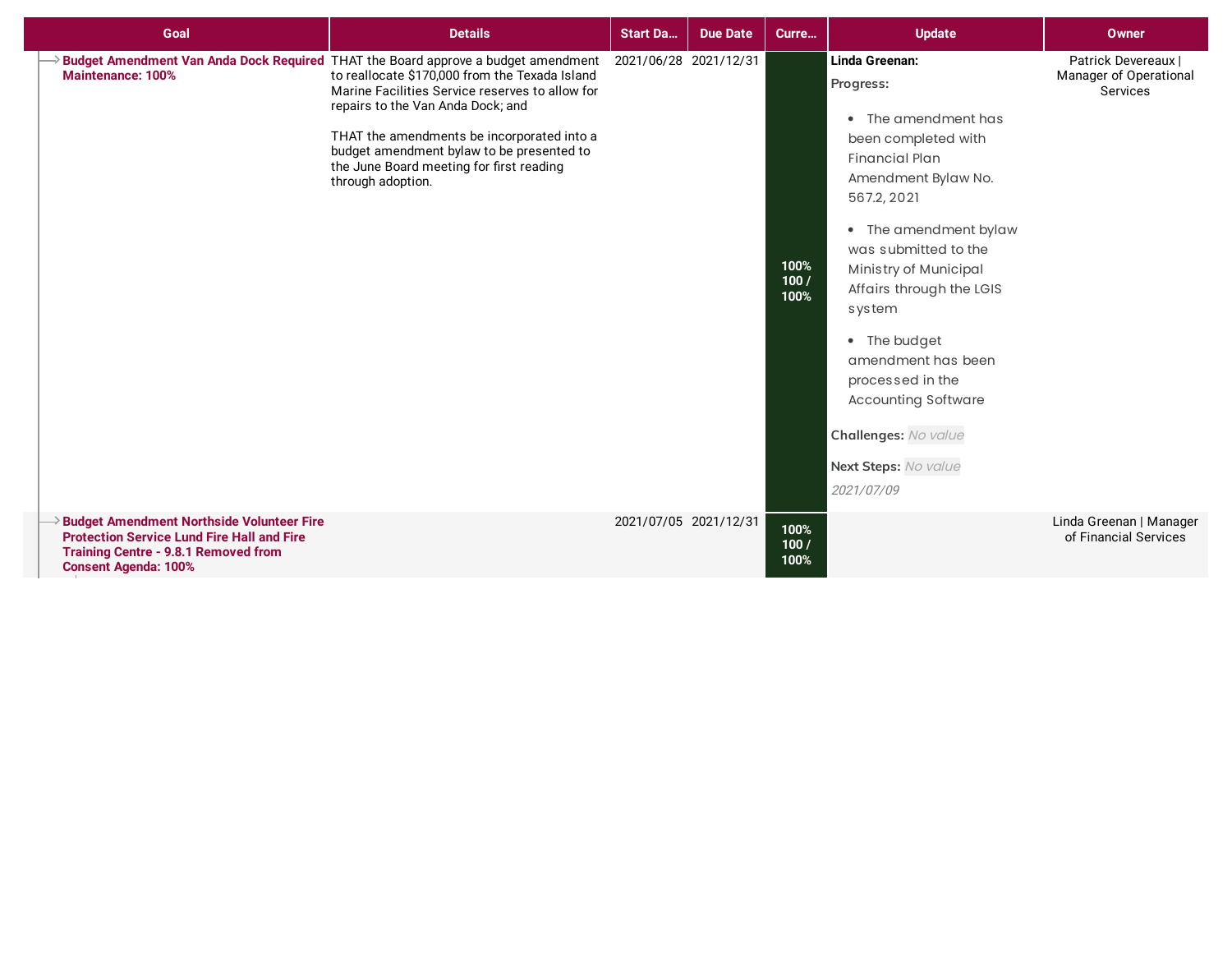| Goal                                                                                                                         | <b>Details</b>                                                                                                                                                                                                                                                                                                     | <b>Start Da</b>       | <b>Due Date</b> | Curre                | <b>Update</b>                                                                                                                                                                                                                                                                                                                                                                                                  | <b>Owner</b>                                     |
|------------------------------------------------------------------------------------------------------------------------------|--------------------------------------------------------------------------------------------------------------------------------------------------------------------------------------------------------------------------------------------------------------------------------------------------------------------|-----------------------|-----------------|----------------------|----------------------------------------------------------------------------------------------------------------------------------------------------------------------------------------------------------------------------------------------------------------------------------------------------------------------------------------------------------------------------------------------------------------|--------------------------------------------------|
| <b>&gt; Budget Amendment Northside</b><br>Fire Hall and Fire Training Centre -<br>9.8.1 Removed from Consent Agenda:<br>100% | THAT the Board approve an amendment to the<br>Volunteer Fire Protection Service Lund 2021 Northside Fire Protection Service budget<br>to recognize \$90,000 from the increased<br>value of the current Larson Road property<br>toward the budget to complete the Lund fire<br>hall and the fire training facility. | 2021/07/05 2021/12/31 |                 | 100%<br>100/<br>100% | Linda Greenan:<br>Progress:<br>• The amendment has<br>been completed with<br><b>Financial Plan</b><br>Amendment Bylaw No.<br>567.2, 2021<br>• The amendment bylaw<br>was submitted to the<br>Ministry of Municipal<br>Affairs through the LGIS<br>system<br>• The budget<br>amendment has been<br>processed in the<br><b>Accounting Software</b><br>Challenges: No value<br>Next Steps: No value<br>2021/07/09 | Linda Greenan   Manager<br>of Financial Services |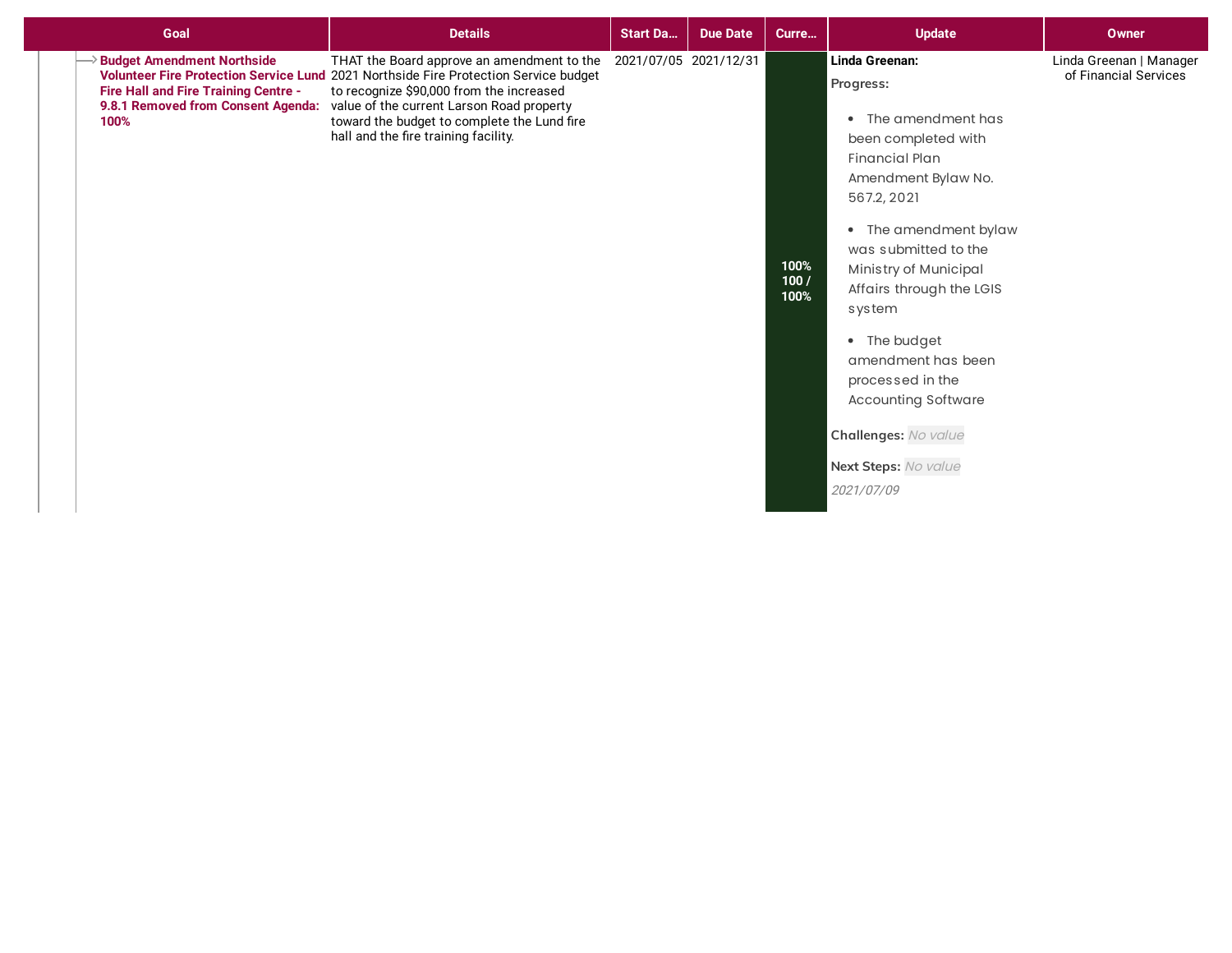| Goal                                                                                                                                                                                  | <b>Details</b>                                                                                                                                                                                                                                                                                                                                                                                                                                                                                                                                         | <b>Start Da</b> | <b>Due Date</b> | Curre                | <b>Update</b>                                                                                                                                                                                                                                                                                                                                                                                                  | Owner                                            |
|---------------------------------------------------------------------------------------------------------------------------------------------------------------------------------------|--------------------------------------------------------------------------------------------------------------------------------------------------------------------------------------------------------------------------------------------------------------------------------------------------------------------------------------------------------------------------------------------------------------------------------------------------------------------------------------------------------------------------------------------------------|-----------------|-----------------|----------------------|----------------------------------------------------------------------------------------------------------------------------------------------------------------------------------------------------------------------------------------------------------------------------------------------------------------------------------------------------------------------------------------------------------------|--------------------------------------------------|
| <b>Budget Amendment Northside</b><br>Volunteer Fire Protection Service Lund 2021 Northside Fire<br>Fire Hall and Fire Training Centre -<br>9.8.1 Removed from Consent Agenda:<br>100% | THAT the Board approve an amendment to the 2021/07/05 2021/12/31<br>Protection Service budget to reallocate<br>\$15,000 in underspending toward<br>costs for the completion of the fire<br>training facility.                                                                                                                                                                                                                                                                                                                                          |                 |                 | 100%<br>100/<br>100% | Linda Greenan:<br>Progress:<br>• The amendment has<br>been completed with<br><b>Financial Plan</b><br>Amendment Bylaw No.<br>567.2, 2021<br>• The amendment bylaw<br>was submitted to the<br>Ministry of Municipal<br>Affairs through the LGIS<br>system<br>• The budget<br>amendment has been<br>processed in the<br><b>Accounting Software</b><br>Challenges: No value<br>Next Steps: No value<br>2021/07/09 | Linda Greenan   Manager<br>of Financial Services |
| <b>Budget Amendment Northside</b><br><b>Fire Hall and Fire Training Centre -</b><br><b>Previously 9.8.1: 100%</b>                                                                     | THAT the Board approve an amendment to the 2021/07/05 2021/12/31<br>Volunteer Fire Protection Service Lund 2021 Northside Fire Protection Service budget<br>to allocate \$40,000 of the COVID-19 Safe<br>Restart Grant Funding toward the construction<br>of an accessible washroom in the new Lund<br>Fire Hall; and<br>THAT the additional \$10,000 not included in the<br>June 24, 2021 budget amendment bylaw be<br>incorporated into a budget amendment bylaw<br>to be presented to the July Board meeting for<br>first reading through adoption. |                 |                 | 100%<br>100/<br>100% | Linda Greenan:<br>Progress:<br>• The 2021-2025<br><b>Financial Plan</b><br>Amendment Bylaw No<br>567.3, 2021 has been<br>adopted<br>• The amendment has<br>been incorporated into<br>the accounting software<br>(Vadim)<br>• The COVID19 funding<br>has been posted to the<br>accounting software<br>Challenges: No value<br>Next Steps: No value<br>2021/10/12                                                | Linda Greenan   Manager<br>of Financial Services |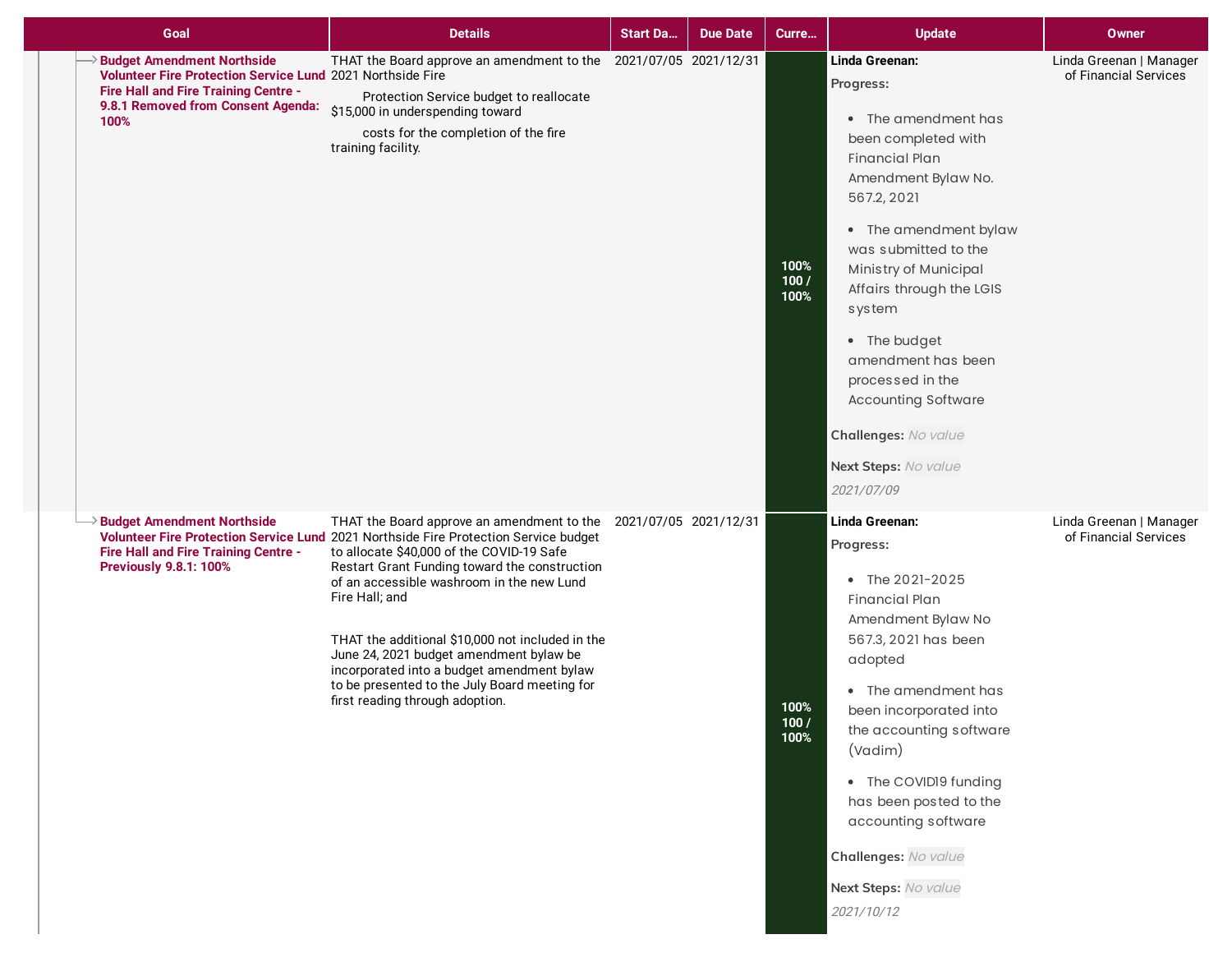| Goal                                                                                                                                                         | <b>Details</b>                                                                                                                                                                                                                                                                  | <b>Start Da</b>       | <b>Due Date</b> | Curre                | <b>Update</b>                                                               | <b>Owner</b>                                           |
|--------------------------------------------------------------------------------------------------------------------------------------------------------------|---------------------------------------------------------------------------------------------------------------------------------------------------------------------------------------------------------------------------------------------------------------------------------|-----------------------|-----------------|----------------------|-----------------------------------------------------------------------------|--------------------------------------------------------|
| $\rightarrow$ Water System Extension Feasibility Study:<br>100%                                                                                              | THAT the Board receive the Water System<br>Extension Feasibility Study June 2021.                                                                                                                                                                                               | 2021/08/05 2021/12/31 |                 | 100%<br>100/<br>100% |                                                                             | Nancy Schmeister  <br>Manager of Technical<br>Services |
| <b>Asset Management Program Progress</b><br><b>Update and Savary Island Marine Service</b><br>Asset Management Plan - State of Assets<br><b>Report: 100%</b> | THAT the Board receive the amended Asset<br>Management Program Progress Update<br>and Savary Island Marine Service Asset<br>Management Plan - State of Assets<br>Report Report, dated July 5, 2021 for<br>information; and                                                      | 2021/08/09 2021/12/31 |                 |                      |                                                                             | Nancy Schmeister  <br>Manager of Technical<br>Services |
|                                                                                                                                                              | THAT the Board approve the template of<br>the Savary Island Marine Service Asset<br>Management Plan - State of Assets Report;<br>and                                                                                                                                            |                       |                 | 100%<br>100/<br>100% |                                                                             |                                                        |
|                                                                                                                                                              | THAT the Board direct staff to proceed with<br>writing of State of Assets Reports for all other<br>Regional District services for which assets are<br>required based on the template for<br>the Savary Island Marine Service Asset<br>Management Plan - State of Assets Report. |                       |                 |                      |                                                                             |                                                        |
| $\rightarrow$ Cemetery Bylaw Amendments - Fees and<br>Charges: 100%                                                                                          | THAT the Board endorse the proposed<br>amendment to "gathet Regional District<br>Cemetery Regulation Bylaw No. 511, 2016" as<br>proposed, at the October 20, 2021 Finance<br>Committee meeting; and                                                                             | 2021/10/29 2021/12/31 |                 |                      | Linda Greenan:<br>Progress:<br>• The changes have<br>been incorporated into | Linda Greenan   Manager<br>of Financial Services       |
|                                                                                                                                                              | THAT the "qathet Regional District Cemetery<br>Regulation Amendment Bylaw No. 511.6, 2021"<br>be presented to the October Board meeting for<br>first reading and second reading; and                                                                                            |                       |                 | 100%<br>100/<br>100% | the cemetery software.<br>Challenges: No value<br>Next Steps: No value      |                                                        |
|                                                                                                                                                              | THAT the "qathet Regional District Cemetery<br>Regulation Amendment Bylaw No. 511.6, 2021"<br>be presented to the November Board meeting<br>for third reading and adoption.                                                                                                     |                       |                 |                      | 2022/01/21                                                                  |                                                        |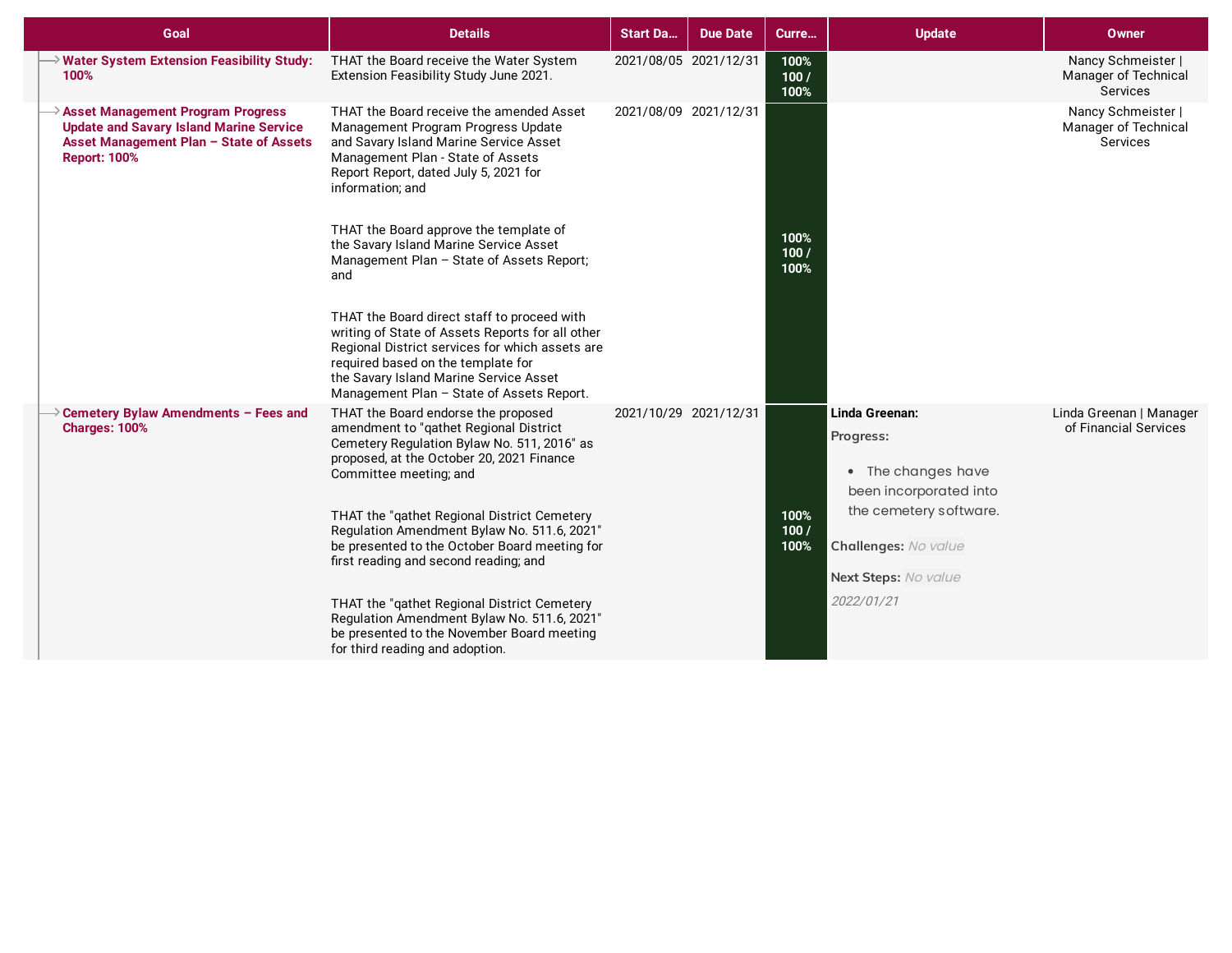| Goal                                                                     | <b>Details</b>                                                                                                                                                                                                                                                                                                                                                                                                                | <b>Start Da</b>       | <b>Due Date</b> | Curre                | <b>Update</b>                                                                                                                                                                                                                                                                                                                                                           | <b>Owner</b>                                     |
|--------------------------------------------------------------------------|-------------------------------------------------------------------------------------------------------------------------------------------------------------------------------------------------------------------------------------------------------------------------------------------------------------------------------------------------------------------------------------------------------------------------------|-----------------------|-----------------|----------------------|-------------------------------------------------------------------------------------------------------------------------------------------------------------------------------------------------------------------------------------------------------------------------------------------------------------------------------------------------------------------------|--------------------------------------------------|
| $\rightarrow$ Lund Sewer User Fees: 100%                                 | THAT the Board approve a 9% increase to the<br>2022 Lund Sewer User Fee Schedule; and<br>THAT the schedule be incorporated into a user<br>fee amendment bylaw to be presented to the<br>October Board meeting for first reading and<br>second reading; and<br>THAT the schedule be incorporated into a user<br>fee amendment bylaw to be presented to the<br>November Board meeting for third reading and<br>adoption         | 2021/10/29 2021/12/31 |                 | 100%<br>100/<br>100% | Linda Greenan:<br>Progress:<br>• The Lund Sewer User<br>Fees have been updated<br>in the accounting<br>software system.<br>• User fees have been<br>updated on the website.<br>Challenges: No value<br><b>Next Steps:</b><br>• Staff will send a letter<br>to communicate the<br>need for increased user<br>fees to all users with<br>the annual invoice.<br>2022/01/21 | Linda Greenan   Manager<br>of Financial Services |
| → Myrtle Pond Water User Fees Bylaw<br>Amendment - Previously 9.14: 100% | THAT the Board approve a 2% increase to the<br>2022 Myrtle Pond Water user fee schedule; and<br>THAT the schedule be incorporated into a user<br>fee amendment bylaw to be presented to the<br>October Board meeting for first reading and<br>second reading; and<br>THAT the schedule be incorporated into a user<br>fee amendment bylaw to be presented to the<br>November Board meeting for third reading and<br>adoption. | 2021/10/29 2021/12/31 |                 | 100%<br>100/<br>100% | Linda Greenan:<br>Progress:<br>• The revised user fees<br>will be communicated in<br>a letter to all users in<br>January, 2022.<br>• The user fees have<br>been:<br>o Updated in the<br>accounting software<br>system.<br>o Posted to the qRD's<br>website.<br>Challenges: No value<br>Next Steps: No value<br>2022/01/21                                               | Linda Greenan   Manager<br>of Financial Services |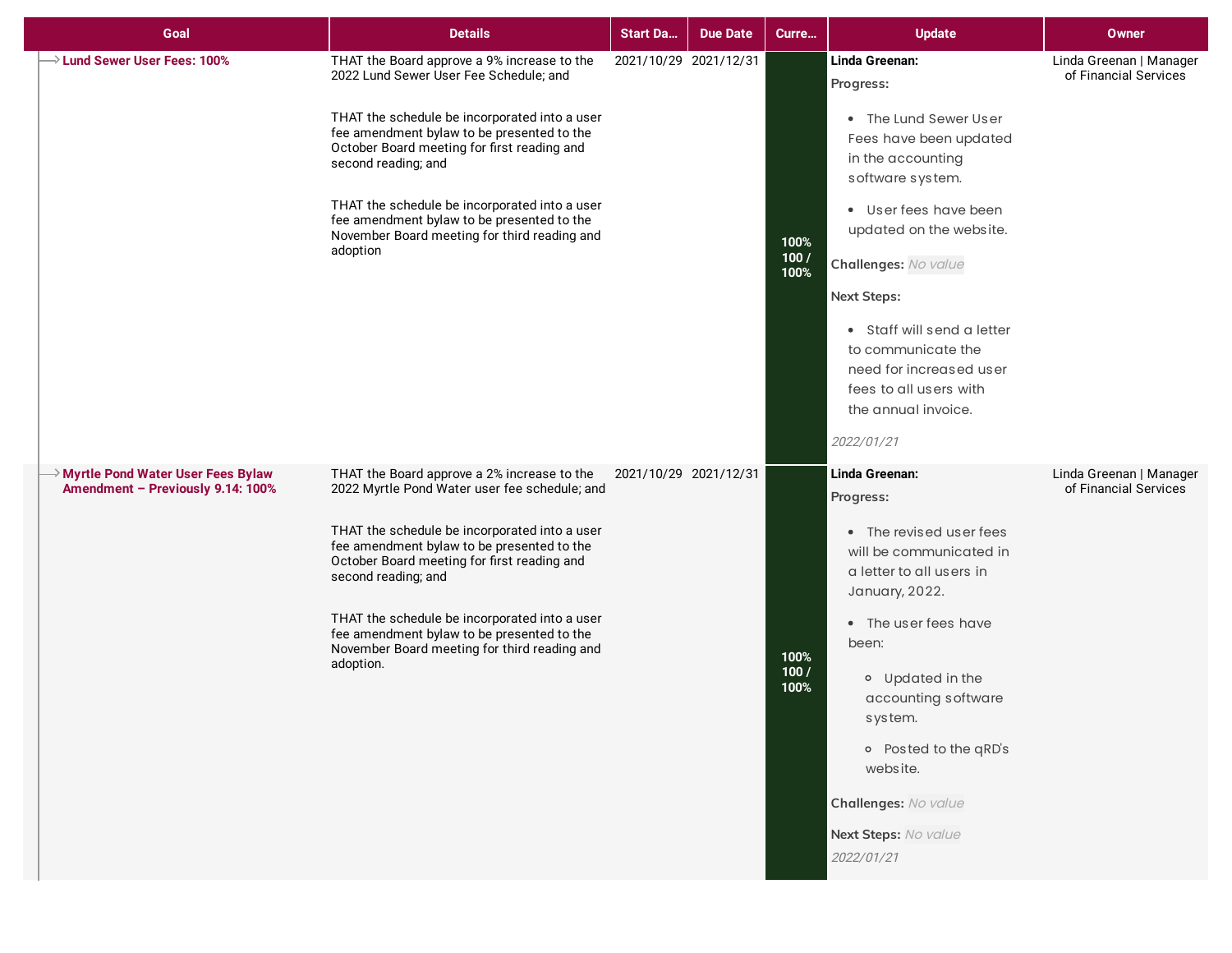| Goal                                                                                                                               | <b>Details</b>                                                                                                                                                                                                                                                                                                                                                                                    | <b>Start Da</b>       | <b>Due Date</b> | Curre                | <b>Update</b>                                                                                                                                                               | <b>Owner</b>                                           |
|------------------------------------------------------------------------------------------------------------------------------------|---------------------------------------------------------------------------------------------------------------------------------------------------------------------------------------------------------------------------------------------------------------------------------------------------------------------------------------------------------------------------------------------------|-----------------------|-----------------|----------------------|-----------------------------------------------------------------------------------------------------------------------------------------------------------------------------|--------------------------------------------------------|
| and Regulations Amendment Bylaw No.<br>117.21, 2021: 100%                                                                          | > Myrtle Pond Local Area Water System Rates THAT the Board give third reading, as amended, 2021/10/29 2021/12/31<br>of "Myrtle Pond Local Area Water System<br>Rates and Regulations Amendment Bylaw No.<br>117.21, 2021"<br>THAT the Board adopt "Myrtle Pond Local Area<br>Water System Rates and Regulations<br>Amendment Bylaw No. 117.21, 2021"                                              |                       |                 | 100%<br>100/<br>100% |                                                                                                                                                                             | Michelle Jones   Manager<br>of Administrative Services |
| 2022-2026 Financial Plan Draft One: 100%                                                                                           |                                                                                                                                                                                                                                                                                                                                                                                                   | 2021/11/29 2021/12/31 |                 | 100%<br>100/<br>100% |                                                                                                                                                                             | Linda Greenan   Manager<br>of Financial Services       |
| Canada Infrastructure Program Grant -<br><b>Environmental Quality Program: 100%</b>                                                | THAT the Board direct staff to submit an<br>application for grant funding for the Myrtle<br>Pond Water Service Water Line Improvements<br>through the Canada- British Columbia Investing<br>in Canada Infrastructure Program - Green<br>Infrastructure - Environmental Quality Sub-<br>Stream; and<br>THAT any costs not covered by the grant be<br>funded through the Myrtle Pond Water Service. | 2021/11/29 2021/12/31 |                 | 61%<br>61 / 100%     | Linda Greenan:<br>Progress:<br>• Staff are preparing the<br>application for<br>submission by the<br>deadline.<br>Challenges: No value<br>Next Steps: No value<br>2022/01/21 | Linda Greenan   Manager<br>of Financial Services       |
| gathet Regional District Cemetery Regulation THAT the Board give third reading of "qathet<br>Amendment Bylaw No. 511.6, 2021: 100% | Regional District Cemetery Regulation<br>Amendment Bylaw No. 511.6, 2021".<br>THAT the Board adopt "qathet Regional District<br>Cemetery Regulation Amendment Bylaw No.<br>511.6, 2021".                                                                                                                                                                                                          | 2021/11/29 2021/12/31 |                 | 100%<br>100/<br>100% |                                                                                                                                                                             | Michelle Jones   Manager<br>of Administrative Services |
| $\rightarrow$ Lund Sewer User Rates Amendment Bylaw<br>No. 194.22, 2021: 100%                                                      | THAT the Board give third reading of "Lund<br>Sewer User Rates Amendment Bylaw No.<br>194.22, 2021".<br>THAT the Board adopt "Lund Sewer User Rates<br>Amendment Bylaw No. 194.22, 2021".                                                                                                                                                                                                         | 2021/11/29 2021/12/31 |                 | 100%<br>100/<br>100% |                                                                                                                                                                             | Michelle Jones   Manager<br>of Administrative Services |
| and Regulations Amendment Bylaw No.<br>117.22, 2021: 100%                                                                          | → Myrtle Pond Local Area Water System Rates THAT the Board give third reading of "Myrtle<br>Pond Local Area Water System Rates and<br>Regulations Amendment Bylaw No. 117.22,<br>2021".<br>THAT the Board adopt "Myrtle Pond Local Area<br>Water System Rates and Regulations<br>Amendment Bylaw No. 117.22, 2021".                                                                               | 2021/11/29 2021/12/31 |                 | 100%<br>100/<br>100% |                                                                                                                                                                             | Michelle Jones   Manager<br>of Administrative Services |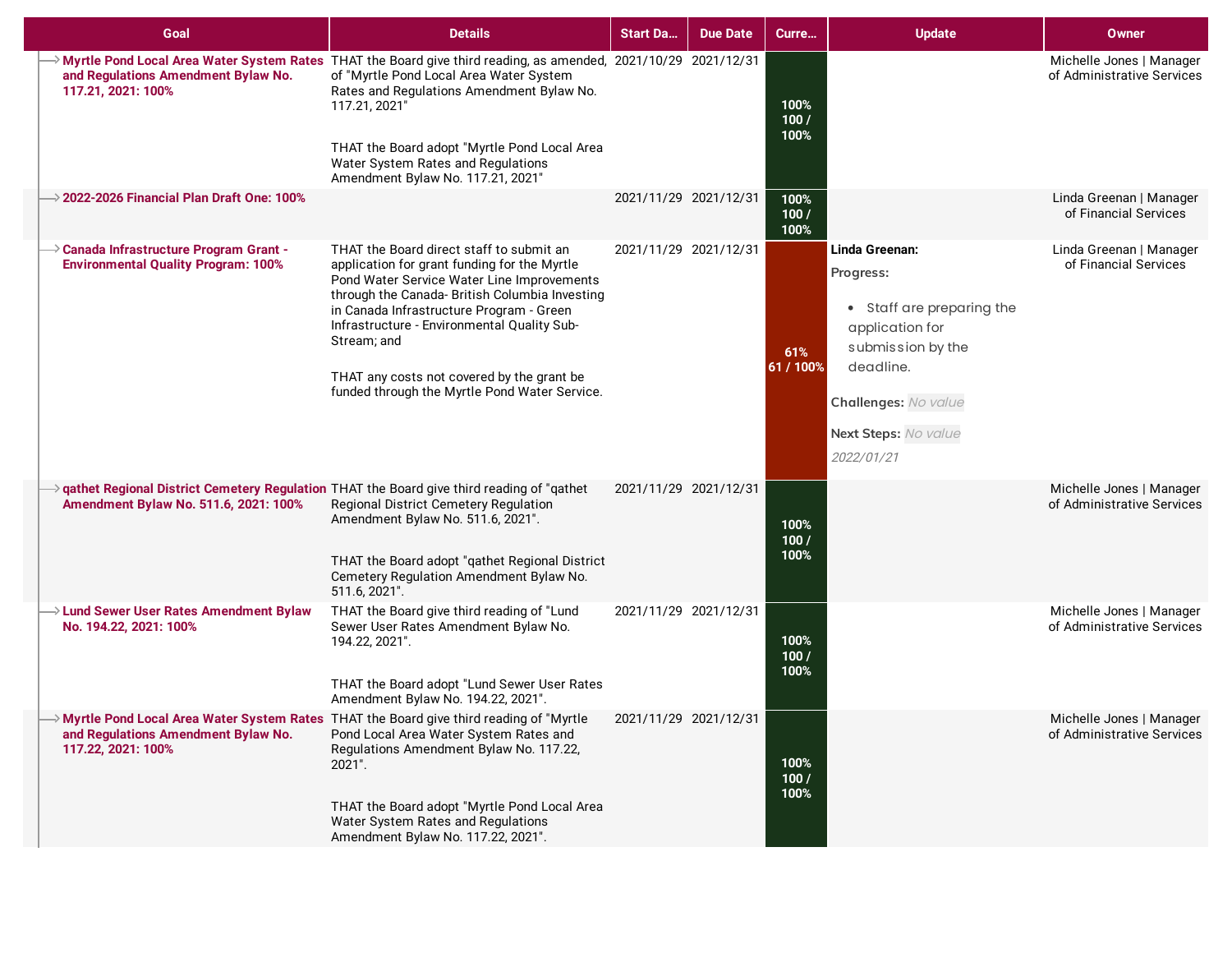| Goal                                                                                                                                       | <b>Details</b>                                                                                                                                                                                            | <b>Start Da</b>       | <b>Due Date</b>       | Curre                 | <b>Update</b>                                                           | <b>Owner</b>                                              |
|--------------------------------------------------------------------------------------------------------------------------------------------|-----------------------------------------------------------------------------------------------------------------------------------------------------------------------------------------------------------|-----------------------|-----------------------|-----------------------|-------------------------------------------------------------------------|-----------------------------------------------------------|
| $\rightarrow$ qathet Regional District Fees and Charges<br>Bylaw No. 570, 2021: 100%                                                       | THAT the Board give third reading of "qathet<br>Regional District Fees and Charges Bylaw No.<br>570, 2021".<br>THAT the Board adopt "qathet Regional District<br>Fees and Charges Bylaw No. 570, 2021".   | 2021/11/29 2021/12/31 |                       | 100%<br>100/<br>100%  |                                                                         | Michelle Jones   Manager<br>of Administrative Services    |
| > Myrtle Pond Zoning Amendment Bylaw, No.<br>426.4, 2021: 100%                                                                             | THAT the Board give first and second reading<br>of "Myrtle Pond Zoning Amendment Bylaw, No.<br>426.4, 2021".                                                                                              | 2021/11/29 2021/12/31 |                       | 100%<br>100/<br>100%  |                                                                         | Michelle Jones   Manager<br>of Administrative Services    |
| $\rightarrow$ qathet Regional District Revenue<br>Anticipation Borrowing Bylaw No. 571, 2022: of "gathet Regional District Revenue<br>100% | THAT the Board give first and second reading<br>Anticipation Borrowing Bylaw No. 571, 2022".                                                                                                              |                       | 2021/11/29 2021/12/31 |                       |                                                                         | Michelle Jones   Manager<br>of Administrative Services    |
|                                                                                                                                            | THAT the Board give third reading of "qathet<br>Regional District Revenue Anticipation<br>Borrowing Bylaw No. 571, 2022".                                                                                 |                       |                       | 100%<br>100/<br>100%  |                                                                         |                                                           |
|                                                                                                                                            | THAT the Board adopt "qathet Regional District<br>Revenue Anticipation Borrowing Bylaw No. 571,<br>2022".                                                                                                 |                       |                       |                       |                                                                         |                                                           |
| $\rightarrow$ Encroachment on qathet Regional District<br>owned property at 3164 Bradford Road,<br>Electoral Area B: 100%                  | THAT the Board respectfully request Aubrey<br>and Betty Rodgers to remove their partially<br>completed garage structure from qathet<br>Regional District's property located at 3164<br>Bradford Road: and | 2021/12/16 2022/12/31 |                       | 50%                   | Laura Roddan:<br>Progress:<br>• Staff informed<br>landowners of Board   | Laura Roddan   Manager of<br><b>Planning Services</b>     |
|                                                                                                                                            | THAT all costs associated with removal of the<br>structure be paid for by the Rodgers.                                                                                                                    |                       |                       | 50 / 100%             | decision.<br>Challenges: No value<br>Next Steps: No value<br>2021/12/22 |                                                           |
| $\rightarrow$ Accessibility within qathet Regional District:<br>100%                                                                       |                                                                                                                                                                                                           | 2021/12/16 2022/12/31 |                       | 0%<br>0/100%          |                                                                         | Patrick Devereaux I<br>Manager of Operational<br>Services |
| Make decisions with consideration to risk, costs,<br>health and safety, and long term sustainability:<br>100%                              |                                                                                                                                                                                                           |                       | 2021/01/01 2021/12/31 | 94%<br>93.97/<br>100% |                                                                         |                                                           |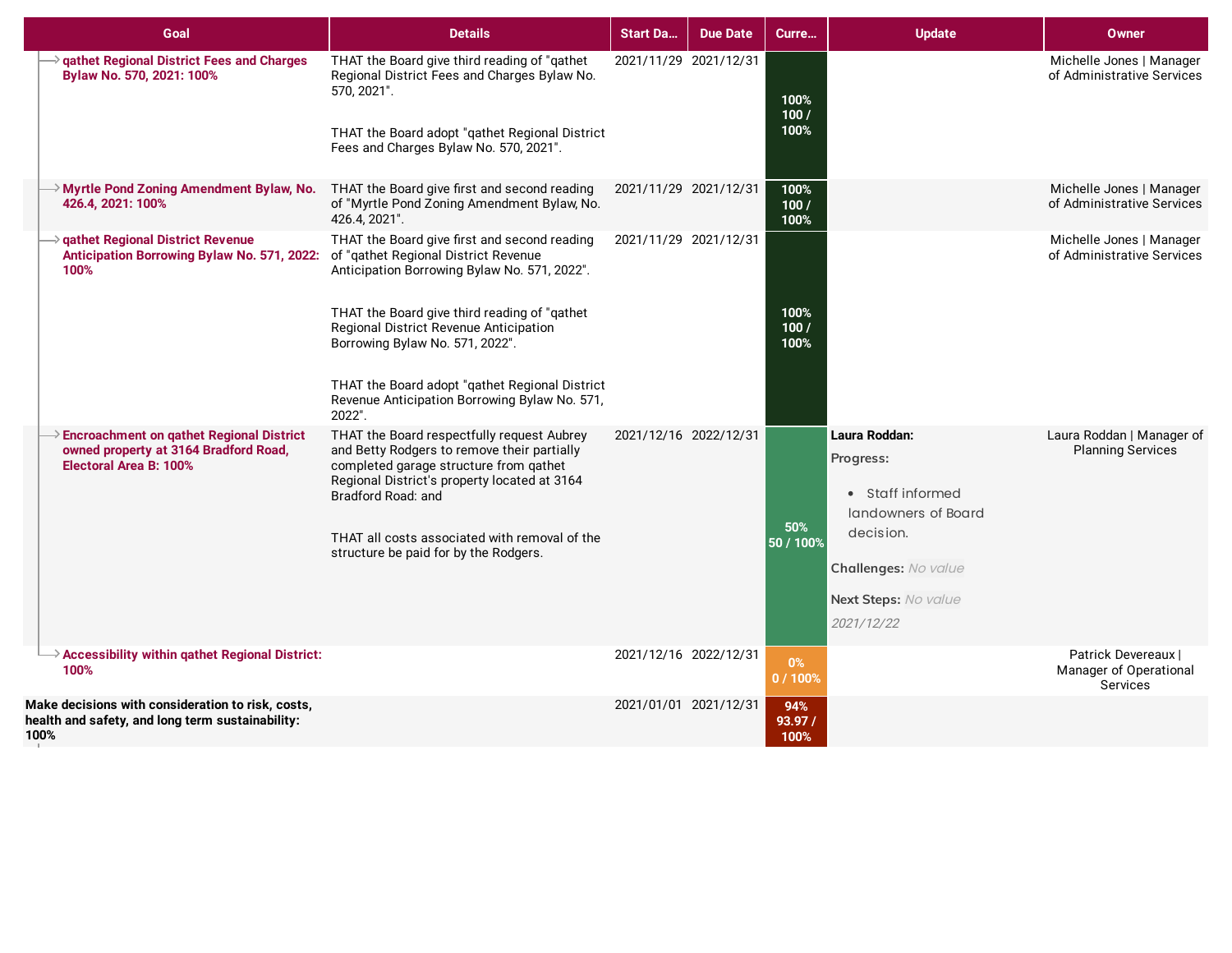| Goal                                                    | <b>Details</b>                                                                                                                                                                                                                                                                                                                                                               | <b>Start Da</b> | <b>Due Date</b> | Curre            | <b>Update</b>                                                                                                                                                                                                                                                                                                                                                                                                             | <b>Owner</b>                                     |
|---------------------------------------------------------|------------------------------------------------------------------------------------------------------------------------------------------------------------------------------------------------------------------------------------------------------------------------------------------------------------------------------------------------------------------------------|-----------------|-----------------|------------------|---------------------------------------------------------------------------------------------------------------------------------------------------------------------------------------------------------------------------------------------------------------------------------------------------------------------------------------------------------------------------------------------------------------------------|--------------------------------------------------|
| >> Lund Sewer Service Development Cost<br>Charges: 100% | THAT the Board approve a grant application to 2019/07/24 2021/12/31<br>the Ministry of Municipal Affairs and Housing<br>for funds to offset the estimated \$30,000 cost<br>to complete a Lund Sewer System Master Plan<br>in 2020; and THAT, if actual study costs exceed<br>the estimate, the Lund Sewer System shall be<br>responsible for costs not covered by the grant. |                 |                 | 75%<br>75 / 100% | Linda Greenan:<br>Progress:<br>• An RFP for the Lund<br>Sewer Master Plan will be<br>issued in 2021<br>• The budget for the<br>Master Plan will be<br>moved forward to 2021<br><b>Challenges:</b><br>• Staff needed to<br>postpone work on this<br>project in order to<br>prioritize work on the<br>Regional Potable Water<br>Transmission Line<br><b>Next Steps:</b><br>• Staff to issue an RFP in<br>2021<br>2021/01/15 | Linda Greenan   Manager<br>of Financial Services |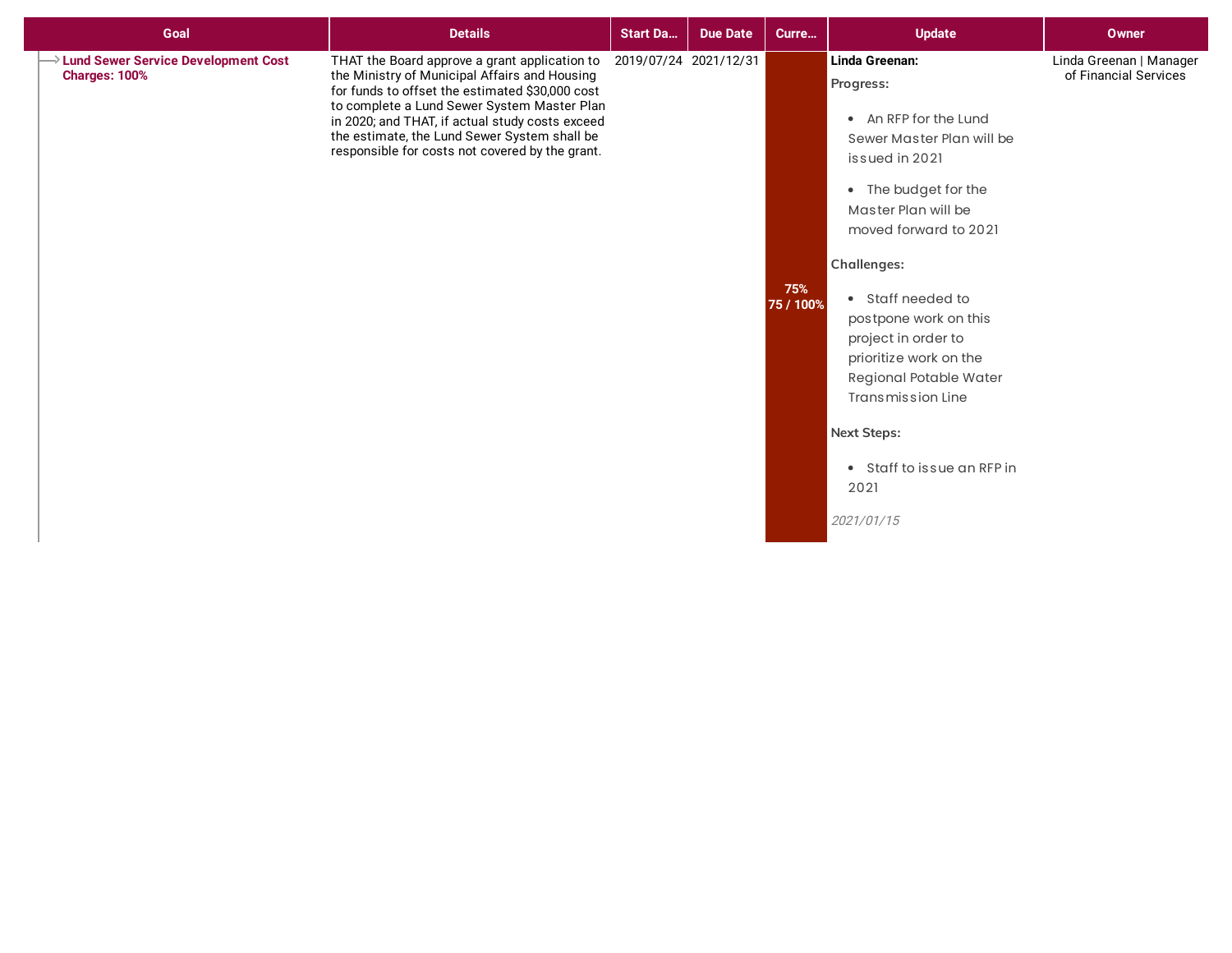| Goal                                                                           | <b>Details</b>                                                                                                                                                                                                                                                                                                                                                                                                                                                 | <b>Start Da</b>       | <b>Due Date</b>       | Curre            | <b>Update</b>                                                                                                                                                                                                                                                                                                                                                | <b>Owner</b>                                     |
|--------------------------------------------------------------------------------|----------------------------------------------------------------------------------------------------------------------------------------------------------------------------------------------------------------------------------------------------------------------------------------------------------------------------------------------------------------------------------------------------------------------------------------------------------------|-----------------------|-----------------------|------------------|--------------------------------------------------------------------------------------------------------------------------------------------------------------------------------------------------------------------------------------------------------------------------------------------------------------------------------------------------------------|--------------------------------------------------|
| <b>Myrtle Pond Water Service Development</b><br><b>Financing Options: 100%</b> | THAT the Board approve a grant application to<br>the Ministry of Municipal Affairs and Housing<br>for funds to offset the estimated \$30,000 cost<br>to complete a Myrtle Pond Water System<br>Capacity Assessment in 2020; and THAT, if<br>actual study costs exceed the estimate, the<br>Myrtle Pond Water service shall be responsible<br>for costs not covered by the grant.                                                                               | 2019/07/24 2021/12/31 |                       | 78%<br>78 / 100% | Linda Greenan:<br>Progress:<br>• Final report received<br>on September 9, 2021<br>• Staff to forward final<br>report to the November<br>Committee meeting for<br><b>Board direction</b><br>Challenges: No value<br><b>Next Steps:</b><br>• Staff to forward final<br>report to the November<br>Committee meeting for<br><b>Board direction</b><br>2021/10/12 | Linda Greenan   Manager<br>of Financial Services |
| $\rightarrow$ Waste Management Tipping Fee Increase:<br>100%                   | THAT the Board approve that the Solid Waste<br>Regulation and Tipping Fee Bylaw 532 be<br>amended to change the municipal solid waste<br>tipping fee to: \$230 per tonne effective January<br>1, 2020; \$235 per tonne effective January 1,<br>2021; \$240 per tonne effective January 1, 2022;<br>and THAT the Solid Waste Regulation and<br>Tipping Fee Bylaw Amendment be forwarded to<br>the November Board meeting for first reading<br>through adoption. |                       | 2019/11/27 2020/12/30 | 75%              | Linda Greenan:<br>Progress:<br>• Let's Talk Trash<br>advertised the 2021<br>tipping fees and advised<br>Augusta Recyclers of the<br>change.<br>75 / 100% Challenges: No value<br><b>Next Steps:</b><br>• Advertise the 2022<br>tipping fees in the fall of<br>2020.<br>2020/12/18                                                                            | Linda Greenan   Manager<br>of Financial Services |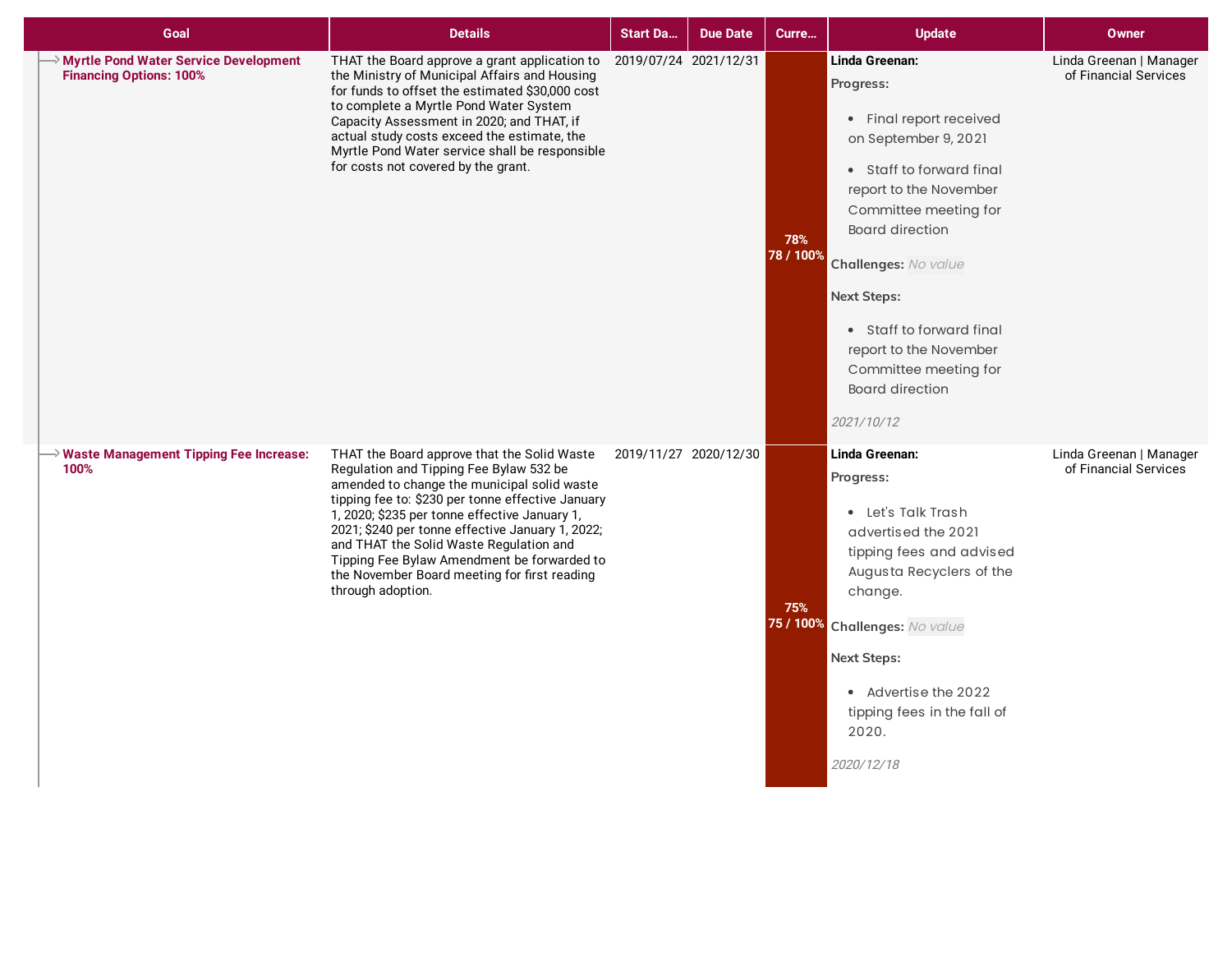| Goal                                                                                                                      | <b>Details</b>                                                                                                           | <b>Start Da</b>       | <b>Due Date</b>       | Curre                | <b>Update</b>                                                                                                                                                                                                                                                                                        | <b>Owner</b>                                     |
|---------------------------------------------------------------------------------------------------------------------------|--------------------------------------------------------------------------------------------------------------------------|-----------------------|-----------------------|----------------------|------------------------------------------------------------------------------------------------------------------------------------------------------------------------------------------------------------------------------------------------------------------------------------------------------|--------------------------------------------------|
| <b>qathet Regional District Solid Waste</b><br><b>Regulation and Tipping Fee Amendment</b><br>Bylaw No. 532.2, 2020: 100% | THAT "qathet Regional District Solid Waste<br>Regulation and Tipping Fee Amendment Bylaw<br>No. 532.2, 2020" be adopted. |                       | 2019/11/27 2020/12/30 | 75%<br>75 / 100%     | Linda Greenan:<br>Progress:<br>• Let's Talk Trash<br>publicized that the new<br>rates will be in effect on<br>January 1, 2021 and<br>advised Augusta<br>Recyclers of the change<br>• The new rates will take<br>effect January 1, 2021<br>Challenges: No value<br>Next Steps: No value<br>2020/12/18 | Linda Greenan   Manager<br>of Financial Services |
| $\rightarrow$ Texada Island Official Community Plan,<br><b>Bylaw No. 551: 100%</b>                                        |                                                                                                                          | 2020/01/01 2021/12/31 |                       | 100%<br>100/<br>100% | Laura Roddan:<br>Progress:<br>• Texada Island Official<br>Community Plan Bylaw<br>551, 2019 adopted by the<br>Regional Board on<br>August 26, 2021.<br>Challenges: No value<br>Next Steps: No value<br>2022/01/05                                                                                    | Laura Roddan   Manager of<br>Planning Services   |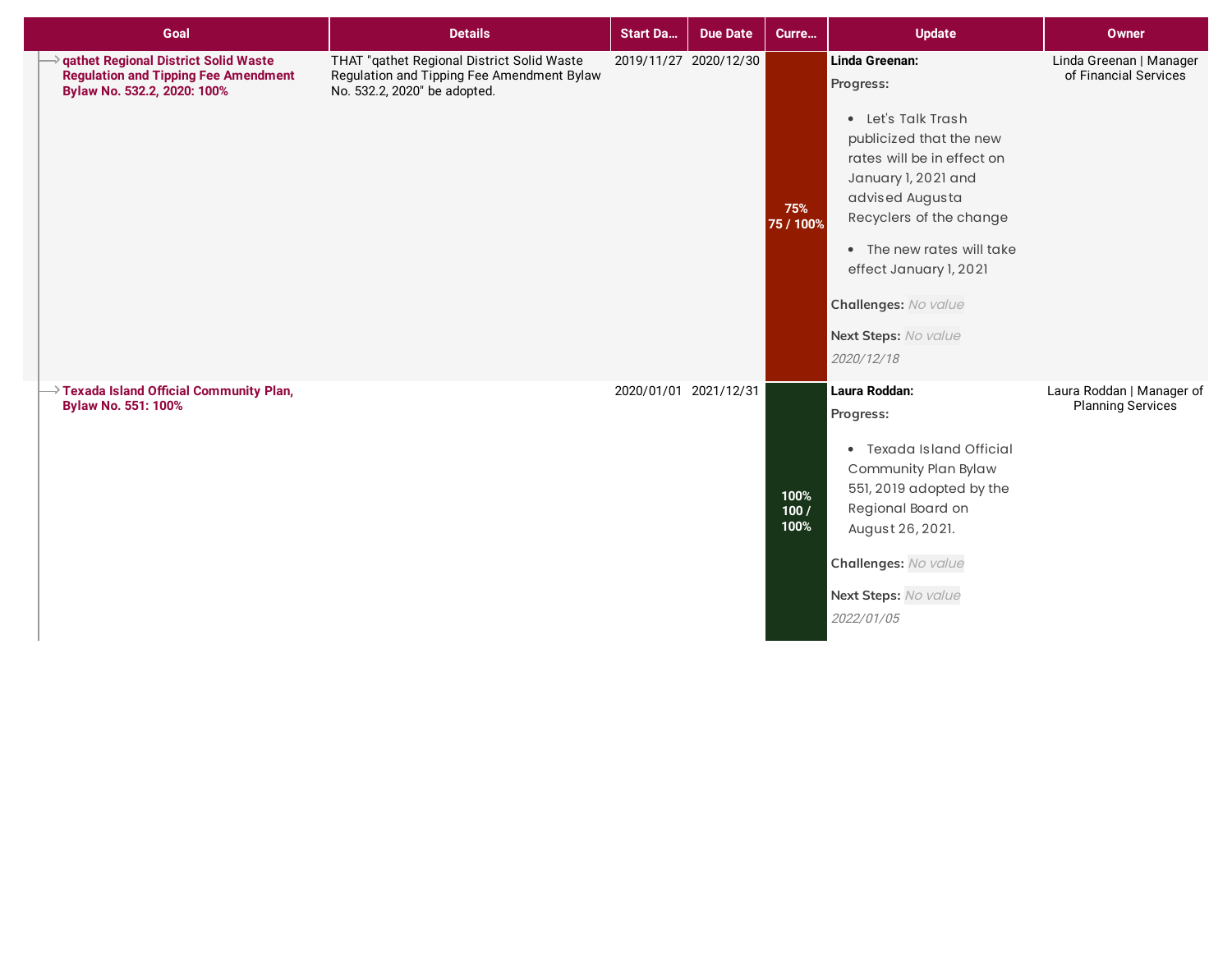| Goal                                                                         | <b>Details</b>                                                                                                                                                                                                                                                                                                                                                                                                                                                                                                                                                                                                                                                                                                                       | <b>Start Da</b>       | <b>Due Date</b> | Curre                | <b>Update</b>                                                                                                                                                                                                                                                                                                                                                                                                                 | Owner                                            |
|------------------------------------------------------------------------------|--------------------------------------------------------------------------------------------------------------------------------------------------------------------------------------------------------------------------------------------------------------------------------------------------------------------------------------------------------------------------------------------------------------------------------------------------------------------------------------------------------------------------------------------------------------------------------------------------------------------------------------------------------------------------------------------------------------------------------------|-----------------------|-----------------|----------------------|-------------------------------------------------------------------------------------------------------------------------------------------------------------------------------------------------------------------------------------------------------------------------------------------------------------------------------------------------------------------------------------------------------------------------------|--------------------------------------------------|
| → Vancouver Coastal Health Authority Capital<br><b>Funding Options: 100%</b> | THAT the Board approve, in its 2021 budget,<br>40% of the Vancouver Coastal Health Authority<br>cost share request which was presented to the<br>Special Regional Hospital District Committee<br>of the Whole on January 30, 2020 for funding of<br>\$1,325,944 through five year borrowing from the<br>Municipal Finance Authority; and THAT the<br>\$240,000 annual contribution to the Willingdon<br>Creek Village maintenance reserve be<br>discontinued during the 5 year debt repayment<br>period in an effort to stabilize the annual<br>Regional Hospital District requisition; and<br>THAT the grant, borrowing and associated debt<br>payments be incorporated into the 2021 budget<br>for the Regional Hospital District. | 2020/03/29 2021/03/31 |                 | 100%<br>100/<br>100% | Linda Greenan:<br>Progress:<br>• The RHD Board<br>adopted the RHD 2021<br><b>Budget Bylaw on March</b><br>25, 2021<br>• The borrowing can<br>now be acted on<br>Challenges: No value<br><b>Next Steps:</b><br>• Staff emailed Johan<br>Marais from VCH on<br>March 26, 2021 to will<br>advise VCH of the<br>funding approval<br>• Staff will borrow the<br>funds from the Municipal<br><b>Finance Authority</b><br>2021/03/26 | Linda Greenan   Manager<br>of Financial Services |
| $\rightarrow$ Fee Waiver Request - Lund Sewer System:<br>100%                | THAT the Board reclassify the property legally<br>described as Block A, Plan VAP3157R, District<br>Lot 5582, Group 1, New Westminster Land<br>District, to single family residential from April<br>1, 2020 to December 31, 2020 for the purpose<br>of calculating the annual charge for Lund<br>Sewer User Fees.                                                                                                                                                                                                                                                                                                                                                                                                                     | 2020/07/15 2020/12/31 |                 | 90%<br>90 / 100%     | Linda Greenan:<br>Progress:<br>• Staff contacted the<br>resident and they will not<br>be opening the bed and<br>breakfast this spring<br>• The resident will let<br>staff know if and when<br>they plan to open the bed<br>and breakfast<br>Challenges: No value<br>Next Steps: No value<br>2021/01/15                                                                                                                        | Linda Greenan   Manager<br>of Financial Services |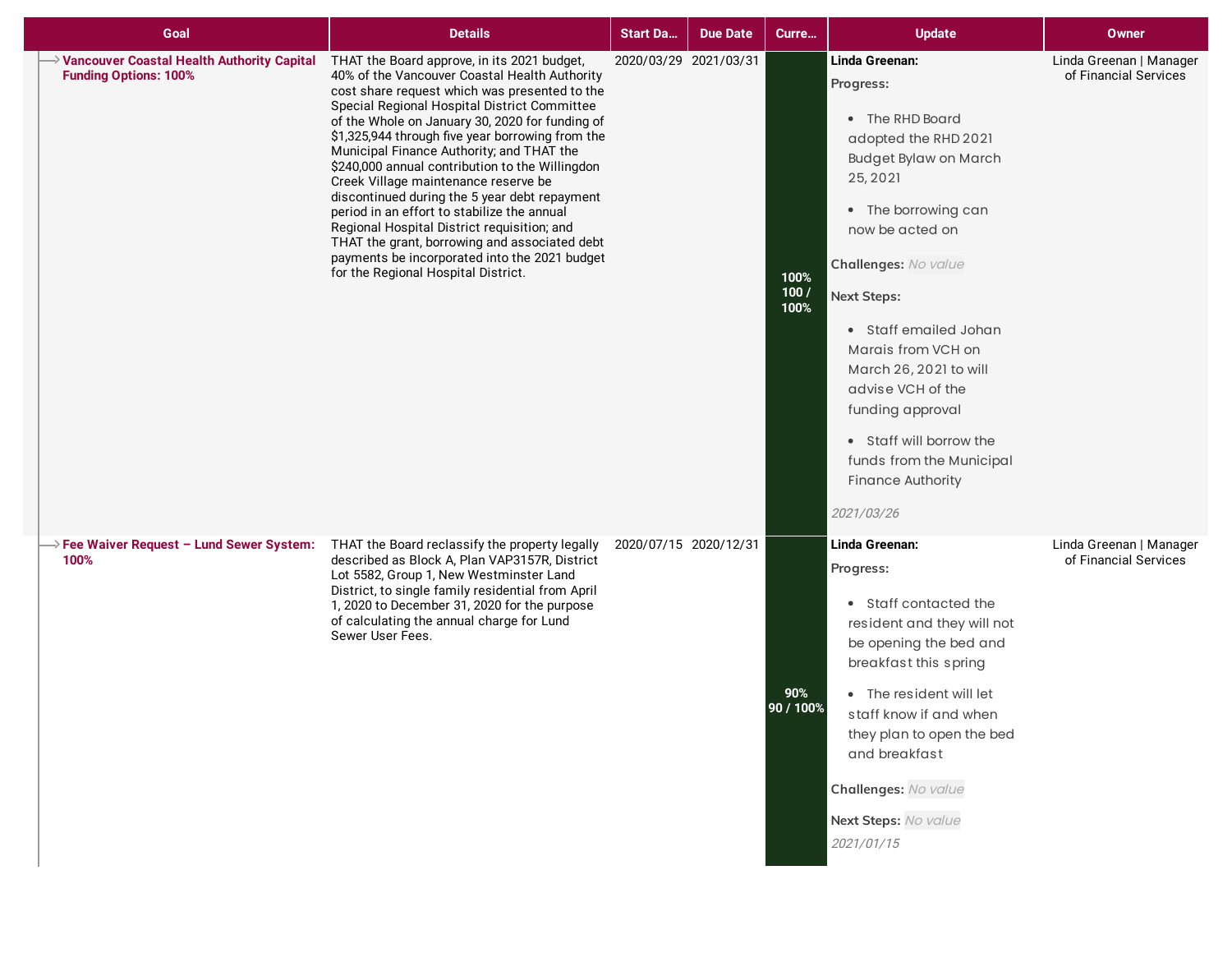| Goal                                    | <b>Details</b>                                                                                                                                                                                                                                                                   | <b>Start Da</b> | <b>Due Date</b>       | Curre                | <b>Update</b>                                                                                                                                                                                                                                                                                                                                                                                                                                                                                                                       | <b>Owner</b>                                     |
|-----------------------------------------|----------------------------------------------------------------------------------------------------------------------------------------------------------------------------------------------------------------------------------------------------------------------------------|-----------------|-----------------------|----------------------|-------------------------------------------------------------------------------------------------------------------------------------------------------------------------------------------------------------------------------------------------------------------------------------------------------------------------------------------------------------------------------------------------------------------------------------------------------------------------------------------------------------------------------------|--------------------------------------------------|
| Credit Card Use Policy Amendments: 100% | THAT the Board adopt the amended Financial<br>Policy 3.5 as proposed at the October 14, 2020<br>Finance Committee; and<br>THAT the Board include \$100,000 in the 2021<br>Revenue Anticipation Bylaw to allow for the<br>aggregate of the credit card maximum<br>spending limits |                 | 2020/11/03 2020/12/31 | 100%<br>100/<br>100% | Linda Greenan:<br>Progress:<br>• A credit card will be<br>issued to the Parks and<br>Properties Supervisor on<br>a pilot basis<br>• Once staff are<br>confident with the<br>process and reporting<br>requirements staff will<br>issue more credit cards<br>on an as required basis<br>Challenges: No value<br><b>Next Steps:</b><br>• Staff to train new user<br>on procedure for using<br>and reporting on credit<br>card spending<br>• Staff to assess and<br>work out any issues prior<br>to issuing further cards<br>2021/07/09 | Linda Greenan   Manager<br>of Financial Services |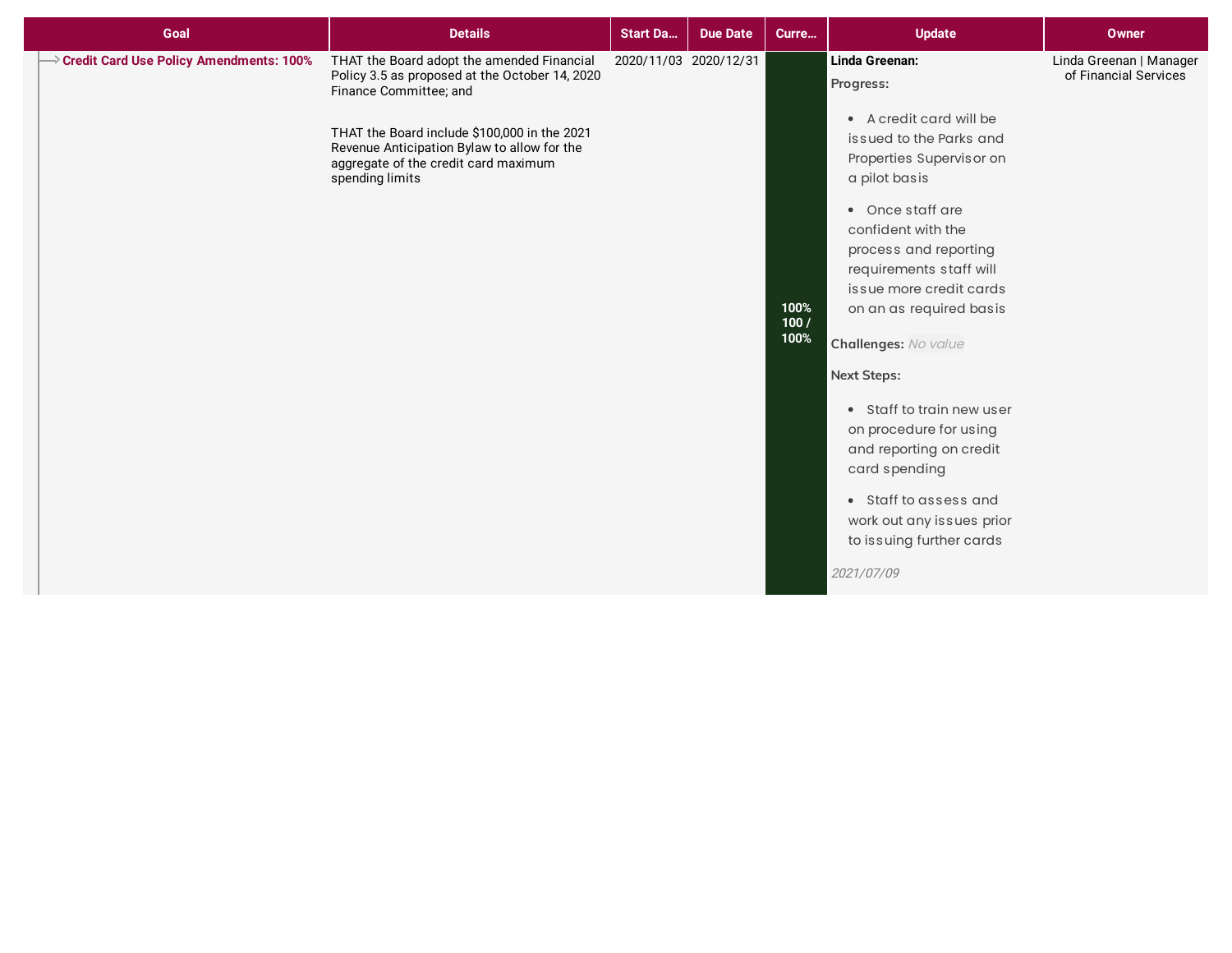| Goal                                                                        | <b>Details</b>                                                                                                                                                                                                                                                                             | <b>Start Da</b>       | <b>Due Date</b> | Curre                 | <b>Update</b>                                                                                                                                                                                                                                                                                                                                                                                                                                                                                                                         | Owner                                            |
|-----------------------------------------------------------------------------|--------------------------------------------------------------------------------------------------------------------------------------------------------------------------------------------------------------------------------------------------------------------------------------------|-----------------------|-----------------|-----------------------|---------------------------------------------------------------------------------------------------------------------------------------------------------------------------------------------------------------------------------------------------------------------------------------------------------------------------------------------------------------------------------------------------------------------------------------------------------------------------------------------------------------------------------------|--------------------------------------------------|
| → COVID-19 Safe Restart Grant: 100%                                         | THAT the Board direct staff to transfer the<br>COVID-19 Safe Restart Grant Funding to a non-<br>statutory reserve fund; and<br>THAT when eligible costs or revenue shortfalls<br>are identified that the funding be transferred<br>from the reserve for use in the appropriate<br>service. | 2020/12/21 2020/12/31 |                 | 100%<br>100 /<br>100% | Linda Greenan:<br>Progress:<br>• The Board considered<br>the funding and<br>proposed allocation at<br>its meeting of January<br>28, 2021 and directed<br>staff to prioritize the<br>allocation to rural area<br>services to the degree<br>possible.<br>• The funding allocation<br>was change to maximize<br>the amount of funding to<br>rural area services and<br>incorporated into the<br>2020 operations and the<br>2021 budget of the 2021-<br>2025 Financial Plan<br>Challenges: No value<br>Next Steps: No value<br>2021/03/26 | Linda Greenan   Manager<br>of Financial Services |
| $\rightarrow$ Director's Remuneration and Expense<br><b>Amendment: 100%</b> | THAT the Board approve a 1.1% increase to the 2020/12/21 2020/12/31<br>Directors' remuneration in 2021; and<br>THAT an amendment bylaw be forwarded to the<br>December Board meeting for first reading<br>though adoption.<br>** Only went to 3rd reading in December.                     |                       |                 | 100%<br>100 /<br>100% | Linda Greenan:<br>Progress:<br>• The Board adopted the<br>amendment bylaw no.<br>558.1, 2020 at its January<br>28, 2021 meeting.<br>Challenges: No value<br>Next Steps: No value<br>2021/03/26                                                                                                                                                                                                                                                                                                                                        | Linda Greenan   Manager<br>of Financial Services |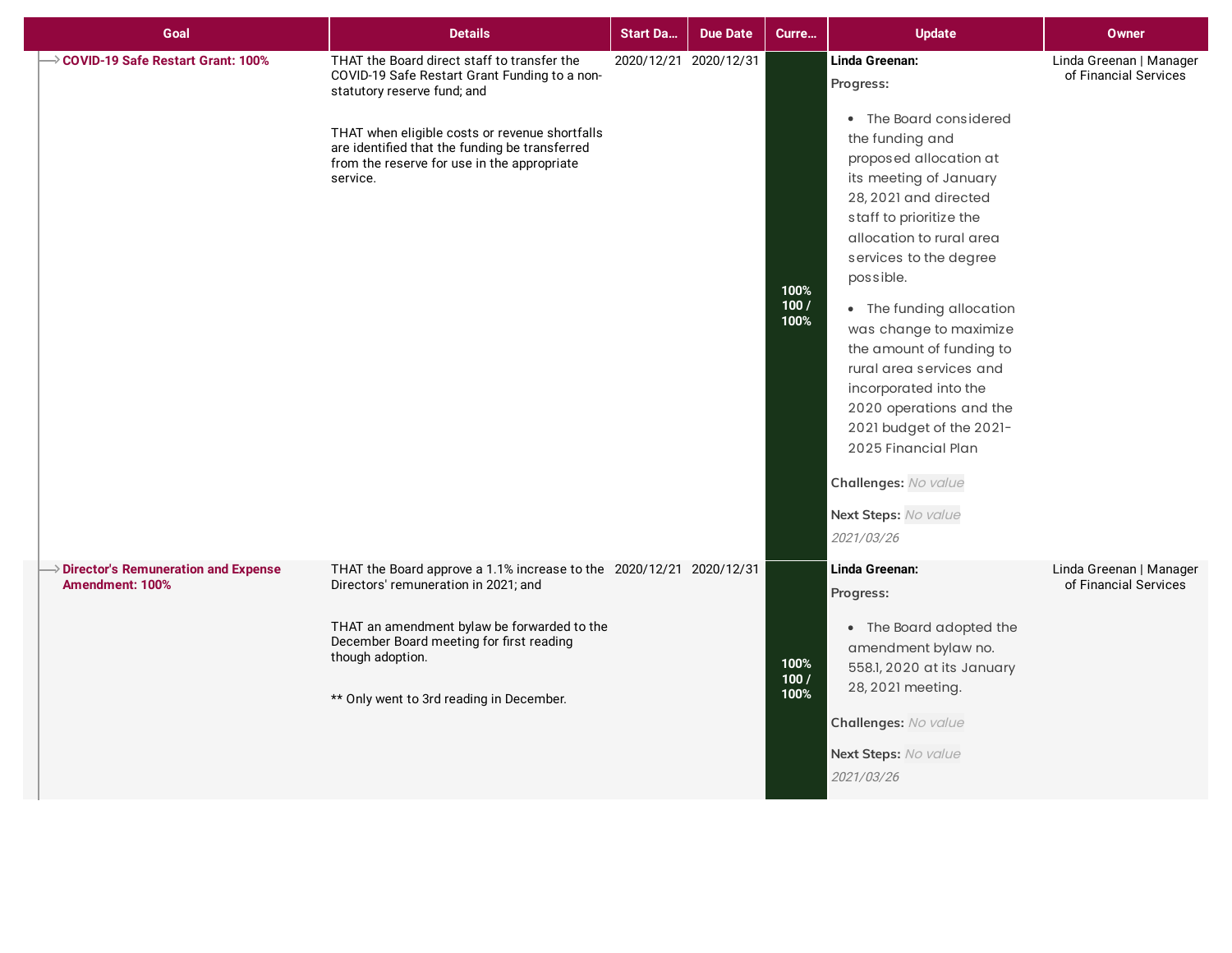| Goal                                     | <b>Details</b>                                                                                                                                                                                                                                                                                                                                                   | <b>Start Da</b>       | <b>Due Date</b> | Curre                | <b>Update</b>                                                                                                                                                                                                                                                                                                                | <b>Owner</b>                                     |
|------------------------------------------|------------------------------------------------------------------------------------------------------------------------------------------------------------------------------------------------------------------------------------------------------------------------------------------------------------------------------------------------------------------|-----------------------|-----------------|----------------------|------------------------------------------------------------------------------------------------------------------------------------------------------------------------------------------------------------------------------------------------------------------------------------------------------------------------------|--------------------------------------------------|
| $\rightarrow$ Lund Sewer User Fees: 100% | THAT the Board approve a 7% increase to the<br>2021 Lund Sewer User Fee Schedule; and<br>THAT the schedule be incorporated into a user<br>fee amendment bylaw to be presented to the<br>December Board meeting for first reading<br>through adoption.<br>** Only went to 3rd reading in December                                                                 | 2020/12/21 2020/12/31 |                 | 100%<br>100/<br>100% | Linda Greenan:<br>Progress:<br>• The Board adopted the<br>Lund Sewer User Rates<br>Amendment Bylaw No.<br>194.21, 2020 on January<br>28, 2021<br>Challenges: No value<br>Next Steps: No value<br>2021/03/26                                                                                                                  | Linda Greenan   Manager<br>of Financial Services |
|                                          | $\rightarrow$ Organizational Restructure – Finance: 100% THAT the Board postpone consideration of the 2021/01/27 2021/12/31<br>two proposed Financial Services Department<br>positions until the February Finance Committee<br>In-Camera Meeting, and request staff to<br>provide prioritization of the proposed new staff<br>positions and alternative options. |                       |                 | 100%<br>100/<br>100% | Linda Greenan:<br>Progress:<br>• Staff brought further<br>information and<br>prioritization to the<br>February 17, 2021 Finance<br>Committee In Camera<br>Meeting<br>• The Board approved<br>the positions at its in<br>camera meeting of<br>February 25, 2021<br>Challenges: No value<br>Next Steps: No value<br>2021/03/26 | Al Radke   CAO                                   |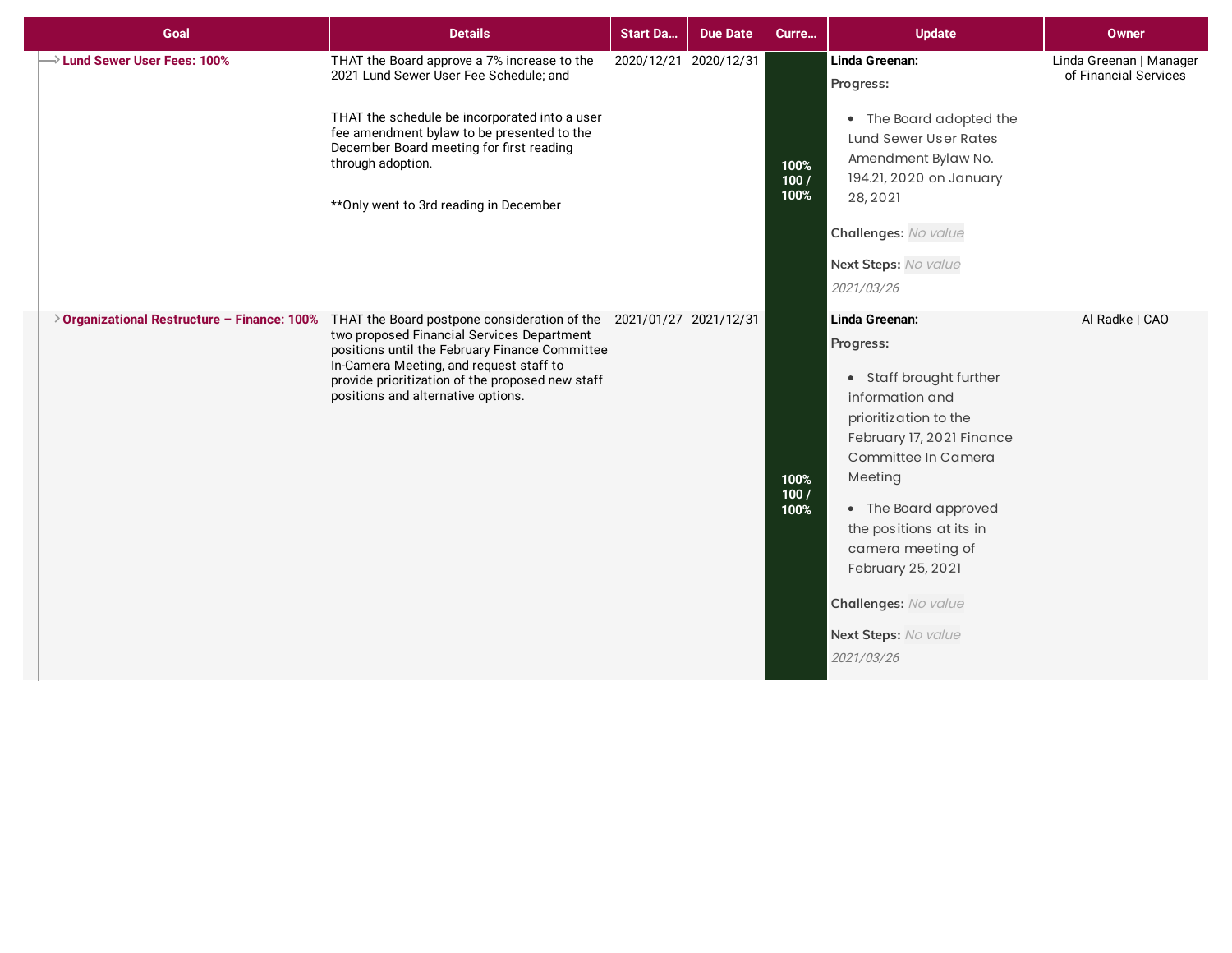| Goal                                                                       | <b>Details</b>                                                                                                                                                                                                                                                                                                                      | <b>Start Da</b>       | <b>Due Date</b>       | Curre                | <b>Update</b>                                                                                                                                                                                                                                                                                                    | <b>Owner</b>                                          |
|----------------------------------------------------------------------------|-------------------------------------------------------------------------------------------------------------------------------------------------------------------------------------------------------------------------------------------------------------------------------------------------------------------------------------|-----------------------|-----------------------|----------------------|------------------------------------------------------------------------------------------------------------------------------------------------------------------------------------------------------------------------------------------------------------------------------------------------------------------|-------------------------------------------------------|
| <b>Changes to Provincial Contaminated Sites</b><br><b>Regulation: 100%</b> | THAT the Board receive the staff report dated<br>January 12, 2021 on the subject of changes to<br>the Provincial Contaminated Sites Regulation<br>that will download responsibility for<br>contaminated sites profile administration to<br>municipalities and regional districts across the<br>province effective February 1, 2021. | 2021/01/28 2021/12/31 |                       | 100%<br>100/<br>100% | Laura Roddan:<br>Progress:<br>• Staff completed web-<br>based capacity building<br>training hosted by<br>Ministry of Environment in<br>order to be prepared for<br>applications that trigger<br>the need to file<br>contaminated site<br>profiles.<br>Challenges: No value<br>Next Steps: No value<br>2021/04/01 | Laura Roddan   Manager of<br><b>Planning Services</b> |
| $\rightarrow$ 2021 Canada Summer Jobs Grant<br><b>Application: 100%</b>    | THAT the Board endorse an application to<br>Employment and Social Development Canada<br>for the Canada Summer Jobs 2021 grant for up<br>to \$19,152.00 to subsidize summer worker's<br>wages; and<br>THAT any costs not covered by the grant be<br>funded through the Parks and Cemetery<br>Services.                               |                       | 2021/01/28 2021/12/31 | 100%<br>100/<br>100% | Linda Greenan:<br>Progress:<br>• The projected funding<br>from the grant have been<br>included in the 2021-<br>2025 Financial Plan<br>Challenges: No value<br>Next Steps: No value<br>2021/03/26                                                                                                                 | Linda Greenan   Manager<br>of Financial Services      |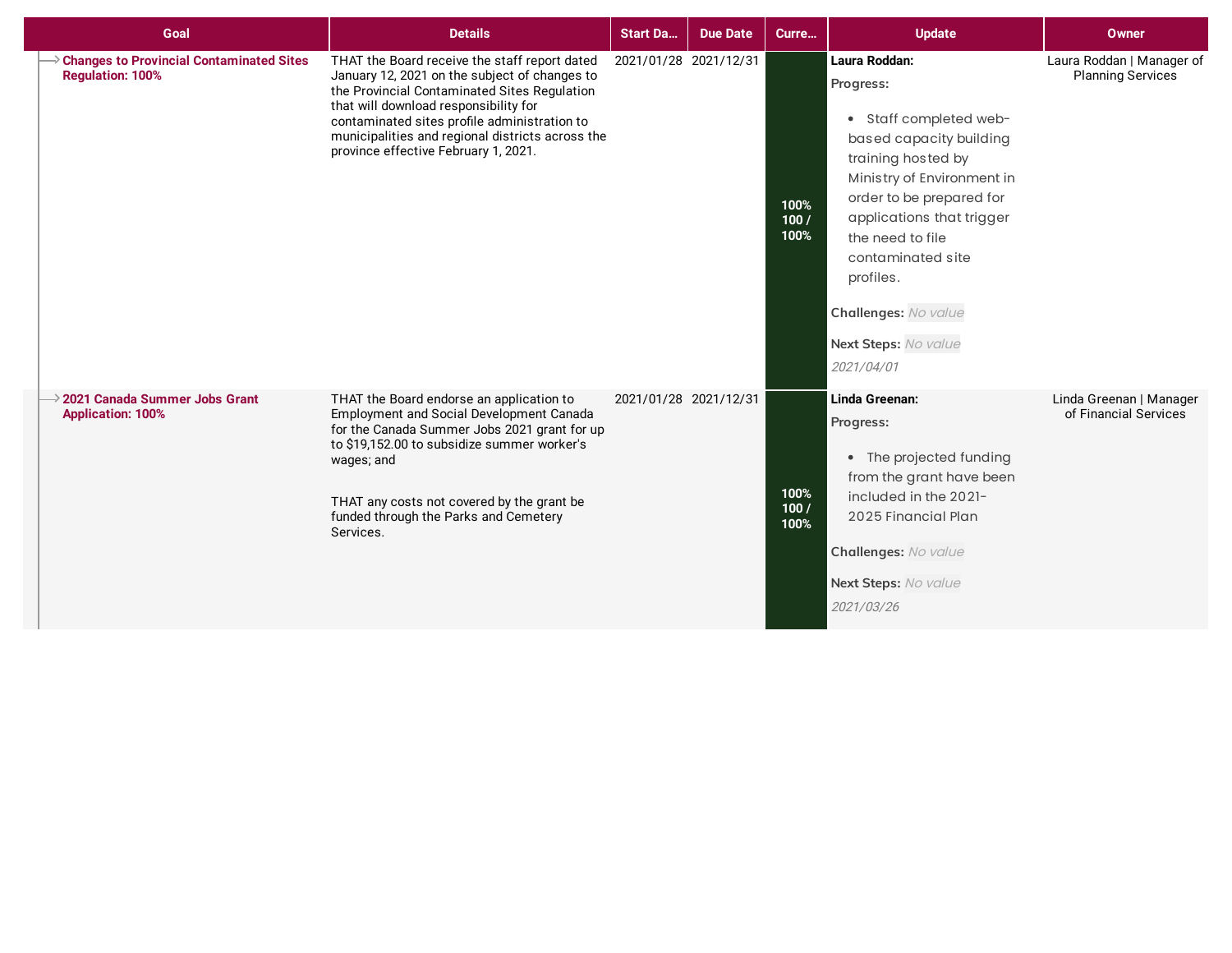| Goal                                                  | <b>Details</b>                                                                                                                                                                                                                                              | <b>Start Da</b>       | <b>Due Date</b> | Curre                 | <b>Update</b>                                                                                                                                                                                                                                                                                                                                   | <b>Owner</b>                                     |
|-------------------------------------------------------|-------------------------------------------------------------------------------------------------------------------------------------------------------------------------------------------------------------------------------------------------------------|-----------------------|-----------------|-----------------------|-------------------------------------------------------------------------------------------------------------------------------------------------------------------------------------------------------------------------------------------------------------------------------------------------------------------------------------------------|--------------------------------------------------|
| Cemetery Bylaw Amendments - Fees and<br>Charges: 100% | THAT the Board endorse the proposed<br>amendment to Bylaw No. 511 as proposed, at<br>the January 20, 2021 Finance Committee<br>meeting; and<br>THAT the amendment bylaw be presented to<br>the January Board meeting for first reading<br>through adoption. | 2021/01/28 2021/12/31 |                 | 100%<br>100 /<br>100% | Linda Greenan:<br>Progress:<br>• The Cemetery<br><b>Regulation Amendment</b><br>Bylaw No. 511.5, 2021 was<br>adopted by the Board at<br>its meeting of January<br>28, 2021<br>• The fee changes were<br>changed in the software<br>system and put into<br>effect on March 1, 2021<br>Challenges: No value<br>Next Steps: No value<br>2021/03/26 | Linda Greenan   Manager<br>of Financial Services |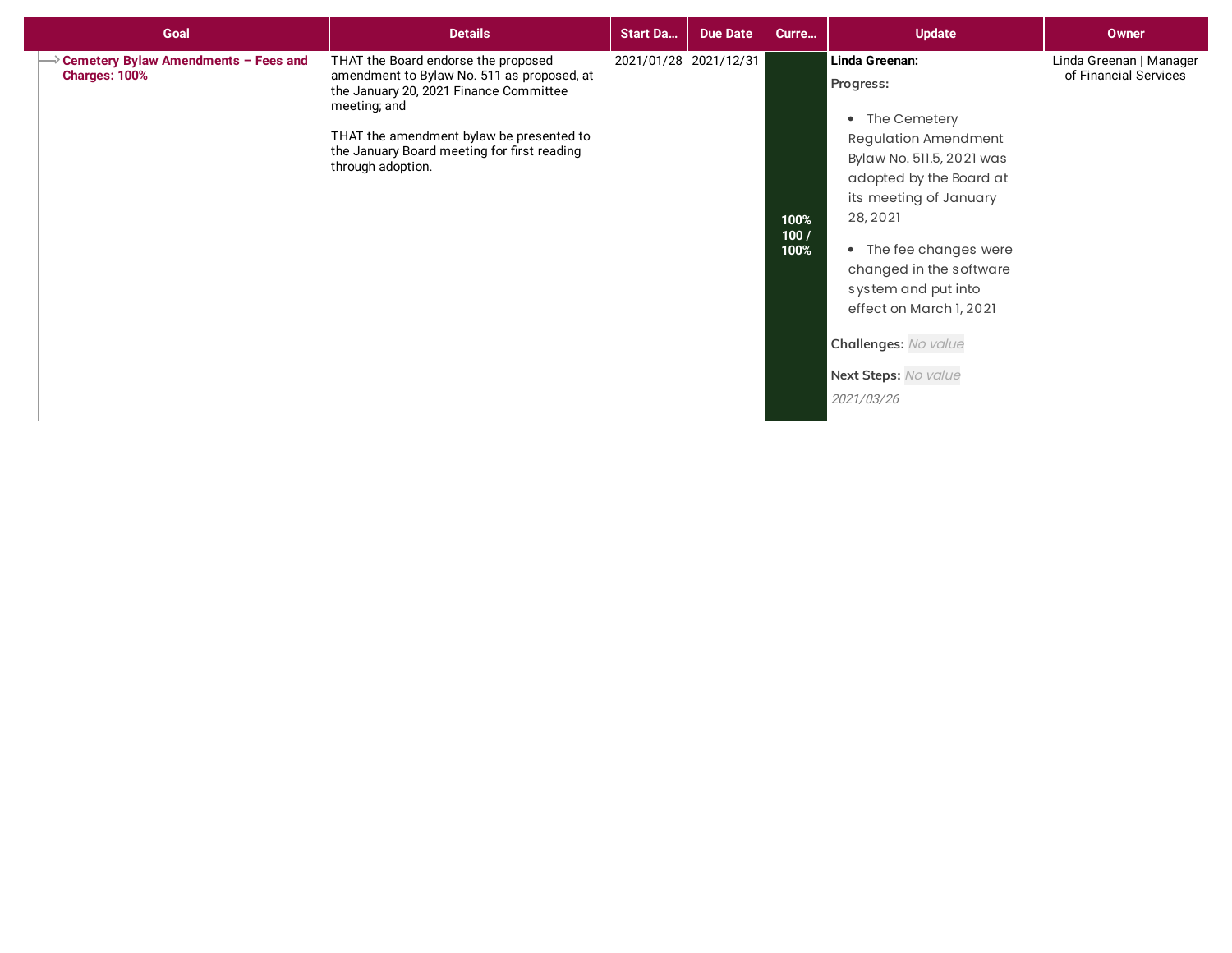| Goal                                            | <b>Details</b>                                                                                                                                                                                                                                                                    | <b>Start Da</b> | <b>Due Date</b>       | Curre                | <b>Update</b>                                                                                                                                                                                                                                                                                                                                                                                                                                                                                                                                                                                      | <b>Owner</b>                                     |
|-------------------------------------------------|-----------------------------------------------------------------------------------------------------------------------------------------------------------------------------------------------------------------------------------------------------------------------------------|-----------------|-----------------------|----------------------|----------------------------------------------------------------------------------------------------------------------------------------------------------------------------------------------------------------------------------------------------------------------------------------------------------------------------------------------------------------------------------------------------------------------------------------------------------------------------------------------------------------------------------------------------------------------------------------------------|--------------------------------------------------|
| $\rightarrow$ Myrtle Pond Water User Fees: 100% | THAT the Board endorse a 4% increase to the<br>2021 Myrtle Pond Water User Fee Schedule as<br>presented at the January 20, 2021 Finance<br>Committee meeting; and<br>THAT the amendment bylaw be presented to<br>the January Board meeting for first reading<br>through adoption. |                 | 2021/01/28 2021/12/31 | 100%<br>100/<br>100% | Linda Greenan:<br>Progress:<br>• The Board approved<br>the Myrtle Pond Local<br>Area Water System Rates<br>and Regulations<br>Amendment Bylaw No.<br>117.20, 2021 at its meeting<br>of January 28, 2021<br>• Letters were sent to<br>the users on February 16,<br>2021 outlining the<br>changes to the user fees<br>and work that has been<br>completed on the system<br>in 2020<br>• The user fees were<br>changed in the Vadim<br>software system<br>• The first quarter user<br>fee invoices will be<br>mailed out in April, 2021<br>Challenges: No value<br>Next Steps: No value<br>2021/03/26 | Linda Greenan   Manager<br>of Financial Services |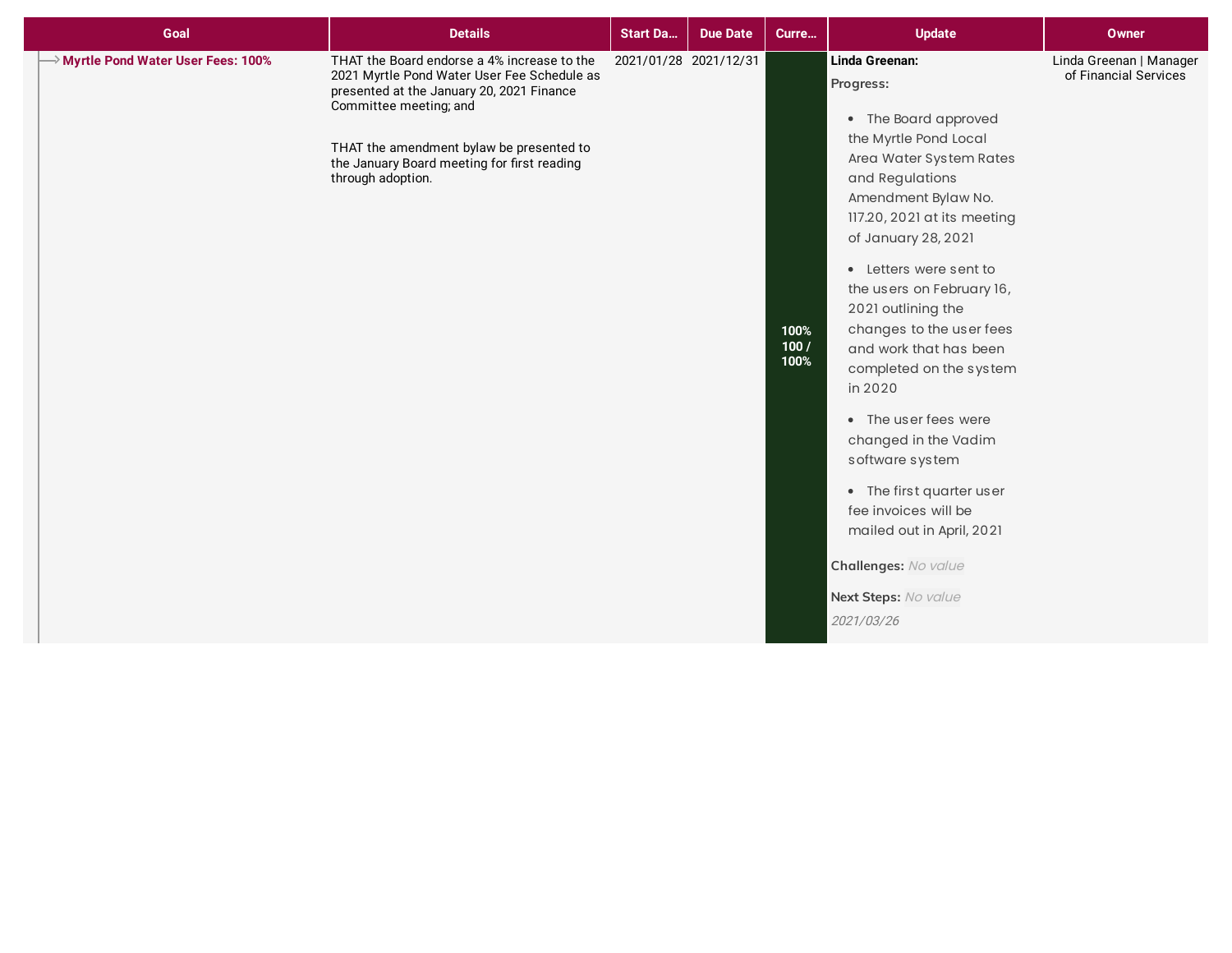| Goal                                                                                                                     | <b>Details</b>                                                               | <b>Start Da</b>       | <b>Due Date</b> | Curre                | <b>Update</b>                                                                                                                                                                                                                                                                                          | Owner                                            |
|--------------------------------------------------------------------------------------------------------------------------|------------------------------------------------------------------------------|-----------------------|-----------------|----------------------|--------------------------------------------------------------------------------------------------------------------------------------------------------------------------------------------------------------------------------------------------------------------------------------------------------|--------------------------------------------------|
| > Lund Sewer User Rates Amendment Bylaw<br>No. 194.21, 2020: 100%                                                        | THAT "Lund Sewer User Rates Amendment<br>Bylaw No. 194.21, 2020" be adopted. | 2021/01/28 2021/12/31 |                 |                      | Linda Greenan:<br>Progress:<br>• The Board adopted the<br>Lund Sewer User Rates<br>Amendment Bylaw No.<br>194.21, 2020 at its<br>meeting of January 28,                                                                                                                                                | Linda Greenan   Manager<br>of Financial Services |
|                                                                                                                          |                                                                              |                       |                 | 100%<br>100/<br>100% | 2021<br>• Staff input the new<br>rates into the Vadim<br>software system and the<br>2021 invoices have been<br>issued<br>Challenges: No value                                                                                                                                                          |                                                  |
|                                                                                                                          |                                                                              |                       |                 |                      | Next Steps: No value<br>2021/03/26                                                                                                                                                                                                                                                                     |                                                  |
| $\rightarrow$ Directors Remuneration and Expense Bylaw THAT "Directors Remuneration and Expense<br>No. 558.1, 2020: 100% | Bylaw No. 558.1, 2020" be adopted.                                           | 2021/01/28 2021/12/31 |                 | 100%<br>100/<br>100% | Linda Greenan:<br>Progress:<br>• The amendment bylaw<br>558.1, 2020 was adopted<br>by the Board at its<br>meeting of January 28,<br>2021<br>• The new rates are in<br>place<br>• The Directors Meeting<br>Claim Form has been<br>updated<br>Challenges: No value<br>Next Steps: No value<br>2021/03/26 | Linda Greenan   Manager<br>of Financial Services |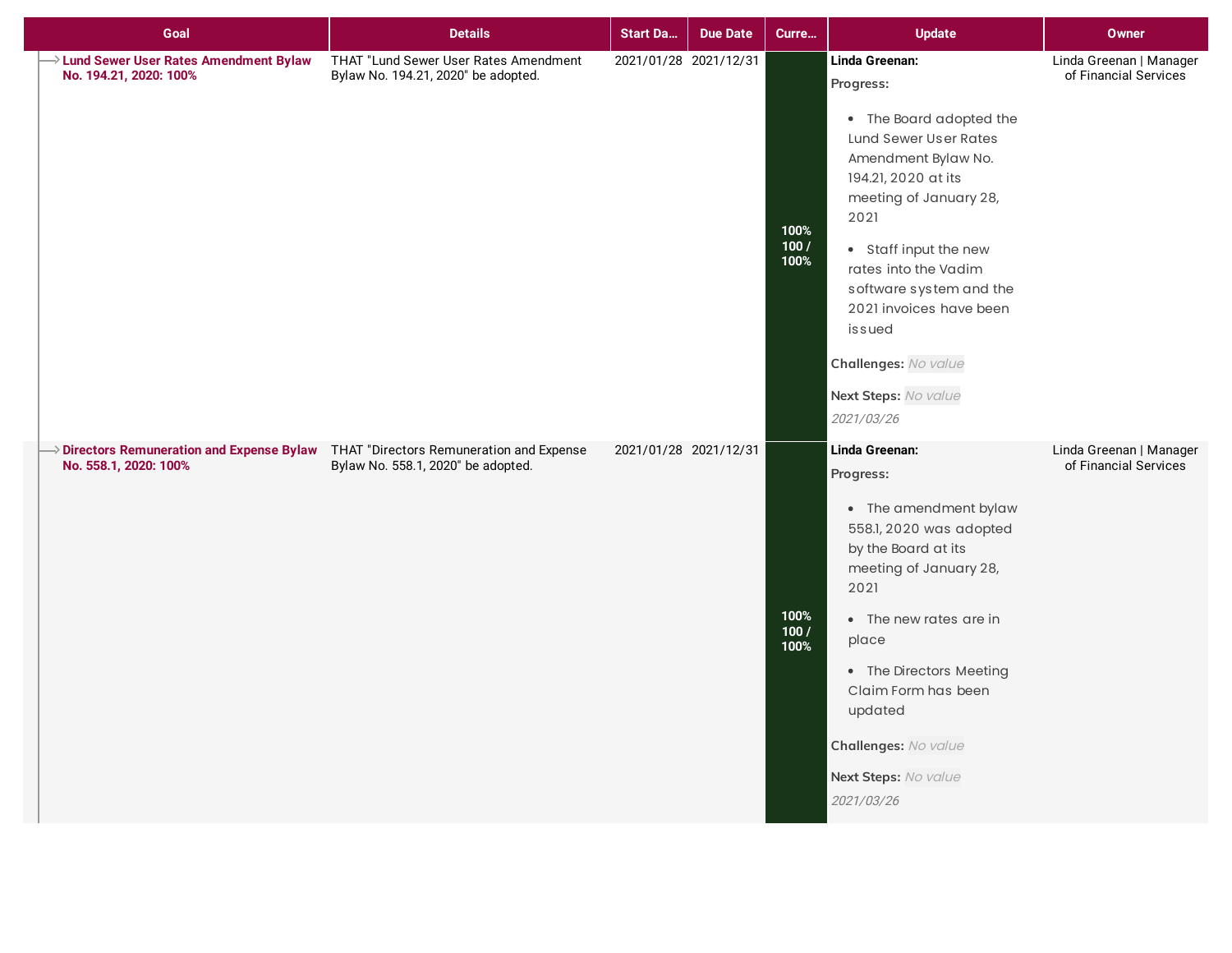| Goal                                                                                                                            | <b>Details</b>                                             | <b>Start Da</b> | <b>Due Date</b>       | Curre                | <b>Update</b>                                                                                                                                                                                                                                                                                                                                                         | Owner                                            |
|---------------------------------------------------------------------------------------------------------------------------------|------------------------------------------------------------|-----------------|-----------------------|----------------------|-----------------------------------------------------------------------------------------------------------------------------------------------------------------------------------------------------------------------------------------------------------------------------------------------------------------------------------------------------------------------|--------------------------------------------------|
| → qathet Regional District Cemetery Regulation THAT "qathet Regional District Cemetery<br>Amendment Bylaw No. 511.5, 2021: 100% | Regulation Amendment Bylaw No. 511.5, 2021"<br>be adopted. |                 | 2021/01/28 2021/12/31 | 100%<br>100/<br>100% | Linda Greenan:<br>Progress:<br>• The Cemetery<br><b>Regulation Amendment</b><br>Bylaw was adopted by<br>the Board on January 28,<br>2021<br>• The new fees have<br>been input into the<br>software system<br>effective March 1, 2021<br>• The amended bylaw<br>have been posted on the<br>qRD's website<br>Challenges: No value<br>Next Steps: No value<br>2021/03/26 | Linda Greenan   Manager<br>of Financial Services |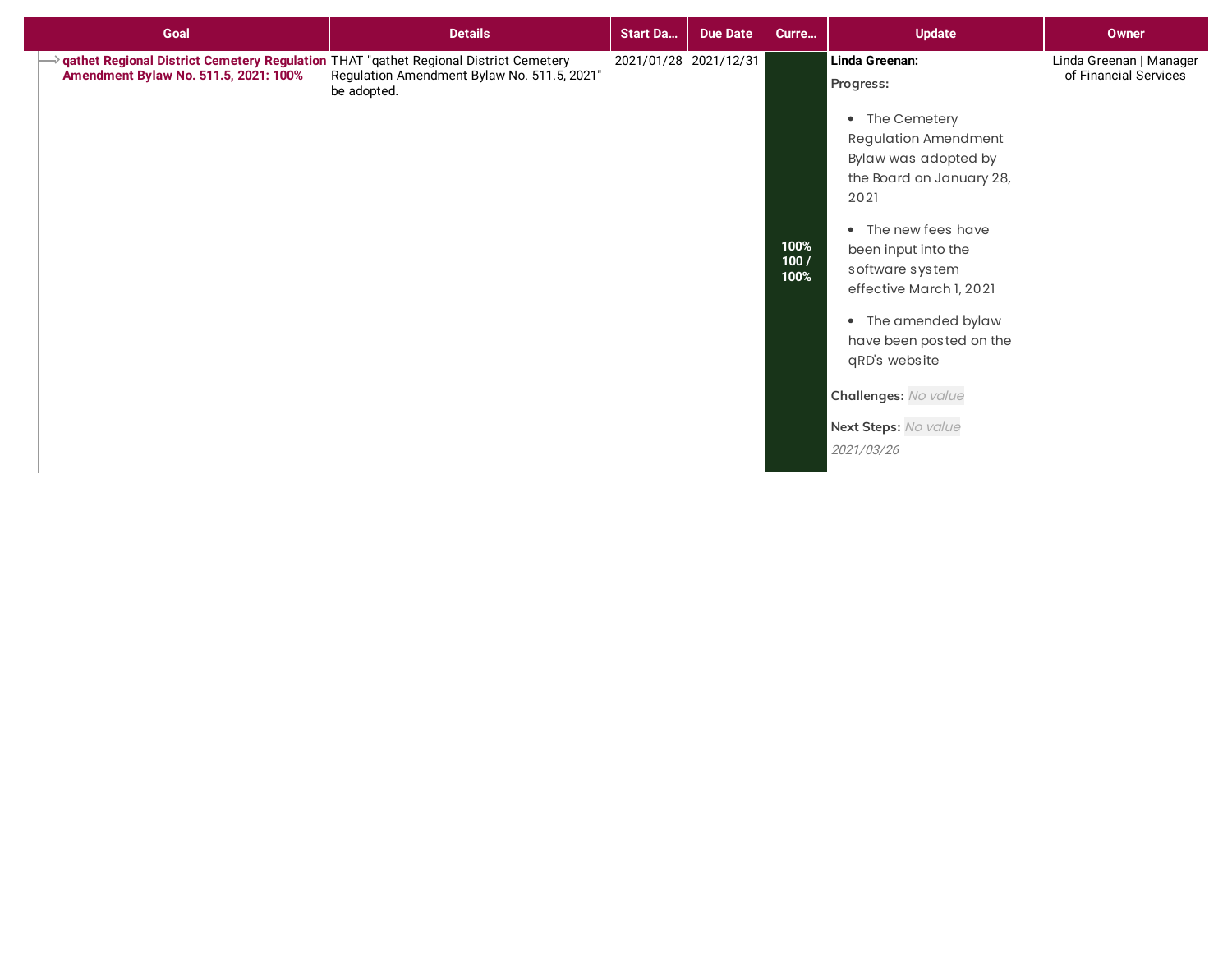| Myrtle Pond Local Area Water System Rates THAT "Myrtle Pond Local Area Water System<br>Linda Greenan:<br>2021/01/28 2021/12/31<br>Linda Greenan   Manager<br>and Regulations Amendment Bylaw No.<br>Rates and Regulations Amendment Bylaw No.<br>of Financial Services<br>Progress:<br>117.20, 2021: 100%<br>117.20, 2021" be adopted.                                                                                                                                                                                                                                                      |  |
|---------------------------------------------------------------------------------------------------------------------------------------------------------------------------------------------------------------------------------------------------------------------------------------------------------------------------------------------------------------------------------------------------------------------------------------------------------------------------------------------------------------------------------------------------------------------------------------------|--|
| • The Board approved<br>the Myrtle Pond Local<br>Area Water System Rates<br>and Regulations<br>Amendment Bylaw No.<br>117.20, 2021 at its meeting<br>of January 28, 2021<br>• Letters were sent to<br>the users on February 16,<br>2021 outlining the<br>changes to the user fees<br>100%<br>100/<br>and work that has been<br>100%<br>completed on the system<br>in 2020<br>• The user fees were<br>changed in the Vadim<br>software system<br>• The first quarter user<br>fee invoices will be<br>mailed out in April, 2021<br>Challenges: No value<br>Next Steps: No value<br>2021/03/26 |  |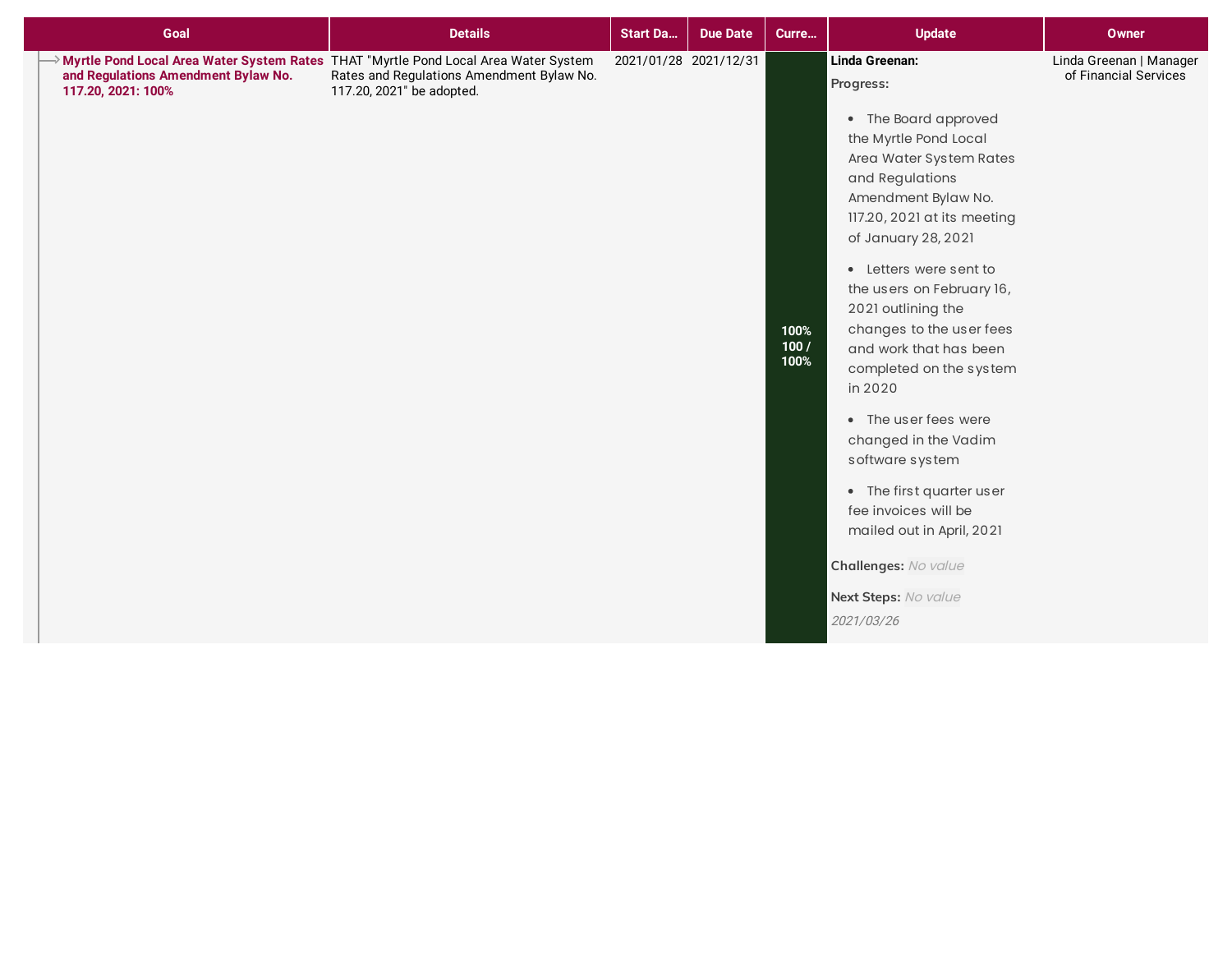| Goal                                                                                                                                              | <b>Details</b>                                                                                                                                                                              | <b>Start Da</b>       | <b>Due Date</b> | Curre                | <b>Update</b>                                                                                                                                                                                                                                                                                                                                                                                                                      | <b>Owner</b>                                              |
|---------------------------------------------------------------------------------------------------------------------------------------------------|---------------------------------------------------------------------------------------------------------------------------------------------------------------------------------------------|-----------------------|-----------------|----------------------|------------------------------------------------------------------------------------------------------------------------------------------------------------------------------------------------------------------------------------------------------------------------------------------------------------------------------------------------------------------------------------------------------------------------------------|-----------------------------------------------------------|
| $\Diamond$ Resource Recovery Centre and Waste<br><b>Transfer Station - Temporary Borrowing</b><br><b>Bylaw: 100%</b>                              | THAT the Board give first reading through final<br>adoption to the "Resource Recovery Centre and<br>Waste Transfer Station Temporary Borrowing<br>Bylaw No. 566, 2021".                     | 2021/02/24 2021/12/31 |                 | 100%<br>100/<br>100% | Linda Greenan:<br>Progress:<br>• The Certificate of<br>Approval for the<br>"Resource Recovery<br>Centre and Waste<br><b>Transfer Station Loan</b><br>Authorization Bylaw No.<br>561, 2020" was<br>forwarded to the<br><b>Municipal Finance</b><br>Authority on August 9,<br>2021<br>• Staff has started to<br>draw down funds on the<br>temporary borrowing<br>bylaw<br>Challenges: No value<br>Next Steps: No value<br>2021/10/12 | Linda Greenan   Manager<br>of Financial Services          |
| $\rightarrow$ Removal of Spectator Bleachers from gathet THAT the Board authorize staff to dismantle<br><b>Regional District Properties: 100%</b> | and remove spectator bleachers from Gillies<br>Bay Ball Field and Van Anda Ball Field.                                                                                                      | 2021/02/24 2021/12/31 |                 | 80%<br>80 / 100%     |                                                                                                                                                                                                                                                                                                                                                                                                                                    | Patrick Devereaux  <br>Manager of Operational<br>Services |
| <b>Report: 100%</b>                                                                                                                               | $\rightarrow$ Quarterly Strategic Plan Progress Executive THAT the Board receive the Quarterly Strategic 2021/02/24 2021/12/31<br>Plan Progress Executive Report dated January<br>15, 2021. |                       |                 | 100%<br>100/<br>100% | <b>Shelley Termuende:</b><br>Progress: Fourth Quarter<br><b>Strategic Plan Progress</b><br>Report posted to website on<br>February 26, 2021.<br>Challenges: No value<br>Next Steps: No value<br>2021/02/26                                                                                                                                                                                                                         | Michelle Jones   Manager<br>of Administrative Services    |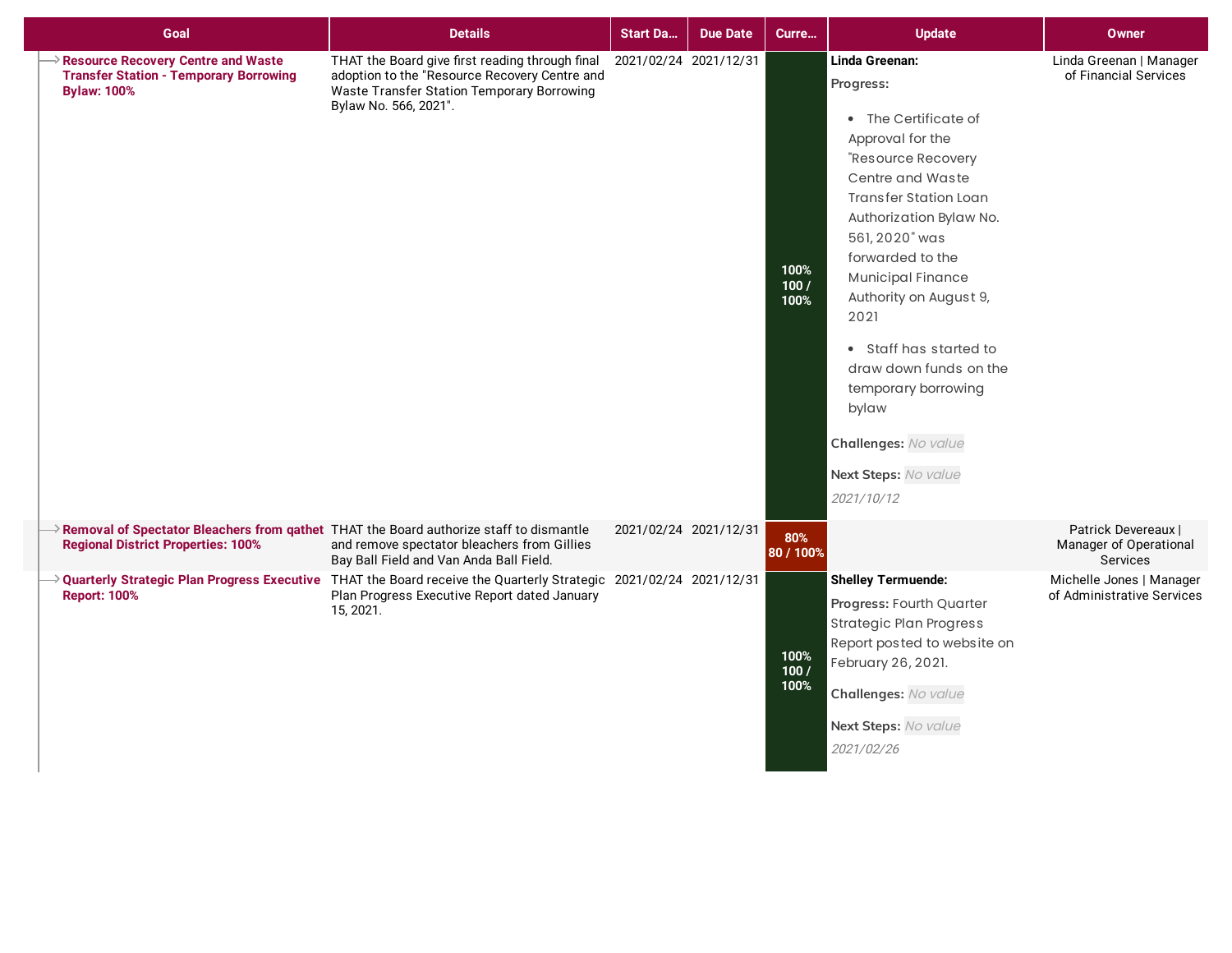| Goal                                                                                                       | <b>Details</b>                                                                                                                                                                                                                                                                                                                                                                                                                                                                                                                                                                                                                                                                                                             | <b>Start Da</b>       | <b>Due Date</b> | Curre                 | <b>Update</b>                                                                                                                                                                                                                                                 | <b>Owner</b>                                           |
|------------------------------------------------------------------------------------------------------------|----------------------------------------------------------------------------------------------------------------------------------------------------------------------------------------------------------------------------------------------------------------------------------------------------------------------------------------------------------------------------------------------------------------------------------------------------------------------------------------------------------------------------------------------------------------------------------------------------------------------------------------------------------------------------------------------------------------------------|-----------------------|-----------------|-----------------------|---------------------------------------------------------------------------------------------------------------------------------------------------------------------------------------------------------------------------------------------------------------|--------------------------------------------------------|
| <b>Extension Extraordinary Emergency Powers</b><br>of Delegation: 100%                                     | THAT the Board, acting in good faith and in<br>consideration of the unprecedented COVID-19<br>health crisis, delegates operational and<br>administrative decisions to the Chief<br>Administrative Officer (CAO) until May 31, 2021<br>unless extended, for matters that are urgent<br>and require immediate attention to be able to<br>facilitate nimble and flexible responses to<br>Public Health Officer orders, higher tiers of<br>government or reduced services levels to the<br>community. For matters related to<br>requirements for bylaw amendment, policy<br>revision or other legislative resolutions of the<br>Board, the CAO will bring these forward to a<br>Board meeting as soon as practically possible. | 2021/02/24 2021/12/31 |                 | 100%<br>100 /<br>100% |                                                                                                                                                                                                                                                               | Michelle Jones   Manager<br>of Administrative Services |
| $\rightarrow$ Economic Development Funding Mechanics: THAT the Board receive the informational and<br>100% | educational report dated January 27, 2021<br>regarding the historical development and<br>mechanics of funding initiatives considered to<br>be economic development in the qathet<br>Regional District.                                                                                                                                                                                                                                                                                                                                                                                                                                                                                                                     | 2021/02/24 2021/12/31 |                 | 100%<br>100/<br>100%  |                                                                                                                                                                                                                                                               | Michelle Jones   Manager<br>of Administrative Services |
| $\rightarrow$ Grant-in-Aid - Electoral Area B: 100%                                                        | THAT the Board direct staff to reduce the<br>Electoral Area B Grant-in-Aid from \$22,150 to<br>\$19,000 for the 2021 Budget year.                                                                                                                                                                                                                                                                                                                                                                                                                                                                                                                                                                                          | 2021/02/24 2021/12/31 |                 | 100%<br>100 /<br>100% | Linda Greenan:<br>Progress:<br>• The Area B Grant in Aid<br>budget was reduced to<br>\$19,000 in 2021 and is<br>included at that value in<br>the 2021 budget of the<br>2021-2025 Financial Plan<br>Challenges: No value<br>Next Steps: No value<br>2021/03/26 | Linda Greenan   Manager<br>of Financial Services       |
| <b>Temporary Apportionment Change: 100%</b>                                                                | $\rightarrow$ North Island 9-1-1 Shareholder's Resolution - THAT the Board consent to the North Island 9-<br>1-1 Corporation Shareholder's Resolutions as<br>provided in Appendix A to the correspondence<br>dated February 19, 2021 from the North Island<br>9-1-1 Corporation; and<br>THAT the Chair and Corporate Officer be<br>authorized to execute the resolutions on behalf<br>of the gathet Regional District.                                                                                                                                                                                                                                                                                                     | 2021/02/24 2021/12/31 |                 | 100%<br>100/<br>100%  | <b>Michelle Jones:</b><br>Progress: Executed<br>Agreement forwarded to<br>NI911.<br>Challenges: No value<br>Next Steps: Receive fully<br>executed agreement.<br>2021/04/01                                                                                    | Michelle Jones   Manager<br>of Administrative Services |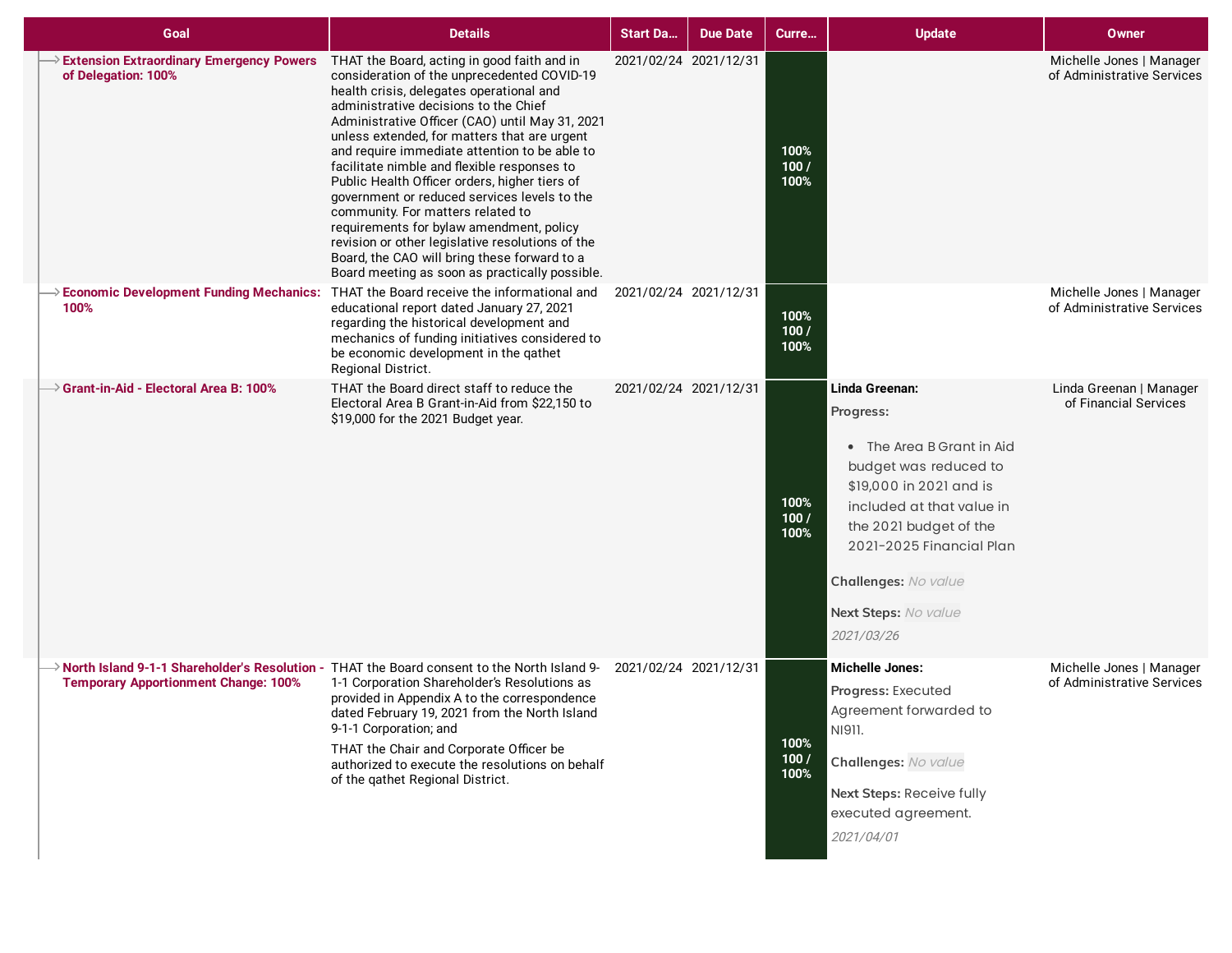| Goal                                                                                   | <b>Details</b>                                                                                                                                      | <b>Start Da</b>       | <b>Due Date</b> | Curre                | <b>Update</b>                                                                                                                                                                                                                                                                                                                                                        | <b>Owner</b>                                     |
|----------------------------------------------------------------------------------------|-----------------------------------------------------------------------------------------------------------------------------------------------------|-----------------------|-----------------|----------------------|----------------------------------------------------------------------------------------------------------------------------------------------------------------------------------------------------------------------------------------------------------------------------------------------------------------------------------------------------------------------|--------------------------------------------------|
| $\rightarrow$ Organizational Restructure - Finance II: 100%                            |                                                                                                                                                     | 2021/02/26 2021/12/31 |                 | 100%<br>100/<br>100% | Al Radke:<br>Progress: At the regularly<br>scheduled meeting of the<br>Regional District Board held<br>on March 25, 2021, the Board<br>approved the creation of a<br>unionized Payroll and<br>Benefits Administrator<br>position and an exempt<br>Assistant Manager of<br>Financial Services position.<br>Challenges: No value<br>Next Steps: No value<br>2021/04/01 | Al Radke   CAO                                   |
| $\rightarrow$ Creation of a Unionized Payroll and<br><b>Benefits Coordinator: 100%</b> | THAT the Board approve the creation of a<br>unionized Payroll and Benefits Administrator<br>position at an hourly wage rate of \$33.00 per<br>hour. | 2021/02/26 2021/12/31 |                 | 100%<br>100/<br>100% | Al Radke:<br>Progress: The job description<br>for the Payroll and Benefits<br>Administrator position was<br>approved by the Union and<br>subsequently approved by<br>the Board in August. The<br>position has since been<br>filled internally.<br>Challenges: No value<br>Next Steps: No value<br>2021/09/28                                                         | Linda Greenan   Manager<br>of Financial Services |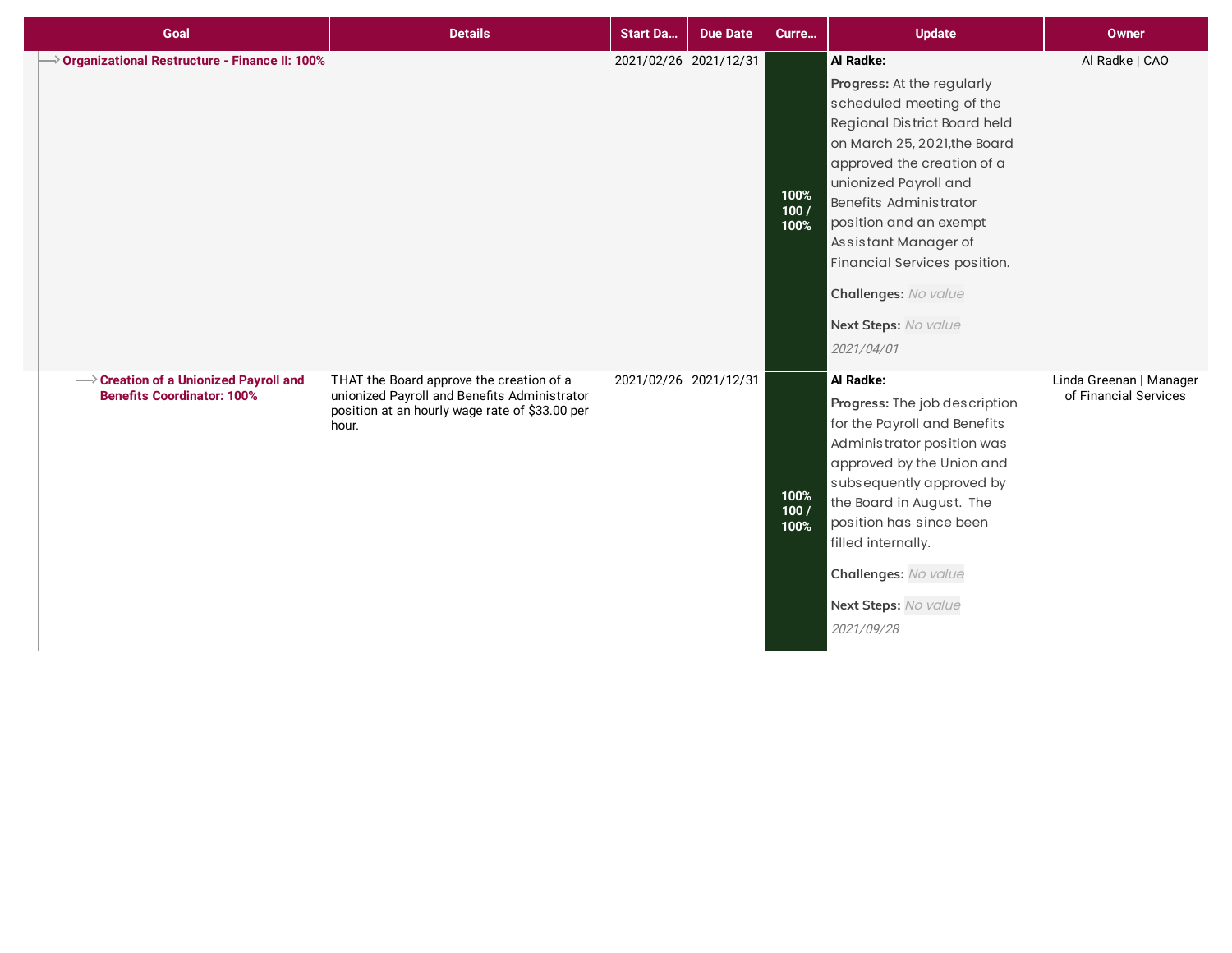| Goal                                              | <b>Details</b>                                                                                                                                                                                                | <b>Start Da</b> | <b>Due Date</b>       | Curre                | <b>Update</b>                                                                                                                                                                                                                                                                                                                                                                              | <b>Owner</b>                                          |
|---------------------------------------------------|---------------------------------------------------------------------------------------------------------------------------------------------------------------------------------------------------------------|-----------------|-----------------------|----------------------|--------------------------------------------------------------------------------------------------------------------------------------------------------------------------------------------------------------------------------------------------------------------------------------------------------------------------------------------------------------------------------------------|-------------------------------------------------------|
| $\rightarrow$ Random Road Zoning Bylaw: 100%      | THAT the Board direct staff to proceed with<br>development of a Random Road Zoning Bylaw.                                                                                                                     |                 | 2021/03/01 2022/02/28 | 100%<br>100/<br>100% | Laura Roddan:<br>Progress:<br>• Random Road Zoning<br>Bylaw No. 572, 2021<br>endorsed by the Board<br>and given first and<br>second reading on Nov.<br>25, 2021.<br>• Public Hearing<br>Committee established<br>by the Board on Dec. 15,<br>2021.<br>• Public Hearing to be<br>scheduled for early in the<br>new year.<br>Challenges: No value<br>Next Steps: No value<br>2021/12/22      | Laura Roddan   Manager of<br><b>Planning Services</b> |
| $\rightarrow$ Douglas Bay Road Zoning Bylaw: 100% | THAT the Board direct staff to proceed with<br>development of a Douglas Bay Road Zoning<br>Bylaw; and<br>THAT community engagement on zoning<br>include property owners on both sides of<br>Douglas Bay Road. |                 | 2021/03/01 2022/02/28 | 100%<br>100/<br>100% | Laura Roddan:<br>Progress:<br>• Douglas Bay Road<br>Zoning Bylaw No. 573,<br>2021 endorsed by the<br>Board and given first and<br>second reading on Nov.<br>25, 2021.<br>• Public Hearing<br>Committee established<br>by the Board on Dec. 15,<br>2021.<br>• Public Hearing to be<br>scheduled for early in the<br>new year.<br>Challenges: No value<br>Next Steps: No value<br>2021/12/22 | Laura Roddan   Manager of<br>Planning Services        |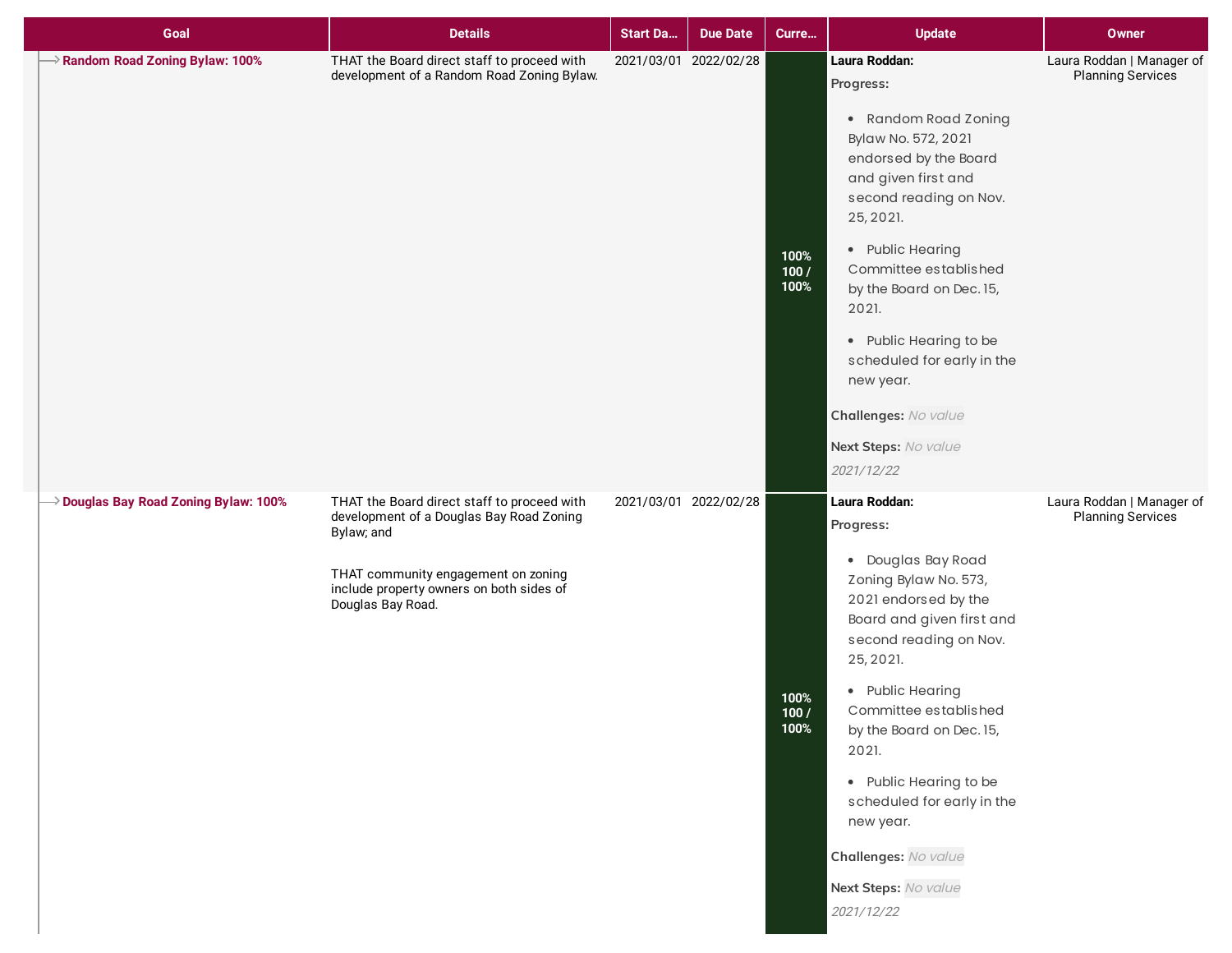| Goal                                                                                                      | <b>Details</b>                                                                                                                                                                                                                    | <b>Start Da</b> | <b>Due Date</b>       | Curre                | <b>Update</b>                                                                                                                                                                                                                                                                                                                                                                                                                                                | <b>Owner</b>                                                     |
|-----------------------------------------------------------------------------------------------------------|-----------------------------------------------------------------------------------------------------------------------------------------------------------------------------------------------------------------------------------|-----------------|-----------------------|----------------------|--------------------------------------------------------------------------------------------------------------------------------------------------------------------------------------------------------------------------------------------------------------------------------------------------------------------------------------------------------------------------------------------------------------------------------------------------------------|------------------------------------------------------------------|
| Correspondence dated February 12, 2021<br>from Jan Padgett re Artificial Lighting<br><b>Effects: 100%</b> | THAT the correspondence dated February 12,<br>2021 from Jan Padgett re Artificial Lighting<br>Effects be received; and<br>THAT staff be directed to investigate the<br>lighting at the Regional District Maintenance<br>Facility. |                 | 2021/03/01 2021/12/31 | 100%<br>100/<br>100% | <b>Patrick Devereaux:</b><br>Progress: Completed<br>September 2021<br>Challenges: No value<br>Next Steps: No value<br>2021/10/01                                                                                                                                                                                                                                                                                                                             | Patrick Devereaux  <br>Manager of Operational<br><b>Services</b> |
| 2021 - 2025 Financial Plan Bylaw No. 567,<br>2021: 100%                                                   | THAT "2021-2025 Financial Plan Bylaw No. 567, 2021/03/25 2021/12/31<br>2021" be given first reading through adoption.                                                                                                             |                 |                       | 100%<br>100/<br>100% | Linda Greenan:<br>Progress:<br>• The Board adopted the<br>2021-2025 Financial Plan<br>Bylaw 567, 2021 at its<br>meeting of March 25,<br>2021<br>Challenges: No value<br><b>Next Steps:</b><br>• Staff to format the<br>final document and<br>distribute it accordingly<br>i.e. qRD website, Ministry<br>of Municipal Affairs and<br>Housing, Surveyor of<br>Taxes, City of Powell River,<br>SIGD, Tla'amin Nation,<br>Legislative Library etc.<br>2021/03/26 | Linda Greenan   Manager<br>of Financial Services                 |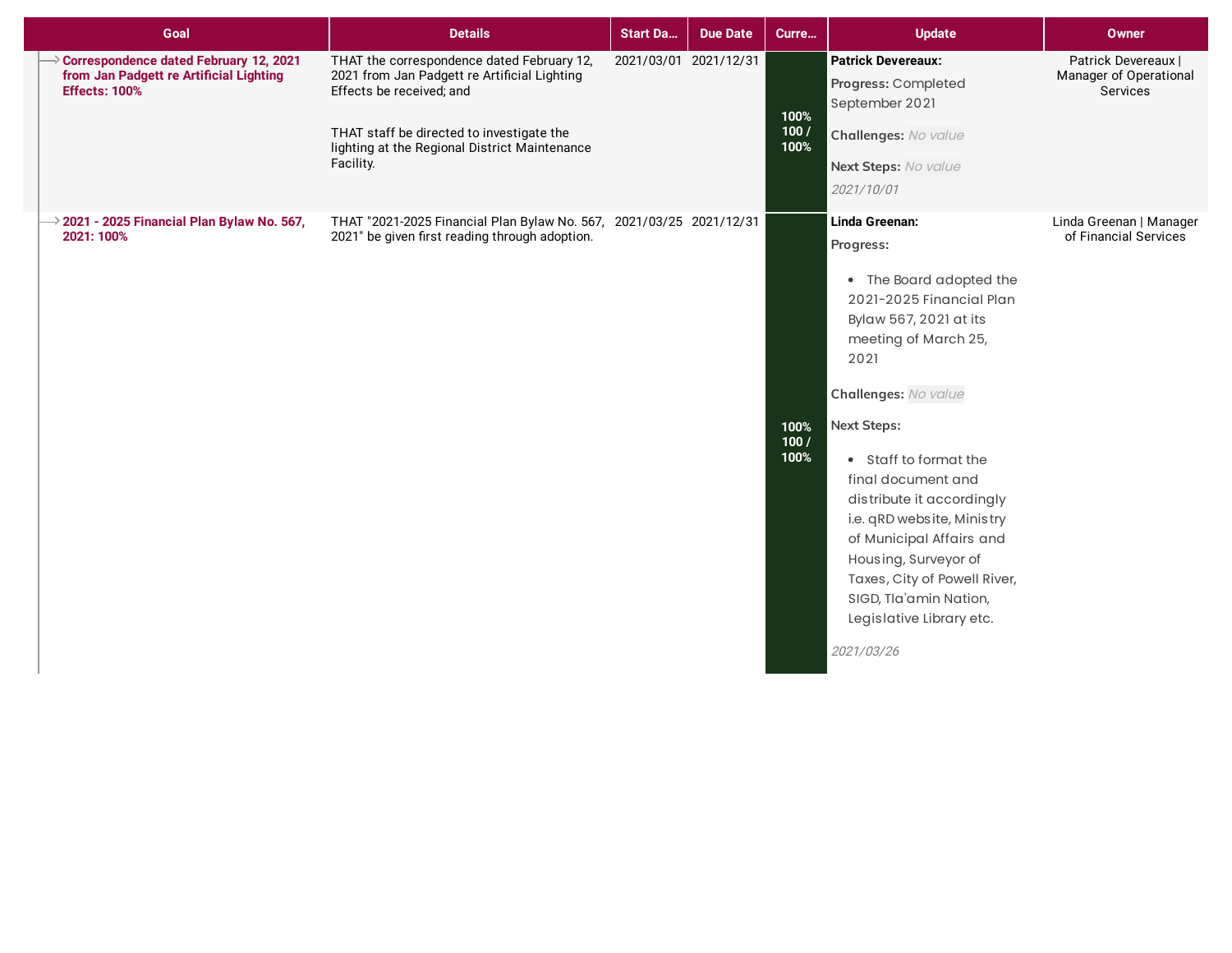| Goal                                           | <b>Details</b>                                                                           | <b>Start Da</b>       | <b>Due Date</b> | Curre                | <b>Update</b>                                                                                                                                                                                                                                                                                                                                                                                                                                                                                                                            | Owner                                            |
|------------------------------------------------|------------------------------------------------------------------------------------------|-----------------------|-----------------|----------------------|------------------------------------------------------------------------------------------------------------------------------------------------------------------------------------------------------------------------------------------------------------------------------------------------------------------------------------------------------------------------------------------------------------------------------------------------------------------------------------------------------------------------------------------|--------------------------------------------------|
| RHD Annual Budget Bylaw No. 126, 2021:<br>100% | THAT "RHD Annual Budget Bylaw No. 126,<br>2021" be given first reading through adoption. | 2021/03/25 2021/12/31 |                 | 100%<br>100/<br>100% | Linda Greenan:<br>Progress:<br>• The budget bylaw has<br>been distributed and<br>added to the qRD's<br>website<br>• The budget has been<br>added to the Accounting<br>Software<br>Challenges: No value<br>Next Steps: No value<br>2021/07/02                                                                                                                                                                                                                                                                                             | Linda Greenan   Manager<br>of Financial Services |
| $\rightarrow$ Financial Department Position    | The Board created two new financial services<br>positions.                               | 2021/03/26 2021/12/31 |                 | 100%<br>100/         | Al Radke:<br>Progress: Job descriptions<br>for the new approved<br>positions have been<br>developed. The other<br>department job<br>descriptions have been<br>modified and amended to<br>now account for their new<br>responsibilities, roles, tasks<br>and accountabilities. All<br>have subsequently been<br>forwarded to the Union on<br>July 2, 2021. Once the Union<br>is in agreement then we will<br>advertise to fill, first<br>internally and<br>then externally.<br>Challenges: No value<br>Next Steps: No value<br>2021/07/07 | Al Radke   CAO                                   |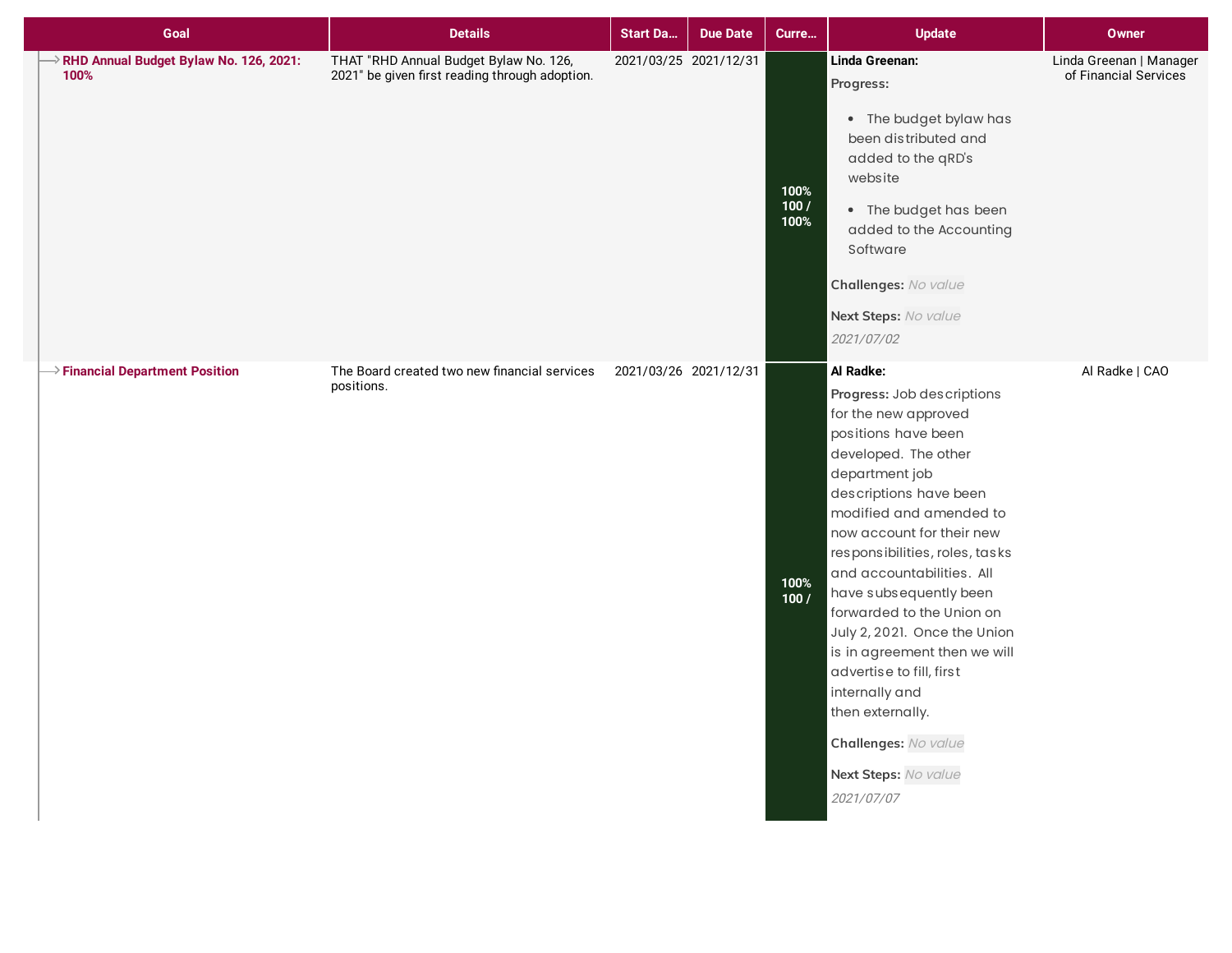| Goal                                                                            | <b>Details</b>                                                                                                                                                                                                                                                                                                                                                                                    | <b>Start Da</b>       | <b>Due Date</b> | Curre        | <b>Update</b>                                                                                                                                                                                                                                               | <b>Owner</b>                                                     |
|---------------------------------------------------------------------------------|---------------------------------------------------------------------------------------------------------------------------------------------------------------------------------------------------------------------------------------------------------------------------------------------------------------------------------------------------------------------------------------------------|-----------------------|-----------------|--------------|-------------------------------------------------------------------------------------------------------------------------------------------------------------------------------------------------------------------------------------------------------------|------------------------------------------------------------------|
| <b>BC Transit Rural Para Transit Agreement</b><br>with the City of Powell River | The Board received information from BC<br>Transit regarding the expiration of the<br>contractor agreement for the Rural Para<br>Transit and Handy Dart service. The<br>information outlined potential options for<br>obtaining service providers. The Board<br>concurred with BC Transit that an agreement<br>with the City of Powell River to provide services<br>would be the preferred option. | 2021/03/26 2021/12/31 |                 | 100%<br>100/ | <b>Patrick Devereaux:</b><br>Progress: City of Powell River<br>took over rural system on<br>April 1, 2021<br>Challenges: No value<br>Next Steps: No value<br>2021/04/19                                                                                     | Patrick Devereaux  <br>Manager of Operational<br><b>Services</b> |
| $\rightarrow$ 2021-2025 Financial Plan Draft Four                               |                                                                                                                                                                                                                                                                                                                                                                                                   | 2021/03/26 2021/12/31 |                 | 100%<br>100/ | Linda Greenan:<br>Progress:<br>• The 2021-2025<br>Financial Plan Bylaw 567,<br>2021 was adopted by the<br>Board on March 25, 2021<br>Challenges: No value<br><b>Next Steps:</b><br>• Staff to distribute the<br>financial plan<br>accordingly<br>2021/03/26 | Linda Greenan   Manager<br>of Financial Services                 |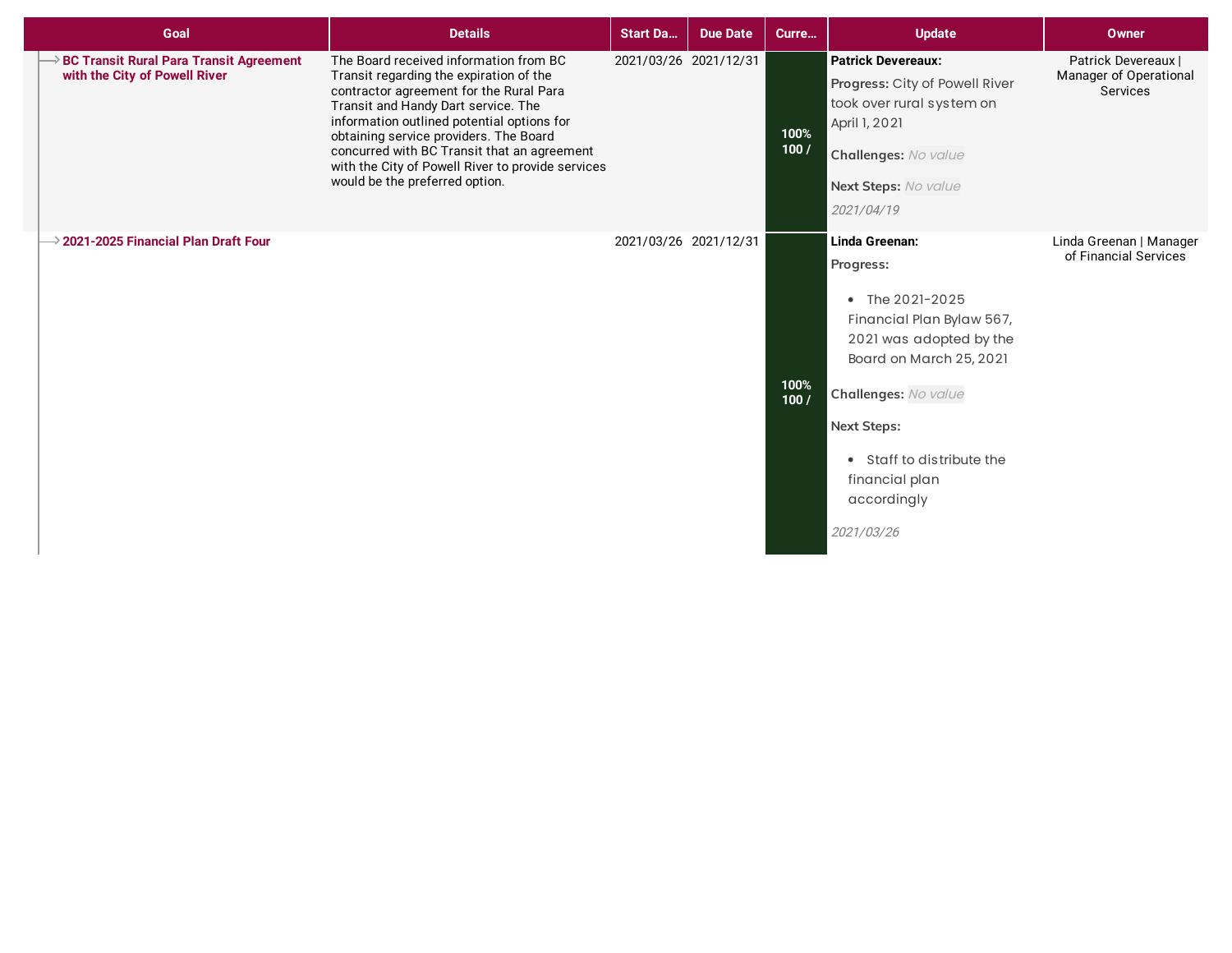| $\rightarrow$ Parks and Greenspace Policy: 100%<br>THAT the Board direct staff to draft a report<br>2021/04/01 2022/12/31<br>Laura Roddan:<br>Laura Roddan   Manager of<br>and a draft Parks and Greenspace Policy that<br><b>Planning Services</b><br>Progress:<br>includes consideration of all aspects of the<br>Parkland Acquisition Fund; and<br>• Planning staff have<br>THAT the Policy address the Development,<br>been networking with<br>Operation and Maintenance of Regional and<br>Community Parks and Greenspace as well as<br>other local governments<br>all aspects of the Parkland Acquisition Fund;<br>and researching parks<br>and<br>and greenspace policies.<br>THAT the Policy address the Board's priorities<br>and processes for decision making with regard<br>• Research to date has<br>to all aspects of the Parks and Greenspace<br>confirmed that other<br>Policy and the Parkland Acquisition Fund; and<br>local governments use<br>THAT Staff take into consideration all previous<br>Parks and Trails Master<br>Board studies and Committee reports relevant<br>to such a policy.<br>Plans to guide their<br>decisions related to<br>parkland acquisition,<br>park expansion, park<br>development, park<br>25%<br>operation and park<br>25 / 100%<br>maintenance.<br>• Completion of a Parks<br>and Trails Master Plan<br>will require contracting<br>specific park<br>management expertise.<br>• Planning staff and<br>Operations staff have<br>included funding for this<br>work in the draft 2022<br>regional parks budget.<br>Challenges: No value<br>Next Steps: No value<br>2021/12/22 |
|------------------------------------------------------------------------------------------------------------------------------------------------------------------------------------------------------------------------------------------------------------------------------------------------------------------------------------------------------------------------------------------------------------------------------------------------------------------------------------------------------------------------------------------------------------------------------------------------------------------------------------------------------------------------------------------------------------------------------------------------------------------------------------------------------------------------------------------------------------------------------------------------------------------------------------------------------------------------------------------------------------------------------------------------------------------------------------------------------------------------------------------------------------------------------------------------------------------------------------------------------------------------------------------------------------------------------------------------------------------------------------------------------------------------------------------------------------------------------------------------------------------------------------------------------------------------------------------------------------------------------|
|                                                                                                                                                                                                                                                                                                                                                                                                                                                                                                                                                                                                                                                                                                                                                                                                                                                                                                                                                                                                                                                                                                                                                                                                                                                                                                                                                                                                                                                                                                                                                                                                                              |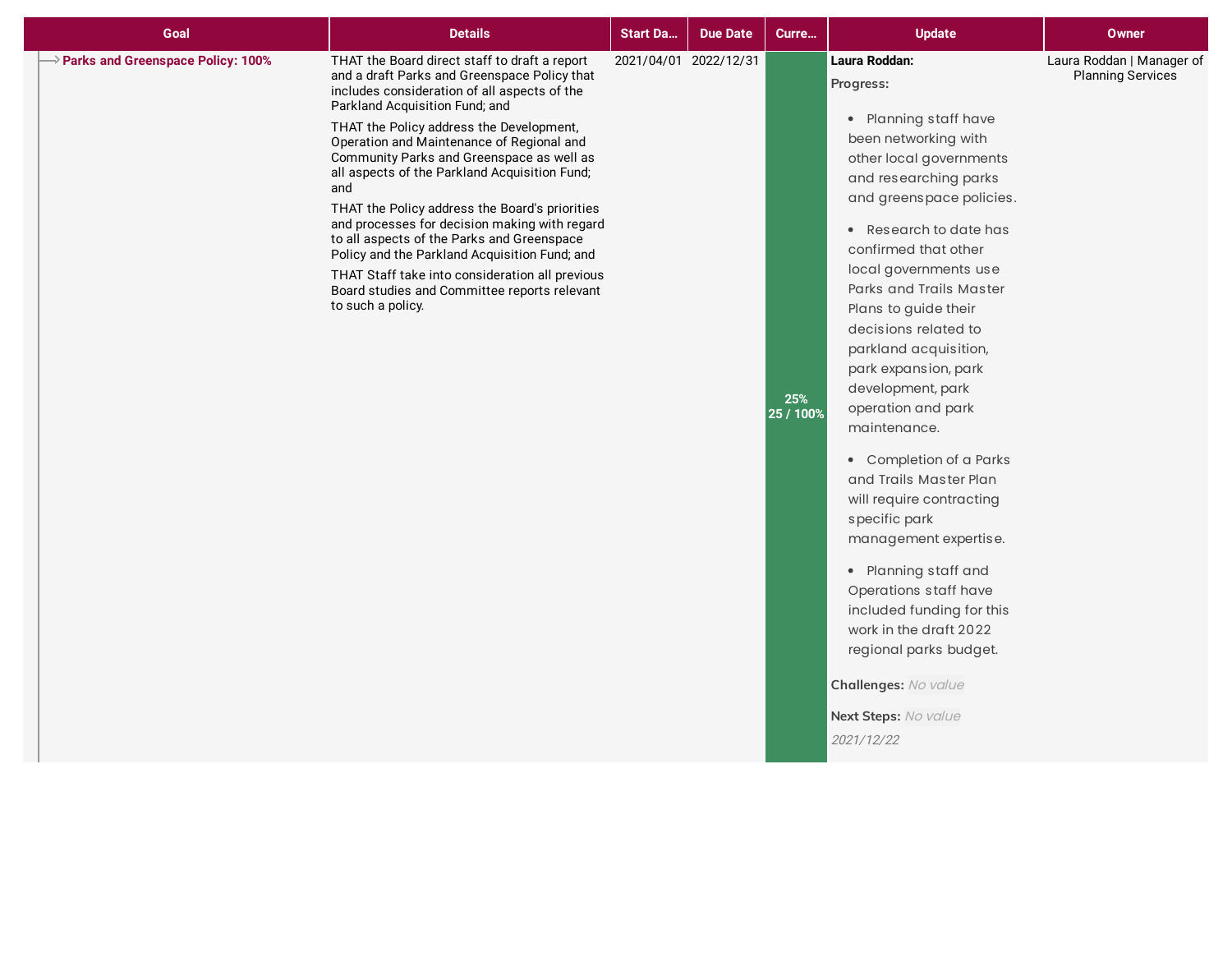| Goal                                                                                                              | <b>Details</b>                                                                                                                                                                                                                                                                                                                                                                                        | <b>Start Da</b> | <b>Due Date</b>       | Curre                | <b>Update</b>                                                                                                                                                                                                                                                                                                                                                                                 | <b>Owner</b>                                     |
|-------------------------------------------------------------------------------------------------------------------|-------------------------------------------------------------------------------------------------------------------------------------------------------------------------------------------------------------------------------------------------------------------------------------------------------------------------------------------------------------------------------------------------------|-----------------|-----------------------|----------------------|-----------------------------------------------------------------------------------------------------------------------------------------------------------------------------------------------------------------------------------------------------------------------------------------------------------------------------------------------------------------------------------------------|--------------------------------------------------|
| > Directors' Remuneration and Expenses Bylaw THAT the Board amend the Directors'<br>No. 558, 2020 Amendment: 100% | Remuneration and Expenses Bylaw No. 558,<br>2020 to provide eligibility for the Tla'amin<br>Nation Director to claim a taxable meeting<br>allowance of \$131 for attendance at Regional<br>Hospital District Committee of the Whole or<br>Regional Hospital District Board meetings; and<br>THAT an amendment bylaw be forwarded to the<br>April Board meeting for first reading through<br>adoption. |                 | 2021/04/30 2021/05/29 | 100%<br>100/<br>100% | Linda Greenan:<br>Progress:<br>• The Directors' expense<br>claim forms have been<br>updated with the change<br>in rate<br>Challenges: No value<br>Next Steps: No value<br>2021/07/09                                                                                                                                                                                                          | Linda Greenan   Manager<br>of Financial Services |
| gathet Regional District 2020 Audited<br><b>Financial Statements: 100%</b>                                        | THAT the Board approve the qathet Regional<br>District Audited Financial Statements for the<br>year ended December 31, 2020.                                                                                                                                                                                                                                                                          |                 | 2021/04/30 2021/05/29 | 100%<br>100/<br>100% | Linda Greenan:<br>Progress:<br>• The 2020 Audited<br><b>Financial Statements</b><br>were distributed on May<br>12, 2021<br>• The Financial<br><b>Statements were</b><br>submitted to the Ministry<br>of Municipal Affairs<br>through the LGIS system<br>• The Financial<br>Statements have be<br>posted to the qRD's<br>website<br>Challenges: No value<br>Next Steps: No value<br>2021/07/09 | Linda Greenan   Manager<br>of Financial Services |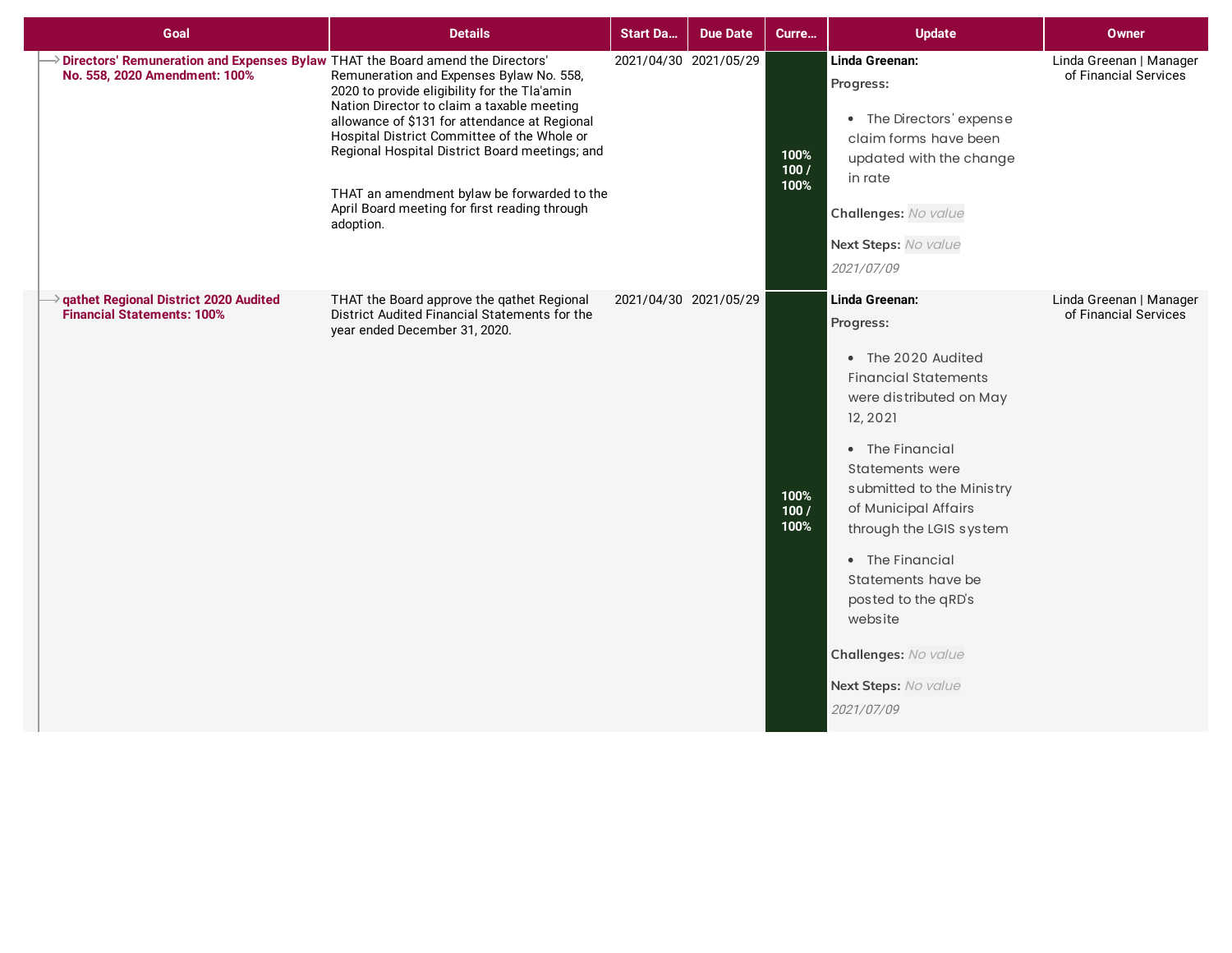| Goal                                                                                             | <b>Details</b>                                                                                                                         | <b>Start Da</b>       | <b>Due Date</b>       | Curre                 | <b>Update</b>                                                                                                                                                                                                                              | Owner                                            |
|--------------------------------------------------------------------------------------------------|----------------------------------------------------------------------------------------------------------------------------------------|-----------------------|-----------------------|-----------------------|--------------------------------------------------------------------------------------------------------------------------------------------------------------------------------------------------------------------------------------------|--------------------------------------------------|
| <b>Directors' Remuneration and Expenses</b><br>Amendment Bylaw No. 558.2, 2021: 100%             | THAT "Directors' Remuneration and Expenses<br>Amendment Bylaw No. 558.2, 2021" be adopted.                                             |                       | 2021/04/30 2021/05/29 | 100%<br>100/<br>100%  | Linda Greenan:<br>Progress:<br>• The amendment to<br>update the remuneration<br>for the Tla'amin director<br>have been incorporated<br>into the Board expense<br>claim forms<br>Challenges: No value<br>Next Steps: No value<br>2021/07/09 | Linda Greenan   Manager<br>of Financial Services |
| <b>Powell River Regional Hospital District</b><br><b>Audited Financial Statements 2020: 100%</b> | THAT the Board approve the Powell River<br>Regional Hospital District Financial<br>Statements for the year ended December 31,<br>2020. |                       | 2021/04/30 2021/05/29 | 100%<br>100 /<br>100% | Linda Greenan:<br>Progress:<br>• The 2020 Audited<br><b>Financial Statements</b><br>were distributed on May<br>12, 2021<br>Challenges: No value<br>Next Steps: No value<br>2021/07/09                                                      | Linda Greenan   Manager<br>of Financial Services |
| $\rightarrow$ Interim Financial Statements to April 30,<br>2021: 100%                            | THAT the Board receive the qathet Regional<br>District interim financial statements to April<br>30, 2021.                              | 2021/06/04 2021/12/31 |                       | 100%<br>100/<br>100%  |                                                                                                                                                                                                                                            | Linda Greenan   Manager<br>of Financial Services |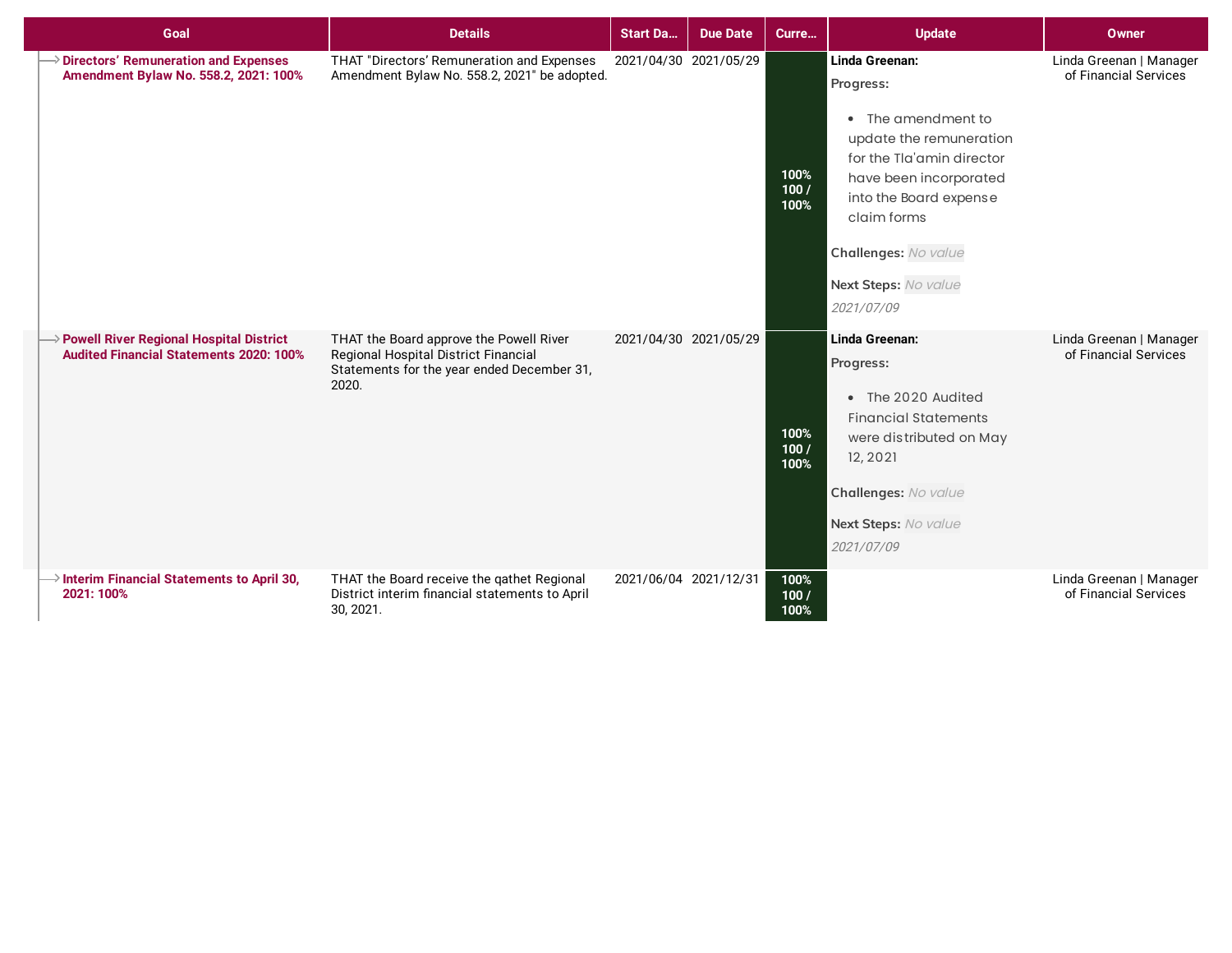| Goal                                                     | <b>Details</b>                                                                                                                                          | <b>Start Da</b>       | <b>Due Date</b>       | Curre                | <b>Update</b>                                                                                                                                                                                                                                                                                                                                                                                                        | Owner                                            |
|----------------------------------------------------------|---------------------------------------------------------------------------------------------------------------------------------------------------------|-----------------------|-----------------------|----------------------|----------------------------------------------------------------------------------------------------------------------------------------------------------------------------------------------------------------------------------------------------------------------------------------------------------------------------------------------------------------------------------------------------------------------|--------------------------------------------------|
| $\rightarrow$ 2021 Budget Amendments: 100%               | THAT the amendments be incorporated into a<br>budget amendment bylaw to be forwarded to<br>the May Board meeting for first reading through<br>adoption. | 2021/06/04 2021/12/31 |                       | 100%<br>100/<br>100% | Linda Greenan:<br>Progress:<br>• The budget<br>amendments were<br>incorporated into 2021-<br>2025 Financial Plan<br>Amendment Bylaw 567.1,<br>2021<br>• The amended bylaw<br>was submitted to the<br>Ministry of Municipal<br>Affairs through the LGIS<br>system<br>• The budget<br>amendments were<br>inputted into the<br><b>Accounting Software</b><br>Challenges: No value<br>Next Steps: No value<br>2021/07/09 | Linda Greenan   Manager<br>of Financial Services |
| $\rightarrow$ Financial Assistance 2021 - Intake 1: 100% | THAT the Board receive the Financial<br>Assistance 2021 - Intake 1 Report.                                                                              |                       | 2021/06/04 2021/12/31 | 100%<br>100/<br>100% | Linda Greenan:<br>Progress:<br>• Grants have been<br>decided and payments<br>will be sent out by the<br>end of July<br>Challenges: No value<br>Next Steps: No value<br>2021/07/09                                                                                                                                                                                                                                    | Linda Greenan   Manager<br>of Financial Services |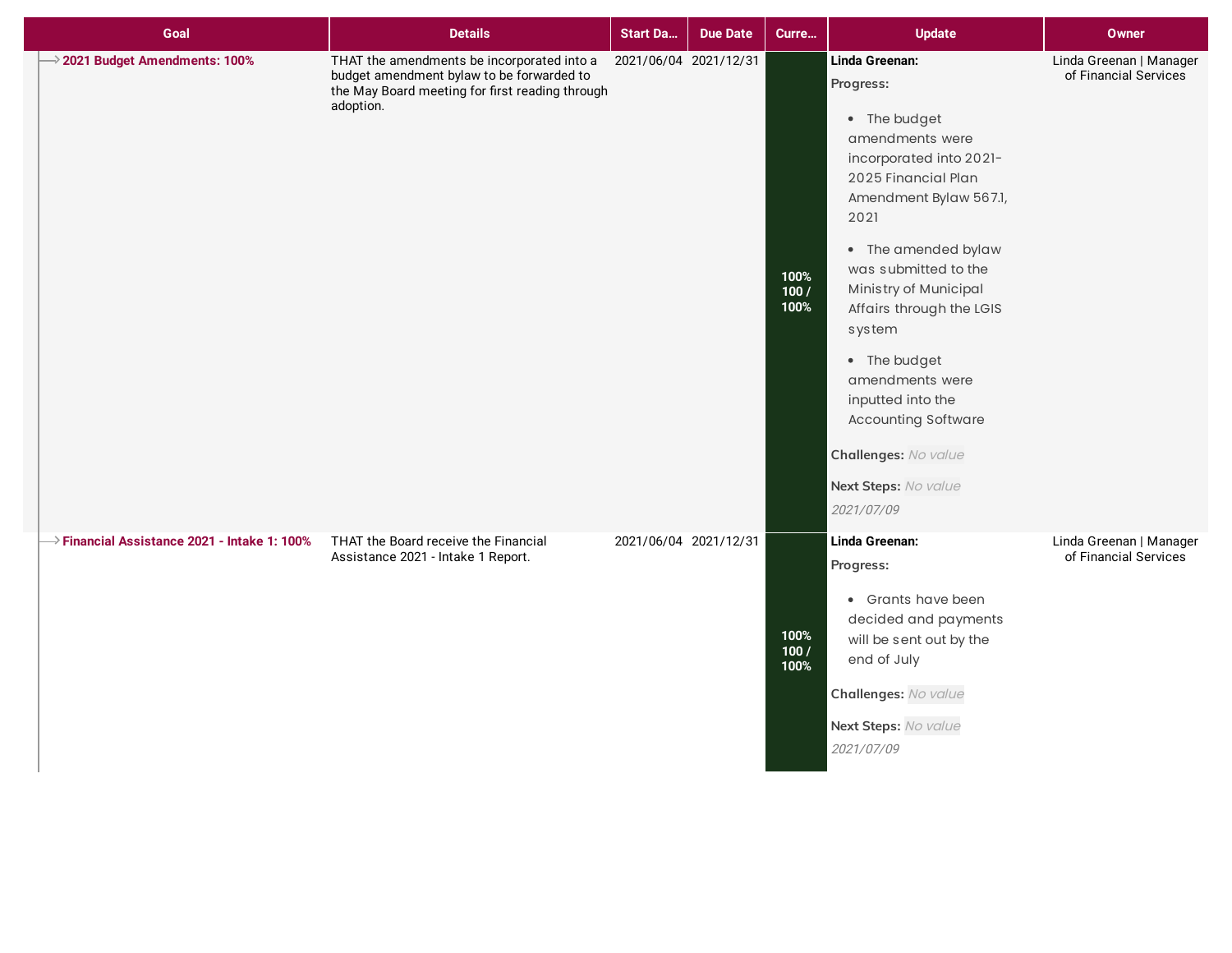| Goal                                                                                                                     | <b>Details</b>                                                                                                                                                                                                                                                                                                                                  | <b>Start Da</b>       | <b>Due Date</b>       | Curre                | <b>Update</b>                                                                                                                                                                                                                                                                                               | Owner                                            |
|--------------------------------------------------------------------------------------------------------------------------|-------------------------------------------------------------------------------------------------------------------------------------------------------------------------------------------------------------------------------------------------------------------------------------------------------------------------------------------------|-----------------------|-----------------------|----------------------|-------------------------------------------------------------------------------------------------------------------------------------------------------------------------------------------------------------------------------------------------------------------------------------------------------------|--------------------------------------------------|
| $\rightarrow$ Financial Assistance 2021 - Powell River<br><b>Salmon Society: 100%</b>                                    | THAT the Board approve a grant of \$13,213.75<br>to Powell River Salmon Society for the<br>Technology Upgrade project from the Economic<br>Development Service; and<br>THAT the Board approve a grant of \$2,281.25 to<br>Powell River Salmon Society for the Technology<br>Upgrade project from the Electoral Area B<br>Grants-in-Aid Service. | 2021/06/04 2021/12/31 |                       | 100%<br>100/<br>100% | Linda Greenan:<br>Progress:<br>• Grant letter and<br>payment sent out on July<br>26, 2021<br>Challenges: No value<br>Next Steps: No value<br>2021/10/12                                                                                                                                                     | Linda Greenan   Manager<br>of Financial Services |
| $\rightarrow$ 2021-2025 Financial Plan Amendment Bylaw THAT "2021-2025 Financial Plan Amendment<br>No. 567.1, 2021: 100% | Bylaw No. 567.1, 2021" be adopted.                                                                                                                                                                                                                                                                                                              |                       | 2021/06/04 2021/12/31 | 100%<br>100/<br>100% | Linda Greenan:<br>Progress:<br>• The bylaw amendment<br>has been submitted to<br>the Ministry of Municipal<br>Affairs through the LGIS<br>system<br>• The budget<br>amendments have been<br>incorporated in the<br><b>Accounting Software</b><br>Challenges: No value<br>Next Steps: No value<br>2021/07/09 | Linda Greenan   Manager<br>of Financial Services |
| $\rightarrow$ Old Lund Fire Hall: 100%                                                                                   | THAT the Board direct staff to prepare a report 2021/06/28 2021/12/31<br>on options for the disposal of the old Lund fire<br>hall located at 9642 Larson Road.                                                                                                                                                                                  |                       |                       | 100%<br>100/<br>100% | Linda Greenan:<br>Progress:<br>• Report will be added<br>to the July 14, 2021<br><b>Finance Committee</b><br>agenda<br>Challenges: No value<br>Next Steps: No value<br>2021/07/07                                                                                                                           | Linda Greenan   Manager<br>of Financial Services |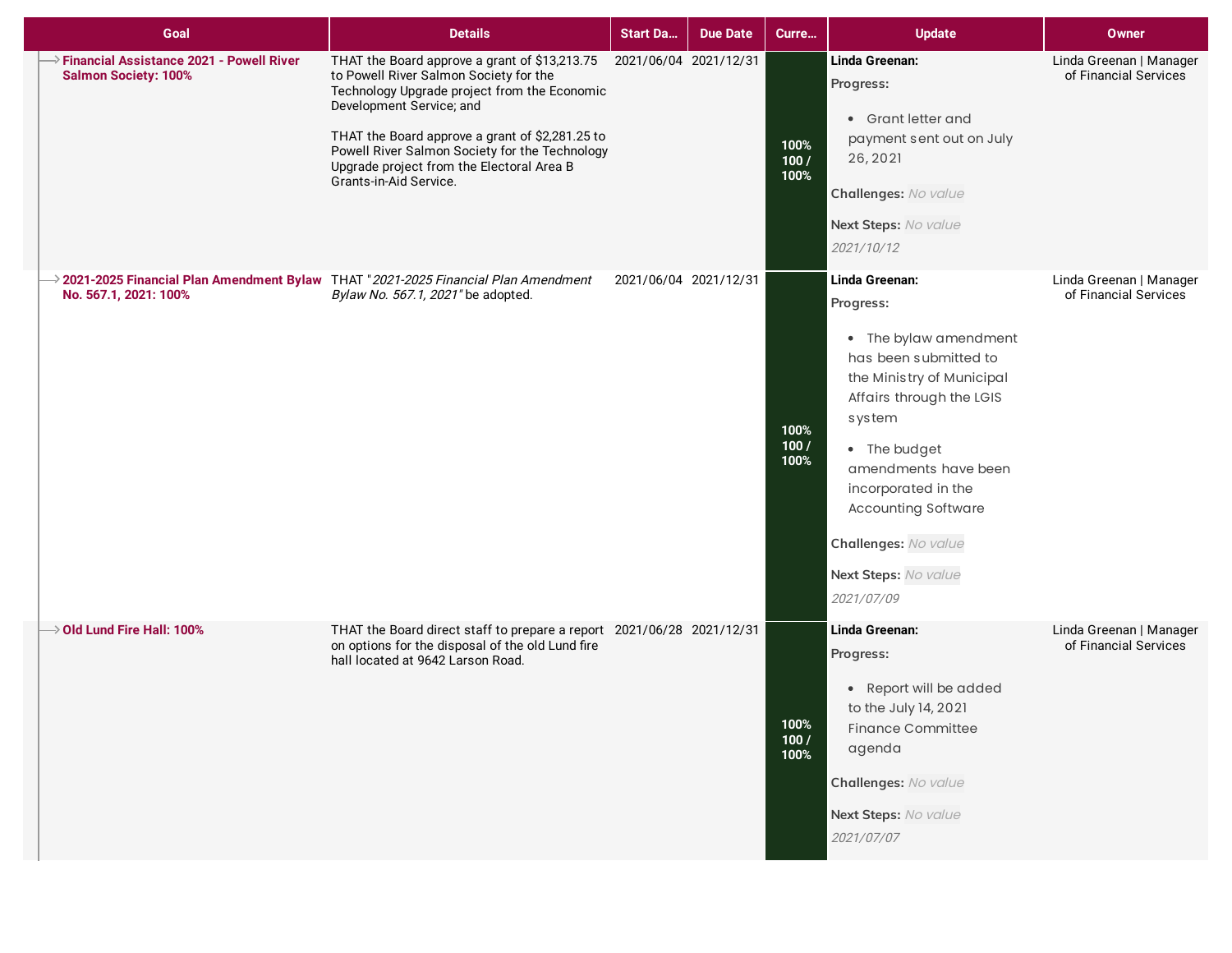| Goal                                                                                                                     | <b>Details</b>                                                                                                                                                                                                                                                                    | <b>Start Da</b>       | <b>Due Date</b> | Curre                | <b>Update</b>                                                                                                                                                                                                                                                                                                          | <b>Owner</b>                                     |
|--------------------------------------------------------------------------------------------------------------------------|-----------------------------------------------------------------------------------------------------------------------------------------------------------------------------------------------------------------------------------------------------------------------------------|-----------------------|-----------------|----------------------|------------------------------------------------------------------------------------------------------------------------------------------------------------------------------------------------------------------------------------------------------------------------------------------------------------------------|--------------------------------------------------|
| $\rightarrow$ 2021-2025 Financial Plan Amendment Bylaw THAT "2021-2025 Financial Plan Amendment<br>No. 567.2, 2021: 100% | Bylaw No. 567.2, 2021" be adopted.                                                                                                                                                                                                                                                | 2021/06/28 2021/12/31 |                 | 100%<br>100/<br>100% | Linda Greenan:<br>Progress:<br>• The bylaw amendment<br>has been submitted to<br>the Ministry of Municipal<br>Affairs through the LGIS<br>system<br>• The budget<br>amendments have been<br>incorporated in the<br><b>Accounting Software</b><br>Challenges: No value<br>Next Steps: No value<br>2021/07/09            | Linda Greenan   Manager<br>of Financial Services |
| $\rightarrow$ COVID-19 Safe Restart Grant: 100%                                                                          | THAT the Board approve an amendment to the 2021/06/29 2021/12/31<br>2021 budget of the 2021-2025 Financial Plan to<br>allocate \$7,800 from the COVID-19 Safe Restart<br>Grant Funding Reserve to General<br>Administration for the purchase of seven<br>ergonomic office chairs. |                       |                 | 100%<br>100/<br>100% | Linda Greenan:<br>Progress:<br>• The amendment has<br>been completed with<br><b>Financial Plan</b><br>Amendment Bylaw No.<br>567.2, 2021<br>• The amendment bylaw<br>was submitted to the<br>Ministry of Municipal<br>Affairs through the LGIS<br>system<br>Challenges: No value<br>Next Steps: No value<br>2021/07/09 | Linda Greenan   Manager<br>of Financial Services |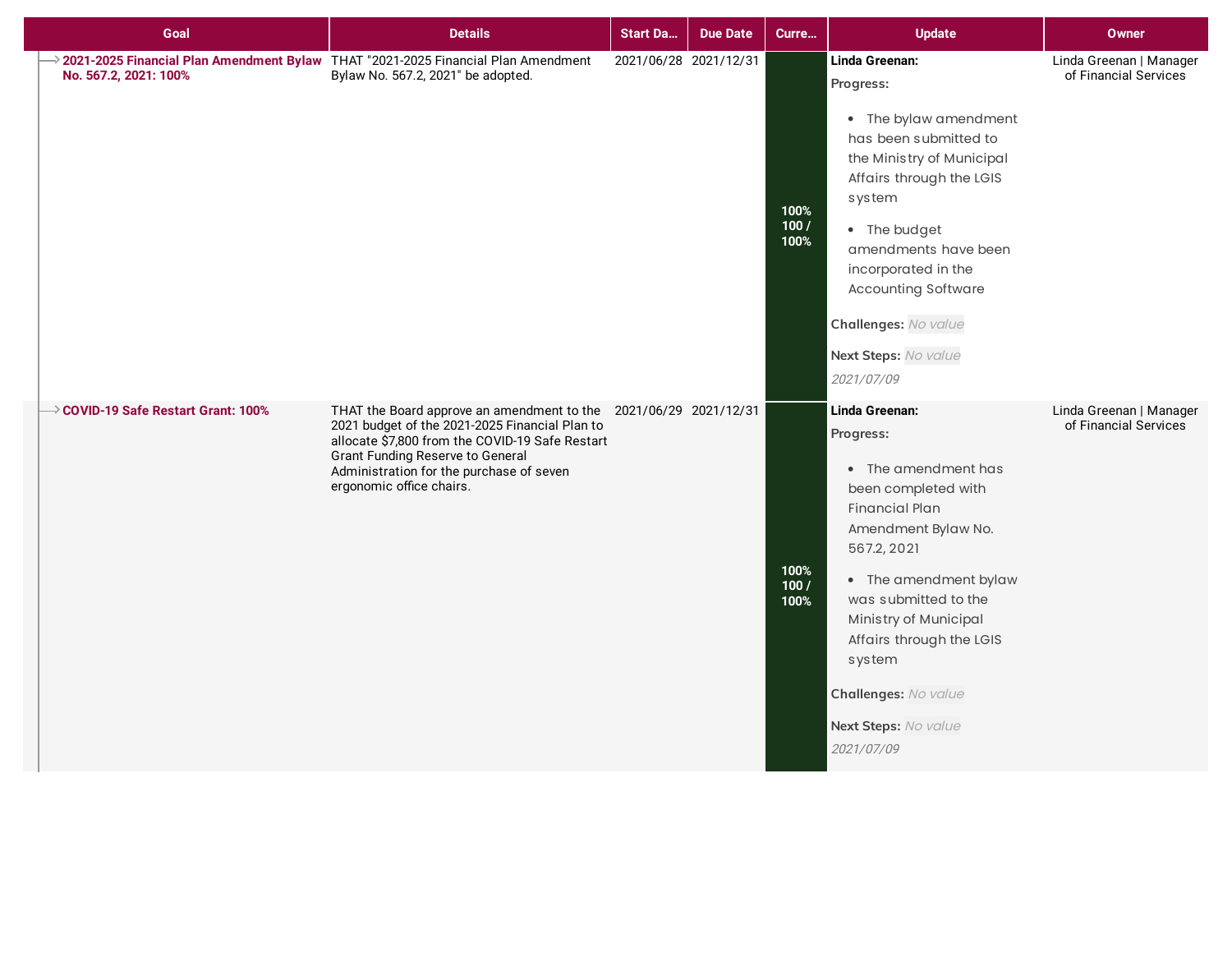| Goal                                           | <b>Details</b>                                                                                                                                                                                                                                                                                                                                                                            | <b>Start Da</b>       | <b>Due Date</b> | Curre                | <b>Update</b>                                                                                                                                                                                                                                                                                                          | Owner                                                  |
|------------------------------------------------|-------------------------------------------------------------------------------------------------------------------------------------------------------------------------------------------------------------------------------------------------------------------------------------------------------------------------------------------------------------------------------------------|-----------------------|-----------------|----------------------|------------------------------------------------------------------------------------------------------------------------------------------------------------------------------------------------------------------------------------------------------------------------------------------------------------------------|--------------------------------------------------------|
| → COVID-19 Safe Restart Grant: 100%            | THAT the Board approve an amendment to the<br>2021 budget of the 2021-2025 Financial Plan to<br>allocate \$44,000 from the COVID-19 Safe<br>Restart Grant Funding Reserve to General<br>Administration toward renovations at the<br>Maintenance Facility, construction of an<br>accessible washroom at the site, and<br>installation of a chlorination system to treat<br>the well water. | 2021/06/29 2021/12/31 |                 | 100%<br>100/<br>100% | Linda Greenan:<br>Progress:<br>• The amendment has<br>been completed with<br><b>Financial Plan</b><br>Amendment Bylaw No.<br>567.2, 2021<br>• The amendment bylaw<br>was submitted to the<br>Ministry of Municipal<br>Affairs through the LGIS<br>system<br>Challenges: No value<br>Next Steps: No value<br>2021/07/09 | Linda Greenan   Manager<br>of Financial Services       |
| in the 2021 Budgeting Process: 100%            | $\rightarrow$ Review of the Use of Project Evaluation Plan THAT the Board continue to endorse the use of 2021/08/05 2021/12/31<br>a Project Evaluation Plan form to assign a<br>rating to proposed capital projects in order to<br>determine project prioritization within and<br>across services for budget deliberations.                                                               |                       |                 | 100%<br>100/<br>100% |                                                                                                                                                                                                                                                                                                                        | Nancy Schmeister  <br>Manager of Technical<br>Services |
| $\rightarrow$ Strategic Planning Session: 100% | THAT the Board postpone the Strategic<br>Planning Session until after the 2022 general<br>local election.                                                                                                                                                                                                                                                                                 | 2021/08/31 2021/12/31 |                 | 100%<br>100/<br>100% | <b>Michelle Jones:</b><br>Progress: Diarized for earlier<br>2023.<br>Challenges: No value<br>Next Steps: No value<br>2021/10/07                                                                                                                                                                                        | Michelle Jones   Manager<br>of Administrative Services |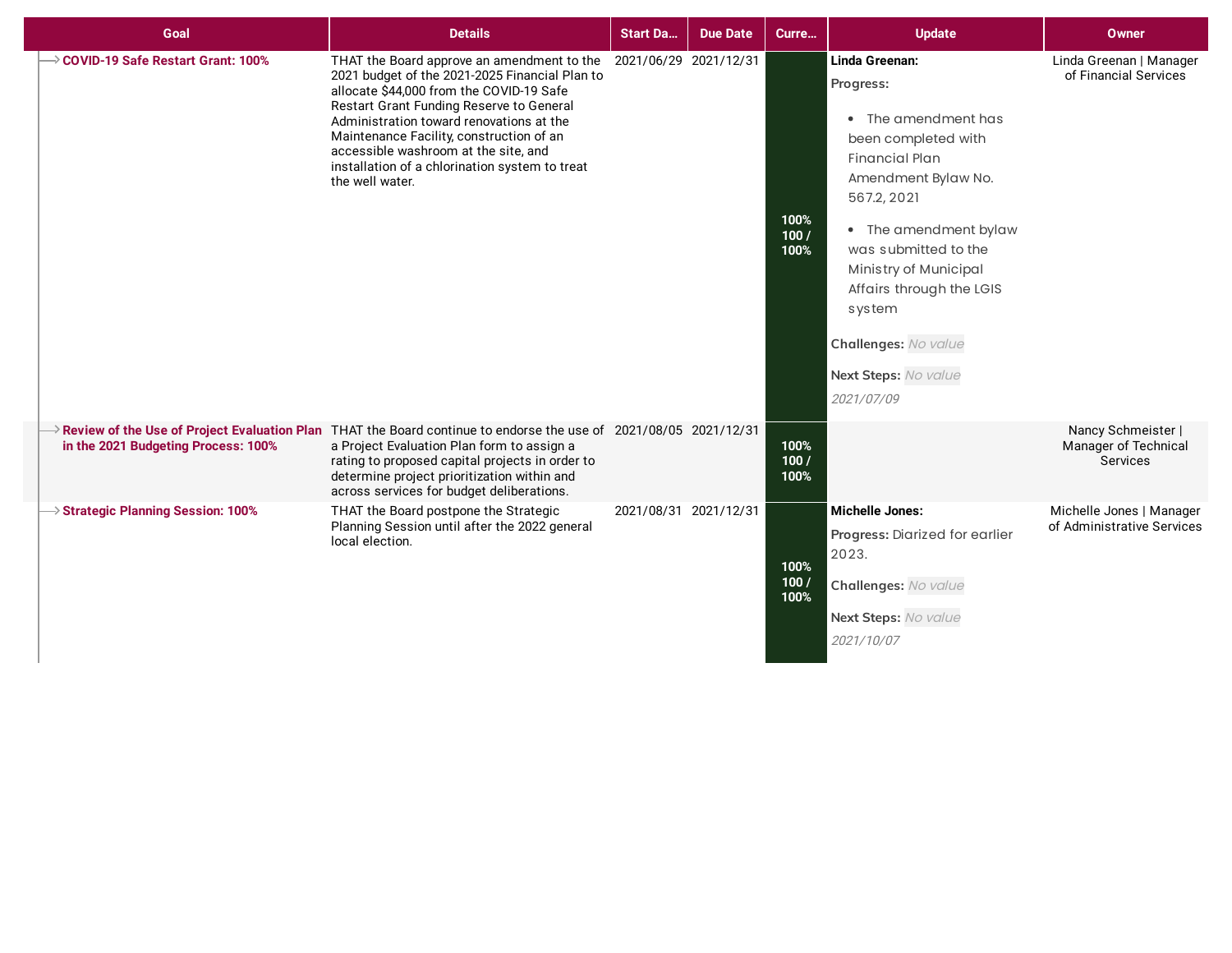| Goal                                                                                                                   | <b>Details</b>                                                                                                                                                                                                                                                                                                                                                                                    | <b>Start Da</b>       | <b>Due Date</b> | Curre                | <b>Update</b>                                                                                                                                                                                                                                                                                                                                                                                                                                                                                  | <b>Owner</b>                                          |
|------------------------------------------------------------------------------------------------------------------------|---------------------------------------------------------------------------------------------------------------------------------------------------------------------------------------------------------------------------------------------------------------------------------------------------------------------------------------------------------------------------------------------------|-----------------------|-----------------|----------------------|------------------------------------------------------------------------------------------------------------------------------------------------------------------------------------------------------------------------------------------------------------------------------------------------------------------------------------------------------------------------------------------------------------------------------------------------------------------------------------------------|-------------------------------------------------------|
| Texada Watershed Protection Zoning Bylaw<br><b>Update: 100%</b>                                                        |                                                                                                                                                                                                                                                                                                                                                                                                   | 2021/11/01 2022/12/31 |                 | 60%<br>60 / 100%     | Laura Roddan:<br>Progress:<br>• Staff completed a<br>review of the Texada<br>Watershed Protection<br>Zoning Bylaw to ensure<br>consistency with<br>proposed Texada Island<br><b>Official Community Plan</b><br>Bylaw No. 551.<br>• Staff will be preparing<br>a report to Planning<br>Committee outlining<br>proposed bylaw updates<br>following final adoption<br>of Texada Island Official<br>Community Plan Bylaw<br>No. 551.<br>Challenges: No value<br>Next Steps: No value<br>2021/04/01 | Laura Roddan   Manager of<br><b>Planning Services</b> |
| $\rightarrow$ Canada Infrastructure Program Grant -<br><b>Environmental Quality Program: 100%</b>                      | THAT the Board direct staff to submit an<br>application for grant funding for the Myrtle<br>Pond Water Service Water Line Improvements<br>through the Canada- British Columbia Investing<br>in Canada Infrastructure Program - Green<br>Infrastructure - Environmental Quality Sub-<br>Stream; and<br>THAT any costs not covered by the grant be<br>funded through the Myrtle Pond Water Service. | 2021/11/29 2021/12/31 |                 | 61%<br>61 / 100%     | Linda Greenan:<br>Progress:<br>• Staff are preparing the<br>application for<br>submission by the<br>deadline.<br>Challenges: No value<br>Next Steps: No value<br>2022/01/21                                                                                                                                                                                                                                                                                                                    | Linda Greenan   Manager<br>of Financial Services      |
| Correspondence dated November 17, 2021<br>from Marcie Mehaffey re Douglas Bay Road<br><b>Petition Discussion: 100%</b> | THAT the Board obtain a legal opinion<br>regarding the procedural requirements if the<br>Board were to consider potential censure and<br>sanctions against Director Gisborne in relation<br>to his comments at the Planning Committee<br>meeting held on November 9, 2021, regarding<br>the proposed Douglas Bay Road Zoning Bylaw<br>No. 573, 2021.                                              | 2021/11/29 2021/12/31 |                 | 100%<br>100/<br>100% |                                                                                                                                                                                                                                                                                                                                                                                                                                                                                                | Al Radke   CAO                                        |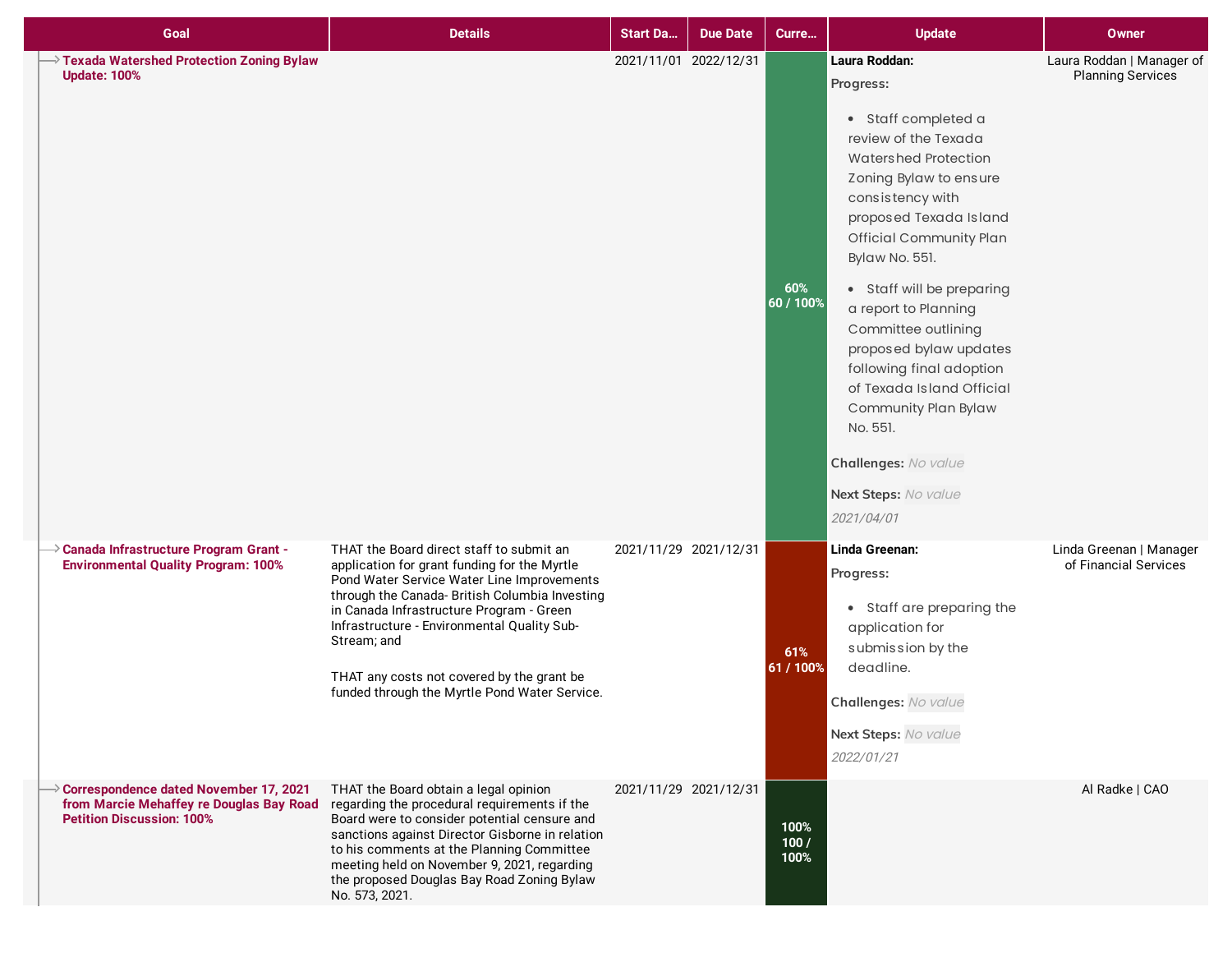| Goal                                                                                                        | <b>Details</b>                                                                                                                                                                                                                                                                                                                                      | <b>Start Da</b>       | <b>Due Date</b> | Curre                | <b>Update</b>                                                                                                                                                                                                                                                                                                                                                                                                                                                                            | Owner                                                  |
|-------------------------------------------------------------------------------------------------------------|-----------------------------------------------------------------------------------------------------------------------------------------------------------------------------------------------------------------------------------------------------------------------------------------------------------------------------------------------------|-----------------------|-----------------|----------------------|------------------------------------------------------------------------------------------------------------------------------------------------------------------------------------------------------------------------------------------------------------------------------------------------------------------------------------------------------------------------------------------------------------------------------------------------------------------------------------------|--------------------------------------------------------|
| $\rightarrow$ 2022-2026 Financial Plan Draft Two: 100%                                                      |                                                                                                                                                                                                                                                                                                                                                     | 2021/12/16 2022/12/31 |                 | 100%<br>100/<br>100% | Linda Greenan:<br>Progress:<br>• The Board considered<br>draft 2 of the 2022-2026<br>financial plan at its<br>meeting of December 16,<br>2021.<br>Challenges: No value<br><b>Next Steps:</b><br>• The Board to consider<br>draft 3 of the 2022-2026<br>Financial Plan on January<br>27, 2022.<br>• Staff will send an<br>estimate of the<br>contributions required<br>from Tla'amin Nation<br>(under agreement)<br>based on Draft 3 of the<br>2022-2026 Financial<br>Plan.<br>2022/01/21 | Linda Greenan   Manager<br>of Financial Services       |
| $\rightarrow$ Directors Remuneration and Expenses<br>Amendment Bylaw No. 558.3, 2021: 100%                  | THAT the Board give first and second reading<br>of "Directors Remuneration and Expenses<br>Amendment Bylaw No. 558.3, 2021'<br>THAT the Board give third reading of "Directors<br>Remuneration and Expenses Amendment Bylaw<br>No. 558.3, 2021"<br>THAT the Board adopt "Directors Remuneration<br>and Expenses Amendment Bylaw No. 558.3,<br>2021" | 2021/12/17 2022/12/31 |                 | 31%<br>31 / 100%     |                                                                                                                                                                                                                                                                                                                                                                                                                                                                                          | Michelle Jones   Manager<br>of Administrative Services |
| Connecting British Columbia Program - Economic<br>Response Intake and the Universal Broadband<br>Fund: 100% | THAT the Board provide two letters of support,<br>one to TELUS for applying to the connecting<br>British Columbia Fund, and one to TELUS for<br>applying to the Universal Broadband Fund.                                                                                                                                                           | 2021/08/30 2021/12/31 |                 | 100%<br>100/<br>100% |                                                                                                                                                                                                                                                                                                                                                                                                                                                                                          | Michelle Jones   Manager<br>of Administrative Services |
| Director Brander Verbal Report: 100%                                                                        |                                                                                                                                                                                                                                                                                                                                                     | 2021/08/31 2021/12/31 |                 | 100%<br>100/<br>100% |                                                                                                                                                                                                                                                                                                                                                                                                                                                                                          | Al Radke   CAO                                         |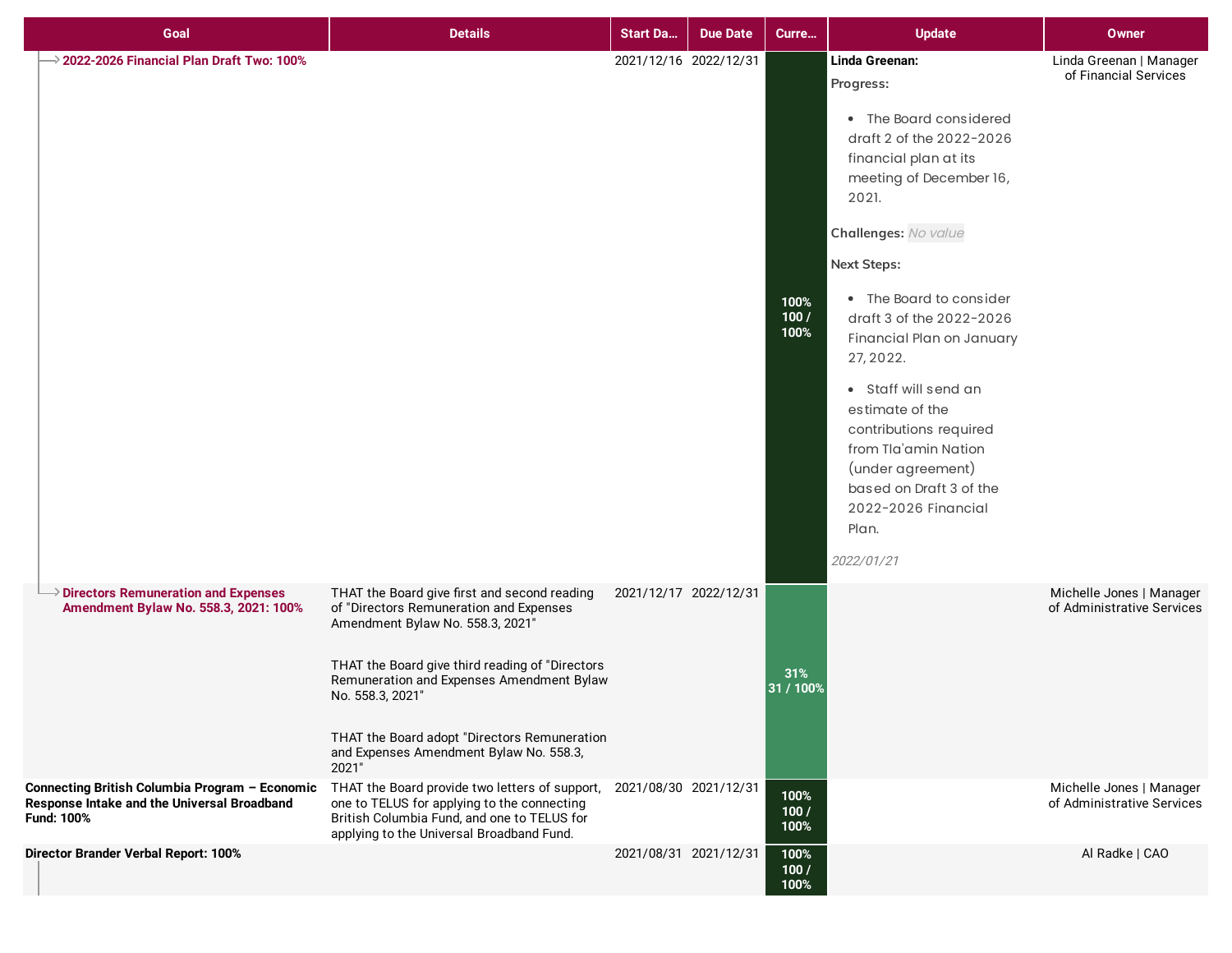| Goal                                                                                                                                                                                | <b>Details</b>                                                                                                                                                                                                                                                                                                                                                                               | <b>Start Da</b>       | <b>Due Date</b> | Curre                | <b>Update</b>                                                                                                                                                                  | <b>Owner</b>                                           |
|-------------------------------------------------------------------------------------------------------------------------------------------------------------------------------------|----------------------------------------------------------------------------------------------------------------------------------------------------------------------------------------------------------------------------------------------------------------------------------------------------------------------------------------------------------------------------------------------|-----------------------|-----------------|----------------------|--------------------------------------------------------------------------------------------------------------------------------------------------------------------------------|--------------------------------------------------------|
| Director Brander Verbal Report: 100%                                                                                                                                                | THAT the Board approve the Chair writing<br>letters to the Minister of Health, Minister of<br>the Environment and the Minister of<br>Transportation and Infrastructure requesting<br>that our Official Community Plan policies be<br>respected and adhered to in their permitting<br>endeavors as it represents the growth, land use<br>and degree of regulation that our public<br>desires. | 2021/08/31 2021/12/31 |                 | 100%<br>100/<br>100% | <b>Michelle Jones:</b><br>Progress: Correspondences<br>sent on October 7, 2021.<br>Challenges: No value<br>Next Steps: No value<br>2021/10/07                                  | Michelle Jones   Manager<br>of Administrative Services |
| $\rightarrow$ Director Brander Verbal Report: 100%                                                                                                                                  | THAT staff be directed to inquire if a late Board 2021/08/31 2021/12/31<br>meeting request can be sought with the<br>Minister of Health, Minister of the Environment<br>and the Minister of Transportation and<br>Infrastructure at the UBCM Convention<br>regarding respecting Official Community Plans.                                                                                    |                       |                 | 100%<br>100/<br>100% |                                                                                                                                                                                | Michelle Jones   Manager<br>of Administrative Services |
| Director Brander Verbal Report: 100%                                                                                                                                                | THAT staff be directed to inquire if a late staff 2021/08/31 2021/12/31<br>meeting request can be sought with the<br>applicable Ministry of Health, Ministry of the<br>Environment and Ministry of Transportation<br>and Infrastructure at the UBCM Convention<br>regarding respecting Official Community Plans                                                                              |                       |                 | 100%<br>100/<br>100% | <b>Michelle Jones:</b><br>Progress: Meeting request<br>declined due to time<br>constraints.<br>Challenges: No value<br>Next Steps: No value<br>2021/09/28                      | Michelle Jones   Manager<br>of Administrative Services |
| Correspondence dated May 3, 2021 from Douglas<br>Holmes, AlberniClayoquot Regional District Chief<br>Administrative Officer re Hospital District Act -<br>Time for an Update!: 100% | • THAT the Board authorize the Chair to write<br>a correspondence to the Minister of Health,<br>Adrian Dix, addressing the requirement for<br>the Hospital District Act to be updated and<br>that a copy be provided to Island Health<br>and Vancouver Coastal Health.                                                                                                                       | 2021/09/24 2021/12/31 |                 | 100%<br>100/<br>100% | <b>Esme Sturton:</b><br>Progress: Letter sent to<br>Minister of Health October 8<br>2021<br>Challenges: No value<br>Next Steps: No value<br>2021/10/14                         | Michelle Jones   Manager<br>of Administrative Services |
| <b>Regional Hospital District Interim Financial</b><br><b>Statements to August 31, 2021: 100%</b>                                                                                   | THAT the Board receive the Powell River<br>Regional Hospital District interim financial<br>statements for the period ended August 31,<br>2021.                                                                                                                                                                                                                                               | 2021/09/24 2021/12/31 |                 | 100%<br>100/<br>100% | Linda Greenan:<br>Progress:<br>• The board received<br>the interim financial<br>statements to August 31,<br>2021<br>Challenges: No value<br>Next Steps: No value<br>2021/10/12 | Linda Greenan   Manager<br>of Financial Services       |